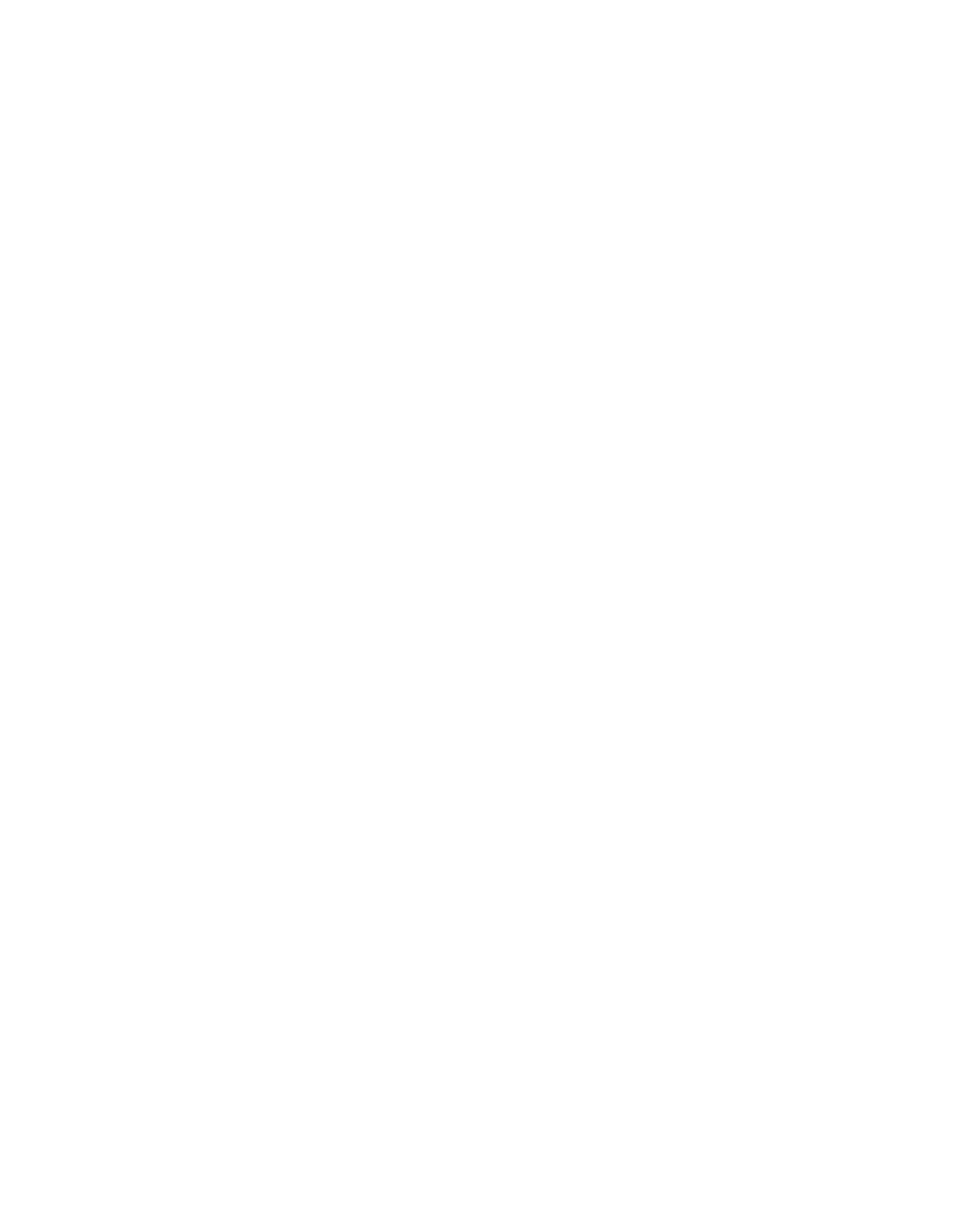

#### **Table of Contents**

<span id="page-2-0"></span>

| <b>Table of Contents</b>                 | 2              |
|------------------------------------------|----------------|
| <b>Disclaimer</b>                        | 3              |
| Profile Comparison                       | 4              |
| Lifetime Changes                         | 4              |
| Annual Discretionary Spending Comparison | 5              |
| <b>Base Plan Details</b>                 | 7              |
| Lifetime Balance Sheet                   | $\overline{7}$ |
| Annual Income and Spending               | $\overline{8}$ |
| Annual Saving and Withdrawals            | 11             |
| Living Standard                          | 14             |
| Net Worth                                | 17             |
| Estate                                   | 19             |
| Income Overview                          | 21             |
| Johnny's Non-Asset Income                | 23             |
| Johnny's Retirement Accounts             | 25             |
| Social Security                          | 27             |
| <b>Spending Overview</b>                 | 29             |
| <b>Taxes</b>                             | 31             |
| <b>Federal Tax Detail</b>                | 33             |
| Housing<br>529 Accounts                  | 35<br>37       |
| <b>Reserve Funds</b>                     | 39             |
| <b>Real Estate</b>                       | 41             |
| Real Rates of Return                     | 43             |
| <b>Roth IRA Details</b>                  | 45             |
| Lifetime Balance Sheet                   | 45             |
| Annual Income and Spending               | 46             |
| Annual Saving and Withdrawals            | 49             |
| Living Standard                          | 52             |
| Net Worth                                | 55             |
| Estate                                   | 57             |
| Income Overview                          | 59             |
| Johnny's Non-Asset Income                | 61             |
| Johnny's Retirement Accounts             | 63             |
| Social Security                          | 65             |
| <b>Spending Overview</b>                 | 67             |
| <b>Taxes</b>                             | 69             |
| <b>Federal Tax Detail</b>                | 71             |
| Housing                                  | 73             |
| 529 Accounts<br><b>Reserve Funds</b>     | 75<br>77       |
| <b>Real Estate</b>                       | 79             |
| Real Rates of Return                     | 81             |
|                                          |                |
| <b>Base Plan Inputs</b>                  | 83             |
| Johnny<br>Household                      | 83<br>84       |
|                                          |                |
| Roth IRA Inputs                          | 86             |
| Johnny                                   | 86             |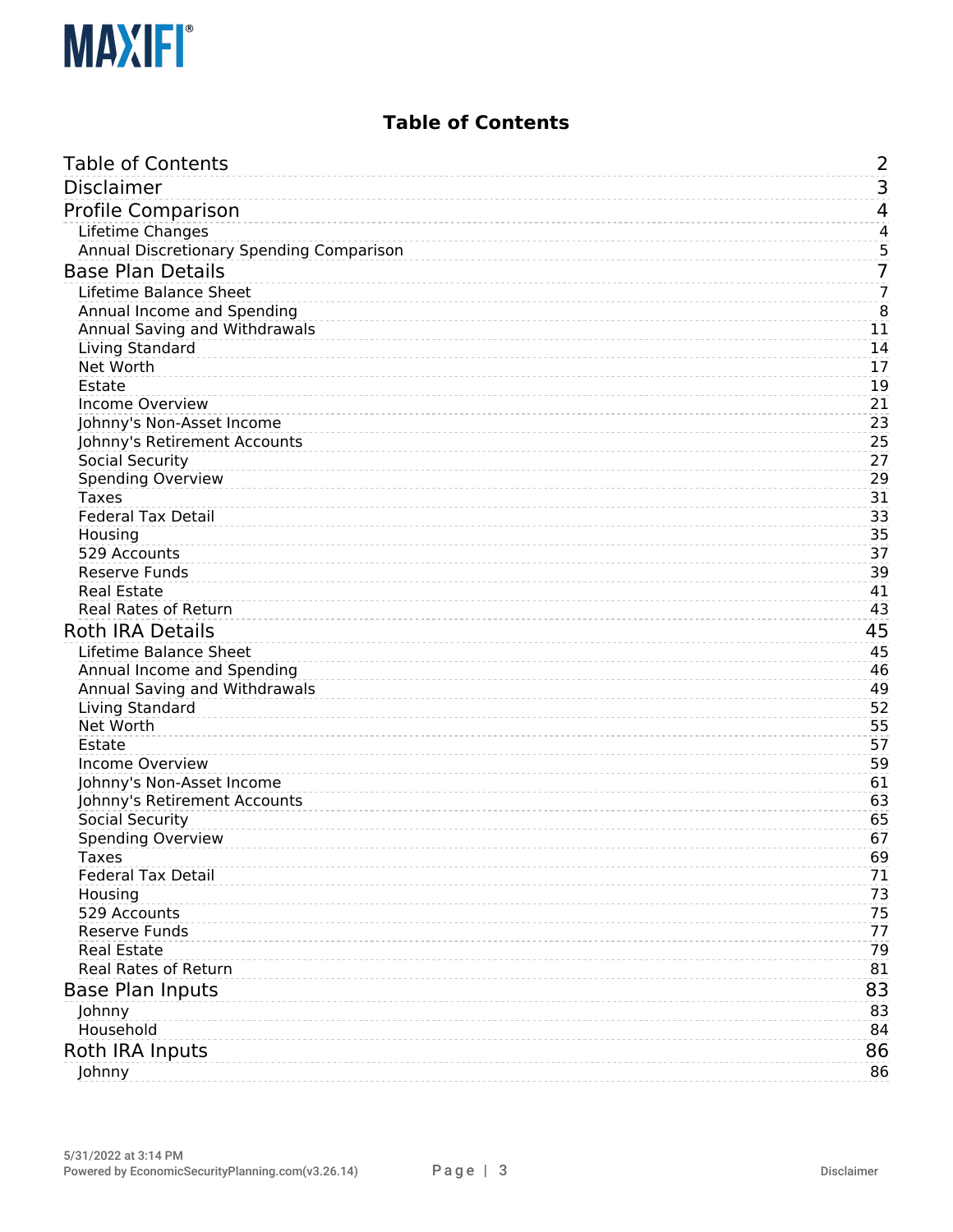

#### <span id="page-3-0"></span>**Disclaimer**

The suggestions and recommendations provided by Economic Security Planning, Inc.'s software tools and planning services do not constitute financial or investment advice. The creators of Economic Security Planning's software are not certified, registered, authorized, or any other form of financial planners. Economic Security Planning, Inc. is not an investment adviser registered with the U.S. Securities and Exchange Commission or any state securities agency, is not a registered brokerdealer and maintains no other regulatory credentials associated with the management of financial assets. Economic Security Planning, Inc. does not guarantee that the suggestions and recommendations derived from its software tools and planning services will necessarily achieve a secure economic plan. Like any software products, Economic Security Planning, Inc.'s software tools may have errors in its underlying code, and the assumptions about the future that it makes and that users input may prove false. In addition, output from the software tools and planning services may incorporate data obtained from third parties and such data (including any calculations that is based on such data) is provided on an "as is" basis. From time to time the output may contain errors that may be based upon, among other things, human data entry, aggregation and decompilation of data, processing of data through third party calculation engines and other processes that can give rise to errors. The company's financial plans and recommendations, including all of such plans and recommendations provided by its direct planning services, should be viewed as suggestive and informative educational inputs into your financial decisionmaking. None of our products or services recommend the purchase of specific financial products.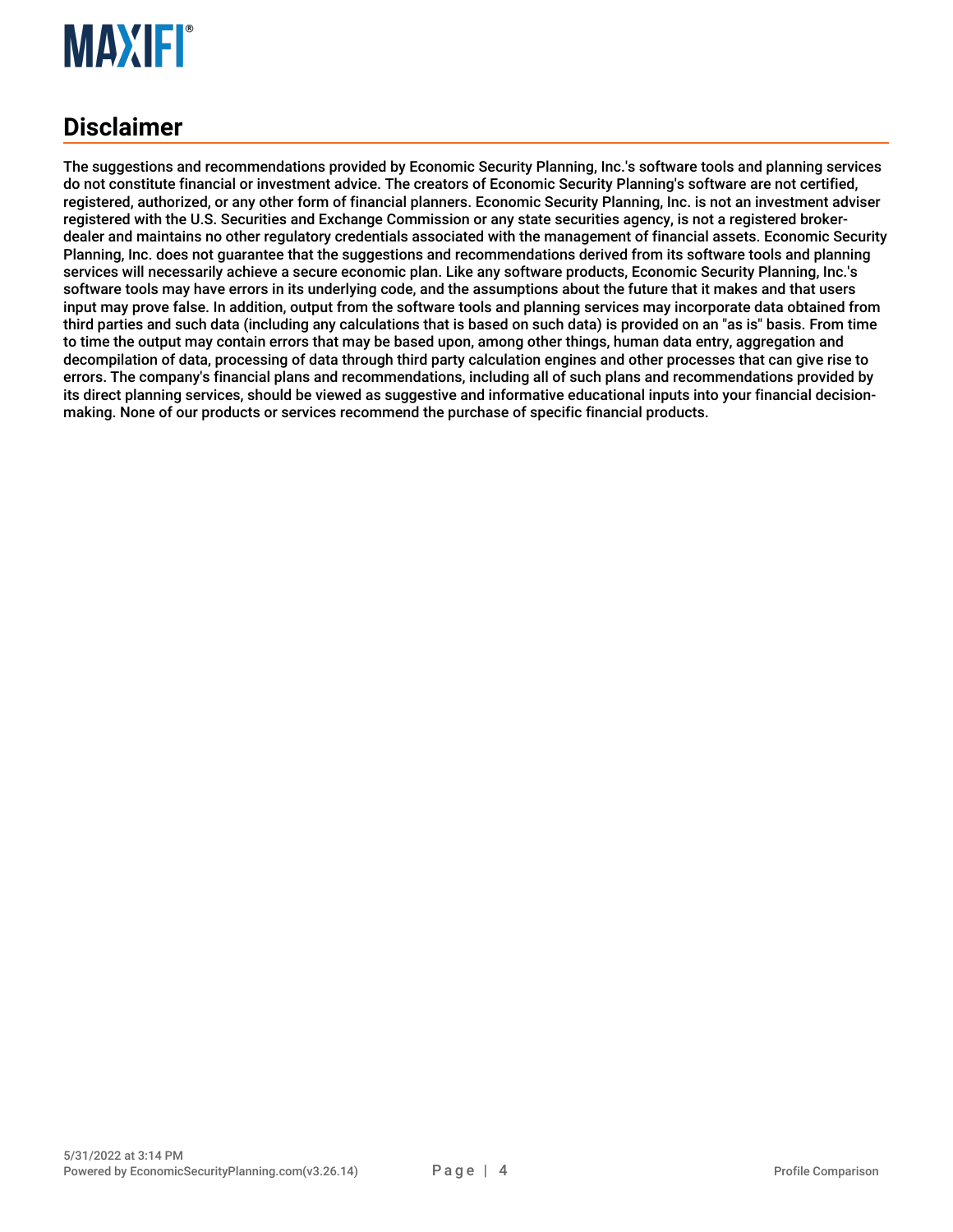

### <span id="page-4-0"></span>**Profile Comparison**

#### <span id="page-4-1"></span>**Lifetime Changes**

**This report shows differences in lifetime present values betweenBase Plan and Roth IRA.**

### \$112,185

**Lifetime Discretionary Spending increased by \$112,185 inRoth IRA compared with Base Plan**

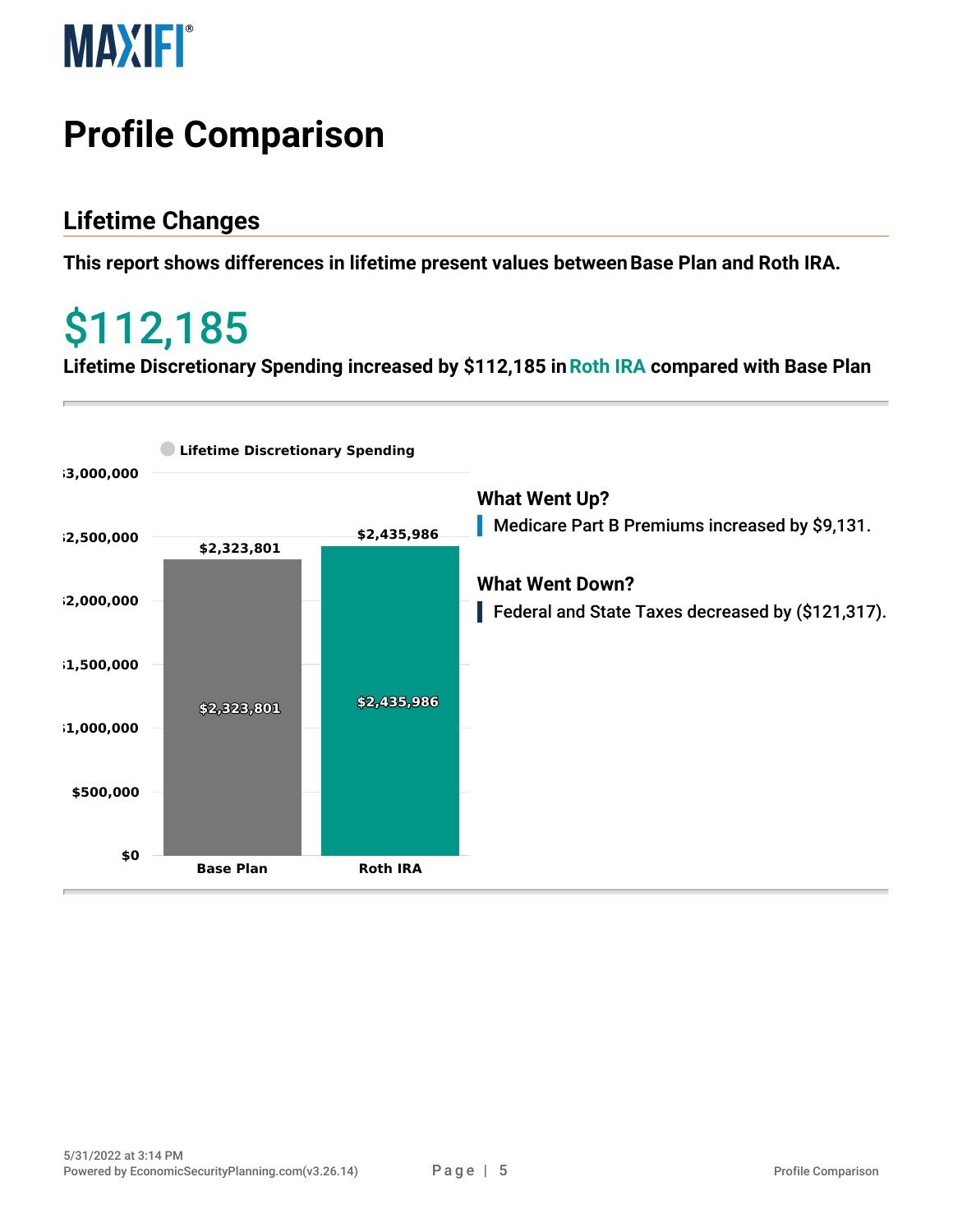

#### **Lifetime Resources**

| <b>Category</b>                                 | <b>Base Plan</b> | <b>Roth IRA</b> | <b>Difference</b> |
|-------------------------------------------------|------------------|-----------------|-------------------|
| <b>Labor Earnings</b>                           | \$4,650,854      | \$4,650,854     |                   |
| <b>Employer Retirement Account</b>              | \$0              | \$0             |                   |
| <b>Contributions</b>                            |                  |                 |                   |
| <b>Social Security Benefits</b>                 | \$1,236,259      | \$1,236,259     |                   |
| <b>Pensions and Annuities</b>                   | \$0              | \$0             |                   |
| <b>Retirement Assets</b>                        | \$0              | \$0             |                   |
| Regular, Reserve Fund, and 529<br><b>Assets</b> | \$5,547          | \$5,547         |                   |
| <b>Special Receipts and Excess</b>              | \$308,486        | \$308,486       |                   |
| <b>Asset Income</b>                             |                  |                 |                   |
| <b>Housing/Real Estate Assets and</b>           | \$0              | \$0             |                   |
| <b>Future Borrowing</b>                         |                  |                 |                   |
| <b>Housing/Real Estate Appreciation</b>         | \$0              | \$0             |                   |
| <b>Real Estate Income</b>                       | \$0              | \$0             |                   |
| <b>TOTAL</b>                                    | \$6,201,146      | \$6,201,146     | \$0               |
| <b>Lifetime Spending</b>                        |                  |                 |                   |
| <b>Category</b>                                 | <b>Base Plan</b> | <b>Roth IRA</b> | <b>Difference</b> |
| <b>Housing/Real Estate Expenses</b>             | \$1,917,600      | \$1,917,600     |                   |
| <b>Housing/Real Estate Equity</b>               | \$0              | \$0             |                   |
| <b>Bequest</b>                                  |                  |                 |                   |
| <b>Housing/Real Estate Holding</b>              | \$0              | \$0             |                   |
| <b>Costs</b>                                    |                  |                 |                   |
| <b>Funeral Costs and Extra Bequest</b>          | \$0              | \$0             |                   |
| <b>Reserve Fund and Retirement</b>              | \$0              | \$0             |                   |
| <b>Account Bequests</b>                         |                  |                 |                   |
| <b>Special Expenses and 529</b>                 | \$30,587         | \$30,587        |                   |
| <b>Expenses</b>                                 |                  |                 |                   |
| <b>Federal and State Taxes</b>                  | \$1,625,376      | \$1,504,059     | (\$121,317)       |
| <b>Medicare Part B Premiums</b>                 | \$303,782        | \$312,913       | \$9,131           |
| <b>Life Insurance Premiums</b>                  | \$0              | \$0             |                   |
| <b>Discretionary Spending</b>                   | \$2,323,801      | \$2,435,986     | \$112,185         |
| <b>TOTAL</b>                                    | \$6,201,146      | \$6,201,145     | ( \$1)            |

#### <span id="page-5-0"></span>**Annual Discretionary Spending Comparison**

This chart compares Annual Discretionary Spending between the two plans.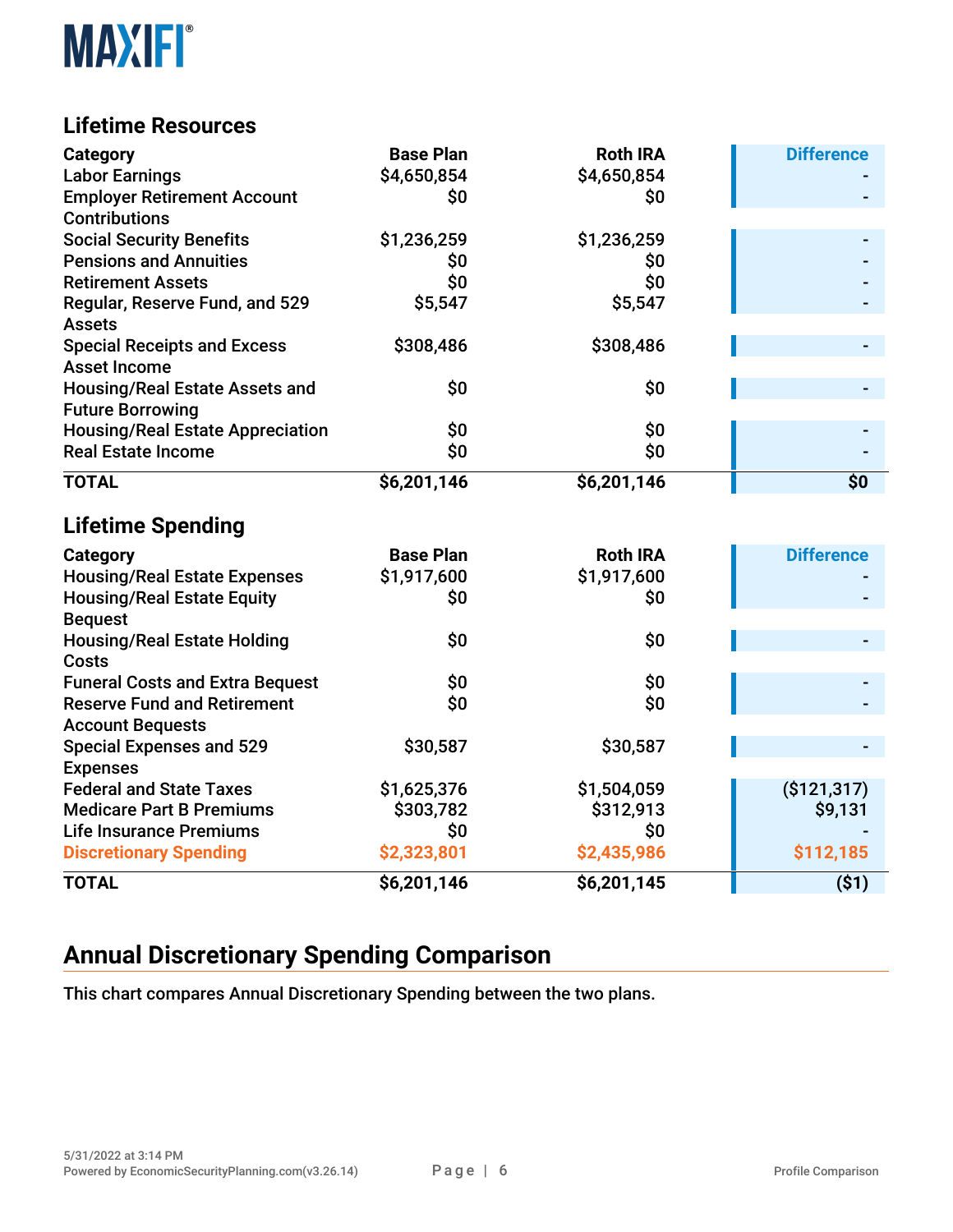

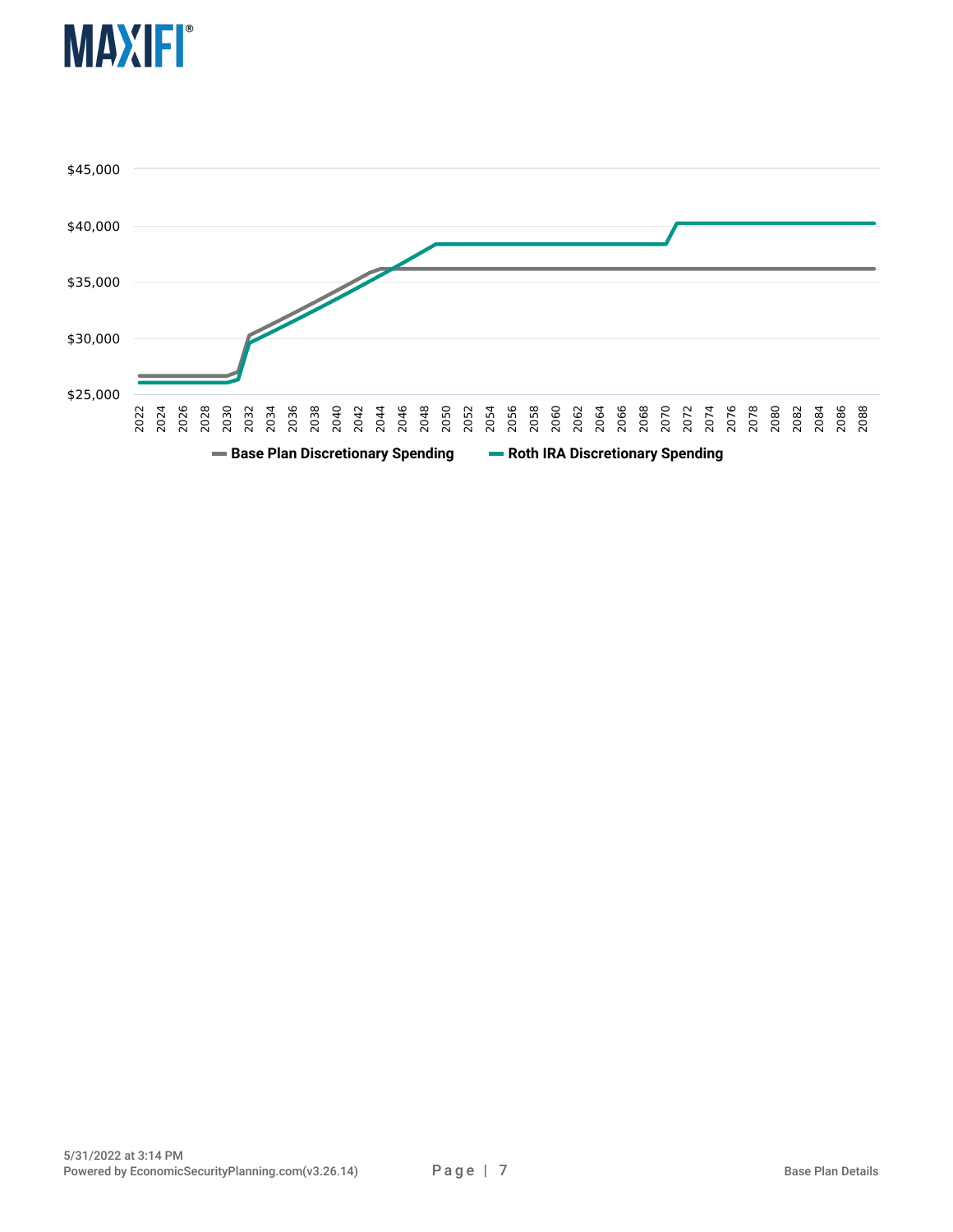

### <span id="page-7-0"></span>**Base Plan Details**

#### <span id="page-7-1"></span>**Lifetime Balance Sheet**

| <b>Lifetime Resources</b>                                  |             | <b>Lifetime Spending</b>                                      |             |
|------------------------------------------------------------|-------------|---------------------------------------------------------------|-------------|
| <b>Labor Earnings</b>                                      | \$4,650,854 | <b>Housing/Real Estate Expenses</b>                           | \$1,917,600 |
| <b>Employer Retirement Account</b><br><b>Contributions</b> | \$0         | <b>Housing/Real Estate Equity</b><br><b>Bequest</b>           | \$0         |
| <b>Social Security Benefits</b>                            | \$1,236,259 | <b>Housing/Real Estate Holding</b>                            | \$0         |
| <b>Pensions and Annuities</b>                              | \$0         | Costs                                                         |             |
| <b>Retirement Assets</b>                                   | \$0         | <b>Funeral Costs and Extra Bequest</b>                        | \$0         |
| Regular, Reserve Fund, and 529<br><b>Assets</b>            | \$5,547     | <b>Reserve Fund and Retirement</b><br><b>Account Bequests</b> | \$0         |
| <b>Special Receipts and Excess Asset</b><br>Income         | \$308,486   | <b>Special Expenses and 529</b><br><b>Expenses</b>            | \$30,587    |
| Housing/Real Estate Assets and                             | \$0         | <b>Federal and State Taxes</b>                                | \$1,625,376 |
| <b>Future Borrowing</b>                                    |             | <b>Medicare Part B Premiums</b>                               | \$303,782   |
| <b>Housing/Real Estate Appreciation</b>                    | \$0         | Life Insurance Premiums                                       | \$0         |
| <b>Real Estate Income</b>                                  | \$0         | <b>Discretionary Spending</b>                                 | \$2,323,801 |
| <b>TOTAL</b>                                               | \$6,201,146 | <b>TOTAL</b>                                                  | \$6,201,146 |

The above table is your lifetime budget. It shows your lifetime (current and future) resources and spending.

Your resources include labor earnings, housing and real estate holdings, pensions, 529-plan balances, Social Security benefits, net new borrowing for homes or real estate, special receipts, plus retirement and other asset returns that exceed that on regular assets.

Lifetime expenditures include taxes, Medicare Part B premiums, spending on housing expenses, retirement and 529 account contributions, insurance payments, funeral expenses, financial bequests, bequests in the form of net equity on home and real estate, and housing holding cost -- the loss in income from living in your home rather than selling it and investing the proceeds.

Your Lifetime Discretionary Spending, shown in orange, is the money left over in your budget after you cover all fixed spending, including taxes. This is the money you can freely spend on food, travel, clothes, entertainment, etc.

Now let's take a closer look at discretionary spending to see how MaxiFi Planner allocated it in each year.

<sup>\*</sup> Amounts are presented as remaining lifetime present values. Rounding differences may cause totals to be slightly different. A real interest rate of 0% was used when computing the lifetime present values. It is not valid to compare the values on this report with lifetime present values computed using any other real interest rate.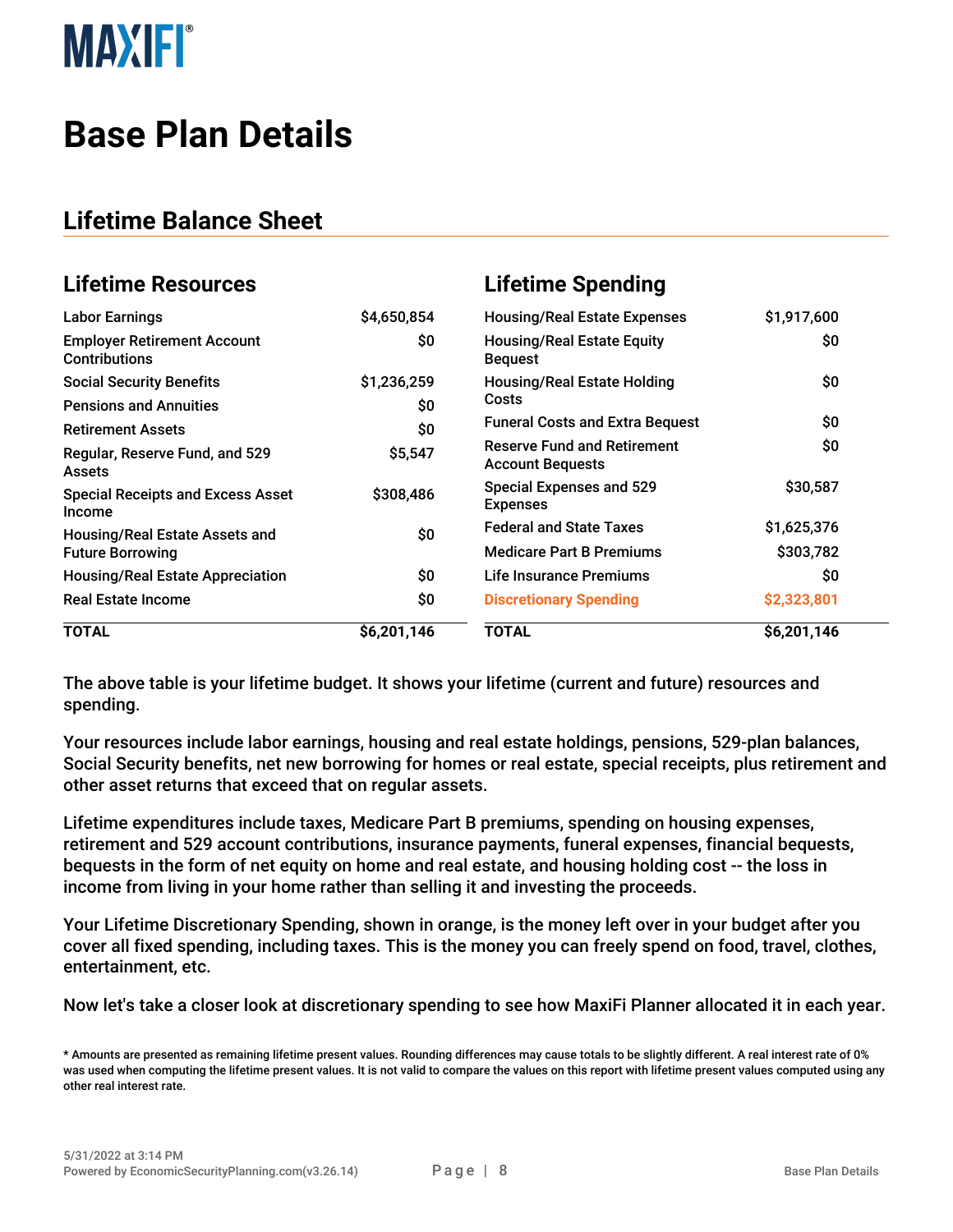

#### <span id="page-8-0"></span>**Annual Income and Spending**



This chart shows your household income and fixed spending can change -- sometimes significantly - from year to year. This can be due to changes like a new job or an inheritance, or big expenses, like education costs, that might continue for a few years.

Given these changes, how can you maintain your discretionary spending and have a stable living standard from one year to the next?

MaxiFi Planner answers this question by computing Annual Discretionary Spending amounts that are as stable or "smooth" as possible from year to year.

The orange line in the chart shows your Annual Discretionary Spending suggestions. If the line is not perfectly smooth, it means either

- 1. expenses went down (kids left home or a family member died) or
- 2. cash was particularly tight -- income was low or fixed spending was high -- and the program doesn't let you borrow against future income to spend beyond your current means.

| Year Age |    | <b>Total</b><br><b>Income</b> |          | <b>Fixed Spending Discretionary Spending</b> |
|----------|----|-------------------------------|----------|----------------------------------------------|
| 2022 23  |    | \$88,000                      | \$56,548 | \$26,629                                     |
| 2023     | 24 | \$78,780                      | \$54,058 | \$26,629                                     |
| 2024     | 25 | \$79,568                      | \$54,300 | \$26,629                                     |
| 2025     | 26 | \$80,363                      | \$54,551 | \$26,629                                     |
| 2026     | 27 | \$81,167                      | \$56,863 | \$26,629                                     |
| 2027     | 28 | \$81,979                      | \$57,141 | \$26,629                                     |
| 2028     | 29 | \$82,799                      | \$57,425 | \$26,629                                     |
| 2029     | 30 | \$83,627                      | \$57,720 | \$26,629                                     |
| 2030     | 31 | \$84,463                      | \$58,023 | \$26,629                                     |
| 2031     | 32 | \$85,307                      | \$58,334 | \$26,974                                     |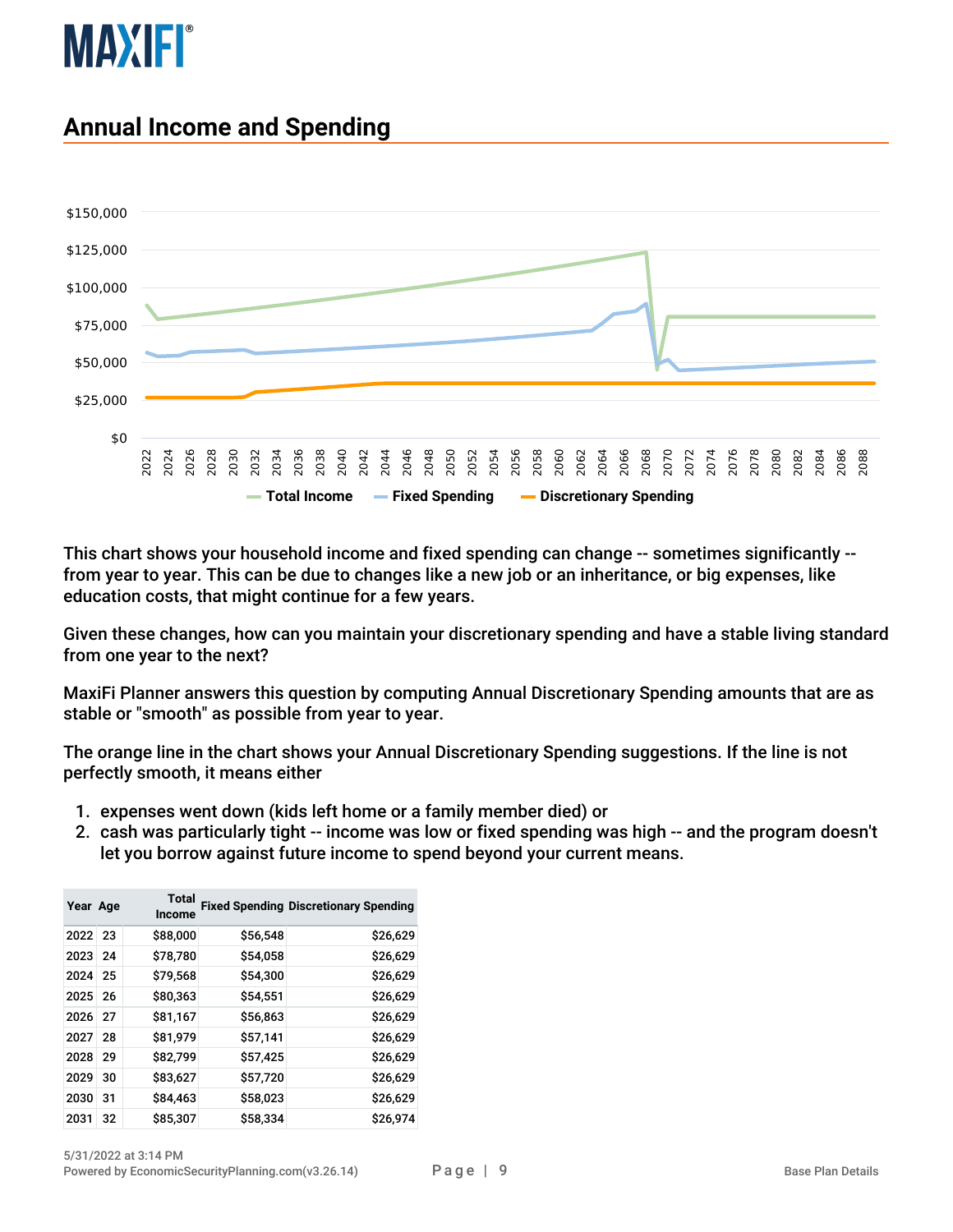| Year Age |    | Total         |          | <b>Fixed Spending Discretionary Spending</b> |
|----------|----|---------------|----------|----------------------------------------------|
|          |    | <b>Income</b> |          |                                              |
| 2032     | 33 | \$86,161      | \$55,950 | \$30,211                                     |
| 2033     | 34 | \$87,022      | \$56,331 | \$30,691                                     |
| 2034     | 35 | \$87,892      | \$56,717 | \$31,176                                     |
| 2035     | 36 | \$88,771      | \$57,104 | \$31,667                                     |
| 2036     | 37 | \$89,659      | \$57,497 | \$32,162                                     |
| 2037     | 38 | \$90,556      | \$57,892 | \$32,663                                     |
| 2038     | 39 | \$91,461      | \$58,291 | \$33,169                                     |
| 2039     | 40 | \$92,376      | \$58,695 | \$33,681                                     |
| 2040     | 41 | \$93,300      | \$59,102 | \$34,198                                     |
| 2041     | 42 | \$94,232      | \$59,512 | \$34,720                                     |
| 2042     | 43 | \$95,175      | \$59,927 | \$35,248                                     |
| 2043     | 44 | \$96,127      | \$60,345 | \$35,782                                     |
| 2044     | 45 | \$97,088      | \$60,767 | \$36,126                                     |
| 2045     | 46 | \$98,059      | \$61,194 | \$36,126                                     |
| 2046     | 47 | \$99,039      | \$61,630 | \$36,126                                     |
| 2047     | 48 | \$100,030     | \$62,073 | \$36,126                                     |
| 2048     | 49 | \$101,030     | \$62,524 | \$36,126                                     |
| 2049     | 50 | \$102,040     | \$62,981 | \$36,126                                     |
| 2050     | 51 | \$103,061     | \$63,448 | \$36,126                                     |
| 2051     | 52 | \$104,091     | \$63,922 | \$36,126                                     |
| 2052     | 53 | \$105,132     | \$64,445 | \$36,126                                     |
| 2053     | 54 | \$106,184     | \$65,023 | \$36,126                                     |
| 2054     | 55 | \$107,245     | \$65,604 | \$36,126                                     |
| 2055     | 56 | \$108,318     | \$66,192 | \$36,126                                     |
| 2056     | 57 | \$109,401     | \$66,790 | \$36,126                                     |
| 2057     | 58 | \$110,495     | \$67,394 | \$36,126                                     |
| 2058     | 59 | \$111,600     | \$68,010 | \$36,126                                     |
| 2059     | 60 | \$112,716     | \$68,631 | \$36,126                                     |
| 2060     | 61 | \$113,843     | \$69,262 | \$36,126                                     |
| 2061     | 62 | \$114,982     | \$69,902 | \$36,126                                     |
| 2062     | 63 | \$116,131     | \$70,551 | \$36,126                                     |
| 2063     | 64 | \$117,293     | \$71,210 | \$36,126                                     |
| 2064     | 65 | \$118,466     | \$76,336 | \$36,126                                     |
| 2065     | 66 | \$119,650     | \$82,217 | \$36,126                                     |
| 2066     | 67 | \$120,847     | \$83,129 | \$36,126                                     |
| 2067     | 68 | \$122,055     | \$84,057 | \$36,126                                     |
| 2068     | 69 | \$123,276     | \$89,169 | \$36,126                                     |
| 2069     | 70 | \$45,122      | \$48,695 | \$36,126                                     |
| 2070     | 71 | \$80,443      | \$51,895 | \$36,126                                     |
| 2071     | 72 | \$80,443      | \$44,713 | \$36,126                                     |
| 2072     | 73 | \$80,443      | \$45,035 | \$36,126                                     |
| 2073     | 74 | \$80,443      | \$45,362 | \$36,126                                     |
| 2074     | 75 | \$80,443      | \$45,690 | \$36,126                                     |
| 2075     | 76 | \$80,443      | \$46,023 | \$36,126                                     |
| 2076     | 77 | \$80,443      | \$46,361 | \$36,126                                     |
| 2077     | 78 | \$80,443      | \$46,702 | \$36,126                                     |
| 2078     | 79 | \$80,443      | \$47,057 | \$36,126                                     |
| 2079     | 80 | \$80,443      | \$47,441 | \$36,126                                     |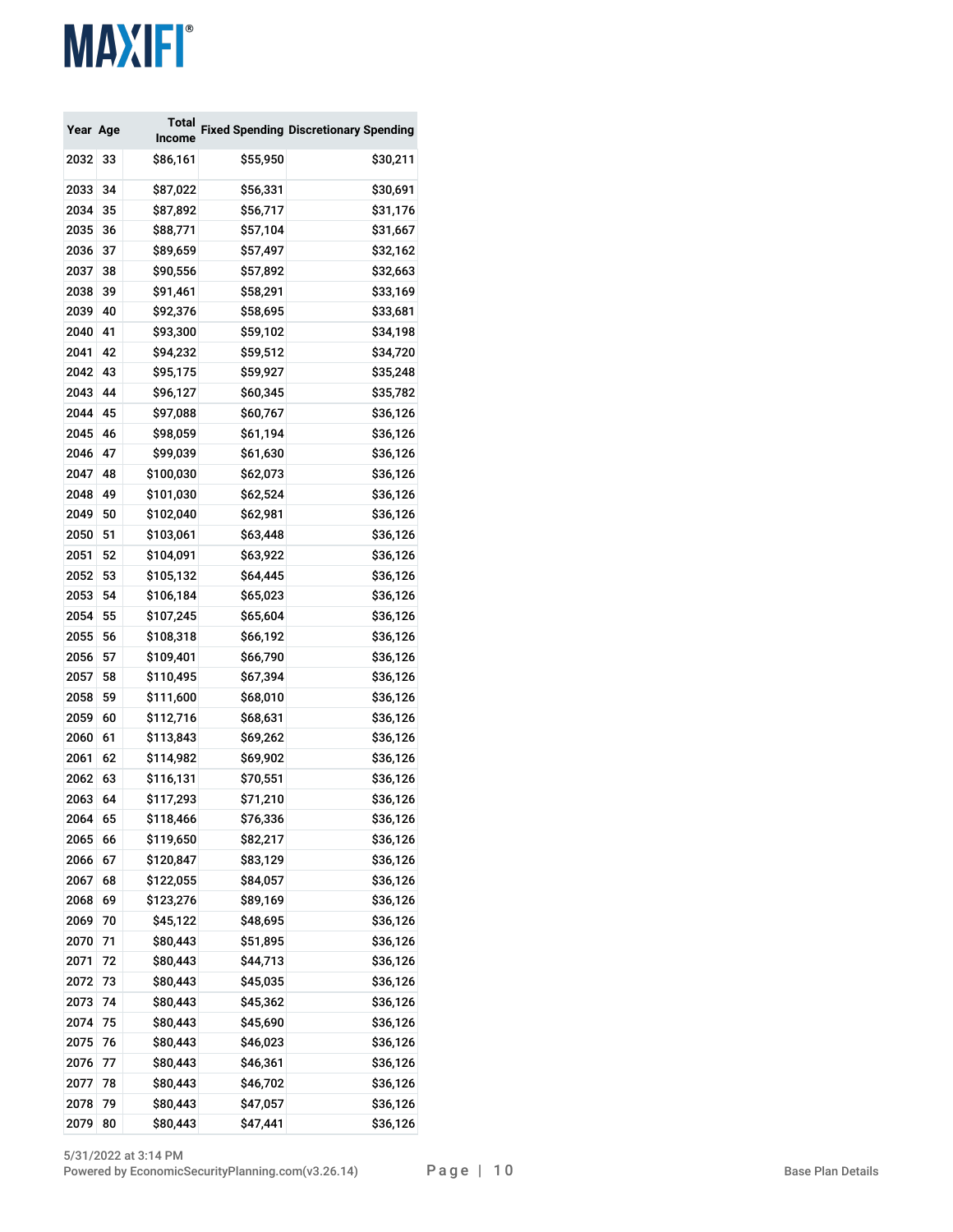| Year Age |    | <b>Total</b><br>Income |          | <b>Fixed Spending Discretionary Spending</b> |
|----------|----|------------------------|----------|----------------------------------------------|
| 2080     | 81 | \$80,443               | \$47.794 | \$36,126                                     |
| 2081     | 82 | \$80,443               | \$48,151 | \$36,126                                     |
| 2082     | 83 | \$80,443               | \$48,512 | \$36,126                                     |
| 2083     | 84 | \$80,443               | \$48,880 | \$36,126                                     |
| 2084     | 85 | \$80,443               | \$49,208 | \$36,126                                     |
| 2085     | 86 | \$80,443               | \$49,486 | \$36,126                                     |
| 2086     | 87 | \$80,443               | \$49,768 | \$36,126                                     |
| 2087     | 88 | \$80,443               | \$50,055 | \$36,126                                     |
| 2088     | 89 | \$80,443               | \$50,346 | \$36,126                                     |
| 2089     | 90 | \$80,443               | \$50,642 | \$36,126                                     |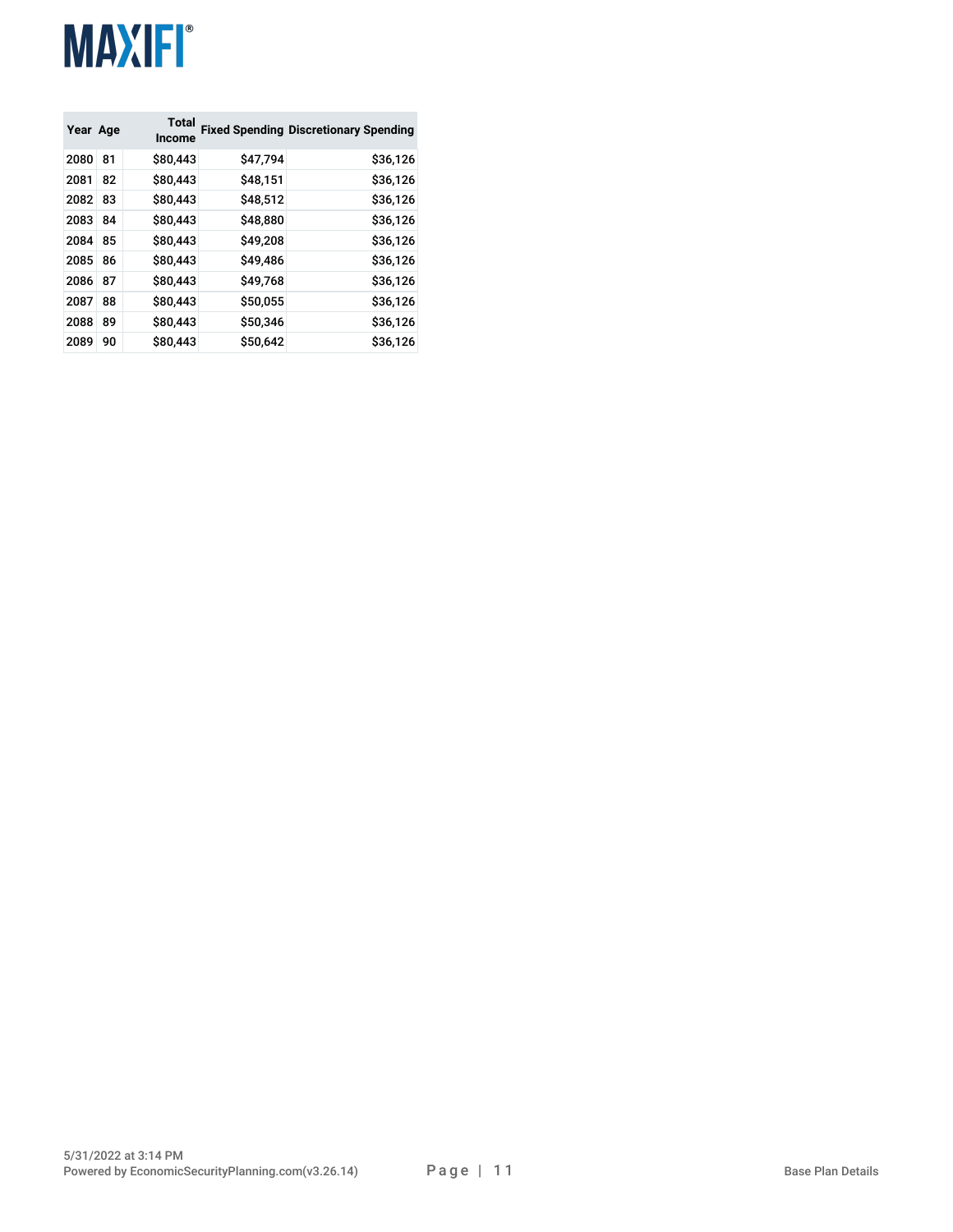

#### <span id="page-11-0"></span>**Annual Saving and Withdrawals**



To maintain Annual Discretionary Spending at a stable or "smooth" level while income and fixed spending change from year to year, the software provides a plan for managing your Regular Assets -- the money you've saved or invested in checking, savings, and investment accounts. Regular Assets do not include money in Retirement Accounts.

Each year, the program suggests adding to or withdrawing from Regular Assets depending on whether you have more or less income than you need to cover your total spending for the year. The amounts shown are the annual savings or withdrawals needed to smooth your discretionary spending without borrowing.

|                                                                                      | <b>Total Income <i>minus</i> Total Spending <i>equals</i> Regular Asset Saving/Withdrawals</b><br>And: |                 |                       |                                            |                                                       |          |  |  |
|--------------------------------------------------------------------------------------|--------------------------------------------------------------------------------------------------------|-----------------|-----------------------|--------------------------------------------|-------------------------------------------------------|----------|--|--|
| Last Year's Regular Assets plus Saving/Withdrawals equals This Year's Regular Assets |                                                                                                        |                 |                       |                                            |                                                       |          |  |  |
| Year Age                                                                             |                                                                                                        | Total<br>Income | <b>Total Spending</b> | <b>Regular Asset</b><br>Saving/Withdrawals | Last Year's Regular Assets This Year's Regular Assets |          |  |  |
| 2022                                                                                 | 23                                                                                                     | \$88,000        | \$83,177              | \$4,823                                    | \$5,547                                               | \$10,370 |  |  |
| 2023                                                                                 | -24                                                                                                    | \$78,780        | \$80,687              | ( \$1,907)                                 | \$10,370                                              | \$8,463  |  |  |
| 2024                                                                                 | 25                                                                                                     | \$79,568        | \$80,929              | ( \$1,362)                                 | \$8,463                                               | \$7,101  |  |  |
| 2025                                                                                 | -26                                                                                                    | \$80,363        | \$81,180              | $($ \$817)                                 | \$7,100                                               | \$6,283  |  |  |
| 2026 27                                                                              |                                                                                                        | \$81,167        | \$83,492              | ( \$2,325)                                 | \$6,284                                               | \$3,959  |  |  |
| 2027                                                                                 | 28                                                                                                     | \$81,979        | \$83,770              | ( \$1,790)                                 | \$3,958                                               | \$2,168  |  |  |
| 2028 29                                                                              |                                                                                                        | \$82,799        | \$84,054              | ( \$1,256)                                 | \$2,168                                               | \$912    |  |  |
| 2029                                                                                 | 30                                                                                                     | \$83,627        | \$84,349              | ( \$723)                                   | \$912                                                 | \$189    |  |  |
| 2030 31                                                                              |                                                                                                        | \$84,463        | \$84,652              | ( \$189)                                   | \$189                                                 | \$0      |  |  |
| 2031 32                                                                              |                                                                                                        | \$85,307        | \$85,308              | \$0                                        | \$0                                                   | \$0      |  |  |
| 2032 33                                                                              |                                                                                                        | \$86,161        | \$86,161              | \$0                                        | \$0                                                   | \$0      |  |  |
| 2033 34                                                                              |                                                                                                        | \$87,022        | \$87,022              | \$0                                        | \$0                                                   | \$0      |  |  |
| 2034 35                                                                              |                                                                                                        | \$87,892        | \$87,893              | \$0                                        | \$0                                                   | \$0      |  |  |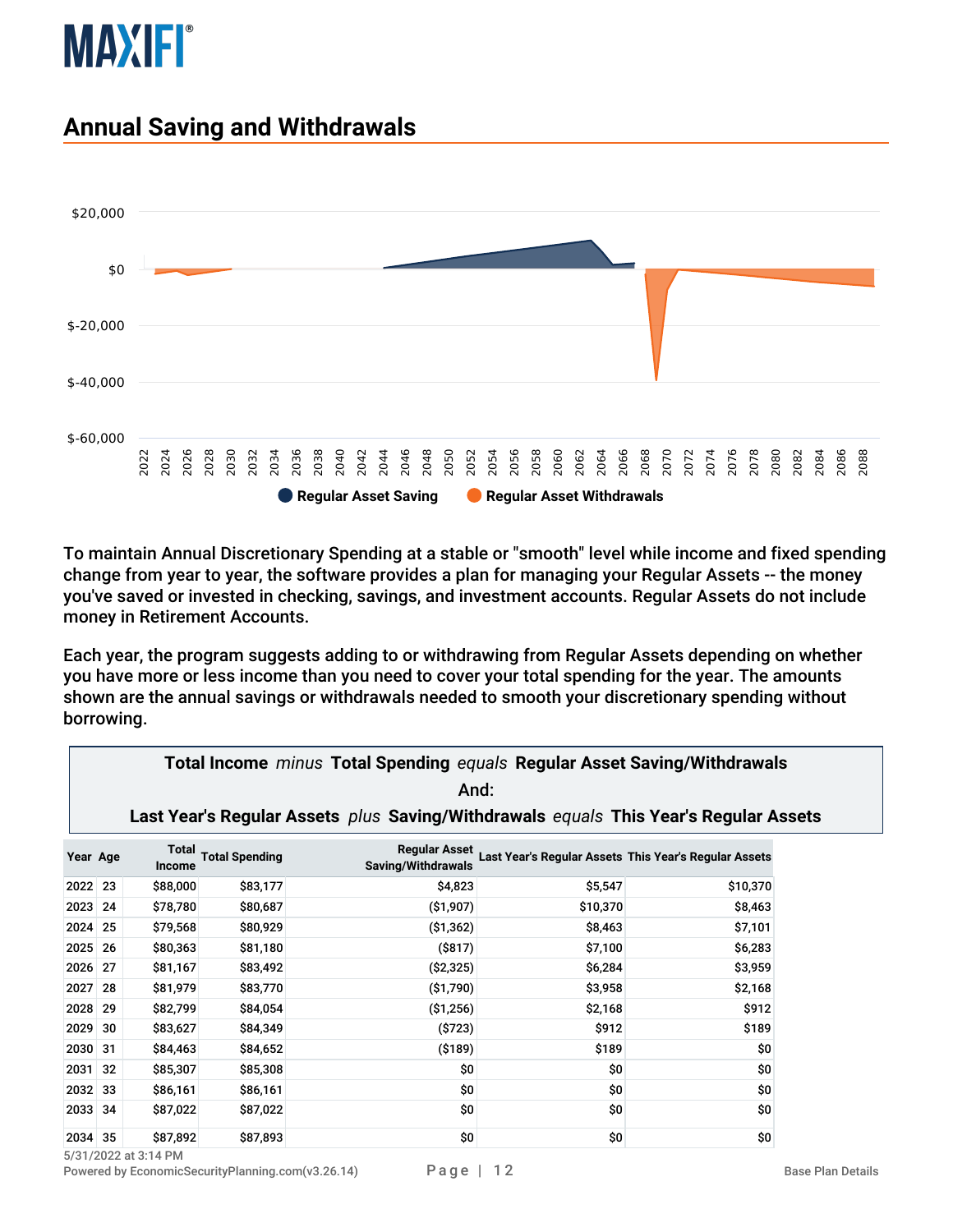| Year Age |    | <b>Total</b><br><b>Income</b> | <b>Total Spending</b> | <b>Regular Asset</b><br>Saving/Withdrawals |           | Last Year's Regular Assets This Year's Regular Assets |  |
|----------|----|-------------------------------|-----------------------|--------------------------------------------|-----------|-------------------------------------------------------|--|
|          |    |                               |                       |                                            |           |                                                       |  |
| 2035     | 36 | \$88,771                      | \$88,771              | \$0                                        | \$0       | \$0                                                   |  |
| 2036     | 37 | \$89,659                      | \$89,659              | \$0                                        | \$0       | \$0                                                   |  |
| 2037     | 38 | \$90,556                      | \$90,555              | \$0                                        | \$0       | \$0                                                   |  |
| 2038     | 39 | \$91,461                      | \$91,460              | \$0                                        | \$0       | \$0                                                   |  |
| 2039     | 40 | \$92,376                      | \$92,376              | \$0                                        | \$0       | \$0                                                   |  |
| 2040     | 41 | \$93,300                      | \$93,300              | \$0                                        | \$0       | \$0                                                   |  |
| 2041     | 42 | \$94,232                      | \$94,232              | \$0                                        | \$0       | \$0                                                   |  |
| 2042     | 43 | \$95,175                      | \$95,175              | \$0                                        | \$0       | \$0                                                   |  |
| 2043     | 44 | \$96,127                      | \$96,127              | \$0                                        | \$0       | \$0                                                   |  |
| 2044     | 45 | \$97,088                      | \$96,893              | \$195                                      | \$0       | \$195                                                 |  |
| 2045     | 46 | \$98,059                      | \$97,320              | \$738                                      | \$195     | \$933                                                 |  |
| 2046     | 47 | \$99,039                      | \$97,756              | \$1,284                                    | \$932     | \$2,216                                               |  |
| 2047     | 48 | \$100,030                     | \$98,199              | \$1,831                                    | \$2,216   | \$4,047                                               |  |
| 2048     | 49 | \$101,030                     | \$98,650              | \$2,381                                    | \$4,047   | \$6,428                                               |  |
| 2049     | 50 | \$102,040                     | \$99,107              | \$2,933                                    | \$6,428   | \$9,361                                               |  |
| 2050 51  |    | \$103,061                     | \$99,574              | \$3,487                                    | \$9,361   | \$12,848                                              |  |
| 2051     | 52 | \$104,091                     | \$100,048             | \$4,044                                    | \$12,848  | \$16,892                                              |  |
| 2052     | 53 | \$105,132                     | \$100,571             | \$4,562                                    | \$16,892  | \$21,454                                              |  |
| 2053     | 54 | \$106,184                     | \$101,149             | \$5,035                                    | \$21,454  | \$26,489                                              |  |
| 2054     | 55 | \$107,245                     | \$101,730             | \$5,516                                    | \$26,489  | \$32,005                                              |  |
| 2055     | 56 | \$108,318                     | \$102,318             | \$5,999                                    | \$32,005  | \$38,004                                              |  |
| 2056     | 57 | \$109,401                     | \$102,916             | \$6,485                                    | \$38,005  | \$44,490                                              |  |
| 2057     | 58 | \$110,495                     | \$103,520             | \$6,974                                    | \$44,490  | \$51,464                                              |  |
| 2058     | 59 | \$111,600                     | \$104,136             | \$7,465                                    | \$51,463  | \$58,928                                              |  |
| 2059     | 60 | \$112,716                     | \$104,757             | \$7,958                                    | \$58,929  | \$66,887                                              |  |
| 2060     | 61 | \$113,843                     | \$105,388             | \$8,454                                    | \$66,887  | \$75,341                                              |  |
| 2061     | 62 | \$114,982                     | \$106,028             | \$8,953                                    | \$75,341  | \$84,294                                              |  |
| 2062 63  |    | \$116,131                     | \$106,677             | \$9,454                                    | \$84,294  | \$93,748                                              |  |
| 2063     | 64 | \$117,293                     | \$107,336             | \$9,958                                    | \$93,748  | \$103,706                                             |  |
| 2064     | 65 | \$118,466                     | \$112,462             | \$6,003                                    | \$103,706 | \$109,709                                             |  |
| 2065     | 66 | \$119,650                     | \$118,343             | \$1,307                                    | \$109,710 | \$111,017                                             |  |
| 2066     | 67 | \$120,847                     | \$119,255             | \$1,592                                    | \$111,017 | \$112,609                                             |  |
| 2067 68  |    | \$122,055                     | \$120,183             | \$1,873                                    | \$112,608 | \$114,481                                             |  |
| 2068 69  |    | \$123,276                     | \$125,295             | (\$2,020)                                  | \$114,482 | \$112,462                                             |  |
| 2069 70  |    | \$45,122                      | \$84,821              | ( \$39,699)                                | \$112,462 | \$72,763                                              |  |
| 2070 71  |    | \$80,443                      | \$88,021              | ( \$7,576)                                 | \$72,763  | \$65,187                                              |  |
| 2071 72  |    | \$80,443                      | \$80,839              | ( \$395)                                   | \$65,187  | \$64,792                                              |  |
| 2072 73  |    | \$80,443                      | \$81,161              | ( \$718)                                   | \$64,792  | \$64,074                                              |  |
| 2073 74  |    | \$80,443                      | \$81,488              | (\$1,044)                                  | \$64,074  | \$63,030                                              |  |
| 2074 75  |    | \$80,443                      | \$81,816              | ( \$1,373)                                 | \$63,030  | \$61,657                                              |  |
| 2075 76  |    | \$80,443                      | \$82,149              | (\$1,706)                                  | \$61,658  | \$59,952                                              |  |
| 2076 77  |    | \$80,443                      | \$82,487              | (\$2,043)                                  | \$59,952  | \$57,909                                              |  |
| 2077 78  |    | \$80,443                      | \$82,828              | (\$2,384)                                  | \$57,909  | \$55,525                                              |  |
| 2078 79  |    | \$80,443                      | \$83,183              | (\$2,739)                                  | \$55,525  | \$52,786                                              |  |
| 2079 80  |    | \$80,443                      | \$83,567              | ( \$3,124)                                 | \$52,786  | \$49,662                                              |  |
| 2080 81  |    | \$80,443                      | \$83,920              | ( \$3,476)                                 | \$49,663  | \$46,187                                              |  |
| 2081     | 82 | \$80,443                      | \$84,277              | ( \$3,832)                                 | \$46,186  | \$42,354                                              |  |
| 2082 83  |    | \$80,443                      | \$84,638              | ( \$4,195)                                 | \$42,355  | \$38,160                                              |  |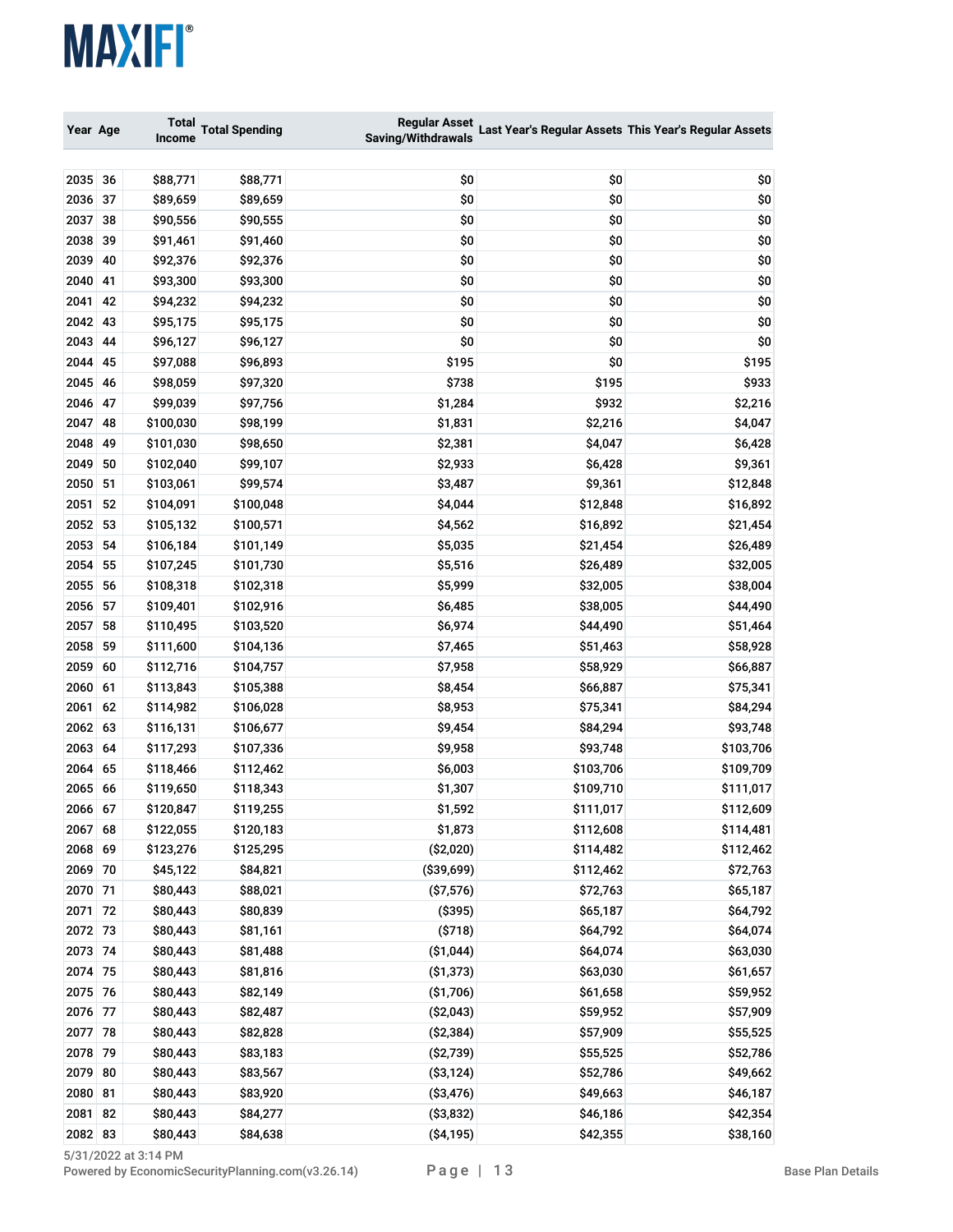

| Year Age |    | <b>Income</b> | Total Total Spending | <b>Regular Asset</b><br>Saving/Withdrawals |          | Last Year's Regular Assets This Year's Regular Assets |
|----------|----|---------------|----------------------|--------------------------------------------|----------|-------------------------------------------------------|
| 2083 84  |    | \$80,443      | \$85,006             | ( \$4,562)                                 | \$38,160 | \$33,598                                              |
| 2084 85  |    | \$80,443      | \$85,334             | ( \$4,891)                                 | \$33,598 | \$28,707                                              |
| 2085 86  |    | \$80,443      | \$85,612             | ( \$5,168)                                 | \$28,707 | \$23,539                                              |
| 2086 87  |    | \$80,443      | \$85,894             | ( \$5,450)                                 | \$23,538 | \$18,088                                              |
| 2087 88  |    | \$80,443      | \$86,181             | ( \$5,737)                                 | \$18,089 | \$12,352                                              |
| 2088 89  |    | \$80,443      | \$86,472             | (\$6,028)                                  | \$12,352 | \$6,324                                               |
| 2089     | 90 | \$80,443      | \$86,768             | ( \$6,324)                                 | \$6,324  | \$0                                                   |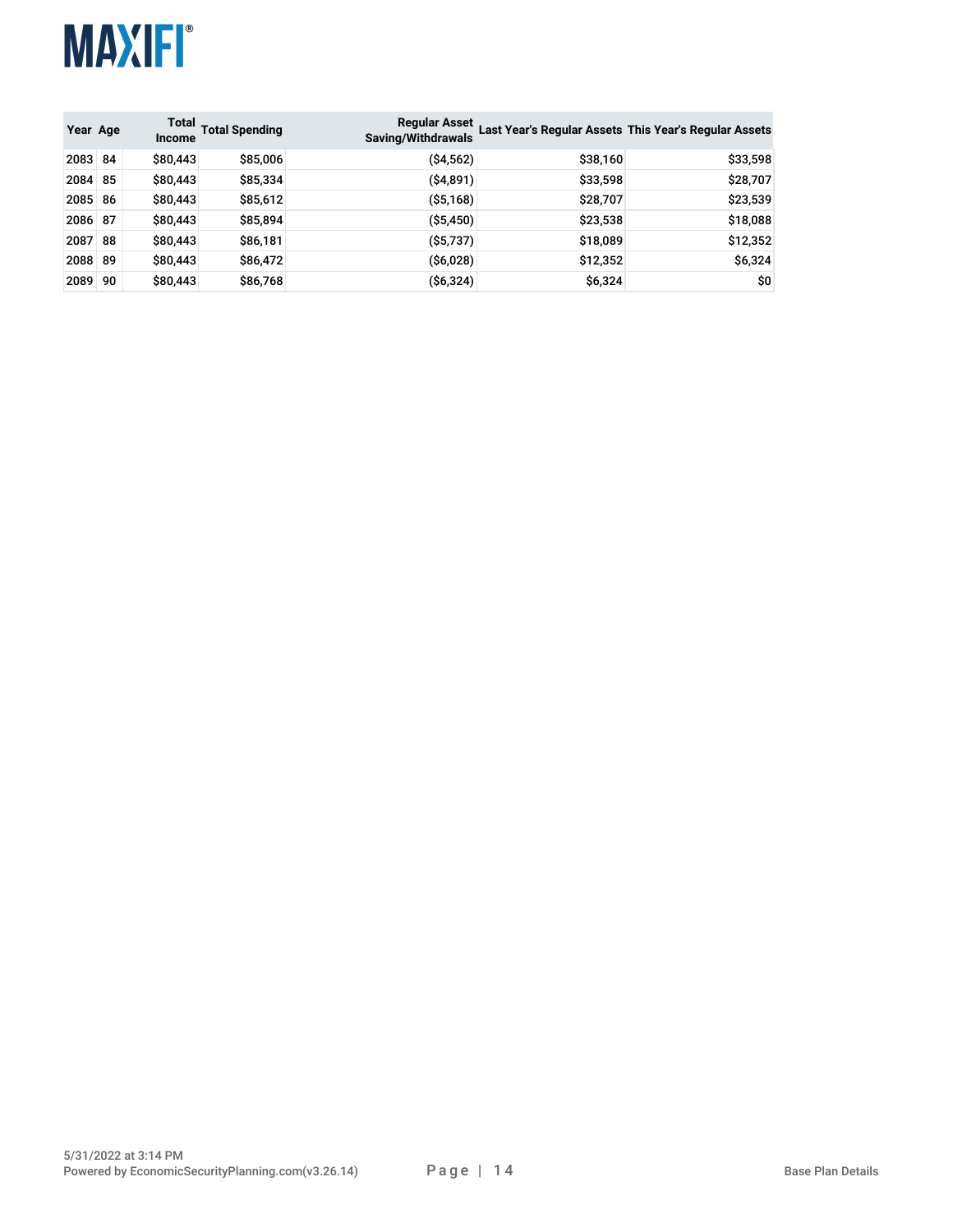

#### <span id="page-14-0"></span>**Living Standard**



This table presents two very closely related numbers: Household Discretionary Spending and Per Adult Living Standard.

You're likely to focus on Household Discretionary Spending because it reflects your family's total annual discretionary budget. In contrast, Per Adult Living Standard is a number we use under the hood in suggesting how much to spend on a discretionary basis each year and also how much life insurance to purchase.

The Per Adult Living Standard is discretionary spending per adult *equivalent* in the family. For a single, childless adult the Per Adult Living Standard and Household Discretionary Spending will be equal. But for households with children and/or two adults, it gets a little more complicated.

First, children typically consume less than adults. By default we calculate that children consume at 70% of the level of an adult.

Secondly, two people living together in the same household typically consume less than two people living separately -- a married couple doesn't need two kitchen tables, or two toasters, for example. These are called "economies of shared living." Economies of shared living apply to children as well, so the more people in the family the more economies of shared living. By default our calculations assume rather than two people spending 2 times what one person would spend, two people only consume 1.6 times as much.

You can modify these assumptions under Settings and Assumptions.

The key point is that the software arranges your annual discretionary spending to keep your Per Adult Living Standard constant over time to the maximum extent possible without letting you go into debt. If you face cash constraints that require having a lower living standard for a while (as you pay off your mortgage, get the kids through college, etc.), the software will smooth your household's Per Adult Living Standard over the period during which you are cash constrained and smooth it at higher levels in periods thereafter. If you are constrained over multiple periods, the program will show you having one living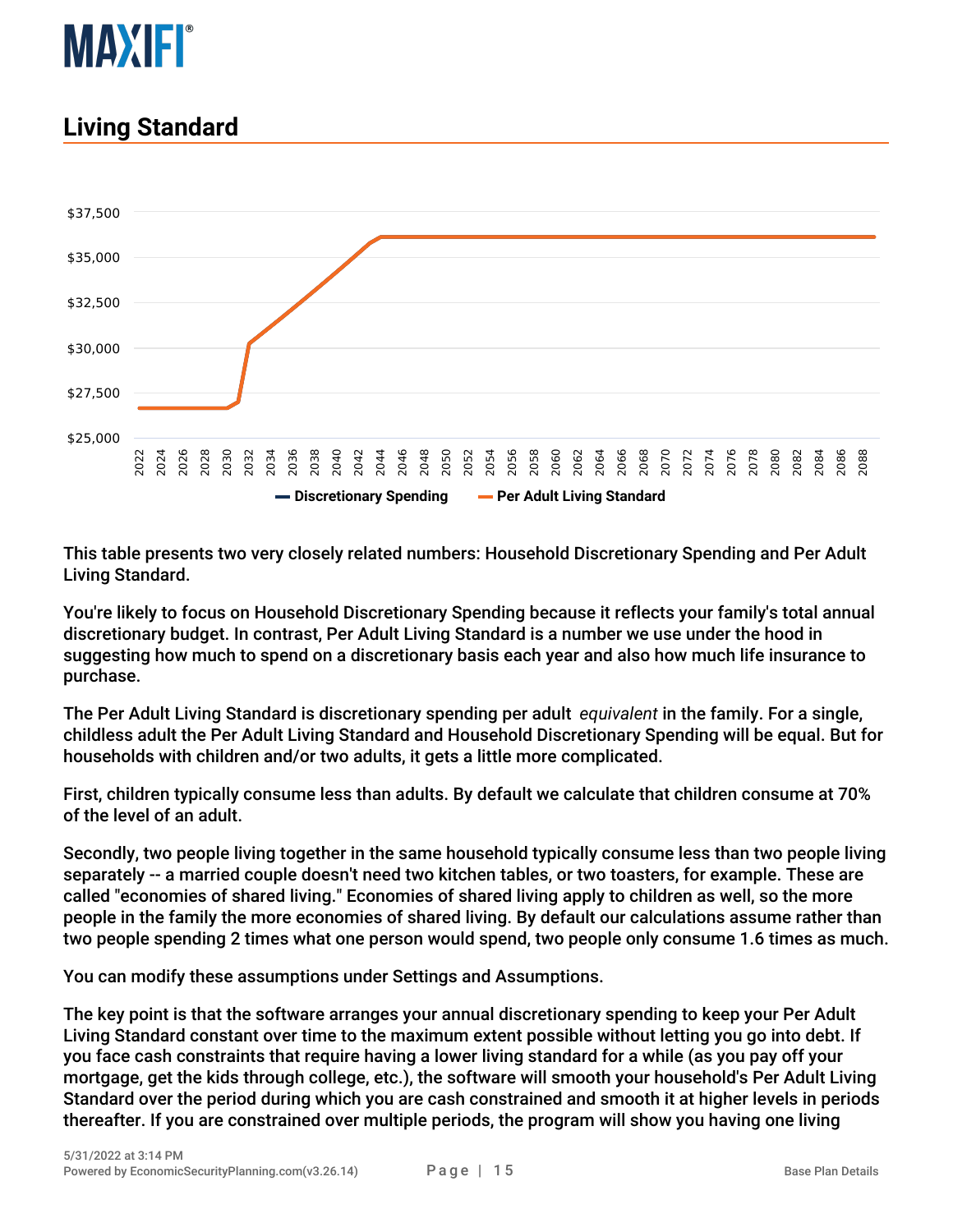standard for a while, a higher one for a while followed by a yet higher one for a while, and so on.

|      |    |          | Year Age Discretionary Spending Per Adult Living Standard |
|------|----|----------|-----------------------------------------------------------|
| 2022 | 23 | \$26,629 | \$26,629                                                  |
| 2023 | 24 | \$26,629 | \$26,629                                                  |
| 2024 | 25 | \$26,629 | \$26,629                                                  |
| 2025 | 26 | \$26,629 | \$26,629                                                  |
| 2026 | 27 | \$26,629 | \$26,629                                                  |
| 2027 | 28 | \$26,629 | \$26,629                                                  |
| 2028 | 29 | \$26,629 | \$26,629                                                  |
| 2029 | 30 | \$26,629 | \$26,629                                                  |
| 2030 | 31 | \$26,629 | \$26,629                                                  |
| 2031 | 32 | \$26,974 | \$26,974                                                  |
| 2032 | 33 | \$30,211 | \$30,211                                                  |
| 2033 | 34 | \$30,691 | \$30,691                                                  |
| 2034 | 35 | \$31,176 | \$31,176                                                  |
| 2035 | 36 | \$31,667 | \$31,667                                                  |
| 2036 | 37 | \$32,162 | \$32,162                                                  |
| 2037 | 38 | \$32,663 | \$32,663                                                  |
| 2038 | 39 | \$33,169 | \$33,169                                                  |
| 2039 | 40 | \$33,681 | \$33,681                                                  |
| 2040 | 41 | \$34,198 | \$34,198                                                  |
| 2041 | 42 | \$34,720 | \$34,720                                                  |
| 2042 | 43 | \$35,248 | \$35,248                                                  |
| 2043 | 44 | \$35,782 | \$35,782                                                  |
| 2044 | 45 | \$36,126 | \$36,126                                                  |
| 2045 | 46 | \$36,126 | \$36,126                                                  |
| 2046 | 47 | \$36,126 | \$36,126                                                  |
| 2047 | 48 | \$36,126 | \$36,126                                                  |
| 2048 | 49 | \$36,126 | \$36,126                                                  |
| 2049 | 50 | \$36,126 | \$36,126                                                  |
| 2050 | 51 | \$36,126 | \$36,126                                                  |
| 2051 | 52 | \$36,126 | \$36,126                                                  |
| 2052 | 53 | \$36,126 | \$36,126                                                  |
| 2053 | 54 | \$36,126 | \$36,126                                                  |
| 2054 | 55 | \$36,126 | \$36,126                                                  |
| 2055 | 56 | \$36,126 | \$36,126                                                  |
| 2056 | 57 | \$36,126 | \$36,126                                                  |
| 2057 | 58 | \$36,126 | \$36,126                                                  |
| 2058 | 59 | \$36,126 | \$36,126                                                  |
| 2059 | 60 | \$36,126 | \$36,126                                                  |
| 2060 | 61 | \$36,126 | \$36,126                                                  |
| 2061 | 62 | \$36,126 | \$36,126                                                  |
| 2062 | 63 | \$36,126 | \$36,126                                                  |
| 2063 | 64 | \$36,126 | \$36,126                                                  |
| 2064 | 65 | \$36,126 | \$36,126                                                  |
| 2065 | 66 | \$36,126 | \$36,126                                                  |
| 2066 | 67 | \$36,126 | \$36,126                                                  |
| 2067 | 68 | \$36,126 | \$36,126                                                  |
| 2068 | 69 | \$36,126 | \$36,126                                                  |
| 2069 | 70 | \$36,126 | \$36,126                                                  |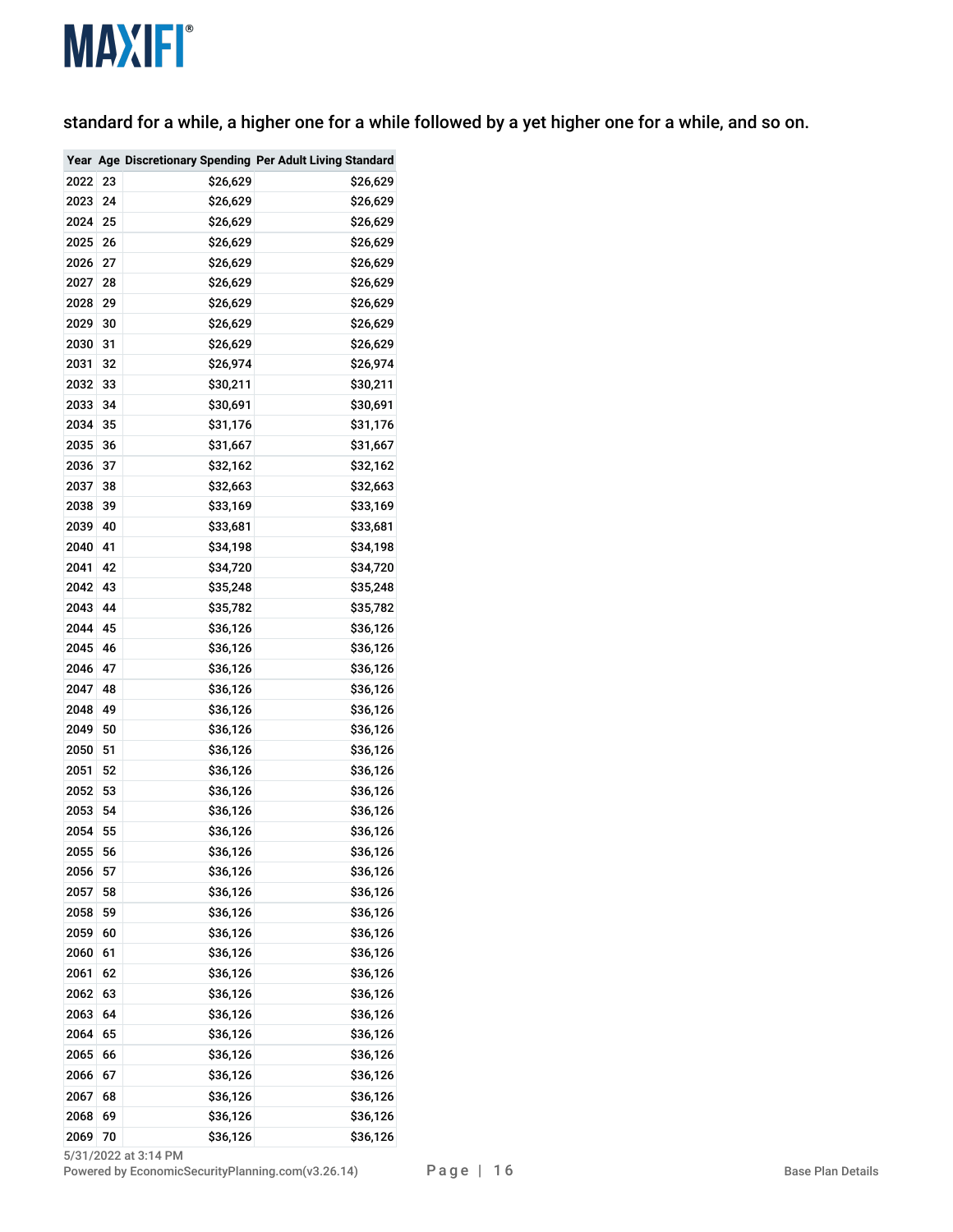|      |    |          | Year Age Discretionary Spending Per Adult Living Standard |
|------|----|----------|-----------------------------------------------------------|
| 2070 | 71 | \$36,126 | \$36,126                                                  |
| 2071 | 72 | \$36,126 | \$36,126                                                  |
| 2072 | 73 | \$36,126 | \$36,126                                                  |
| 2073 | 74 | \$36,126 | \$36,126                                                  |
| 2074 | 75 | \$36,126 | \$36,126                                                  |
| 2075 | 76 | \$36,126 | \$36,126                                                  |
| 2076 | 77 | \$36,126 | \$36,126                                                  |
| 2077 | 78 | \$36,126 | \$36,126                                                  |
| 2078 | 79 | \$36,126 | \$36,126                                                  |
| 2079 | 80 | \$36,126 | \$36,126                                                  |
| 2080 | 81 | \$36,126 | \$36,126                                                  |
| 2081 | 82 | \$36,126 | \$36,126                                                  |
| 2082 | 83 | \$36,126 | \$36,126                                                  |
| 2083 | 84 | \$36,126 | \$36,126                                                  |
| 2084 | 85 | \$36,126 | \$36,126                                                  |
| 2085 | 86 | \$36,126 | \$36,126                                                  |
| 2086 | 87 | \$36,126 | \$36,126                                                  |
| 2087 | 88 | \$36,126 | \$36,126                                                  |
| 2088 | 89 | \$36,126 | \$36,126                                                  |
| 2089 | 90 | \$36,126 | \$36,126                                                  |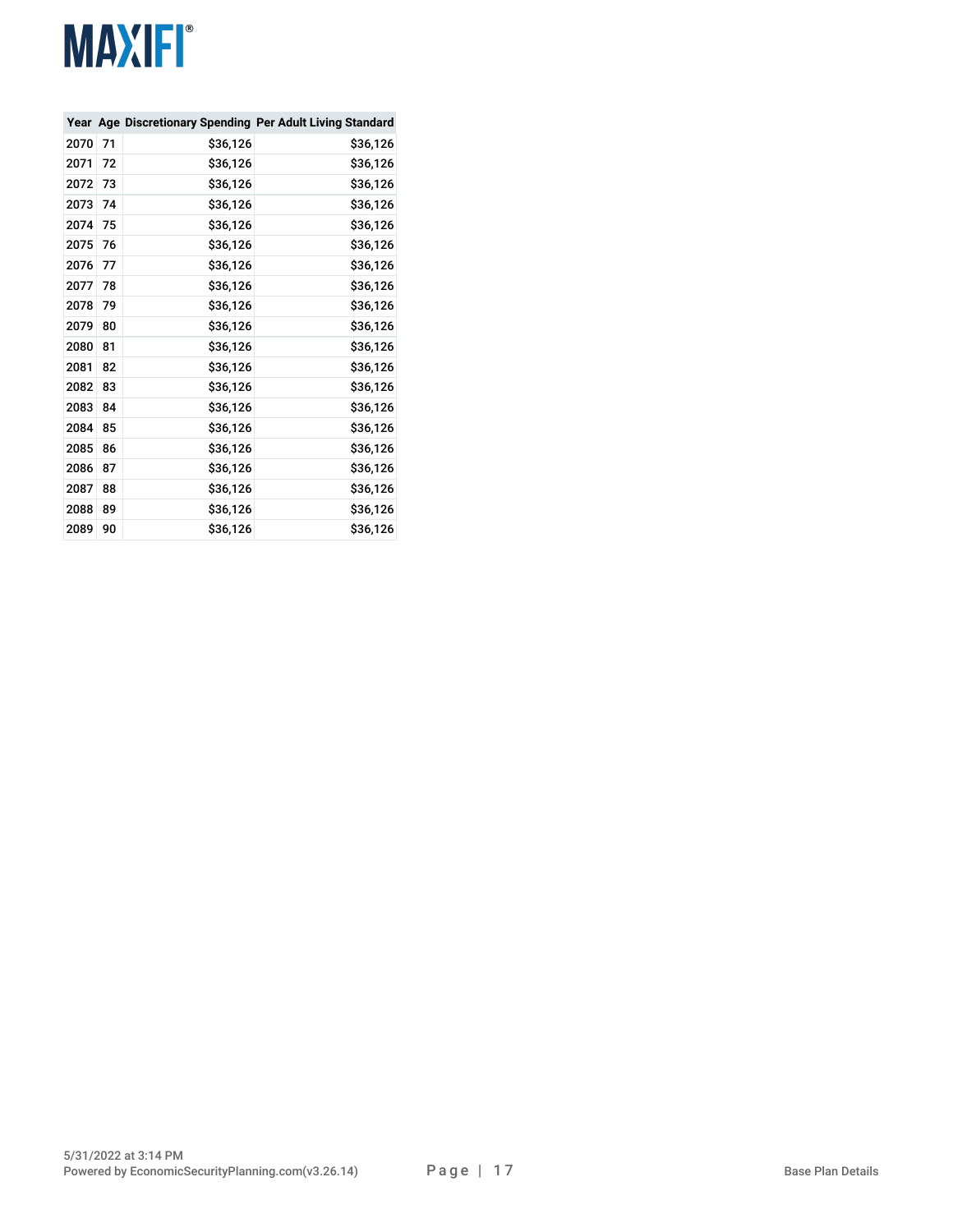

#### <span id="page-17-0"></span>**Net Worth**



This chart reflects your total Net Worth based on your Regular Assets, Housing Equity (after any mortgage is repaid), Retirement Accounts, Real Estate Equity and any 529 educational account assets. MaxiFi Planner uses all household assets -- except housing equity -- to support Annual Fixed and Discretionary Spending through the last year of life.

|         |    | Year Age Regular Assets | <b>Housing</b><br><b>Equity</b> | <b>Real Estate</b><br><b>Equity</b> | Retirement Account Assets 529 Assets Reserve Fund Assets |     |     | <b>Total</b> |
|---------|----|-------------------------|---------------------------------|-------------------------------------|----------------------------------------------------------|-----|-----|--------------|
| 2022 23 |    | \$10,370                | \$0                             | \$0                                 | \$2,000                                                  | \$0 | \$O | \$12,370     |
| 2023    | 24 | \$8,463                 | \$0                             | \$O                                 | \$4,093                                                  | \$0 | \$0 | \$12,556     |
| 2024    | 25 | \$7,101                 | \$0                             | \$0                                 | \$6,284                                                  | \$0 | \$0 | \$13,385     |
| 2025    | 26 | \$6,283                 | \$0                             | \$0                                 | \$8,575                                                  | \$0 | \$0 | \$14,858     |
| 2026    | 27 | \$3,959                 | \$0                             | \$0                                 | \$10,970                                                 | \$0 | \$0 | \$14,929     |
| 2027    | 28 | \$2,168                 | \$0                             | \$0                                 | \$13,475                                                 | \$0 | \$0 | \$15,643     |
| 2028    | 29 | \$912                   | \$0                             | \$0                                 | \$16,092                                                 | \$0 | \$0 | \$17,004     |
| 2029    | 30 | \$189                   | \$0                             | \$0                                 | \$18,826                                                 | \$0 | \$0 | \$19,015     |
| 2030    | 31 | \$0                     | \$0                             | \$0                                 | \$21,683                                                 | \$0 | \$0 | \$21,683     |
| 2031    | 32 | \$0                     | \$0                             | \$0                                 | \$24,665                                                 | \$0 | \$0 | \$24,665     |
| 2032 33 |    | \$0                     | \$0                             | \$0                                 | \$27,779                                                 | \$0 | \$0 | \$27,779     |
| 2033    | 34 | \$0                     | \$0                             | \$0                                 | \$31,029                                                 | \$0 | \$0 | \$31,029     |
| 2034 35 |    | \$0                     | \$0                             | \$0                                 | \$34,421                                                 | \$0 | \$0 | \$34,421     |
| 2035    | 36 | \$0                     | \$0                             | \$0                                 | \$37,959                                                 | \$0 | \$0 | \$37,959     |
| 2036 37 |    | \$0                     | \$0                             | \$0                                 | \$41,650                                                 | \$0 | \$0 | \$41,650     |
| 2037    | 38 | \$0                     | \$0                             | \$0                                 | \$45,500                                                 | \$0 | \$0 | \$45,500     |
| 2038 39 |    | \$0                     | \$0                             | \$0                                 | \$49,514                                                 | \$0 | \$0 | \$49,514     |
| 2039    | 40 | \$0                     | \$0                             | \$0                                 | \$53,698                                                 | \$0 | \$0 | \$53,698     |
| 2040    | 41 | \$0                     | \$0                             | \$0                                 | \$58,060                                                 | \$0 | \$0 | \$58,060     |
| 2041    | 42 | \$0                     | \$0                             | \$0                                 | \$62,606                                                 | \$0 | \$0 | \$62,606     |
| 2042    | 43 | \$0                     | \$0                             | \$0                                 | \$67,342                                                 | \$0 | \$0 | \$67,342     |
| 2043 44 |    | \$0                     | \$0                             | \$0                                 | \$72,276                                                 | \$0 | \$0 | \$72,276     |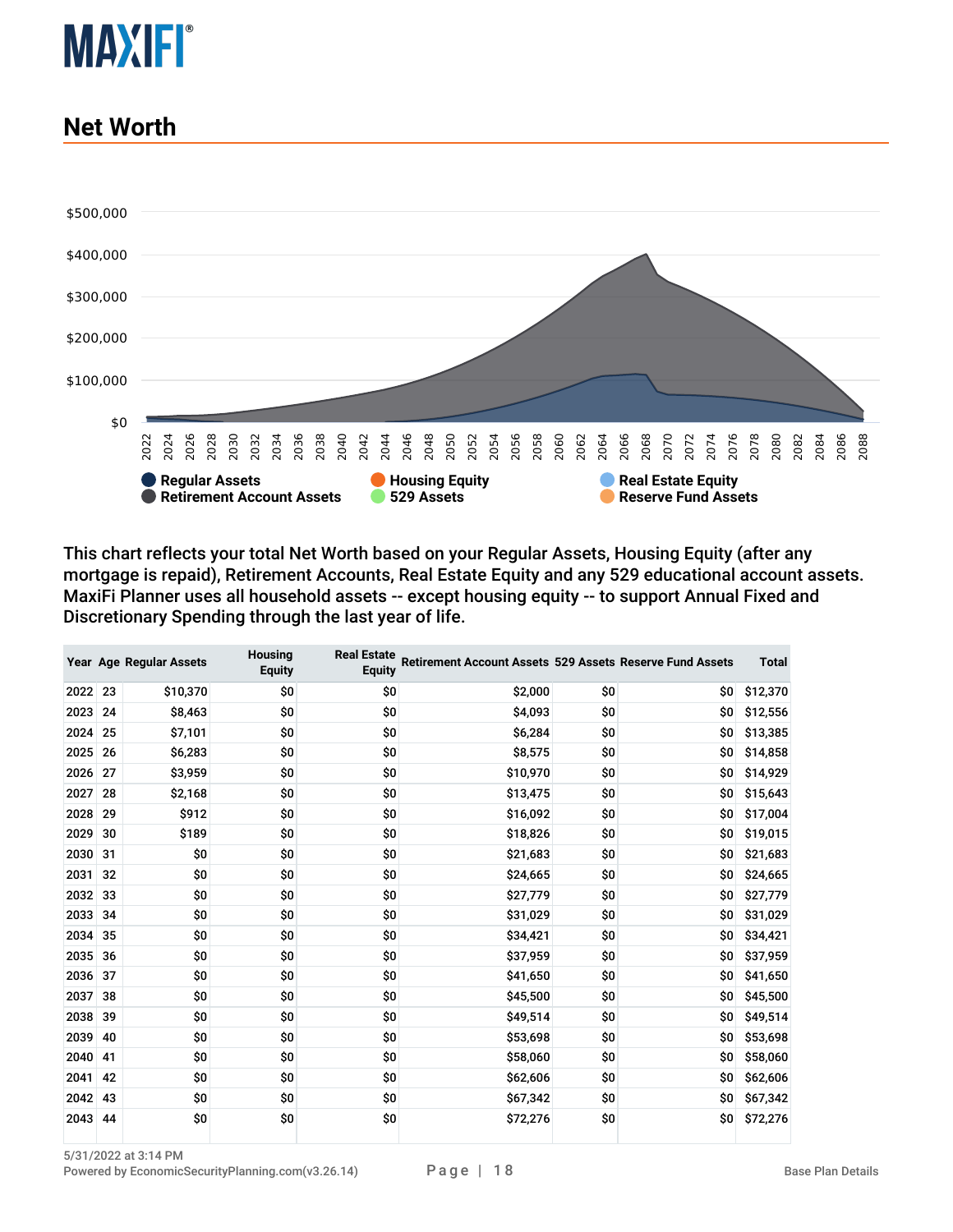|         |    | Year Age Regular Assets | <b>Housing</b><br><b>Equity</b> | <b>Real Estate</b><br><b>Equity</b> | Retirement Account Assets 529 Assets Reserve Fund Assets |     |     | Total         |
|---------|----|-------------------------|---------------------------------|-------------------------------------|----------------------------------------------------------|-----|-----|---------------|
| 2044    | 45 | \$195                   | \$0                             | \$0                                 | \$77,417                                                 | \$0 | \$O | \$77,612      |
| 2045 46 |    | \$933                   | \$0                             | \$0                                 | \$82,770                                                 | \$0 | \$0 | \$83,703      |
| 2046    | 47 | \$2,216                 | \$0                             | \$0                                 | \$88,345                                                 | \$0 | \$0 | \$90,561      |
| 2047    | 48 | \$4,047                 | \$0                             | \$0                                 | \$94,150                                                 | \$0 | \$0 | \$98,197      |
| 2048    | 49 | \$6,428                 | \$0                             | \$0                                 | \$100,194                                                | \$0 |     | \$0 \$106,622 |
| 2049    | 50 | \$9,361                 | \$0                             | \$0                                 | \$106,485                                                | \$0 |     | \$0 \$115,846 |
| 2050    | 51 | \$12,848                | \$0                             | \$0                                 | \$113,032                                                | \$0 |     | \$0 \$125,880 |
| 2051    | 52 | \$16,892                | \$0                             | \$0                                 | \$119,847                                                | \$0 |     | \$0 \$136,739 |
| 2052    | 53 | \$21,454                | \$0                             | \$0                                 | \$126,938                                                | \$0 |     | \$0 \$148,392 |
| 2053    | 54 | \$26,489                | \$0                             | \$0                                 | \$134,316                                                | \$0 |     | \$0 \$160,805 |
| 2054    | 55 | \$32,005                | \$0                             | \$0                                 | \$141,992                                                | \$0 |     | \$0 \$173,997 |
| 2055    | 56 | \$38,004                | \$0                             | \$0                                 | \$149,977                                                | \$0 |     | \$0 \$187,981 |
| 2056    | 57 | \$44,490                | \$0                             | \$0                                 | \$158,282                                                | \$0 |     | \$0 \$202,772 |
| 2057    | 58 | \$51,464                | \$0                             | \$0                                 | \$166,921                                                | \$0 |     | \$0 \$218,385 |
| 2058    | 59 | \$58,928                | \$0                             | \$0                                 | \$175,904                                                | \$0 |     | \$0 \$234,832 |
| 2059    | 60 | \$66,887                | \$0                             | \$0                                 | \$185,245                                                | \$0 |     | \$0 \$252,132 |
| 2060    | 61 | \$75,341                | \$0                             | \$0                                 | \$194,958                                                | \$0 |     | \$0 \$270,299 |
| 2061    | 62 | \$84,294                | \$0                             | \$0                                 | \$205,057                                                | \$0 |     | \$0 \$289,351 |
| 2062    | 63 | \$93,748                | \$0                             | \$0                                 | \$215,555                                                | \$0 |     | \$0 \$309,303 |
| 2063    | 64 | \$103,706               | \$0                             | \$0                                 | \$226,468                                                | \$0 |     | \$0 \$330,174 |
| 2064    | 65 | \$109,709               | \$0                             | \$0                                 | \$237,811                                                | \$0 |     | \$0 \$347,520 |
| 2065    | 66 | \$111,017               | \$0                             | \$0                                 | \$249,600                                                | \$0 |     | \$0 \$360,617 |
| 2066    | 67 | \$112,609               | \$0                             | \$0                                 | \$261,853                                                | \$0 |     | \$0 \$374,462 |
| 2067    | 68 | \$114,481               | \$0                             | \$0                                 | \$274,586                                                | \$0 |     | \$0 \$389,067 |
| 2068    | 69 | \$112,462               | \$0                             | \$0                                 | \$287,817                                                | \$0 |     | \$0 \$400,279 |
| 2069    | 70 | \$72,763                | \$0                             | \$0                                 | \$278,481                                                | \$0 |     | \$0 \$351,244 |
| 2070 71 |    | \$65,187                | \$0                             | \$0                                 | \$268,802                                                | \$0 |     | \$0 \$333,989 |
| 2071    | 72 | \$64,792                | \$0                             | \$0                                 | \$258,768                                                | \$0 |     | \$0 \$323,560 |
| 2072    | 73 | \$64,074                | \$0                             | \$0                                 | \$248,366                                                | \$0 |     | \$0 \$312,440 |
| 2073 74 |    | \$63,030                | \$0                             | \$0                                 | \$237,582                                                | \$0 |     | \$0 \$300,612 |
| 2074 75 |    | \$61,657                | \$0                             | \$0                                 | \$226,403                                                | \$0 |     | \$0 \$288,060 |
| 2075 76 |    | \$59,952                | \$0                             | \$0                                 | \$214,814                                                | \$0 |     | \$0 \$274,766 |
| 2076 77 |    | \$57,909                | \$0                             | \$0                                 | \$202,800                                                | \$0 |     | \$0 \$260,709 |
| 2077 78 |    | \$55,525                | \$0                             | \$0                                 | \$190,345                                                | \$0 |     | \$0 \$245,870 |
| 2078 79 |    | \$52,786                | \$0                             | \$0                                 | \$177,434                                                | \$0 |     | \$0 \$230,220 |
| 2079 80 |    | \$49,662                | \$0                             | \$0                                 | \$164,049                                                | \$0 |     | \$0 \$213,711 |
| 2080 81 |    | \$46,187                | \$0                             | \$0                                 | \$150,173                                                | \$0 |     | \$0 \$196,360 |
| 2081 82 |    | \$42,354                | \$0                             | \$0                                 | \$135,788                                                | \$0 |     | \$0 \$178,142 |
| 2082 83 |    | \$38,160                | \$0                             | \$0                                 | \$120,876                                                | \$0 |     | \$0 \$159,036 |
| 2083 84 |    | \$33,598                | \$0                             | \$0                                 | \$105,417                                                | \$0 |     | \$0 \$139,015 |
| 2084 85 |    | \$28,707                | \$0                             | \$0                                 | \$89,390                                                 | \$0 |     | \$0 \$118,097 |
| 2085 86 |    | \$23,539                | \$0                             | \$0                                 | \$72,777                                                 | \$0 |     | \$0 \$96,316  |
| 2086 87 |    | \$18,088                | \$0                             | \$0                                 | \$55,553                                                 | \$0 | \$0 | \$73,641      |
| 2087 88 |    | \$12,352                | \$0                             | \$0                                 | \$37,698                                                 | \$0 | \$0 | \$50,050      |
| 2088 89 |    | \$6,324                 | \$0                             | \$0                                 | \$19,189                                                 | \$0 | \$0 | \$25,513      |
| 2089 90 |    | \$0                     | \$0                             | \$0                                 | \$0                                                      | \$0 | \$0 | \$0           |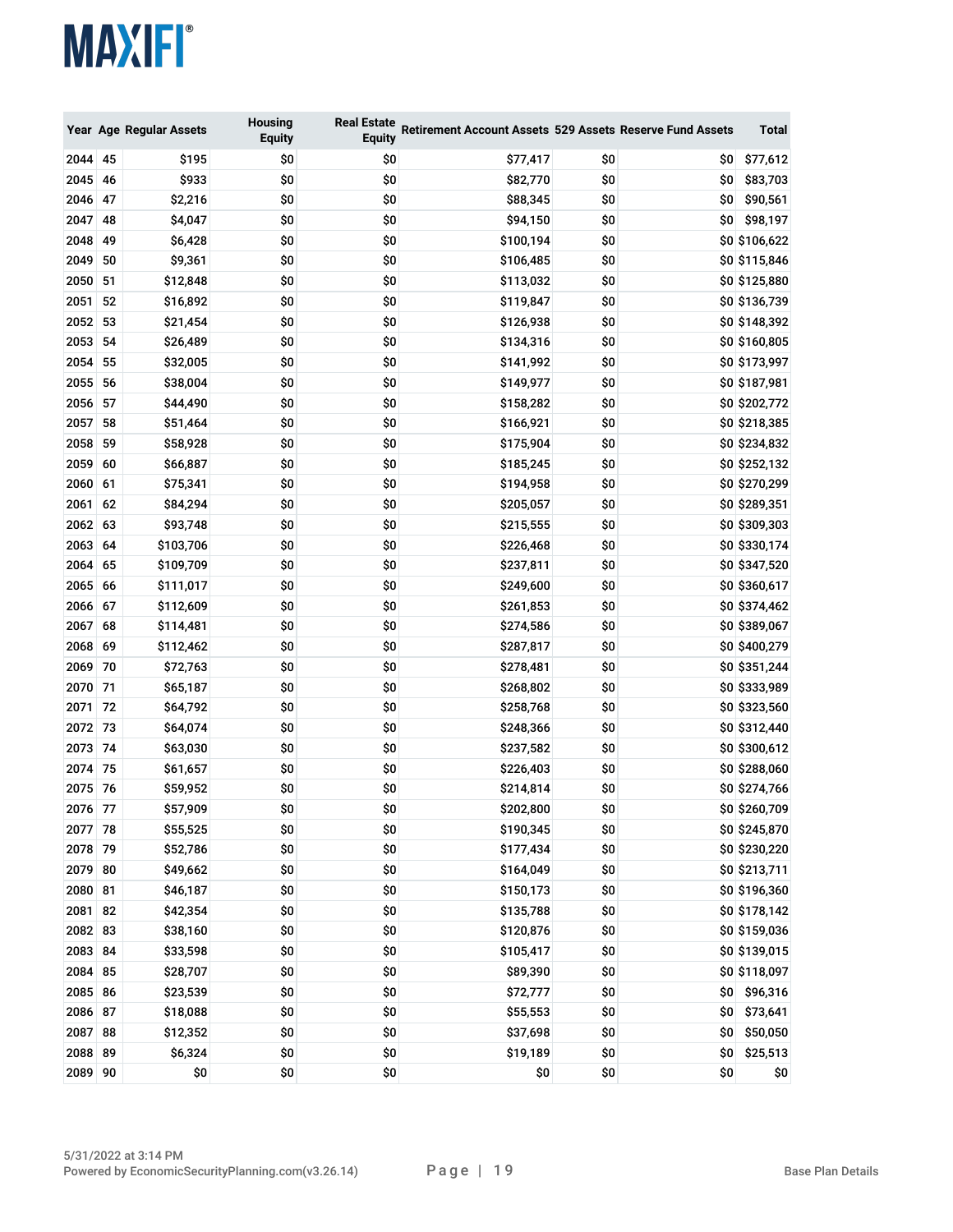#### <span id="page-19-0"></span>**Estate**

| Year Age     |          | Regular<br><b>Assets</b> | <b>Housing</b><br><b>Equity</b> | <b>Real Estate</b><br><b>Equity</b> | <b>Retirement Account</b><br><b>Assets</b> | 529<br>Assets | <b>Reserve Fund</b><br><b>Assets</b> | Life<br><b>Insurance</b> | <b>Bequest Funeral</b> |     | <b>Net</b><br>Estate           |
|--------------|----------|--------------------------|---------------------------------|-------------------------------------|--------------------------------------------|---------------|--------------------------------------|--------------------------|------------------------|-----|--------------------------------|
| 2022 23      |          | \$10,370                 | \$0                             | \$0                                 | \$2,000                                    | \$0           | \$0                                  | \$0                      | \$0                    | \$0 | \$12,370                       |
| 2023         | 24       | \$8,463                  | \$0                             | \$0                                 | \$4,093                                    | \$0           | \$0                                  | \$0                      | \$0                    | \$0 | \$12,556                       |
| 2024         | 25       | \$7,101                  | \$0                             | \$0                                 | \$6,284                                    | \$0           | \$0                                  | \$0                      | \$0                    | \$0 | \$13,385                       |
| 2025         | 26       | \$6,283                  | \$0                             | \$0                                 | \$8,575                                    | \$0           | \$0                                  | \$0                      | \$0                    | \$0 | \$14,858                       |
| 2026         | 27       | \$3,959                  | \$0                             | \$0                                 | \$10,970                                   | \$0           | \$0                                  | \$0                      | \$0                    | \$0 | \$14,929                       |
| 2027         | 28       | \$2,168                  | \$0                             | \$0                                 | \$13,475                                   | \$0           | \$0                                  | \$0                      | \$0                    | \$0 | \$15,643                       |
| 2028         | 29       | \$912                    | \$0                             | \$0                                 | \$16,092                                   | \$0           | \$0                                  | \$0                      | \$0                    | \$0 | \$17,004                       |
| 2029         | 30       | \$189                    | \$0                             | \$0                                 | \$18,826                                   | \$0           | \$0                                  | \$0                      | \$0                    | \$0 | \$19,015                       |
| 2030         | 31       | \$0                      | \$0                             | \$0                                 | \$21,683                                   | \$0           | \$0                                  | \$0                      | \$0                    | \$0 | \$21,683                       |
| 2031         | 32       | \$0                      | \$0                             | \$0                                 | \$24,665                                   | \$0           | \$0                                  | \$0                      | \$0                    | \$0 | \$24,665                       |
| 2032         | 33       | \$0                      | \$0                             | \$0                                 | \$27,779                                   | \$0           | \$0                                  | \$0                      | \$0                    | \$0 | \$27,779                       |
| 2033         | 34       | \$0                      | \$0                             | \$0                                 | \$31,029                                   | \$0           | \$0                                  | \$0                      | \$0                    | \$0 | \$31,029                       |
| 2034         | 35       | \$0                      | \$0                             | \$0                                 | \$34,421                                   | \$0           | \$0                                  | \$0                      | \$0                    | \$0 | \$34,421                       |
| 2035         | 36       | \$0                      | \$0                             | \$0                                 | \$37,959                                   | \$0           | \$0                                  | \$0                      | \$0                    | \$0 | \$37,959                       |
| 2036         | 37       | \$0                      | \$0                             | \$0                                 | \$41,650                                   | \$0           | \$0                                  | \$0                      | \$0                    | \$0 | \$41,650                       |
| 2037         | 38       | \$0                      | \$0                             | \$0                                 | \$45,500                                   | \$0           | \$0                                  | \$0                      | \$0                    | \$0 | \$45,500                       |
| 2038         | 39       | \$0                      | \$0                             | \$0                                 | \$49,514                                   | \$0           | \$0                                  | \$0                      | \$0                    | \$0 | \$49,514                       |
| 2039         | 40       | \$0                      | \$0                             | \$0                                 | \$53,698                                   | \$0           | \$0                                  | \$0                      | \$0                    | \$0 | \$53,698                       |
| 2040         | 41       | \$0                      | \$0                             | \$0                                 | \$58,060                                   | \$0           | \$0                                  | \$0                      | \$0                    | \$0 | \$58,060                       |
| 2041         | 42       | \$0                      | \$0                             | \$0                                 | \$62,606                                   | \$0           | \$0                                  | \$0                      | \$0                    | \$0 | \$62,606                       |
| 2042         | 43       | \$0                      | \$0                             | \$0                                 | \$67,342                                   | \$0           | \$0                                  | \$0                      | \$0                    | \$0 | \$67,342                       |
| 2043         | 44       | \$0                      | \$0                             | \$0                                 | \$72,276                                   | \$0           | \$0                                  | \$0                      | \$0                    | \$0 | \$72,276                       |
| 2044         | 45       | \$195                    | \$0                             | \$0                                 | \$77,417                                   | \$0           | \$0                                  | \$0                      | \$0                    | \$0 | \$77,612                       |
| 2045         | 46       | \$933                    | \$0                             | \$0                                 | \$82,770                                   | \$0           | \$0                                  | \$0                      | \$0                    | \$0 | \$83,703                       |
| 2046         | 47       | \$2,216                  | \$0                             | \$0                                 | \$88,345                                   | \$0           | \$0                                  | \$0                      | \$0                    | \$0 | \$90,561                       |
| 2047         | 48       | \$4,047                  | \$0                             | \$0                                 | \$94,150                                   | \$0           | \$0                                  | \$0                      | \$0                    | \$0 | \$98,197                       |
| 2048         | 49       | \$6,428                  | \$0                             | \$0                                 | \$100,194                                  | \$0           | \$0                                  | \$0                      | \$0                    |     | \$0 \$106,622                  |
| 2049         | 50       | \$9,361                  | \$0                             | \$0                                 | \$106,485                                  | \$0           | \$0                                  | \$0                      | \$0                    |     | \$0 \$115,846                  |
| 2050         | 51       | \$12,848                 | \$0                             | \$0                                 | \$113,032                                  | \$0           | \$0                                  | \$0                      | \$0                    |     | \$0 \$125,880                  |
| 2051<br>2052 | 52<br>53 | \$16,892                 | \$0<br>\$0                      | \$0<br>\$0                          | \$119,847                                  | \$0<br>\$0    | \$0<br>\$0                           | \$0<br>\$0               | \$0<br>\$0             |     | \$0 \$136,739<br>\$0 \$148,392 |
| 2053         | 54       | \$21,454<br>\$26,489     | \$0                             | \$0                                 | \$126,938<br>\$134,316                     | \$0           | \$0                                  | \$0                      | \$0                    |     | \$0 \$160,805                  |
| 2054         | 55       | \$32,005                 | \$0                             | \$0                                 | \$141,992                                  | \$0           | \$0                                  | \$0                      | \$0                    |     | \$0 \$173,997                  |
| 2055 56      |          | \$38,004                 | \$0                             | \$0                                 | \$149,977                                  | \$0           | \$0                                  | \$0                      | \$0                    |     | \$0 \$187,981                  |
| 2056 57      |          | \$44,490                 | \$0                             | \$0                                 | \$158,282                                  | \$0           | \$0                                  | \$0                      | \$0                    |     | \$0 \$202,772                  |
| 2057 58      |          | \$51,464                 | \$0                             | \$0                                 | \$166,921                                  | \$0           | \$0                                  | \$0                      | \$0                    |     | \$0 \$218,385                  |
| 2058 59      |          | \$58,928                 | \$0                             | \$0                                 | \$175,904                                  | \$0           | \$0                                  | \$0                      | \$0                    |     | \$0 \$234,832                  |
| 2059 60      |          | \$66,887                 | \$0                             | \$0                                 | \$185,245                                  | \$0           | \$0                                  | \$0                      | \$0                    |     | \$0 \$252,132                  |
| 2060 61      |          | \$75,341                 | \$0                             | \$0                                 | \$194,958                                  | \$0           | \$0                                  | \$0                      | \$0                    |     | \$0 \$270,299                  |
| 2061 62      |          | \$84,294                 | \$0                             | \$0                                 | \$205,057                                  | \$0           | \$0                                  | \$0                      | \$0                    |     | \$0 \$289,351                  |
| 2062 63      |          | \$93,748                 | \$0                             | \$0                                 | \$215,555                                  | \$0           | \$0                                  | \$0                      | \$0                    |     | \$0 \$309,303                  |
| 2063 64      |          | \$103,706                | \$0                             | \$0                                 | \$226,468                                  | \$0           | \$0                                  | \$0                      | \$0                    |     | \$0 \$330,174                  |
| 2064 65      |          | \$109,709                | \$0                             | \$0                                 | \$237,811                                  | \$0           | \$0                                  | \$0                      | \$0                    |     | \$0 \$347,520                  |
| 2065 66      |          | \$111,017                | \$0                             | \$0                                 | \$249,600                                  | \$0           | \$0                                  | \$0                      | \$0                    |     | \$0 \$360,617                  |
| 2066 67      |          | \$112,609                | \$0                             | \$0                                 | \$261,853                                  | \$0           | \$0                                  | \$0                      | \$0                    |     | \$0 \$374,462                  |
| 2067 68      |          | \$114,481                | \$0                             | \$0                                 | \$274,586                                  | \$0           | \$0                                  | \$0                      | \$0                    |     | \$0 \$389,067                  |
| 2068 69      |          | \$112,462                | \$0                             | \$0                                 | \$287,817                                  | \$0           | \$0                                  | \$0                      | \$0                    |     | \$0 \$400,279                  |
|              |          |                          |                                 |                                     |                                            |               |                                      |                          |                        |     |                                |

5/31/2022 at 3:14 PM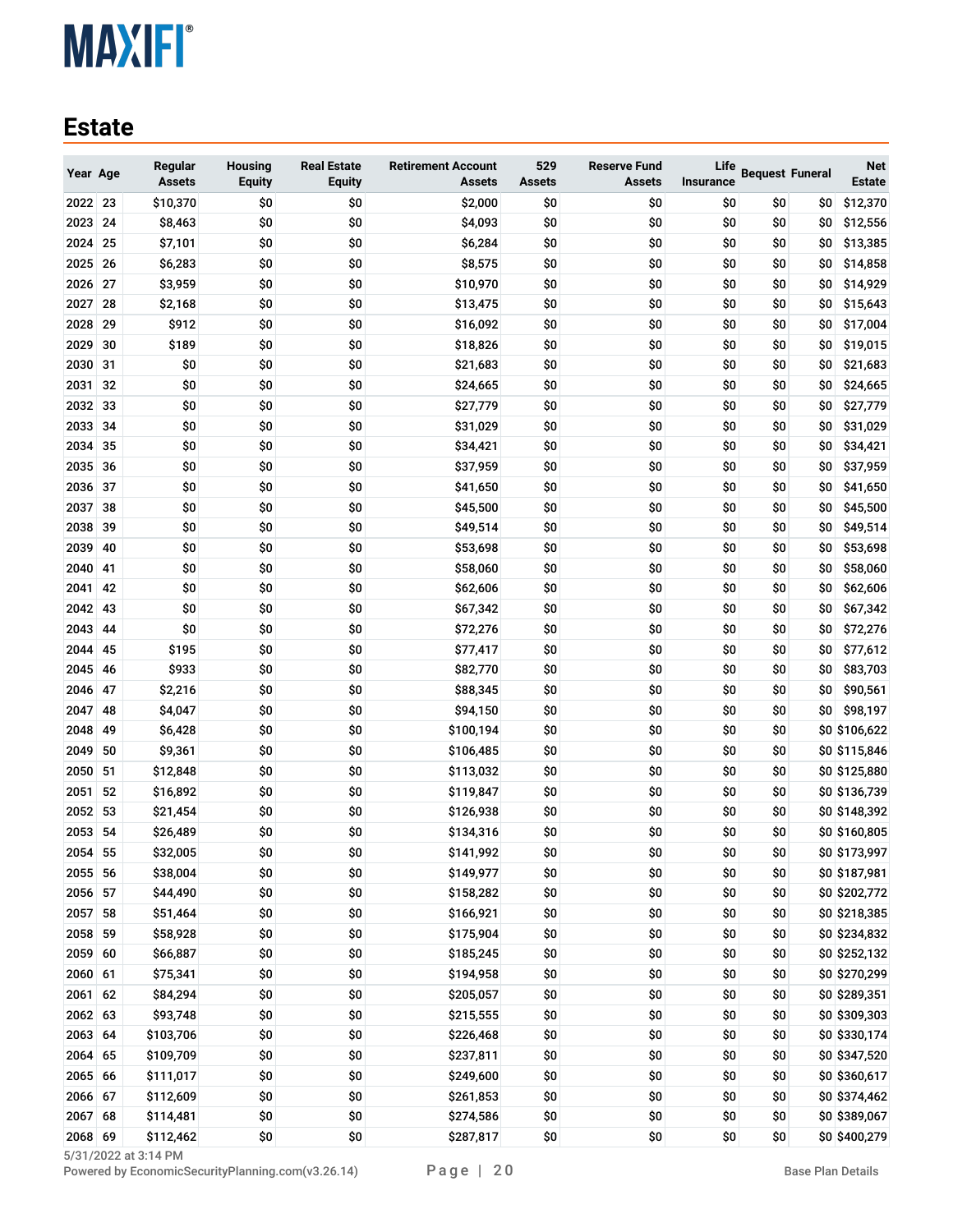

| Year Age |    | Regular<br><b>Assets</b> | <b>Housing</b><br><b>Equity</b> | <b>Real Estate</b><br><b>Equity</b> | <b>Retirement Account</b><br><b>Assets</b> | 529<br><b>Assets</b> | <b>Reserve Fund</b><br><b>Assets</b> | Life<br><b>Insurance</b> | <b>Bequest Funeral</b> |     | <b>Net</b><br><b>Estate</b> |
|----------|----|--------------------------|---------------------------------|-------------------------------------|--------------------------------------------|----------------------|--------------------------------------|--------------------------|------------------------|-----|-----------------------------|
| 2069     | 70 | \$72,763                 | \$0                             | \$0                                 | \$278,481                                  | \$0                  | \$0                                  | \$O                      | \$O                    |     | \$0 \$351,244               |
| 2070     | 71 | \$65,187                 | \$0                             | \$0                                 | \$268,802                                  | \$0                  | \$0                                  | \$0                      | \$O                    |     | \$0 \$333,989               |
| 2071     | 72 | \$64,792                 | \$0                             | \$0                                 | \$258,768                                  | \$0                  | \$0                                  | \$0                      | \$O                    |     | \$0 \$323,560               |
| 2072     | 73 | \$64,074                 | \$0                             | \$0                                 | \$248,366                                  | \$0                  | \$0                                  | \$0                      | \$0                    |     | \$0 \$312,440               |
| 2073     | 74 | \$63,030                 | \$0                             | \$0                                 | \$237,582                                  | \$0                  | \$0                                  | \$0                      | \$O                    |     | \$0 \$300,612               |
| 2074     | 75 | \$61,657                 | \$0                             | \$0                                 | \$226,403                                  | \$0                  | \$0                                  | \$0                      | \$O                    |     | \$0 \$288,060               |
| 2075     | 76 | \$59,952                 | \$0                             | \$0                                 | \$214,814                                  | \$0                  | \$0                                  | \$0                      | \$O                    |     | \$0 \$274,766               |
| 2076     | 77 | \$57,909                 | \$0                             | \$0                                 | \$202,800                                  | \$0                  | \$0                                  | \$0                      | \$O                    |     | \$0 \$260,709               |
| 2077     | 78 | \$55,525                 | \$0                             | \$0                                 | \$190,345                                  | \$0                  | \$0                                  | \$0                      | \$O                    |     | \$0 \$245,870               |
| 2078     | 79 | \$52,786                 | \$0                             | \$0                                 | \$177,434                                  | \$0                  | \$0                                  | \$0                      | \$O                    |     | \$0 \$230,220               |
| 2079     | 80 | \$49,662                 | \$0                             | \$0                                 | \$164,049                                  | \$0                  | \$0                                  | \$0                      | \$O                    |     | \$0 \$213,711               |
| 2080     | 81 | \$46,187                 | \$0                             | \$0                                 | \$150,173                                  | \$0                  | \$0                                  | \$0                      | \$O                    |     | \$0 \$196,360               |
| 2081     | 82 | \$42,354                 | \$0                             | \$0                                 | \$135,788                                  | \$0                  | \$0                                  | \$0                      | \$O                    |     | \$0 \$178,142               |
| 2082     | 83 | \$38,160                 | \$0                             | \$0                                 | \$120,876                                  | \$0                  | \$0                                  | \$0                      | \$O                    |     | \$0 \$159,036               |
| 2083     | 84 | \$33,598                 | \$0                             | \$0                                 | \$105,417                                  | \$0                  | \$0                                  | \$0                      | \$O                    |     | \$0 \$139,015               |
| 2084     | 85 | \$28,707                 | \$0                             | \$0                                 | \$89,390                                   | \$0                  | \$0                                  | \$0                      | \$O                    |     | \$0 \$118,097               |
| 2085     | 86 | \$23,539                 | \$0                             | \$0                                 | \$72,777                                   | \$0                  | \$0                                  | \$0                      | \$0                    | \$0 | \$96,316                    |
| 2086     | 87 | \$18,088                 | \$0                             | \$0                                 | \$55,553                                   | \$0                  | \$0                                  | \$0                      | \$O                    | \$O | \$73,641                    |
| 2087     | 88 | \$12,352                 | \$0                             | \$0                                 | \$37,698                                   | \$0                  | \$0                                  | \$0                      | \$O                    | \$0 | \$50,050                    |
| 2088     | 89 | \$6,324                  | \$0                             | \$0                                 | \$19,189                                   | \$0                  | \$0                                  | \$0                      | \$0                    | \$0 | \$25,513                    |
| 2089     | 90 | \$0                      | \$0                             | \$0                                 | \$0                                        | \$0                  | \$0                                  | \$0                      | \$O                    | \$O | \$0                         |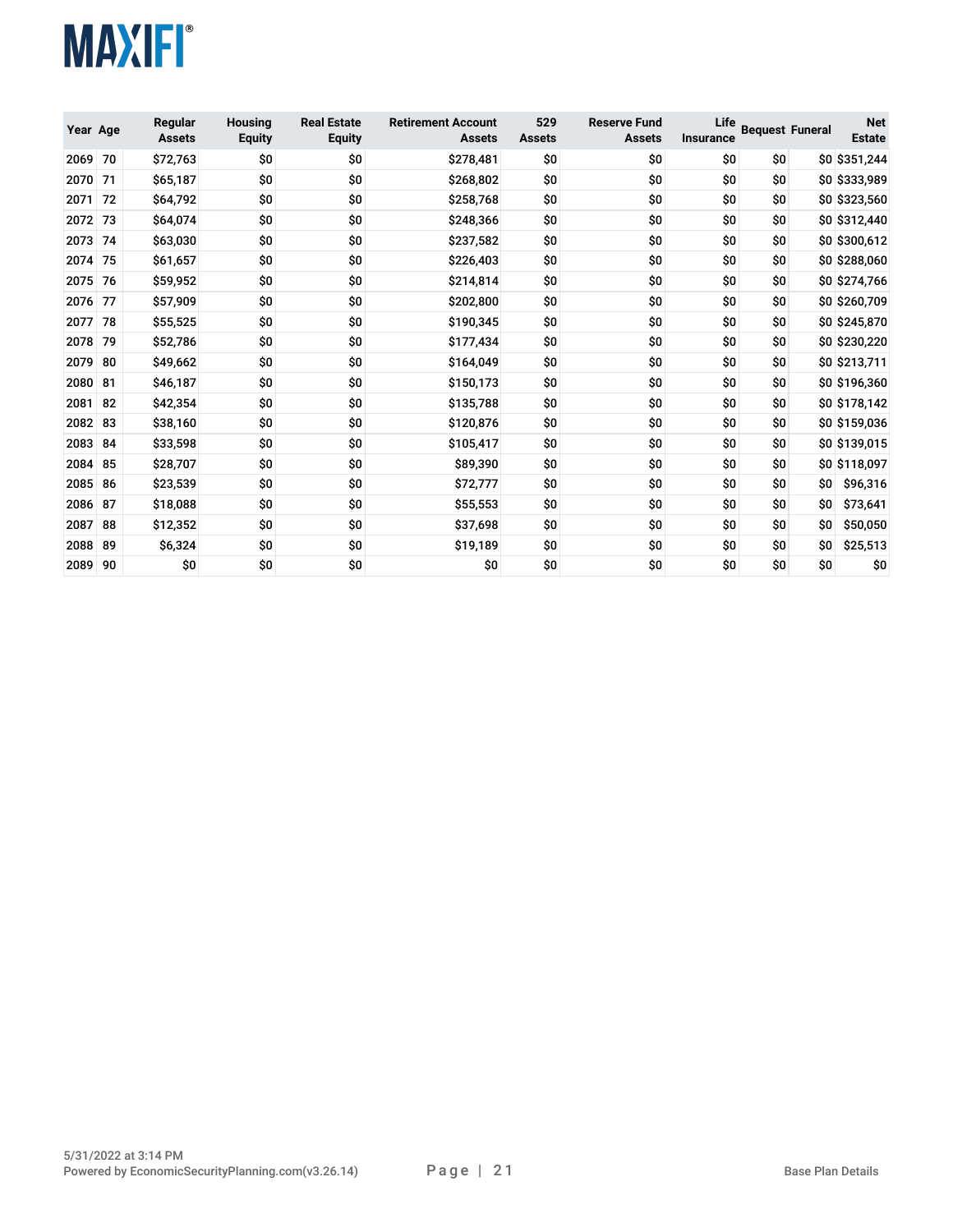

#### <span id="page-21-0"></span>**Income Overview**



When income comes from labor, pensions, annuities, or Social Security, we call it "Non-Asset Income." The other income categories are Retirement Account Withdrawals, interest earned on Regular Assets, and Other Receipts. Other Receipts includes 529 account withdrawals and any Special Receipts you've entered such as an inheritance, alimony payments, receipts from the sale of a business, etc.

| Year Age |    | <b>Non-Asset</b><br>Income | <b>Retirement</b><br><b>Withdrawals</b> | <b>Regular Asset</b><br><b>Interest</b> | <b>Children Social</b><br><b>Security</b> | <b>Real Estate Cash</b><br><b>Flow</b> | <b>Other</b><br><b>Receipts</b> | <b>Total</b><br>Income |
|----------|----|----------------------------|-----------------------------------------|-----------------------------------------|-------------------------------------------|----------------------------------------|---------------------------------|------------------------|
| 2022     | 23 | \$78,000                   | \$0                                     | \$0                                     | \$0                                       | \$0                                    | \$10,000                        | \$88,000               |
| 2023     | 24 | \$78,780                   | \$0                                     | \$0                                     | \$0                                       | \$0                                    | \$0                             | \$78,780               |
| 2024     | 25 | \$79,568                   | \$0                                     | \$0                                     | \$0                                       | \$0                                    | \$0                             | \$79,568               |
| 2025     | 26 | \$80,363                   | \$0                                     | \$0                                     | \$0                                       | \$0                                    | \$0                             | \$80,363               |
| 2026     | 27 | \$81,167                   | \$0                                     | \$0                                     | \$0                                       | \$0                                    | \$0                             | \$81,167               |
| 2027     | 28 | \$81,979                   | \$0                                     | \$0                                     | \$0                                       | \$0                                    | \$0                             | \$81,979               |
| 2028     | 29 | \$82,799                   | \$0                                     | \$0                                     | \$0                                       | \$0                                    | \$0                             | \$82,799               |
| 2029     | 30 | \$83,627                   | \$0                                     | \$0                                     | \$0                                       | \$0                                    | \$0                             | \$83,627               |
| 2030     | 31 | \$84,463                   | \$0                                     | \$0                                     | \$0                                       | \$0                                    | \$0                             | \$84,463               |
| 2031     | 32 | \$85,307                   | \$0                                     | \$0                                     | \$0                                       | \$0                                    | \$0                             | \$85,307               |
| 2032     | 33 | \$86,161                   | \$0                                     | \$0                                     | \$0                                       | \$0                                    | \$0                             | \$86,161               |
| 2033     | 34 | \$87,022                   | \$0                                     | \$0                                     | \$0                                       | \$0                                    | \$0                             | \$87,022               |
| 2034     | 35 | \$87,892                   | \$0                                     | \$0                                     | \$0                                       | \$0                                    | \$0                             | \$87,892               |
| 2035     | 36 | \$88,771                   | \$0                                     | \$0                                     | \$0                                       | \$0                                    | \$0                             | \$88,771               |
| 2036     | 37 | \$89,659                   | \$0                                     | \$0                                     | \$0                                       | \$0                                    | \$0                             | \$89,659               |
| 2037     | 38 | \$90,556                   | \$0                                     | \$0                                     | \$0                                       | \$0                                    | \$0                             | \$90,556               |
| 2038     | 39 | \$91,461                   | \$0                                     | \$0                                     | \$0                                       | \$0                                    | \$0                             | \$91,461               |
| 2039     | 40 | \$92,376                   | \$0                                     | \$0                                     | \$0                                       | \$0                                    | \$0                             | \$92,376               |
| 2040     | 41 | \$93,300                   | \$0                                     | \$0                                     | \$0                                       | \$0                                    | \$0                             | \$93,300               |
| 2041     | 42 | \$94,232                   | \$0                                     | \$0                                     | \$0                                       | \$0                                    | \$0                             | \$94,232               |
| 2042     | 43 | \$95,175                   | \$0                                     | \$0                                     | \$0                                       | \$0                                    | \$0                             | \$95,175               |
| 2043 44  |    | \$96,127                   | \$0                                     | \$0                                     | \$0                                       | \$0                                    | \$0                             | \$96,127               |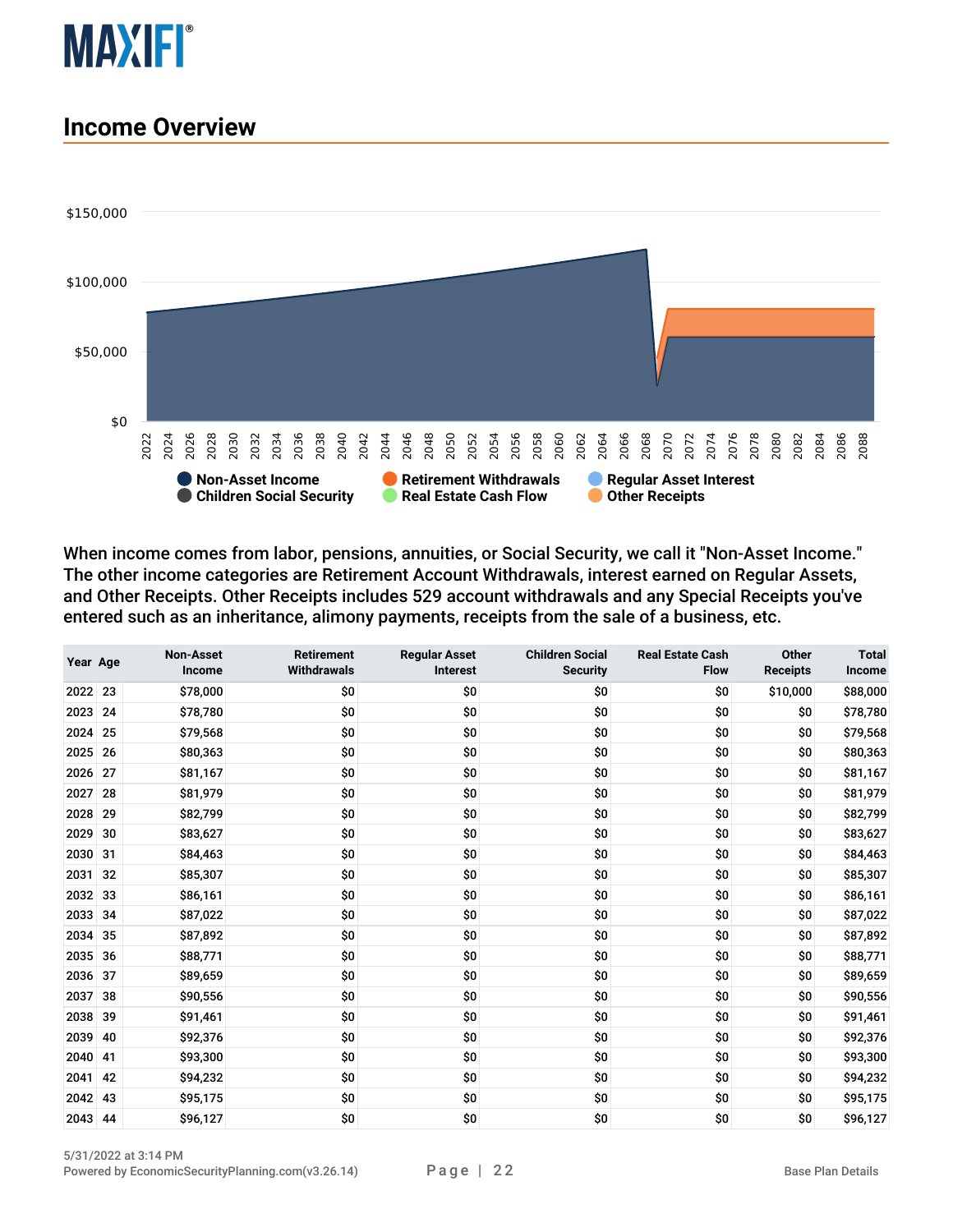

| Year Age     |          | <b>Non-Asset</b><br>Income | <b>Retirement</b><br><b>Withdrawals</b> | <b>Regular Asset</b><br>Interest | <b>Children Social</b><br><b>Security</b> | <b>Real Estate Cash</b><br><b>Flow</b> | Other<br><b>Receipts</b> | <b>Total</b><br>Income |
|--------------|----------|----------------------------|-----------------------------------------|----------------------------------|-------------------------------------------|----------------------------------------|--------------------------|------------------------|
| 2044 45      |          | \$97,088                   | \$0                                     | \$0                              | \$0                                       | \$0                                    | \$0                      | \$97,088               |
| 2045 46      |          | \$98,059                   | \$0                                     | \$0                              | \$0                                       | \$0                                    | \$0                      | \$98,059               |
| 2046         | 47       | \$99,039                   | \$0                                     | \$0                              | \$0                                       | \$0                                    | \$0                      | \$99,039               |
| 2047         | 48       | \$100,030                  | \$0                                     | \$0                              | \$0                                       | \$0                                    | \$0                      | \$100,030              |
| 2048         | 49       | \$101,030                  | \$0                                     | \$0                              | \$0                                       | \$0                                    | \$0                      | \$101,030              |
| 2049         | 50       | \$102,040                  | \$0                                     | \$0                              | \$0                                       | \$0                                    | \$0                      | \$102,040              |
| 2050         | 51       | \$103,061                  | \$0                                     | \$0                              | \$0                                       | \$0                                    | \$0                      | \$103,061              |
| 2051         | 52       | \$104,091                  | \$0                                     | \$0                              | \$0                                       | \$0                                    | \$0                      | \$104,091              |
| 2052         | 53       | \$105,132                  | \$0                                     | \$0                              | \$0                                       | \$0                                    | \$0                      | \$105,132              |
| 2053         | 54       | \$106,184                  | \$0                                     | \$0                              | \$0                                       | \$0                                    | \$0                      | \$106,184              |
| 2054         | 55       | \$107,245                  | \$0                                     | \$0                              | \$0                                       | \$0                                    | \$0                      | \$107,245              |
| 2055         | 56       | \$108,318                  | \$0                                     | \$0                              | \$0                                       | \$0                                    | \$0                      | \$108,318              |
| 2056         | 57       | \$109,401                  | \$0                                     | \$0                              | \$0                                       | \$0                                    | \$0                      | \$109,401              |
| 2057         | 58       | \$110,495                  | \$0                                     | \$0                              | \$0                                       | \$0                                    | \$0                      | \$110,495              |
| 2058         | 59       | \$111,600                  | \$0                                     | \$0                              | \$0                                       | \$0                                    | \$0                      | \$111,600              |
| 2059         | 60       | \$112,716                  | \$0                                     | \$0                              | \$0                                       | \$0                                    | \$0                      | \$112,716              |
| 2060<br>2061 | 61<br>62 | \$113,843<br>\$114,982     | \$0<br>\$0                              | \$0<br>\$0                       | \$0<br>\$0                                | \$0<br>\$0                             | \$0<br>\$0               | \$113,843<br>\$114,982 |
| 2062 63      |          | \$116,131                  | \$0                                     | \$0                              | \$0                                       | \$0                                    | \$0                      | \$116,131              |
| 2063 64      |          | \$117,293                  | \$0                                     | \$0                              | \$0                                       | \$0                                    | \$0                      | \$117,293              |
| 2064         | 65       | \$118,466                  | \$0                                     | \$0                              | \$0                                       | \$0                                    | \$0                      | \$118,466              |
| 2065         | 66       | \$119,650                  | \$0                                     | \$0                              | \$0                                       | \$0                                    | \$0                      | \$119,650              |
| 2066         | 67       | \$120,847                  | \$0                                     | \$0                              | \$0                                       | \$0                                    | \$0                      | \$120,847              |
| 2067         | 68       | \$122,055                  | \$0                                     | \$0                              | \$0                                       | \$0                                    | \$0                      | \$122,055              |
| 2068         | 69       | \$123,276                  | \$0                                     | \$0                              | \$0                                       | \$0                                    | \$0                      | \$123,276              |
| 2069         | 70       | \$25,230                   | \$19,892                                | \$0                              | \$0                                       | \$0                                    | \$0                      | \$45,122               |
| 2070         | 71       | \$60,551                   | \$19,892                                | \$0                              | \$0                                       | \$0                                    | \$0                      | \$80,443               |
| 2071         | 72       | \$60,551                   | \$19,892                                | \$0                              | \$0                                       | \$0                                    | \$0                      | \$80,443               |
| 2072         | 73       | \$60,551                   | \$19,892                                | \$0                              | \$0                                       | \$0                                    | \$0                      | \$80,443               |
| 2073         | 74       | \$60,551                   | \$19,892                                | \$0                              | \$0                                       | \$0                                    | \$0                      | \$80,443               |
| 2074         | 75       | \$60,551                   | \$19,892                                | \$0                              | \$0                                       | \$0                                    | \$0                      | \$80,443               |
| 2075         | -76      | \$60,551                   | \$19,892                                | \$0                              | \$0                                       | \$0                                    | \$0                      | \$80,443               |
| 2076 77      |          | \$60,551                   | \$19,892                                | \$0                              | \$0                                       | \$0                                    | \$0                      | \$80,443               |
| 2077 78      |          | \$60,551                   | \$19,892                                | \$0                              | \$0                                       | \$0                                    | \$0                      | \$80,443               |
| 2078 79      |          | \$60,551                   | \$19,892                                | \$0                              | \$0                                       | \$0                                    | \$0                      | \$80,443               |
| 2079 80      |          | \$60,551                   | \$19,892                                | \$0                              | \$0                                       | \$0                                    | \$0                      | \$80,443               |
| 2080 81      |          | \$60,551                   | \$19,892                                | \$0                              | \$0                                       | \$0                                    | \$0                      | \$80,443               |
| 2081 82      |          | \$60,551                   | \$19,892                                | \$0                              | \$0                                       | \$0                                    | \$0                      | \$80,443               |
| 2082 83      |          | \$60,551                   | \$19,892                                | \$0                              | \$0                                       | \$0                                    | \$0                      | \$80,443               |
| 2083 84      |          | \$60,551                   | \$19,892                                | \$0                              | \$0                                       | \$0                                    | \$0                      | \$80,443               |
| 2084 85      |          | \$60,551                   | \$19,892                                | \$0                              | \$0                                       | \$0                                    | \$0                      | \$80,443               |
| 2085 86      |          | \$60,551                   | \$19,892                                | \$0                              | \$0                                       | \$0                                    | \$0                      | \$80,443               |
| 2086 87      |          | \$60,551                   | \$19,892                                | \$0                              | \$0                                       | \$0                                    | \$0                      | \$80,443               |
| 2087 88      |          | \$60,551                   | \$19,892                                | \$0                              | \$0                                       | \$0                                    | \$0                      | \$80,443               |
| 2088 89      |          | \$60,551                   | \$19,892                                | \$0                              | \$0                                       | \$0                                    | \$0                      | \$80,443               |
| 2089 90      |          | \$60,551                   | \$19,892                                | \$0                              | \$0                                       | \$0                                    | \$0                      | \$80,443               |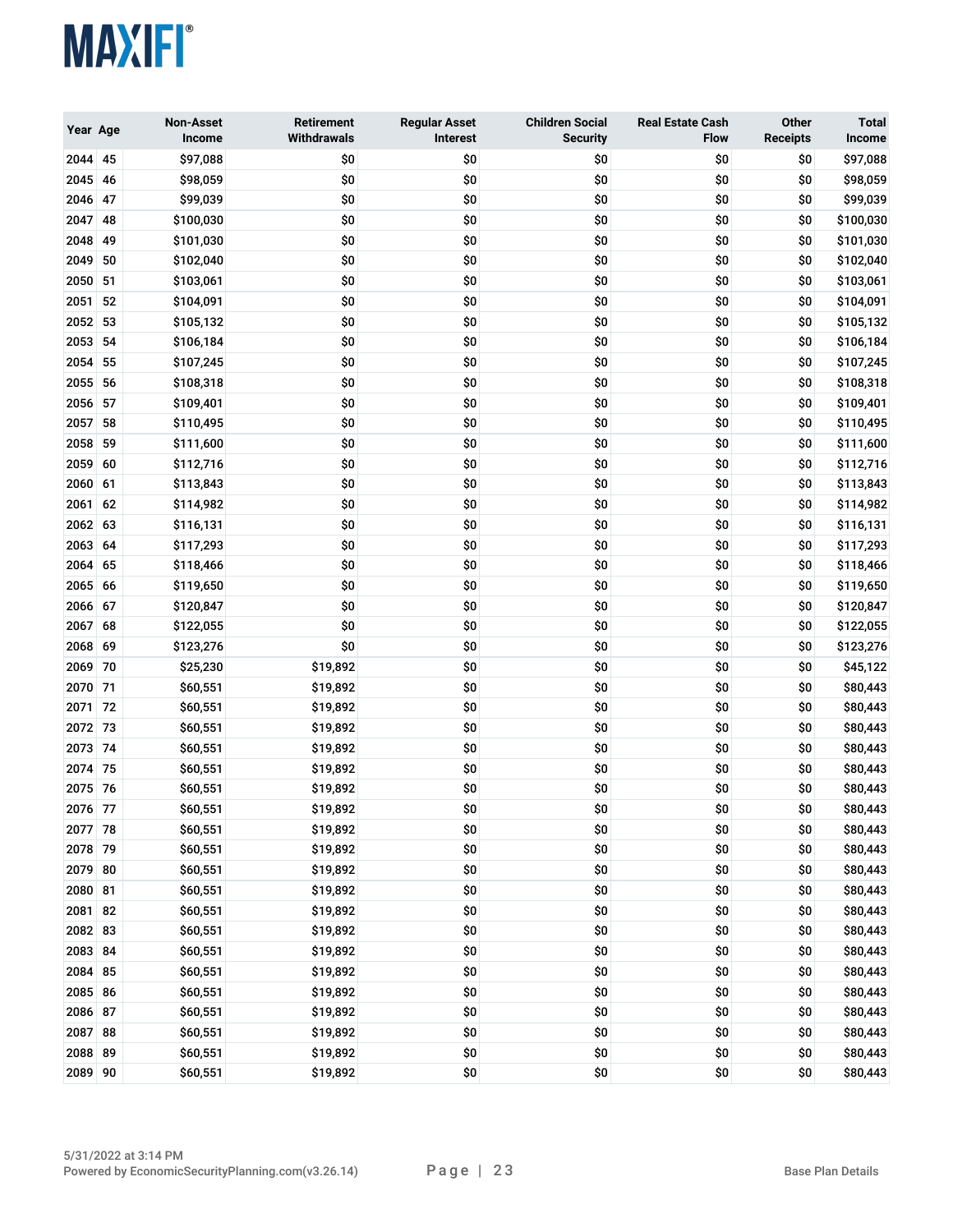

#### <span id="page-23-0"></span>**Johnny's Non-Asset Income**



#### Non-Asset Income is earnings from labor, pensions, annuities, or Social Security benefits.

| Year Age |    |           |     | <b>Labor Pension Social Security Annuity</b> |     | Total     |
|----------|----|-----------|-----|----------------------------------------------|-----|-----------|
| 2022     | 23 | \$78,000  | \$0 | \$O                                          | \$0 | \$78,000  |
| 2023     | 24 | \$78,780  | \$O | \$O                                          | \$O | \$78,780  |
| 2024     | 25 | \$79,568  | \$0 | \$0                                          | \$0 | \$79,568  |
| 2025     | 26 | \$80,363  | \$0 | \$0                                          | \$0 | \$80,363  |
| 2026     | 27 | \$81,167  | \$0 | \$0                                          | \$0 | \$81,167  |
| 2027     | 28 | \$81,979  | \$0 | \$0                                          | \$0 | \$81,979  |
| 2028     | 29 | \$82,799  | \$0 | \$0                                          | \$0 | \$82,799  |
| 2029     | 30 | \$83,627  | \$0 | \$0                                          | \$0 | \$83,627  |
| 2030     | 31 | \$84,463  | \$0 | \$0                                          | \$0 | \$84,463  |
| 2031     | 32 | \$85,307  | \$0 | \$0                                          | \$0 | \$85,307  |
| 2032     | 33 | \$86,161  | \$0 | \$0                                          | \$0 | \$86,161  |
| 2033     | 34 | \$87,022  | \$0 | \$O                                          | \$0 | \$87,022  |
| 2034     | 35 | \$87,892  | \$0 | \$0                                          | \$0 | \$87,892  |
| 2035     | 36 | \$88,771  | \$0 | \$0                                          | \$0 | \$88,771  |
| 2036     | 37 | \$89,659  | \$0 | \$0                                          | \$0 | \$89,659  |
| 2037     | 38 | \$90,556  | \$0 | \$0                                          | \$0 | \$90,556  |
| 2038     | 39 | \$91,461  | \$0 | \$0                                          | \$0 | \$91,461  |
| 2039     | 40 | \$92,376  | \$0 | \$0                                          | \$0 | \$92,376  |
| 2040     | 41 | \$93,300  | \$0 | \$0                                          | \$0 | \$93,300  |
| 2041     | 42 | \$94,232  | \$0 | \$0                                          | \$0 | \$94,232  |
| 2042     | 43 | \$95,175  | \$0 | \$0                                          | \$0 | \$95,175  |
| 2043     | 44 | \$96,127  | \$0 | \$0                                          | \$0 | \$96,127  |
| 2044     | 45 | \$97,088  | \$0 | \$0                                          | \$0 | \$97,088  |
| 2045     | 46 | \$98,059  | \$0 | \$0                                          | \$0 | \$98,059  |
| 2046     | 47 | \$99,039  | \$0 | \$0                                          | \$0 | \$99,039  |
| 2047     | 48 | \$100,030 | \$0 | \$0                                          | \$0 | \$100,030 |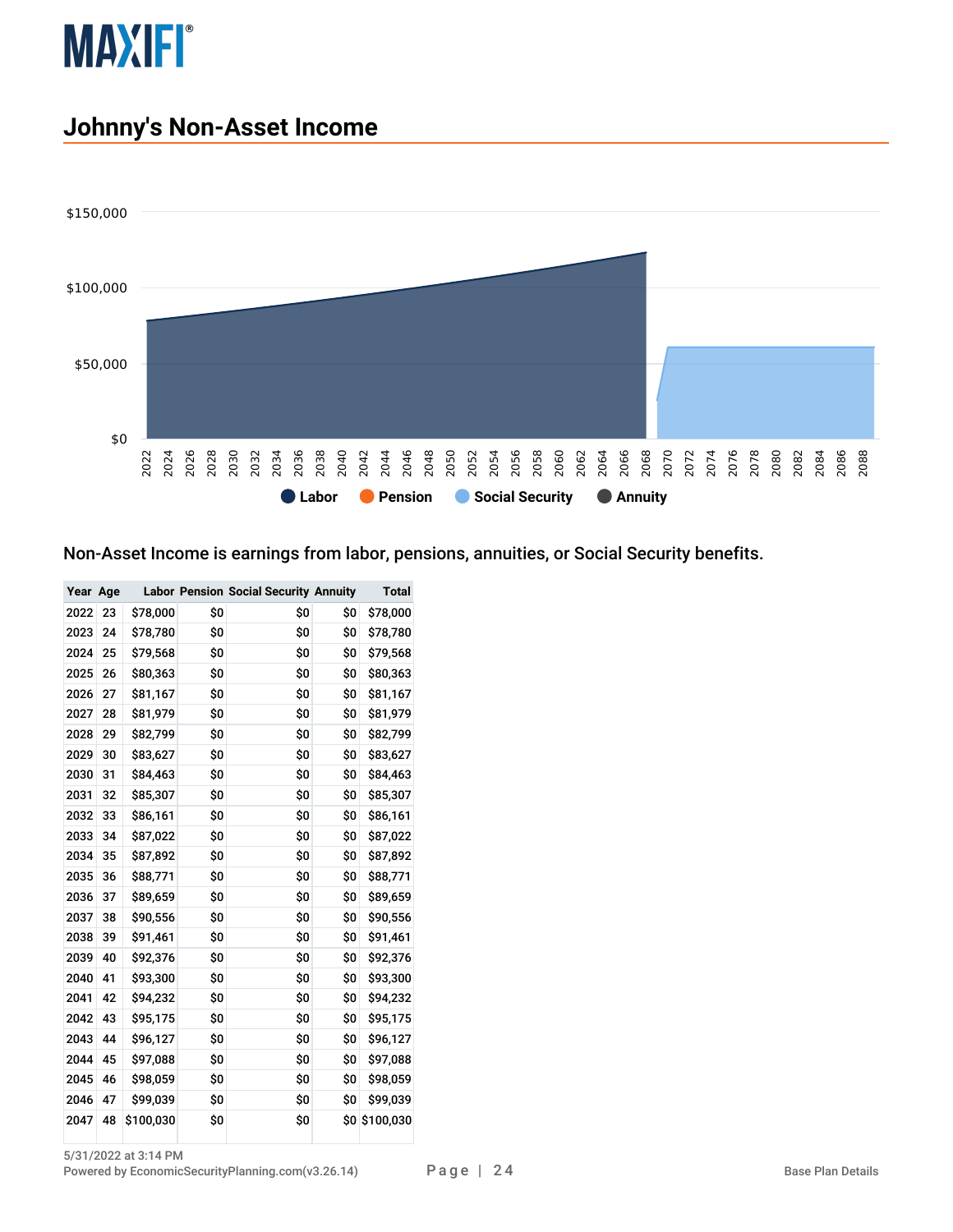| Year Age |    |           |     | <b>Labor Pension Social Security Annuity</b> |     | Total         |
|----------|----|-----------|-----|----------------------------------------------|-----|---------------|
| 2048     | 49 | \$101,030 | \$0 | \$0                                          | \$0 | \$101,030     |
| 2049     | 50 | \$102,040 | \$0 | \$0                                          |     | \$0 \$102,040 |
| 2050     | 51 | \$103,061 | \$0 | \$0                                          | \$0 | \$103,061     |
| 2051     | 52 | \$104,091 | \$0 | \$0                                          |     | \$0 \$104,091 |
| 2052     | 53 | \$105,132 | \$0 | \$0                                          |     | \$0 \$105,132 |
| 2053     | 54 | \$106,184 | \$0 | \$0                                          |     | \$0 \$106,184 |
| 2054     | 55 | \$107,245 | \$0 | \$0                                          |     | \$0 \$107,245 |
| 2055     | 56 | \$108,318 | \$0 | \$0                                          | \$0 | \$108,318     |
| 2056     | 57 | \$109,401 | \$0 | \$0                                          | \$0 | \$109,401     |
| 2057     | 58 | \$110,495 | \$0 | \$0                                          |     | \$0 \$110,495 |
| 2058     | 59 | \$111,600 | \$0 | \$0                                          | \$0 | \$111,600     |
| 2059     | 60 | \$112,716 | \$0 | \$0                                          | \$0 | \$112,716     |
| 2060     | 61 | \$113,843 | \$0 | \$0                                          |     | \$0 \$113,843 |
| 2061     | 62 | \$114,982 | \$0 | \$0                                          | \$0 | \$114,982     |
| 2062     | 63 | \$116,131 | \$0 | \$0                                          |     | \$0 \$116,131 |
| 2063     | 64 | \$117,293 | \$0 | \$0                                          |     | \$0 \$117,293 |
| 2064     | 65 | \$118,466 | \$0 | \$0                                          | \$0 | \$118,466     |
| 2065     | 66 | \$119,650 | \$0 | \$0                                          | \$0 | \$119,650     |
| 2066     | 67 | \$120,847 | \$0 | \$0                                          |     | \$0 \$120,847 |
| 2067     | 68 | \$122,055 | \$0 | \$0                                          | \$0 | \$122,055     |
| 2068     | 69 | \$123,276 | \$0 | \$0                                          | \$0 | \$123,276     |
| 2069     | 70 | \$0       | \$0 | \$25,230                                     | \$0 | \$25,230      |
| 2070     | 71 | \$0       | \$0 | \$60,551                                     | \$0 | \$60,551      |
| 2071     | 72 | \$0       | \$0 | \$60,551                                     | \$0 | \$60,551      |
| 2072     | 73 | \$0       | \$0 | \$60,551                                     | \$0 | \$60,551      |
| 2073     | 74 | \$0       | \$0 | \$60,551                                     | \$0 | \$60,551      |
| 2074     | 75 | \$0       | \$0 | \$60,551                                     | \$0 | \$60,551      |
| 2075     | 76 | \$0       | \$0 | \$60,551                                     | \$0 | \$60,551      |
| 2076     | 77 | \$0       | \$0 | \$60,551                                     | \$0 | \$60,551      |
| 2077     | 78 | \$0       | \$0 | \$60,551                                     | \$0 | \$60,551      |
| 2078     | 79 | \$0       | \$0 | \$60,551                                     | \$0 | \$60,551      |
| 2079     | 80 | \$0       | \$0 | \$60,551                                     | \$0 | \$60,551      |
| 2080     | 81 | \$0       | \$0 | \$60,551                                     | \$0 | \$60,551      |
| 2081     | 82 | \$0       | \$0 | \$60,551                                     | \$0 | \$60,551      |
| 2082     | 83 | \$0       | \$0 | \$60,551                                     | \$0 | \$60,551      |
| 2083     | 84 | \$0       | \$0 | \$60,551                                     | \$0 | \$60,551      |
| 2084     | 85 | \$0       | \$0 | \$60,551                                     | \$0 | \$60,551      |
| 2085     | 86 | \$0       | \$0 | \$60,551                                     | \$0 | \$60,551      |
| 2086     | 87 | \$0       | \$0 | \$60,551                                     | \$0 | \$60,551      |
| 2087     | 88 | \$0       | \$0 | \$60,551                                     | \$0 | \$60,551      |
| 2088     | 89 | \$0       | \$0 | \$60,551                                     | \$0 | \$60,551      |
| 2089     | 90 | \$0       | \$0 | \$60,551                                     | \$0 | \$60,551      |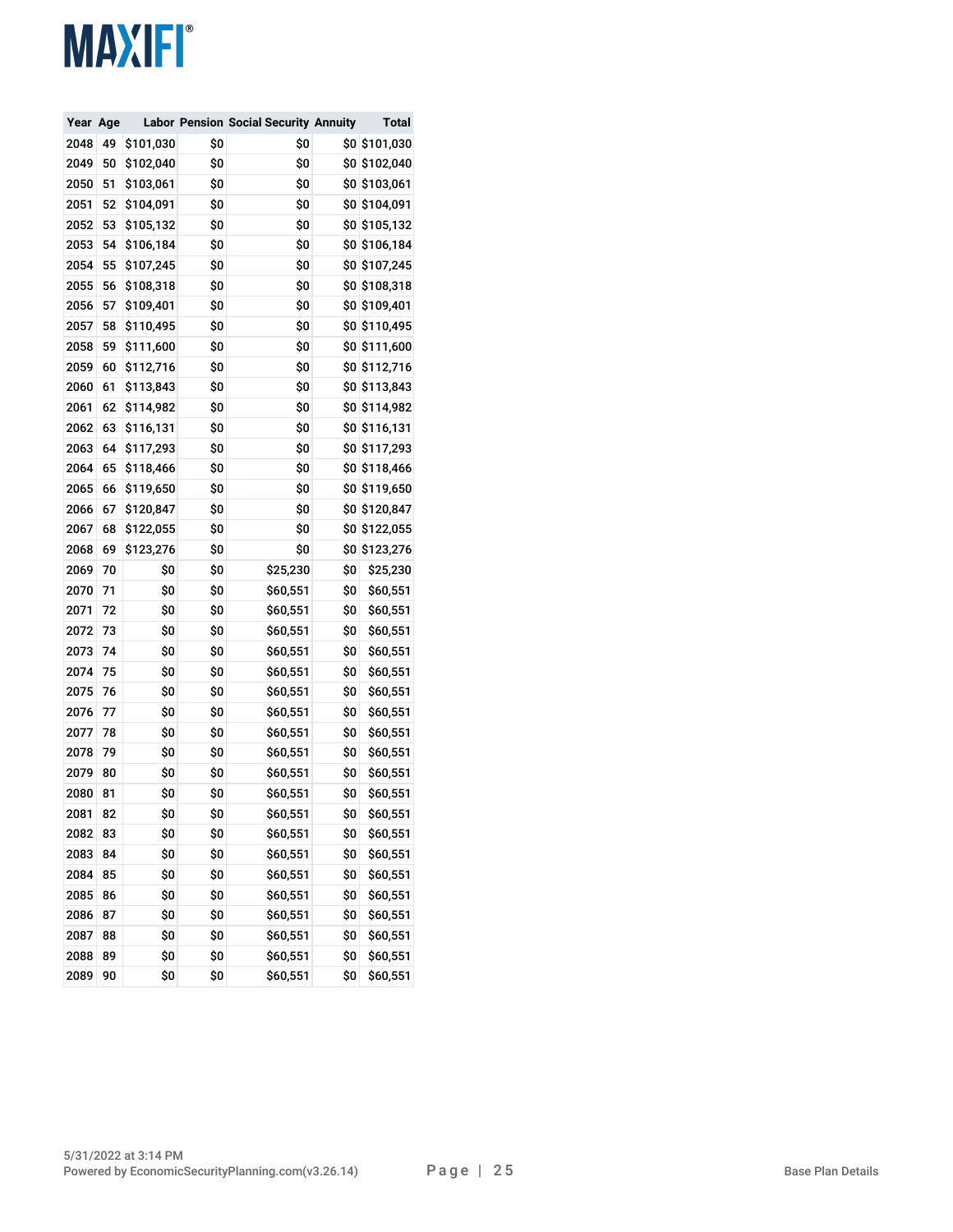#### <span id="page-25-0"></span>**Johnny's Retirement Accounts**

This table presents annual details for your Retirement Accounts. Retirement Asset Income represents interest earned on the assets in the accounts. In general, if you add all contributions to Retirement Asset Income and subtract the Withdrawals amounts, you will get the Net Account Additions for the accounts for the year. The Assets column shows assets in the account, which is Assets from the last year plus Net Account Additions for the year. The Annuity Income column shows any annuity payouts for the year. For the year you convert retirement assets to annuities, you will notice the assets that were converted as a negative amount in the Net Account Additions column.

| Year Age |    | Retirement<br><b>Asset Income</b> | <b>Employee</b><br><b>Contributions</b> | <b>Employer</b><br><b>Contributions Contributions</b> | Roth       | Non-Roth<br><b>Withdrawals Withdrawals</b> | Roth       | <b>Net Account</b><br><b>Additions</b> | <b>Non-Roth</b><br><b>Assets Assets</b> | Roth | <b>Annuity</b><br>Income |
|----------|----|-----------------------------------|-----------------------------------------|-------------------------------------------------------|------------|--------------------------------------------|------------|----------------------------------------|-----------------------------------------|------|--------------------------|
| 2022 23  |    | \$0                               | \$2,000                                 | \$0                                                   | \$0        | \$0                                        | \$0        | \$2,000                                | \$2,000                                 | \$0  | \$0                      |
| 2023     | 24 | \$73                              | \$2,020                                 | \$0                                                   | \$0        | \$0                                        | \$0        | \$2,093                                | \$4,093                                 | \$0  | \$0                      |
| 2024     | 25 | \$150                             | \$2,040                                 | \$0                                                   | \$0        | \$0                                        | \$0        | \$2,190                                | \$6,284                                 | \$0  | \$0                      |
| 2025     | 26 | \$230                             | \$2,061                                 | \$0                                                   | \$0        | \$0                                        | \$0        | \$2,291                                | \$8,575                                 | \$0  | \$0                      |
| 2026     | 27 | \$314                             | \$2,081                                 | \$0                                                   | \$0        | \$0                                        | \$0        | \$2,396                                | \$10,970                                | \$0  | \$0                      |
| 2027     | 28 | \$402                             | \$2,102                                 | \$0                                                   | \$0        | \$0                                        | \$0        | \$2,504                                | \$13,475                                | \$0  | \$0                      |
| 2028     | 29 | \$494                             | \$2,123                                 | \$0                                                   | \$0        | \$0                                        | \$0        | \$2,617                                | \$16,092                                | \$0  | \$0                      |
| 2029     | 30 | \$590                             | \$2,144                                 | \$0                                                   | \$0        | \$0                                        | \$0        | \$2,734                                | \$18,826                                | \$0  | \$0                      |
| 2030     | 31 | \$690                             | \$2,166                                 | \$0                                                   | \$0        | \$0                                        | \$0        | \$2,856                                | \$21,683                                | \$0  | \$0                      |
| 2031     | 32 | \$795                             | \$2,187                                 | \$0                                                   | \$0        | \$0                                        | \$0        | \$2,983                                | \$24,665                                | \$0  | \$0                      |
|          | 33 |                                   |                                         |                                                       |            |                                            |            |                                        | \$27,779                                |      | \$0                      |
| 2032     | 34 | \$905                             | \$2,209                                 | \$0<br>\$0                                            | \$0<br>\$0 | \$0                                        | \$0<br>\$0 | \$3,114                                |                                         | \$0  | \$0                      |
| 2033     |    | \$1,019                           | \$2,231                                 |                                                       |            | \$0                                        |            | \$3,250                                | \$31,029                                | \$0  | \$0                      |
| 2034     | 35 | \$1,138                           | \$2,254                                 | \$0                                                   | \$0        | \$0                                        | \$0        | \$3,392                                | \$34,421                                | \$0  |                          |
| 2035     | 36 | \$1,262                           | \$2,276                                 | \$0                                                   | \$0        | \$0                                        | \$0        | \$3,539                                | \$37,959                                | \$0  | \$0                      |
| 2036     | 37 | \$1,392                           | \$2,299                                 | \$0                                                   | \$0        | \$0                                        | \$0        | \$3,691                                | \$41,650                                | \$0  | \$0                      |
| 2037     | 38 | \$1,528                           | \$2,322                                 | \$0                                                   | \$0        | \$0                                        | \$0        | \$3,849                                | \$45,500                                | \$0  | \$0                      |
| 2038     | 39 | \$1,669                           | \$2,345                                 | \$0                                                   | \$0        | \$0                                        | \$0        | \$4,014                                | \$49,514                                | \$0  | \$0                      |
| 2039     | 40 | \$1,816                           | \$2,369                                 | \$0                                                   | \$0        | \$0                                        | \$0        | \$4,185                                | \$53,698                                | \$0  | \$0                      |
| 2040     | 41 | \$1,969                           | \$2,392                                 | \$0                                                   | \$0        | \$0                                        | \$0        | \$4,362                                | \$58,060                                | \$0  | \$0                      |
| 2041     | 42 | \$2,129                           | \$2,416                                 | \$0                                                   | \$0        | \$0                                        | \$0        | \$4,546                                | \$62,606                                | \$0  | \$0                      |
| 2042     | 43 | \$2,296                           | \$2,440                                 | \$0                                                   | \$0        | \$0                                        | \$0        | \$4,736                                | \$67,342                                | \$0  | \$0                      |
| 2043     | 44 | \$2,470                           | \$2,465                                 | \$0                                                   | \$0        | \$0                                        | \$0        | \$4,935                                | \$72,276                                | \$0  | \$0                      |
| 2044     | 45 | \$2,651                           | \$2,489                                 | \$0                                                   | \$0        | \$0                                        | \$0        | \$5,140                                | \$77,417                                | \$0  | \$0                      |
| 2045     | 46 | \$2,839                           | \$2,514                                 | \$0                                                   | \$0        | \$0                                        | \$0        | \$5,354                                | \$82,770                                | \$0  | \$0                      |
| 2046     | 47 | \$3,036                           | \$2,539                                 | \$0                                                   | \$0        | \$0                                        | \$0        | \$5,575                                | \$88,345                                | \$0  | \$0                      |
| 2047     | 48 | \$3,240                           | \$2,565                                 | \$0                                                   | \$0        | \$0                                        | \$0        | \$5,805                                | \$94,150                                | \$0  | \$0                      |
| 2048     | 49 | \$3,453                           | \$2,591                                 | \$0                                                   | \$0        | \$0                                        | \$0        | \$6,043                                | \$100,194                               | \$0  | \$0                      |
| 2049     | 50 | \$3,675                           | \$2,616                                 | \$0                                                   | \$0        | \$0                                        | \$0        | \$6,291                                | \$106,485                               | \$0  | \$0                      |
| 2050     | 51 | \$3,905                           | \$2,643                                 | \$0                                                   | \$0        | \$0                                        | \$0        | \$6,548                                | \$113,032                               | \$0  | \$0                      |
| 2051     | 52 | \$4,145                           | \$2,669                                 | \$0                                                   | \$0        | \$0                                        | \$0        | \$6,814                                | \$119,847                               | \$0  | \$0                      |
| 2052     | 53 | \$4,395                           | \$2,696                                 | \$0                                                   | \$0        | \$0                                        | \$0        | \$7,091                                | \$126,938                               | \$0  | \$0                      |
| 2053     | 54 | \$4,655                           | \$2,723                                 | \$0                                                   | \$0        | \$0                                        | \$0        | \$7,378                                | \$134,316                               | \$0  | \$0                      |
| 2054     | 55 | \$4,926                           | \$2,750                                 | \$0                                                   | \$0        | \$0                                        | \$0        | \$7,676                                | \$141,992                               | \$0  | \$0                      |
| 2055     | 56 | \$5,208                           | \$2,777                                 | \$0                                                   | \$0        | \$0                                        | \$0        | \$7,985                                | \$149,977                               | \$0  | \$0                      |
| 2056     | 57 | \$5,500                           | \$2,805                                 | \$0                                                   | \$0        | \$0                                        | \$0        | \$8,306                                | \$158,282                               | \$0  | \$0                      |
| 2057     | 58 | \$5,805                           | \$2,833                                 | \$0                                                   | \$0        | \$0                                        | \$0        | \$8,638                                | \$166,921                               | \$0  | \$0                      |
| 2058     | 59 | \$6,122                           | \$2,862                                 | \$0                                                   | \$0        | \$0                                        | \$0        | \$8,983                                | \$175,904                               | \$0  | \$0                      |
| 2059 60  |    | \$6,451                           | \$2,890                                 | \$0                                                   | \$0        | \$0                                        | \$0        | \$9,341                                | \$185,245                               | \$0  | \$0                      |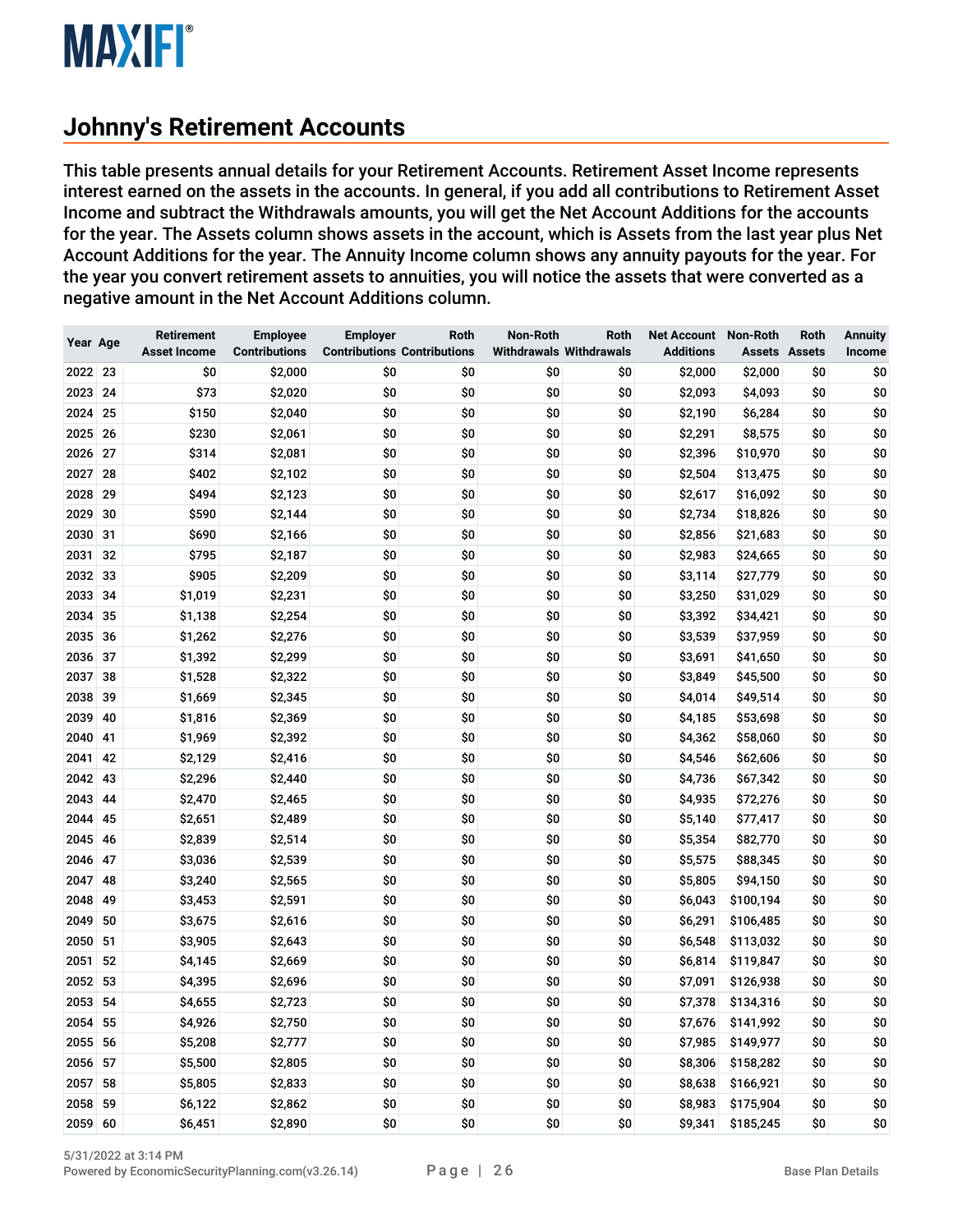| Year Age |    | <b>Retirement</b><br><b>Asset Income</b> | <b>Employee</b><br><b>Contributions</b> | <b>Employer</b><br><b>Contributions Contributions</b> | Roth | Non-Roth<br><b>Withdrawals Withdrawals</b> | Roth | <b>Net Account</b><br><b>Additions</b> | <b>Non-Roth</b><br><b>Assets Assets</b> | Roth | <b>Annuity</b><br><b>Income</b> |
|----------|----|------------------------------------------|-----------------------------------------|-------------------------------------------------------|------|--------------------------------------------|------|----------------------------------------|-----------------------------------------|------|---------------------------------|
| 2060     | 61 | \$6,794                                  | \$2,919                                 | \$0                                                   | \$0  | \$0                                        | \$0  | \$9,713                                | \$194,958                               | \$0  | \$0                             |
| 2061     | 62 | \$7,150                                  | \$2,948                                 | \$0                                                   | \$0  | \$0                                        | \$0  | \$10,098                               | \$205,057                               | \$0  | \$0                             |
| 2062     | 63 | \$7,520                                  | \$2,978                                 | \$0                                                   | \$0  | \$0                                        | \$0  | \$10,498                               | \$215,555                               | \$0  | \$0                             |
| 2063     | 64 | \$7,905                                  | \$3,008                                 | \$0                                                   | \$0  | \$0                                        | \$0  | \$10,913                               | \$226,468                               | \$0  | \$0                             |
| 2064     | 65 | \$8,306                                  | \$3,038                                 | \$0                                                   | \$0  | \$0                                        | \$0  | \$11,343                               | \$237,811                               | \$0  | \$0                             |
| 2065     | 66 | \$8,722                                  | \$3,068                                 | \$O                                                   | \$0  | \$0                                        | \$0  | \$11,790                               | \$249,600                               | \$0  | \$0                             |
| 2066     | 67 | \$9,154                                  | \$3,099                                 | \$0                                                   | \$0  | \$0                                        | \$0  | \$12,253                               | \$261,853                               | \$0  | \$0                             |
| 2067     | 68 | \$9,603                                  | \$3,130                                 | \$0                                                   | \$0  | \$0                                        | \$0  | \$12,733                               | \$274,586                               | \$0  | \$0                             |
| 2068     | 69 | \$10,070                                 | \$3,161                                 | \$0                                                   | \$0  | \$0                                        | \$0  | \$13,231                               | \$287,817                               | \$0  | \$0                             |
| 2069     | 70 | \$10,556                                 | \$0                                     | \$0                                                   | \$0  | ( \$19, 892)                               | \$0  | ( \$9,337)                             | \$278,481                               | \$0  | \$0                             |
| 2070     | 71 | \$10,213                                 | \$0                                     | \$0                                                   | \$0  | ( \$19, 892)                               | \$0  | ( \$9,679)                             | \$268,802                               | \$0  | \$0                             |
| 2071     | 72 | \$9,858                                  | \$O                                     | \$O                                                   | \$0  | ( \$19, 892)                               | \$0  | ( \$10,034)                            | \$258,768                               | \$0  | \$0                             |
| 2072     | 73 | \$9,490                                  | \$0                                     | \$0                                                   | \$0  | ( \$19, 892)                               | \$0  | (\$10,402)                             | \$248,366                               | \$0  | \$0                             |
| 2073     | 74 | \$9,109                                  | \$0                                     | \$0                                                   | \$0  | ( \$19, 892)                               | \$0  | ( \$10, 784)                           | \$237,582                               | \$0  | \$0                             |
| 2074     | 75 | \$8,713                                  | \$0                                     | \$0                                                   | \$0  | (\$19,892)                                 | \$0  | ( \$11, 179)                           | \$226,403                               | \$0  | \$0                             |
| 2075     | 76 | \$8,303                                  | \$0                                     | \$0                                                   | \$0  | ( \$19, 892)                               | \$0  | (S11, 589)                             | \$214,814                               | \$0  | \$0                             |
| 2076     | 77 | \$7,878                                  | \$0                                     | \$0                                                   | \$0  | ( \$19, 892)                               | \$0  | (\$12,014)                             | \$202,800                               | \$0  | \$0                             |
| 2077     | 78 | \$7,438                                  | \$0                                     | \$0                                                   | \$0  | ( \$19,892)                                | \$0  | (\$12,455)                             | \$190,345                               | \$0  | \$0                             |
| 2078     | 79 | \$6,981                                  | \$0                                     | \$0                                                   | \$0  | ( \$19, 892)                               | \$0  | (\$12,911)                             | \$177,434                               | \$0  | \$0                             |
| 2079     | 80 | \$6,507                                  | \$0                                     | \$0                                                   | \$0  | ( \$19, 892)                               | \$0  | ( \$13, 385)                           | \$164,049                               | \$0  | \$0                             |
| 2080     | 81 | \$6,016                                  | \$0                                     | \$0                                                   | \$0  | ( \$19,892)                                | \$0  | (\$13,876)                             | \$150,173                               | \$0  | \$0                             |
| 2081     | 82 | \$5,508                                  | \$0                                     | \$0                                                   | \$0  | ( \$19,892)                                | \$0  | (\$14,385)                             | \$135,788                               | \$0  | \$0                             |
| 2082     | 83 | \$4,980                                  | \$0                                     | \$0                                                   | \$0  | ( \$19,892)                                | \$0  | (\$14,912)                             | \$120,876                               | \$0  | \$0                             |
| 2083     | 84 | \$4,433                                  | \$0                                     | \$0                                                   | \$0  | ( \$19,892)                                | \$0  | (\$15,459)                             | \$105,417                               | \$0  | \$0                             |
| 2084     | 85 | \$3,866                                  | \$0                                     | \$0                                                   | \$0  | ( \$19, 892)                               | \$0  | (\$16,026)                             | \$89,390                                | \$0  | \$0                             |
| 2085     | 86 | \$3,278                                  | \$0                                     | \$0                                                   | \$0  | ( \$19, 892)                               | \$0  | (\$16,614)                             | \$72,777                                | \$0  | \$0                             |
| 2086     | 87 | \$2,669                                  | \$O                                     | \$0                                                   | \$0  | (\$19,892)                                 | \$0  | (\$17,223)                             | \$55,553                                | \$0  | \$0                             |
| 2087     | 88 | \$2,037                                  | \$0                                     | \$0                                                   | \$0  | (\$19,892)                                 | \$0  | (\$17,855)                             | \$37,698                                | \$0  | \$0                             |
| 2088     | 89 | \$1,383                                  | \$0                                     | \$0                                                   | \$0  | ( \$19, 892)                               | \$0  | ( \$18,510)                            | \$19,189                                | \$0  | \$0                             |
| 2089 90  |    | \$704                                    | \$0                                     | \$0                                                   | \$0  | ( \$19, 892)                               | \$0  | ( \$19, 189)                           | \$0                                     | \$0  | \$0                             |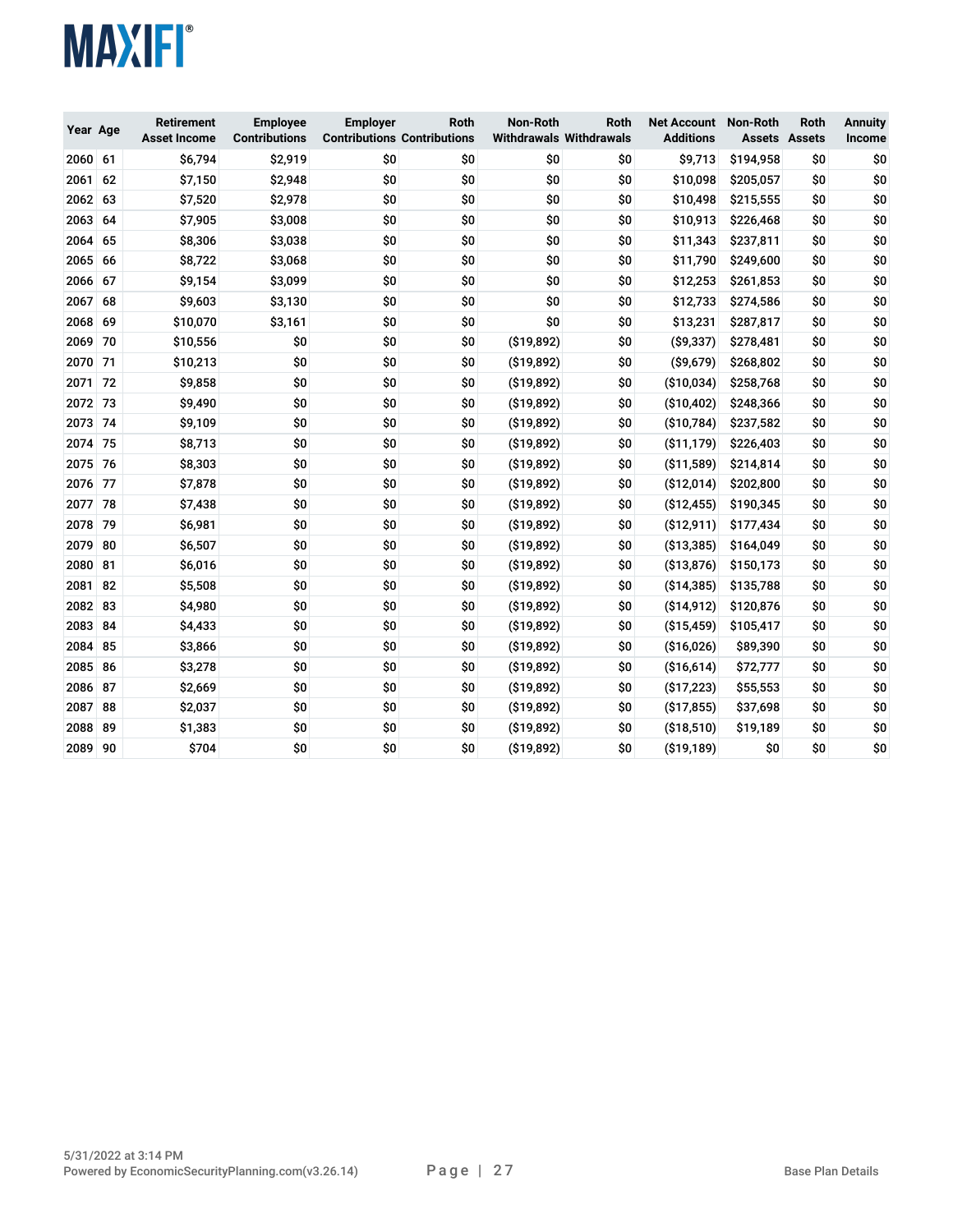

#### <span id="page-27-0"></span>**Social Security**



Our software has computed household Social Security benefits based on the following Social Security Benefit Filing Dates:

Johnny files for retirement benefits in Jul 2069, the year Johnny turns 70

|      |    |     |     | Year Age Retirement Benefits Earnings Deduction Child Dependent Benefits Child Survivor Benefits Child Earnings Deduction |     |
|------|----|-----|-----|---------------------------------------------------------------------------------------------------------------------------|-----|
| 2022 | 23 | \$0 | \$0 | \$0                                                                                                                       | \$0 |
| 2023 | 24 | \$0 | \$0 | \$0                                                                                                                       | \$0 |
| 2024 | 25 | \$0 | \$0 | \$0                                                                                                                       | \$0 |
| 2025 | 26 | \$0 | \$0 | \$0                                                                                                                       | \$0 |
| 2026 | 27 | \$0 | \$0 | \$0                                                                                                                       | \$0 |
| 2027 | 28 | \$O | \$O | \$O                                                                                                                       | \$0 |
| 2028 | 29 | \$0 | \$0 | \$0                                                                                                                       | \$0 |
| 2029 | 30 | \$0 | \$0 | \$0                                                                                                                       | \$0 |
| 2030 | 31 | \$0 | \$0 | \$0                                                                                                                       | \$0 |
| 2031 | 32 | \$0 | \$0 | \$0                                                                                                                       | \$0 |
| 2032 | 33 | \$0 | \$0 | \$0                                                                                                                       | \$0 |
| 2033 | 34 | \$0 | \$0 | \$0                                                                                                                       | \$0 |
| 2034 | 35 | \$0 | \$O | \$0                                                                                                                       | \$0 |
| 2035 | 36 | \$0 | \$0 | \$0                                                                                                                       | \$0 |
| 2036 | 37 | \$0 | \$0 | \$0                                                                                                                       | \$0 |
| 2037 | 38 | \$0 | \$0 | \$0                                                                                                                       | \$0 |
| 2038 | 39 | \$0 | \$0 | \$0                                                                                                                       | \$0 |
| 2039 | 40 | \$0 | \$0 | \$0                                                                                                                       | \$0 |
| 2040 | 41 | \$0 | \$0 | \$0                                                                                                                       | \$0 |
| 2041 | 42 | \$0 | \$0 | \$0                                                                                                                       | \$0 |
| 2042 | 43 | \$0 | \$0 | \$0                                                                                                                       | \$0 |
| 2043 | 44 | \$0 | \$0 | \$0                                                                                                                       | \$0 |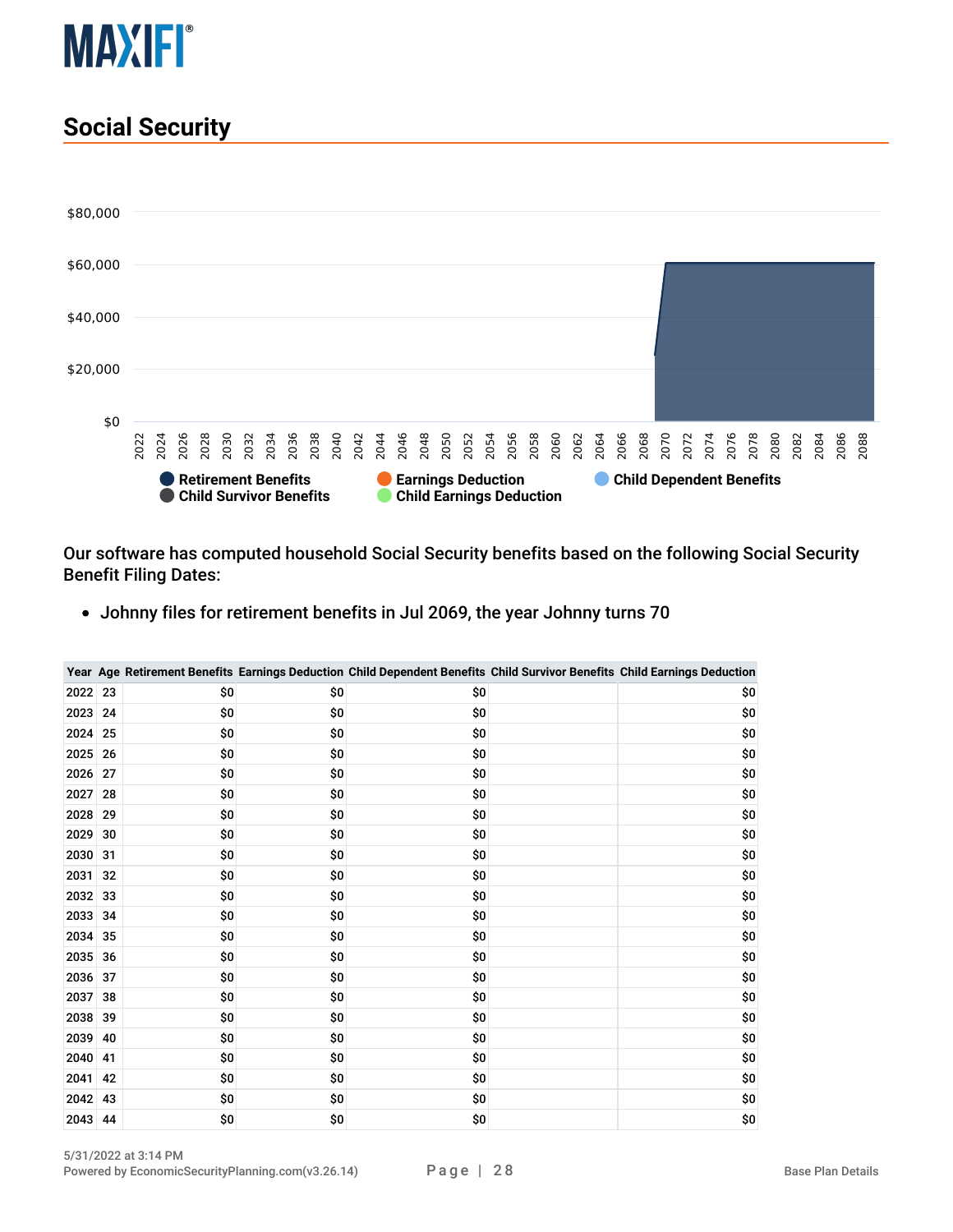|         |    |          |     | Year Age Retirement Benefits Earnings Deduction Child Dependent Benefits Child Survivor Benefits Child Earnings Deduction |     |
|---------|----|----------|-----|---------------------------------------------------------------------------------------------------------------------------|-----|
| 2044    | 45 | \$0      | \$0 | \$0                                                                                                                       | \$0 |
| 2045 46 |    | \$0      | \$0 | \$0                                                                                                                       | \$0 |
| 2046 47 |    | \$0      | \$0 | \$0                                                                                                                       | \$0 |
| 2047    | 48 | \$0      | \$0 | \$0                                                                                                                       | \$0 |
| 2048    | 49 | \$0      | \$0 | \$0                                                                                                                       | \$0 |
| 2049    | 50 | \$0      | \$0 | \$0                                                                                                                       | \$0 |
| 2050 51 |    | \$0      | \$0 | \$0                                                                                                                       | \$0 |
| 2051    | 52 | \$0      | \$0 | \$0                                                                                                                       | \$0 |
| 2052    | 53 | \$0      | \$0 | \$0                                                                                                                       | \$0 |
| 2053 54 |    | \$0      | \$0 | \$0                                                                                                                       | \$0 |
| 2054    | 55 | \$0      | \$0 | \$0                                                                                                                       | \$0 |
| 2055    | 56 | \$0      | \$0 | \$0                                                                                                                       | \$0 |
| 2056    | 57 | \$0      | \$0 | \$0                                                                                                                       | \$0 |
| 2057    | 58 | \$0      | \$0 | \$0                                                                                                                       | \$0 |
| 2058    | 59 | \$0      | \$0 | \$0                                                                                                                       | \$0 |
| 2059 60 |    | \$0      | \$0 | \$0                                                                                                                       | \$0 |
| 2060 61 |    | \$0      | \$0 | \$0                                                                                                                       | \$0 |
| 2061    | 62 | \$0      | \$0 | \$0                                                                                                                       | \$0 |
| 2062 63 |    | \$0      | \$0 | \$0                                                                                                                       | \$0 |
| 2063 64 |    | \$0      | \$0 | \$0                                                                                                                       | \$0 |
| 2064    | 65 | \$0      | \$0 | \$0                                                                                                                       | \$0 |
| 2065 66 |    | \$0      | \$0 | \$0                                                                                                                       | \$0 |
| 2066 67 |    | \$0      | \$0 | \$0                                                                                                                       | \$0 |
| 2067 68 |    | \$0      | \$0 | \$0                                                                                                                       | \$0 |
| 2068 69 |    | \$0      | \$0 | \$0                                                                                                                       | \$0 |
| 2069 70 |    | \$25,230 | \$0 | \$0                                                                                                                       | \$0 |
| 2070 71 |    | \$60,551 | \$0 | \$0                                                                                                                       | \$0 |
| 2071    | 72 | \$60,551 | \$0 | \$0                                                                                                                       | \$0 |
| 2072 73 |    | \$60,551 | \$0 | \$0                                                                                                                       | \$0 |
| 2073 74 |    | \$60,551 | \$0 | \$0                                                                                                                       | \$0 |
| 2074 75 |    | \$60,551 | \$0 | \$0                                                                                                                       | \$0 |
| 2075 76 |    | \$60,551 | \$0 | \$0                                                                                                                       | \$0 |
| 2076 77 |    | \$60,551 | \$0 | \$0                                                                                                                       | \$0 |
| 2077 78 |    | \$60,551 | \$0 | \$0                                                                                                                       | \$0 |
| 2078 79 |    | \$60,551 | \$0 | \$0                                                                                                                       | \$0 |
| 2079 80 |    | \$60,551 | \$0 | \$0                                                                                                                       | \$0 |
| 2080 81 |    | \$60,551 | \$0 | \$0                                                                                                                       | \$0 |
| 2081 82 |    | \$60,551 | \$0 | \$0                                                                                                                       | \$0 |
| 2082 83 |    | \$60,551 | \$0 | \$0                                                                                                                       | \$0 |
| 2083 84 |    | \$60,551 | \$0 | \$0                                                                                                                       | \$0 |
| 2084 85 |    | \$60,551 | \$0 | \$0                                                                                                                       | \$0 |
| 2085 86 |    | \$60,551 | \$0 | \$0                                                                                                                       | \$0 |
| 2086 87 |    | \$60,551 | \$0 | \$0                                                                                                                       | \$0 |
| 2087 88 |    | \$60,551 | \$0 | \$0                                                                                                                       | \$0 |
| 2088 89 |    | \$60,551 | \$0 | \$0                                                                                                                       | \$0 |
| 2089 90 |    | \$60,551 | \$0 | \$0                                                                                                                       | \$0 |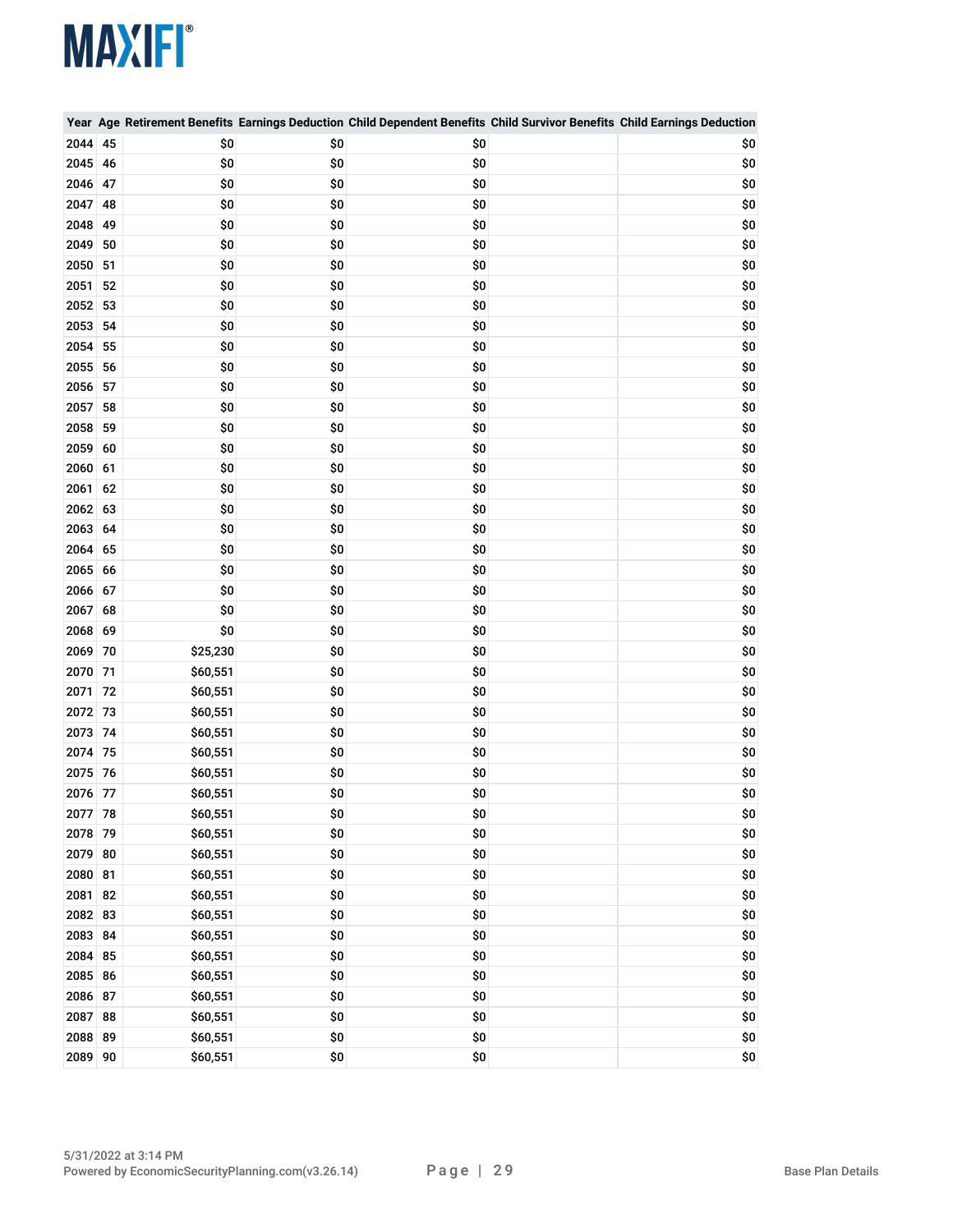

#### <span id="page-29-0"></span>**Spending Overview**



Your total Annual Spending is divided into two categories: Annual Discretionary Spending and Annual Fixed Spending. When viewing as a chart, the Annual Discretionary Spending is shown in the lowest filled line and Annual Fixed Spending is represented by all other filled lines. When viewing as a table, Annual Discretionary Spending is shown in the first column and fixed spending in all remaining columns. The Other Expenses column includes 529 account contributions and expenses, reserve fund contributions, funeral expenses, bequests, and any Special Expenses you entered.

|         |    | Year Age Discretionary Spending Housing |                   | <b>Medicare Part B</b><br>Premium | Life<br>Premium | <b>Retirement</b><br><b>Contributions</b> |                  | <b>Taxes Other Expenses</b> | <b>Total</b> |
|---------|----|-----------------------------------------|-------------------|-----------------------------------|-----------------|-------------------------------------------|------------------|-----------------------------|--------------|
| 2022 23 |    |                                         | \$26,629 \$28,200 | \$0                               | \$0             |                                           | \$2,000 \$22,974 | \$3,374                     | \$83,177     |
| 2023    | 24 |                                         | \$26,629 \$28,200 | \$0                               | \$0             |                                           | \$2,020 \$20,538 | \$3,300                     | \$80,687     |
| 2024 25 |    |                                         | \$26,629 \$28,200 | \$0                               | \$0             |                                           | \$2,040 \$20,833 | \$3,227                     | \$80,929     |
| 2025 26 |    |                                         | \$26,629 \$28,200 | \$0                               | \$0             |                                           | \$2,061 \$21,134 | \$3,156                     | \$81,180     |
| 2026 27 |    |                                         | \$26,629 \$28,200 | \$0                               | \$0             |                                           | \$2,081 \$23,495 | \$3,087                     | \$83,492     |
| 2027 28 |    |                                         | \$26,629 \$28,200 | \$0                               | \$0             |                                           | \$2,102 \$23,820 | \$3,019                     | \$83,770     |
| 2028    | 29 |                                         | \$26,629 \$28,200 | \$0                               | \$0             |                                           | \$2,123 \$24,150 | \$2,952                     | \$84,054     |
| 2029    | 30 |                                         | \$26,629 \$28,200 | \$0                               | \$0             |                                           | \$2,144 \$24,489 | \$2,887                     | \$84,349     |
| 2030 31 |    |                                         | \$26,629 \$28,200 | \$0                               | \$0             |                                           | \$2,166 \$24,833 | \$2,824                     | \$84,652     |
| 2031    | 32 |                                         | \$26,974 \$28,200 | \$0                               | \$0             |                                           | \$2,187 \$25,185 | \$2,762                     | \$85,308     |
| 2032 33 |    |                                         | \$30,211 \$28,200 | \$0                               | \$0             |                                           | \$2,209 \$25,541 | \$0                         | \$86,161     |
| 2033 34 |    |                                         | \$30,691 \$28,200 | \$0                               | \$0             |                                           | \$2,231 \$25,900 | \$0                         | \$87,022     |
| 2034 35 |    |                                         | \$31,176 \$28,200 | \$0                               | \$0             |                                           | \$2,254 \$26,263 | \$0\$                       | \$87,893     |
| 2035 36 |    |                                         | \$31,667 \$28,200 | \$0                               | \$0             |                                           | \$2,276 \$26,628 | \$0                         | \$88,771     |
| 2036 37 |    |                                         | \$32,162 \$28,200 | \$0                               | \$0             |                                           | \$2,299 \$26,998 | \$0                         | \$89,659     |
| 2037    | 38 |                                         | \$32,663 \$28,200 | \$0                               | \$0             |                                           | \$2,322 \$27,370 | \$0                         | \$90,555     |
| 2038 39 |    |                                         | \$33,169 \$28,200 | \$0                               | \$0             |                                           | \$2,345 \$27,746 | \$0                         | \$91,460     |
| 2039    | 40 |                                         | \$33,681 \$28,200 | \$0                               | \$0             |                                           | \$2,369 \$28,126 | \$0                         | \$92,376     |
| 2040    | 41 |                                         | \$34,198 \$28,200 | \$0                               | \$0             |                                           | \$2,392 \$28,510 | \$0                         | \$93,300     |
| 2041 42 |    |                                         | \$34,720 \$28,200 | \$0                               | \$0             |                                           | \$2,416 \$28,896 | \$0                         | \$94,232     |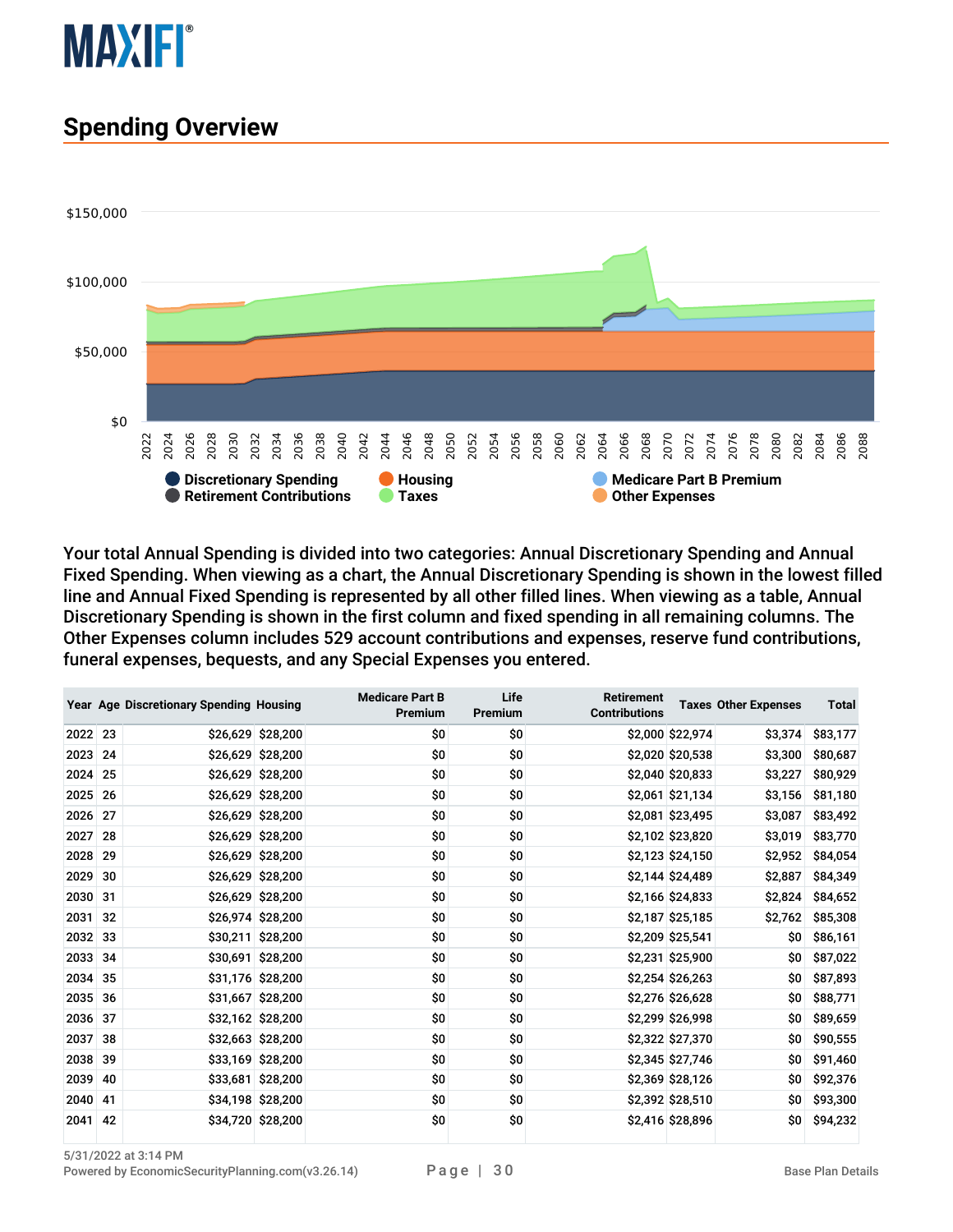|         |    | Year Age Discretionary Spending Housing |                   | <b>Medicare Part B</b><br>Premium | Life<br>Premium | Retirement<br><b>Contributions</b> |                  | <b>Taxes Other Expenses</b> | Total         |
|---------|----|-----------------------------------------|-------------------|-----------------------------------|-----------------|------------------------------------|------------------|-----------------------------|---------------|
| 2042 43 |    |                                         | \$35,248 \$28,200 | \$0                               | \$0             |                                    | \$2,440 \$29,287 | \$0                         | \$95,175      |
| 2043 44 |    |                                         | \$35,782 \$28,200 | \$0                               | \$0             |                                    | \$2,465 \$29,680 | \$0                         | \$96,127      |
| 2044 45 |    |                                         | \$36,126 \$28,200 | \$0                               | \$0             |                                    | \$2,489 \$30,078 | \$0                         | \$96,893      |
| 2045 46 |    |                                         | \$36,126 \$28,200 | \$0                               | \$0             |                                    | \$2,514 \$30,480 | \$0                         | \$97,320      |
| 2046 47 |    |                                         | \$36,126 \$28,200 | \$0                               | \$0             |                                    | \$2,539 \$30,891 | \$0                         | \$97,756      |
| 2047 48 |    |                                         | \$36,126 \$28,200 | \$0                               | \$0             |                                    | \$2,565 \$31,308 | \$0                         | \$98,199      |
| 2048 49 |    |                                         | \$36,126 \$28,200 | \$0                               | \$0             |                                    | \$2,591 \$31,733 | \$0                         | \$98,650      |
| 2049 50 |    |                                         | \$36,126 \$28,200 | \$0                               | \$0             |                                    | \$2,616 \$32,165 | \$0                         | \$99,107      |
| 2050 51 |    |                                         | \$36,126 \$28,200 | \$0                               | \$0             |                                    | \$2,643 \$32,605 | \$0                         | \$99,574      |
| 2051 52 |    |                                         | \$36,126 \$28,200 | \$0                               | \$0             |                                    | \$2,669 \$33,053 |                             | \$0 \$100,048 |
| 2052 53 |    |                                         | \$36,126 \$28,200 | \$0                               | \$0             |                                    | \$2,696 \$33,549 |                             | \$0 \$100,571 |
| 2053 54 |    |                                         | \$36,126 \$28,200 | \$0                               | \$0             |                                    | \$2,723 \$34,100 |                             | \$0 \$101,149 |
| 2054 55 |    |                                         | \$36,126 \$28,200 | \$0                               | \$0             |                                    | \$2,750 \$34,654 |                             | \$0 \$101,730 |
| 2055 56 |    |                                         | \$36,126 \$28,200 | \$0                               | \$0             |                                    | \$2,777 \$35,215 |                             | \$0 \$102,318 |
| 2056 57 |    |                                         | \$36,126 \$28,200 | \$0                               | \$0             |                                    | \$2,805 \$35,785 |                             | \$0 \$102,916 |
| 2057 58 |    |                                         | \$36,126 \$28,200 | \$0                               | \$0             |                                    | \$2,833 \$36,361 |                             | \$0 \$103,520 |
| 2058 59 |    |                                         | \$36,126 \$28,200 | \$0                               | \$0             |                                    | \$2,862 \$36,948 |                             | \$0 \$104,136 |
| 2059 60 |    |                                         | \$36,126 \$28,200 | \$0                               | \$0             |                                    | \$2,890 \$37,541 |                             | \$0 \$104,757 |
| 2060 61 |    |                                         | \$36,126 \$28,200 | \$0                               | \$0             |                                    | \$2,919 \$38,143 |                             | \$0 \$105,388 |
| 2061    | 62 |                                         | \$36,126 \$28,200 | \$0                               | \$0             |                                    | \$2,948 \$38,754 |                             | \$0 \$106,028 |
| 2062 63 |    |                                         | \$36,126 \$28,200 | \$0                               | \$0             |                                    | \$2,978 \$39,373 |                             | \$0 \$106,677 |
| 2063 64 |    |                                         | \$36,126 \$28,200 | \$0                               | \$0             |                                    | \$3,008 \$40,002 |                             | \$0 \$107,336 |
| 2064 65 |    |                                         | \$36,126 \$28,200 | \$4,944                           | \$0             |                                    | \$3,038 \$40,154 |                             | \$0 \$112,462 |
| 2065 66 |    |                                         | \$36,126 \$28,200 | \$10,185                          | \$0             |                                    | \$3,068 \$40,764 |                             | \$0 \$118,343 |
| 2066 67 |    |                                         | \$36,126 \$28,200 | \$10,490                          | \$0             |                                    | \$3,099 \$41,340 |                             | \$0 \$119,255 |
| 2067 68 |    |                                         | \$36,126 \$28,200 | \$10,805                          | \$0             |                                    | \$3,130 \$41,922 |                             | \$0 \$120,183 |
| 2068 69 |    |                                         | \$36,126 \$28,200 | \$15,901                          | \$0             |                                    | \$3,161 \$41,907 |                             | \$0 \$125,295 |
| 2069 70 |    |                                         | \$36,126 \$28,200 | \$16,378                          | \$0             | \$0                                | \$4,117          | \$0                         | \$84,821      |
| 2070 71 |    |                                         | \$36,126 \$28,200 | \$16,870                          | \$0             | \$0                                | \$6,825          | \$0                         | \$88,021      |
| 2071    | 72 |                                         | \$36,126 \$28,200 | \$8,688                           | \$0             | \$0                                | \$7,825          | \$0                         | \$80,839      |
| 2072 73 |    |                                         | \$36,126 \$28,200 | \$8,948                           | \$0             | \$0                                | \$7,887          | \$0                         | \$81,161      |
| 2073 74 |    |                                         | \$36,126 \$28,200 | \$9,217                           | \$0             | \$0                                | \$7,945          | \$0                         | \$81,488      |
| 2074 75 |    |                                         | \$36,126 \$28,200 | \$9,493                           | \$0             | \$0                                | \$7,997          | \$0                         | \$81,816      |
| 2075 76 |    |                                         | \$36,126 \$28,200 | \$9,778                           | \$0             | \$0                                | \$8,045          | \$0                         | \$82,149      |
| 2076 77 |    |                                         | \$36,126 \$28,200 | \$10,072                          | \$0             |                                    | \$0 \$8,089      | 50                          | \$82,487      |
| 2077 78 |    |                                         | \$36,126 \$28,200 | \$10,374                          | \$0             | \$0                                | \$8,128          | \$0                         | \$82,828      |
| 2078 79 |    |                                         | \$36,126 \$28,200 | \$10,685                          | \$0             | \$0                                | \$8,172          | \$0                         | \$83,183      |
| 2079 80 |    |                                         | \$36,126 \$28,200 | \$11,005                          | \$0             | 50                                 | \$8,236          | \$0                         | \$83,567      |
| 2080 81 |    |                                         | \$36,126 \$28,200 | \$11,336                          | \$0             | \$0                                | \$8,258          | \$0                         | \$83,920      |
| 2081 82 |    |                                         | \$36,126 \$28,200 | \$11,676                          | \$0             | \$0                                | \$8,275          | \$0                         | \$84,277      |
| 2082 83 |    |                                         | \$36,126 \$28,200 | \$12,026                          | \$0             |                                    | \$0 \$8,286      | \$0                         | \$84,638      |
| 2083 84 |    |                                         | \$36,126 \$28,200 | \$12,387                          | \$0             | \$0                                | \$8,293          | \$0                         | \$85,006      |
| 2084 85 |    |                                         | \$36,126 \$28,200 | \$12,758                          | \$0             | \$0                                | \$8,250          | \$0                         | \$85,334      |
| 2085 86 |    |                                         | \$36,126 \$28,200 | \$13,141                          | \$0             | \$0                                | \$8,145          | \$0                         | \$85,612      |
| 2086 87 |    |                                         | \$36,126 \$28,200 | \$13,535                          | \$0             | \$0                                | \$8,033          | 50                          | \$85,894      |
| 2087 88 |    |                                         | \$36,126 \$28,200 | \$13,941                          | \$0             |                                    | $$0$ \$7,914     | \$0                         | \$86,181      |
| 2088 89 |    |                                         | \$36,126 \$28,200 | \$14,360                          | \$0             |                                    | \$0 \$7,786      | \$0                         | \$86,472      |
| 2089 90 |    |                                         | \$36,126 \$28,200 | \$14,790                          | \$0             |                                    | \$0 \$7,652      | \$0                         | \$86,768      |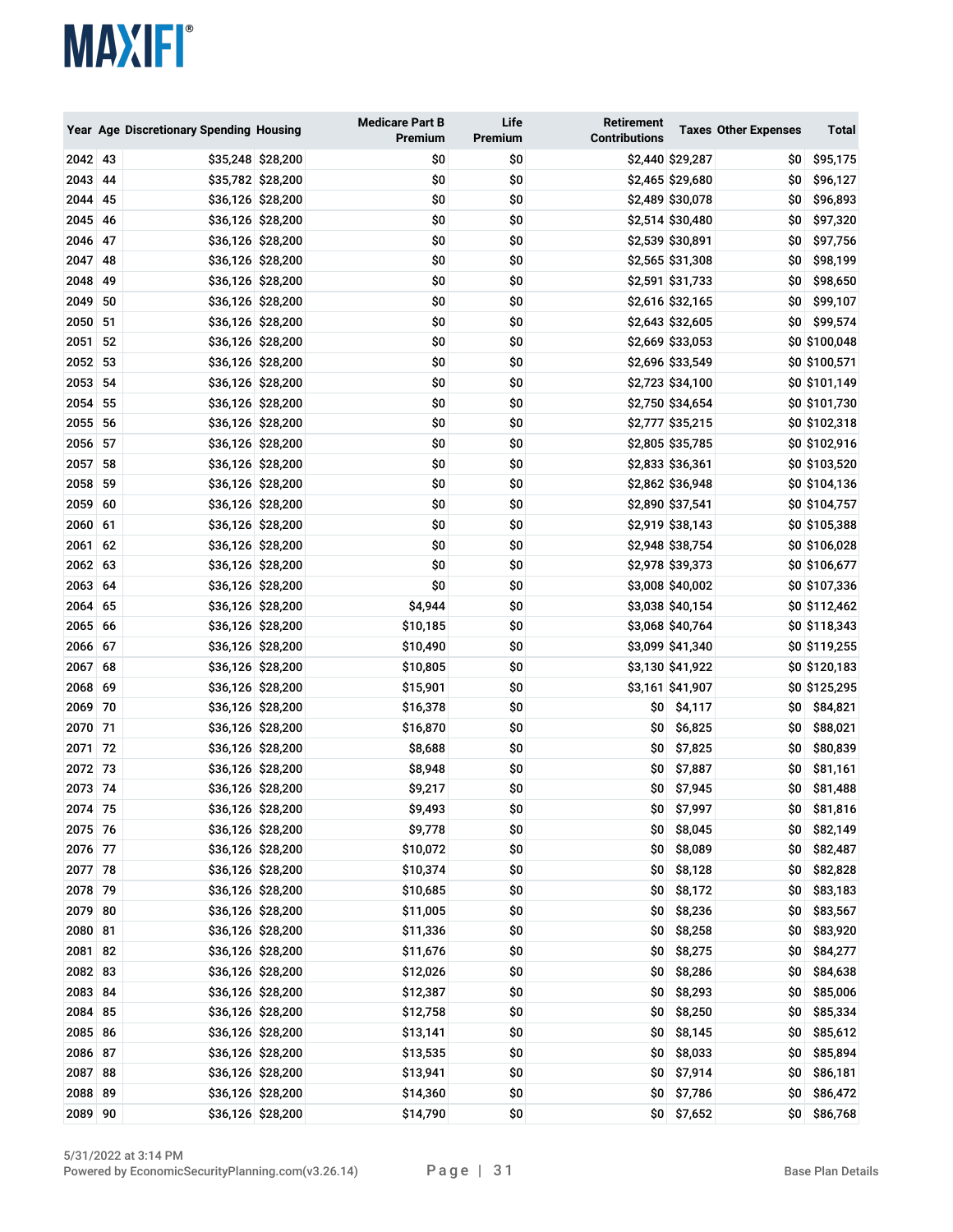#### <span id="page-31-0"></span>**Taxes**



Your Federal, State, and FICA taxes are calculated and shown below. The State taxes are based on your state of residence or your future state of residence if your plan involves changing your primary home. FICA or payroll taxes are adjusted accordingly if your income is from self-employment or non-covered wages. Federal tax calculations include adjustments for exemptions, AMT, capital gains and interest income, and standard deductions.

| Year | Age | Federal State    |  | <b>FICA</b> Total |
|------|-----|------------------|--|-------------------|
| 2022 | 23  | \$11,715 \$4,099 |  | \$7,160 \$22,974  |
| 2023 | 24  | \$9,728 \$3,578  |  | \$7,232 \$20,538  |
| 2024 | 25  | \$9,909 \$3,620  |  | \$7,304 \$20,833  |
| 2025 | 26  | \$10,095 \$3,662 |  | \$7,377 \$21,134  |
| 2026 | 27  | \$12,338 \$3,706 |  | \$7,451 \$23,495  |
| 2027 | 28  | \$12,546 \$3,748 |  | \$7,526 \$23,820  |
| 2028 | 29  | \$12,758 \$3,791 |  | \$7,601 \$24,150  |
| 2029 | 30  | \$12,976 \$3,836 |  | \$7,677 \$24,489  |
| 2030 | 31  | \$13,198 \$3,881 |  | \$7,754 \$24,833  |
| 2031 | 32  | \$13,426 \$3,928 |  | \$7,831 \$25,185  |
| 2032 | 33  | \$13,656 \$3,975 |  | \$7,910 \$25,541  |
| 2033 | 34  | \$13,888 \$4,023 |  | \$7,989 \$25,900  |
| 2034 | 35  | \$14,123 \$4,071 |  | \$8,069 \$26,263  |
| 2035 | 36  | \$14,359 \$4,120 |  | \$8,149 \$26,628  |
| 2036 | 37  | \$14,598 \$4,169 |  | \$8,231 \$26,998  |
| 2037 | 38  | \$14,838 \$4,219 |  | \$8,313 \$27,370  |
| 2038 | 39  | \$15,081 \$4,269 |  | \$8,396 \$27,746  |
| 2039 | 40  | \$15,326 \$4,320 |  | \$8,480 \$28,126  |
| 2040 | 41  | \$15,573 \$4,372 |  | \$8,565 \$28,510  |
| 2041 | 42  | \$15,822 \$4,423 |  | \$8,651 \$28,896  |
| 2042 | 43  | \$16,074 \$4,476 |  | \$8,737 \$29,287  |
| 2043 | 44  | \$16,327 \$4,529 |  | \$8,824 \$29,680  |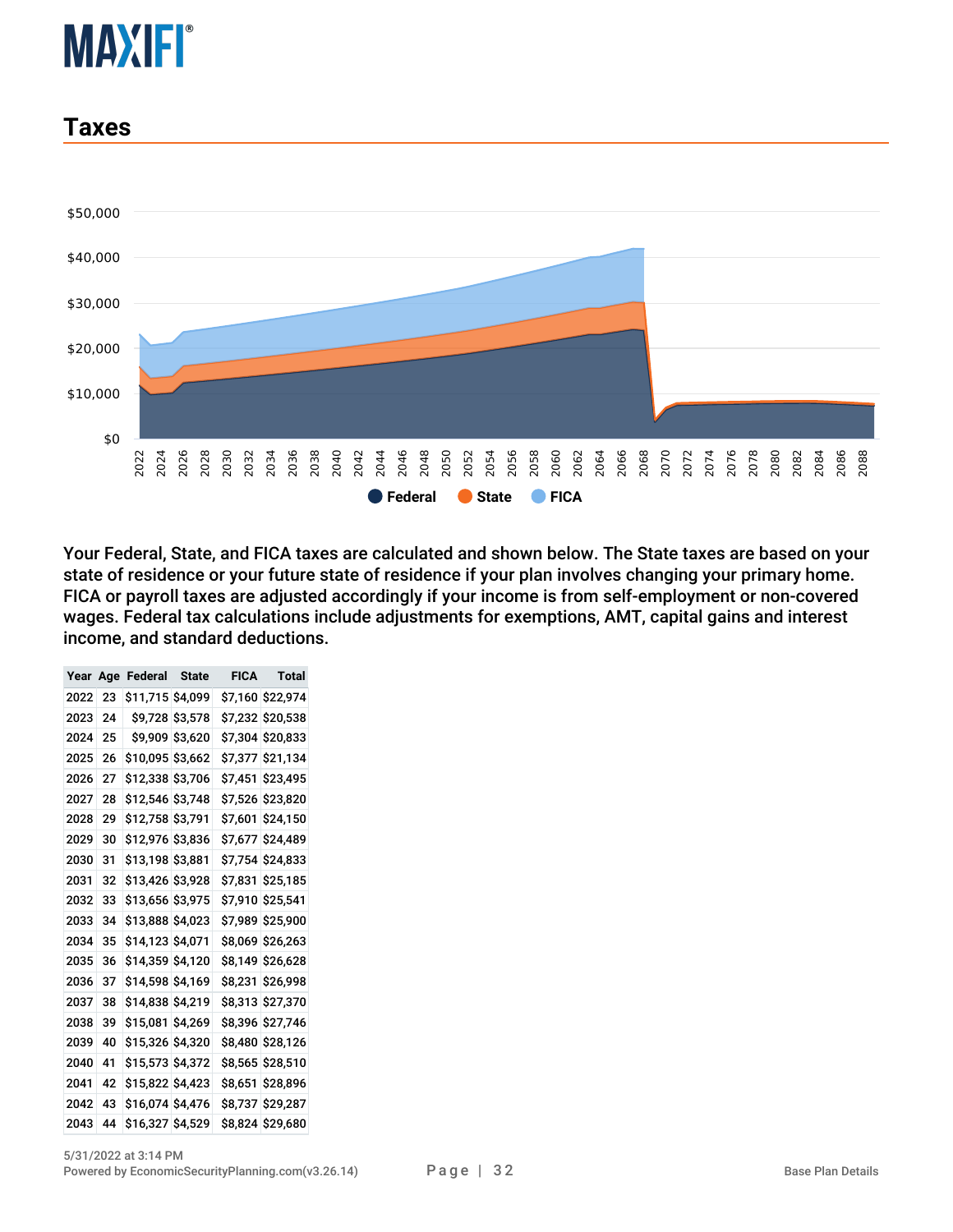| Year | Age | Federal          | State          | <b>FICA</b>    | Total           |
|------|-----|------------------|----------------|----------------|-----------------|
| 2044 | 45  | \$16,583         | <b>\$4,582</b> | \$8,913        | \$30,078        |
| 2045 | 46  | S16,842 S4,636   |                | \$9,002        | \$30,480        |
| 2046 | 47  | \$17,107         | \$4,692        | \$9,092        | \$30,891        |
| 2047 | 48  | \$17,377         | \$4,748        | \$9,183        | \$31,308        |
| 2048 | 49  | \$17,652         | \$4,806        | \$9,275        | \$31,733        |
| 2049 | 50  | \$17,933         | <b>\$4,865</b> | \$9,367        | \$32,165        |
| 2050 | 51  | \$18,219         | \$4,925        | \$9,461        | \$32,605        |
| 2051 | 52  | \$18,510         | Ş4,987         | <b>\$9,556</b> | \$33,053        |
| 2052 | 53  | \$18,820         | <b>\$5,050</b> | S9,679         | \$33,549        |
| 2053 | 54  | \$19,175         | \$5,114        | \$9,811        | \$34,100        |
| 2054 | 55  | \$19,531         | S5,179         | S9,944         | \$34,654        |
| 2055 | 56  | S19,892 S5,246   |                | \$10,077       | \$35,215        |
| 2056 | 57  | \$20,260 \$5,314 |                | \$10,211       | \$35,785        |
| 2057 | 58  | \$20,634         | \$5,382        | \$10,345       | \$36,361        |
| 2058 | 59  | <b>\$21,014</b>  | \$5,453        | \$10,481       | \$36,948        |
| 2059 | 60  | \$21,401         | \$5,524        | \$10,616       | \$37,541        |
| 2060 | 61  | \$21,794         | \$5,596        | \$10,753       | \$38,143        |
| 2061 | 62  | \$22,194         | <b>\$5,670</b> | \$10,890       | \$38,754        |
| 2062 | 63  | \$22,600         | \$5,745        | \$11,028       | \$39,373        |
| 2063 | 64  | \$23,013         | \$5,822        | \$11,167       | \$40,002        |
| 2064 | 65  | \$23,001         | \$5,847        | \$11,306       | \$40,154        |
| 2065 | 66  | \$23,397         | \$5,921        | \$11,446       | <b>\$40,764</b> |
| 2066 | 67  | \$23,764 \$5,989 |                | \$11,587       | \$41,340        |
| 2067 | 68  | \$24,135         | \$6,058        | \$11,729       | \$41,922        |
| 2068 | 69  | \$23,907         | \$6,128        | \$11,872       | \$41,907        |
| 2069 | 70  | \$3,626          | Ş491           | Ş0             | \$4,117         |
| 2070 | 71  | \$6,361          | <b>\$464</b>   | Ş0             | \$6,825         |
| 2071 | 72  | \$7,366          | Ş459           | Ş0             | \$7,825         |
| 2072 | 73  | \$7,429          | <b>\$458</b>   | \$0            | Ş7,887          |
| 2073 | 74  | \$7,487          | Ş458           | Ş0             | \$7,945         |
| 2074 | 75  | <b>\$7,540</b>   | Ş457           | \$0            | \$7,997         |
| 2075 | 76  | \$7,589          | <b>\$456</b>   | \$0            | S8,045          |
| 2076 | 77  | \$7,634          | Ş455           | Ş0             | \$8,089         |
| 2077 | 78  | \$7,674          | <b>\$454</b>   | \$0            | \$8,128         |
| 2078 | 79  | \$7,720          | \$452          | \$0            | \$8,172         |
| 2079 | 80  | \$7,786          | \$450          | \$0            | \$8,236         |
| 2080 | 81  | \$7,810          | \$448          | \$0            | \$8,258         |
| 2081 | 82  | \$7,829          | \$446          | \$0            | \$8,275         |
| 2082 | 83  | \$7,843          | \$443          | \$0            | \$8,286         |
| 2083 | 84  | \$7,853          | \$440          | \$0            | \$8,293         |
| 2084 | 85  | \$7,813          | \$437          | \$0            | \$8,250         |
| 2085 | 86  | \$7,711          | \$434          | \$0            | \$8,145         |
| 2086 | 87  | \$7,603          | \$430          | \$0            | \$8,033         |
| 2087 | 88  | \$7,487          | \$427          | \$0            | \$7,914         |
| 2088 | 89  | \$7,363          | Ş423           | \$0            | <b>\$7,786</b>  |
| 2089 | 90  | \$7,233          | \$419          | \$0            | \$7,652         |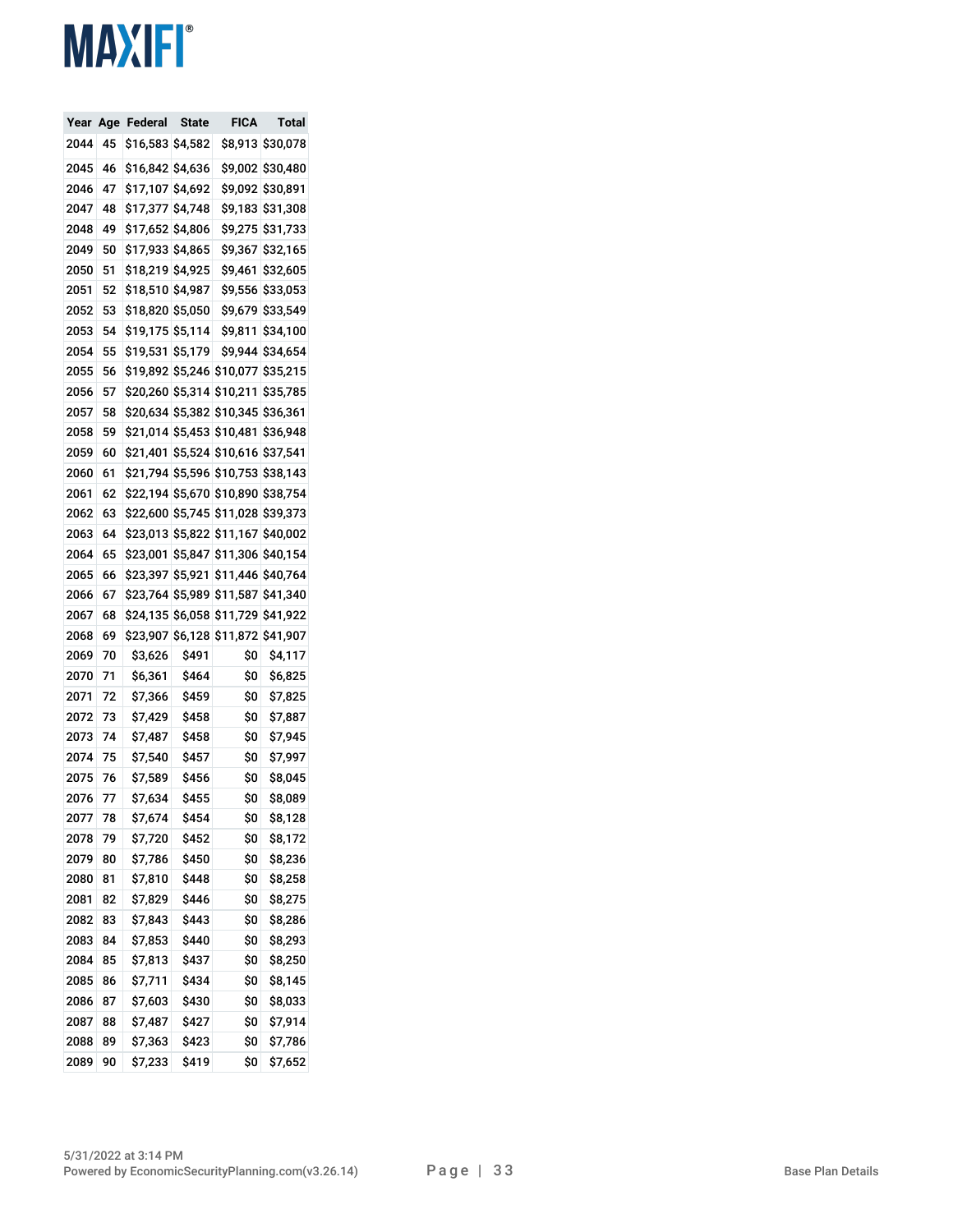#### <span id="page-33-0"></span>**Federal Tax Detail**

This table presents detailed information used in computing taxes each year.

| Year Age |    | <b>Adjusted Gross</b><br>Income |                 | <b>Deductions Exemptions</b> | <b>Taxable</b><br>Income | Tax               | <b>Marginal</b><br><b>Bracket</b> | <b>Effective</b><br>Rate | <b>Alternative</b><br><b>Minimum Tax</b> | <b>Credits</b> | Refundable<br><b>Credits</b> | <b>Net Tax</b>  |
|----------|----|---------------------------------|-----------------|------------------------------|--------------------------|-------------------|-----------------------------------|--------------------------|------------------------------------------|----------------|------------------------------|-----------------|
| 2022 23  |    | \$86,122                        | ( \$12,950)     | \$0                          |                          | \$73,172 \$11,715 | 22%                               | 16%                      | \$0                                      | \$0            |                              | $$0 \, $11,715$ |
| 2023 24  |    | \$76,988                        | (\$12,910)      | \$0                          | \$64,078                 | \$9,728           | 22%                               | 15%                      | \$0                                      | \$0            | \$0                          | \$9,728         |
| 2024     | 25 | \$77,714                        | (\$12,871)      | \$0                          |                          | \$64,843 \$9,909  | 22%                               | 15%                      | \$0                                      | \$0            | \$0                          | \$9,909         |
| 2025     | 26 | \$78,459                        | ( \$12, 831)    | \$0                          |                          | \$65,628 \$10,095 | 22%                               | 15%                      | \$0                                      | \$0            |                              | \$0 \$10,095    |
| 2026     | 27 | \$79,224                        | ( \$6,926)      | ( \$4,422)                   |                          | \$67,876 \$12,338 | 25%                               | 18%                      | \$0                                      | \$0            |                              | \$0 \$12,338    |
| 2027     | 28 | \$79,964                        | ( \$6,905)      | ( \$4,408)                   |                          | \$68,651 \$12,546 | 25%                               | 18%                      | \$0                                      | \$0            |                              | \$0 \$12,546    |
| 2028     | 29 | \$80,723                        | ( \$6,884)      | ( \$4,395)                   |                          | \$69,445 \$12,758 | 25%                               | 18%                      | \$0                                      | \$0            |                              | \$0 \$12,758    |
| 2029     | 30 | \$81,502                        | ( \$6,863)      | ( \$4,381)                   |                          | \$70,258 \$12,976 | 25%                               | 18%                      | \$0                                      | \$0            |                              | \$0 \$12,976    |
| 2030     | 31 | \$82,301                        | $($ \$6,841)    | ( \$4,368)                   |                          | \$71,092 \$13,198 | 25%                               | 19%                      | \$0                                      | \$0            |                              | \$0 \$13,198    |
| 2031     | 32 | \$83,120                        | $($ \$6,821)    | ( \$4,355)                   |                          | \$71,945 \$13,426 | 25%                               | 19%                      | \$0                                      | \$0            |                              | \$0 \$13,426    |
| 2032     | 33 | \$83,951                        | ( \$6,800)      | ( \$4,341)                   |                          | \$72,810 \$13,656 | 25%                               | 19%                      | \$0                                      | \$0            |                              | \$0 \$13,656    |
| 2033     | 34 | \$84,791                        | $($ \$6,779 $)$ | ( \$4,328)                   |                          | \$73,684 \$13,888 | 25%                               | 19%                      | \$0                                      | \$0            |                              | \$0 \$13,888    |
| 2034     | 35 | \$85,639                        | ( \$6,758)      | ( \$4,315)                   |                          | \$74,566 \$14,123 | 25%                               | 19%                      | \$0                                      | \$0            |                              | \$0 \$14,123    |
| 2035 36  |    | \$86,495                        | $($ \$6,737 $)$ | $($ \$4,301)                 |                          | \$75,456 \$14,359 | 25%                               | 19%                      | \$0                                      | \$0            |                              | \$0 \$14,359    |
| 2036     | 37 | \$87,360                        | $($ \$6,717 $)$ | ( \$4,288)                   |                          | \$76,355 \$14,598 | 25%                               | 19%                      | \$0                                      | \$0            |                              | \$0 \$14,598    |
| 2037     | 38 | \$88,234                        | ( \$6,696)      | ( \$4,275)                   |                          | \$77,263 \$14,838 | 25%                               | 19%                      | \$0                                      | \$0            |                              | \$0 \$14,838    |
| 2038     | 39 | \$89,116                        | ( \$6,675)      | ( \$4,262)                   |                          | \$78,179 \$15,081 | 25%                               | 19%                      | \$0                                      | \$0            |                              | \$0 \$15,081    |
| 2039     | 40 | \$90,007                        | ( \$6,655)      | ( \$4,249)                   |                          | \$79,103 \$15,326 | 25%                               | 19%                      | \$0                                      | \$0            |                              | \$0 \$15,326    |
| 2040     | 41 | \$90,907                        | ( \$6,635)      | (\$4,236)                    |                          | \$80,037 \$15,573 | 25%                               | 19%                      | \$0                                      | \$0            |                              | \$0 \$15,573    |
| 2041     | 42 | \$91,816                        | ( \$6,614)      | ( \$4,223)                   |                          | \$80,979 \$15,822 | 25%                               | 20%                      | \$0                                      | \$0            |                              | \$0 \$15,822    |
| 2042     | 43 | \$92,734                        | $($ \$6,594 $)$ | ( \$4,210)                   |                          | \$81,931 \$16,074 | 25%                               | 20%                      | \$0                                      | \$0            |                              | \$0 \$16,074    |
| 2043     | 44 | \$93,662                        | $($ \$6,574 $)$ | ( \$4,197)                   |                          | \$82,891 \$16,327 | 25%                               | 20%                      | \$0                                      | \$0            |                              | \$0 \$16,327    |
| 2044     | 45 | \$94,598                        | ( \$6,554)      | ( \$4,184)                   |                          | \$83,861 \$16,583 | 25%                               | 20%                      | \$0                                      | \$0            |                              | \$0 \$16,583    |
| 2045     | 46 | \$95,549                        | ( \$6,533)      | $($ \$4,171)                 |                          | \$84,844 \$16,842 | 25%                               | 20%                      | \$0                                      | \$0            |                              | \$0 \$16,842    |
| 2046     | 47 | \$96,520                        | ( \$6,513)      | ( \$4,159)                   |                          | \$85,848 \$17,107 | 25%                               | 20%                      | \$0                                      | \$0            |                              | \$0 \$17,107    |
| 2047     | 48 | \$97,514                        | $($ \$6,493)    | ( \$4,146)                   |                          | \$86,874 \$17,377 | 25%                               | 20%                      | \$0                                      | \$0            |                              | \$0 \$17,377    |
| 2048     | 49 | \$98,529                        | ( \$6,473)      | ( \$4,133)                   |                          | \$87,922 \$17,652 | 25%                               | 20%                      | \$0                                      | \$0            |                              | \$0 \$17,652    |
| 2049     | 50 | \$99,565                        | $($ \$6,454 $)$ | ( \$4,120)                   |                          | \$88,991 \$17,933 | 25%                               | 20%                      | \$0                                      | \$0            |                              | \$0 \$17,933    |
| 2050     | 51 | \$100,624                       | ( \$6,434)      | ( \$4,108)                   |                          | \$90,083 \$18,219 | 25%                               | 20%                      | \$0                                      | \$0            |                              | \$0 \$18,219    |
| 2051     | 52 | \$101,705                       | $($ \$6,414 $)$ | ( \$4,095)                   |                          | \$91,196 \$18,510 | 25%                               | 20%                      | \$0                                      | \$0            |                              | \$0 \$18,510    |
| 2052     | 53 | \$102,808                       | ( \$6,394)      | ( \$4,083)                   |                          | \$92,331 \$18,812 | 28%                               | 20%                      | \$0                                      | \$0            |                              | \$0 \$18,820    |
| 2053     | 54 | \$103,933                       | ( \$6,375)      | ( \$4,070)                   |                          | \$93,488 \$19,157 | 28%                               | 20%                      | \$0                                      | \$0            |                              | \$0 \$19,175    |
| 2054     | 55 | \$105,078                       | ( \$6,355)      | ( \$4,058)                   |                          | \$94,666 \$19,508 | 28%                               | 21%                      | \$0                                      | \$0            |                              | \$0 \$19,531    |
| 2055 56  |    | \$106,245                       | ( \$6,336)      | ( \$4,045)                   |                          | \$95,864 \$19,865 | 28%                               | 21%                      | \$0                                      | \$0            |                              | \$0 \$19,892    |
| 2056 57  |    | \$107,432                       | ( \$6,316)      | ( \$4,033)                   |                          | \$97,083 \$20,228 | 28%                               | 21%                      | \$0                                      | \$0            |                              | \$0 \$20,260    |
| 2057 58  |    | \$108,641                       | ( \$6,297)      | (\$4,020)                    |                          | \$98,323 \$20,597 | 28%                               | 21%                      | \$0                                      | \$0            |                              | \$0 \$20,634    |
| 2058 59  |    | \$109,871                       | ( \$6,278)      | ( \$4,008)                   |                          | \$99,585 \$20,971 | 28%                               | 21%                      | \$0                                      | \$0            |                              | \$0 \$21,014    |
| 2059 60  |    | \$111,123                       | ( \$6,258)      | ( \$3,996)                   | \$100,868 \$21,352       |                   | 28%                               | 21%                      | \$0                                      | \$0            |                              | \$0 \$21,401    |
| 2060 61  |    | \$112,396                       | ( \$6,239)      | ( \$3,983)                   | \$102,173 \$21,738       |                   | 28%                               | 21%                      | \$0                                      | \$0            |                              | \$0 \$21,794    |
| 2061 62  |    | \$113,691                       | (\$6,220)       | ( \$3,971)                   | \$103,500 \$22,131       |                   | 28%                               | 21%                      | \$0                                      | \$0            |                              | \$0 \$22,194    |
| 2062 63  |    | \$115,009                       | ( \$6,201)      | ( \$3,959)                   | \$104,848 \$22,530       |                   | 28%                               | 21%                      | \$0                                      | \$0            |                              | \$0 \$22,600    |
| 2063 64  |    | \$116,348                       | ( \$6,182)      | ( \$3,947)                   | \$106,219 \$22,934       |                   | 28%                               | 22%                      | \$0                                      | \$0            |                              | \$0 \$23,013    |
| 2064 65  |    | \$117,710                       | ( \$7,701)      | ( \$3,935)                   | \$106,074 \$22,915       |                   | 28%                               | 22%                      | \$0                                      | \$0            |                              | \$0 \$23,001    |
| 2065 66  |    | \$118,996                       | ( \$7,678)      | ( \$3,923)                   | \$107,396 \$23,306       |                   | 28%                               | 22%                      | \$0                                      | \$0            |                              | \$0 \$23,397    |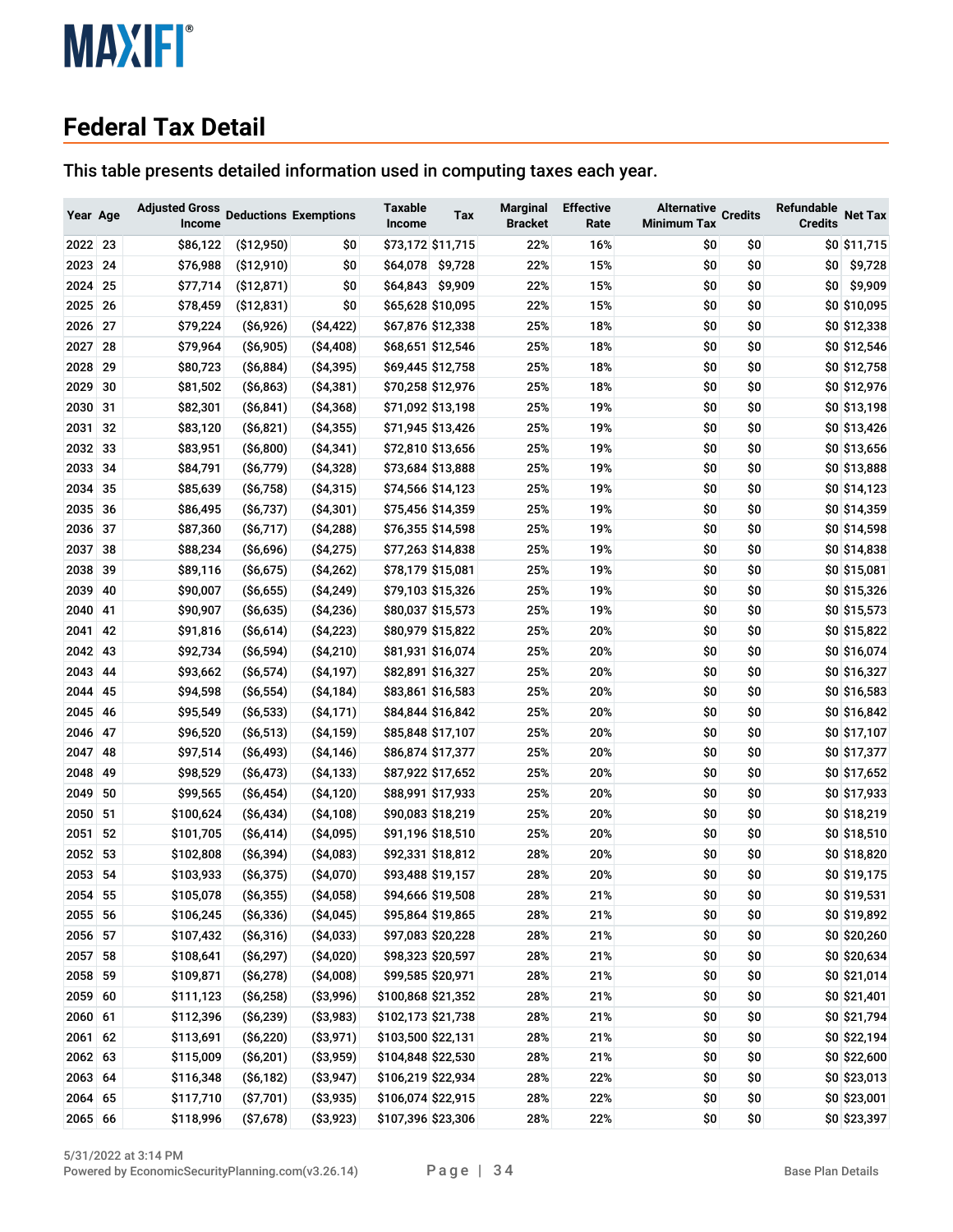| Year Age |    | <b>Adjusted Gross</b><br>Income |              | <b>Deductions Exemptions</b> | <b>Taxable</b><br>Income | Tax     | <b>Marginal</b><br><b>Bracket</b> | <b>Effective</b><br>Rate | <b>Alternative</b><br><b>Minimum Tax</b> | <b>Credits</b> | <b>Refundable</b><br><b>Credits</b> | <b>Net Tax</b> |
|----------|----|---------------------------------|--------------|------------------------------|--------------------------|---------|-----------------------------------|--------------------------|------------------------------------------|----------------|-------------------------------------|----------------|
| 2066     | 67 | \$120,191                       | ( \$7,654)   | ( \$3,911)                   | \$108,626 \$23,671       |         | 28%                               | 22%                      | \$0                                      | \$0            |                                     | \$0 \$23,764   |
| 2067     | 68 | \$121,404                       | ( \$7,631)   | (S3, 899)                    | \$109,874 \$24,041       |         | 28%                               | 22%                      | \$0                                      | \$0            |                                     | \$0 \$24,135   |
| 2068     | 69 | \$122,634                       | $($ \$9,766) | ( \$3,887)                   | \$108,981 \$23,811       |         | 28%                               | 22%                      | \$0                                      | \$0            |                                     | \$0 \$23,907   |
| 2069     | 70 | \$43,527                        | (\$12,516)   | ( \$3,875)                   | \$27,136                 | \$3,626 | 15%                               | 13%                      | \$0                                      | \$0            | \$0                                 | \$3,626        |
| 2070     | 71 | \$57,111                        | ( \$11,622)  | ( \$3,863)                   | \$41,626                 | \$6,361 | 25%                               | 15%                      | \$0                                      | \$0            | \$0                                 | \$6,361        |
| 2071     | 72 | \$56,987                        | ( \$7,537)   | ( \$3,851)                   | \$45,599                 | \$7,366 | 25%                               | 16%                      | \$0                                      | \$0            | \$O                                 | \$7,366        |
| 2072     | 73 | \$57,152                        | ( \$7,514)   | ( \$3,839)                   | \$45,798                 | \$7,429 | 25%                               | 16%                      | \$0                                      | \$0            | \$O                                 | \$7,429        |
| 2073     | 74 | \$57,299                        | ( \$7,491)   | ( \$3,828)                   | \$45,980                 | \$7,487 | 25%                               | 16%                      | \$0                                      | \$0            | \$0                                 | \$7,487        |
| 2074     | 75 | \$57,429                        | ( \$7,468)   | ( \$3,816)                   | \$46,145                 | \$7,540 | 25%                               | 16%                      | \$0                                      | \$0            | \$O                                 | \$7,540        |
| 2075     | 76 | \$57,542                        | ( \$7,445)   | ( \$3,804)                   | \$46,293                 | \$7,589 | 25%                               | 16%                      | \$0                                      | \$0            | \$0                                 | \$7,589        |
| 2076     | 77 | \$57,638                        | ( \$7,423)   | ( \$3,792)                   | \$46,423                 | \$7,634 | 25%                               | 16%                      | \$0                                      | \$0            | \$0                                 | \$7,634        |
| 2077     | 78 | \$57,716                        | (S7,400)     | ( \$3,781)                   | \$46,536                 | \$7,674 | 25%                               | 16%                      | \$0                                      | \$0            | \$0                                 | \$7,674        |
| 2078     | 79 | \$57,777                        | ( \$7,377)   | ( \$3,769)                   | \$46,631                 | \$7,710 | 25%                               | 17%                      | \$0                                      | \$0            | \$0                                 | \$7,720        |
| 2079     | 80 | \$57,820                        | ( \$7,354)   | ( \$3,758)                   | \$46,708                 | \$7,742 | 25%                               | 17%                      | \$0                                      | \$0            | \$0                                 | \$7,786        |
| 2080     | 81 | \$57,844                        | ( \$7,332)   | ( \$3,746)                   | \$46,766                 | \$7,768 | 25%                               | 17%                      | \$0                                      | \$0            | \$0                                 | \$7,810        |
| 2081     | 82 | \$57,850                        | ( \$7,309)   | ( \$3,735)                   | \$46,806                 | \$7,790 | 25%                               | 17%                      | \$0                                      | \$0            | \$O                                 | \$7,829        |
| 2082     | 83 | \$57,839                        | ( \$7,287)   | ( \$3,723)                   | \$46,828                 | \$7,808 | 25%                               | 17%                      | \$0                                      | \$0            | \$0                                 | \$7,843        |
| 2083     | 84 | \$57,809                        | ( \$7,265)   | ( \$3,712)                   | \$46,833                 | \$7,821 | 25%                               | 17%                      | \$0                                      | \$0            | \$O                                 | \$7,853        |
| 2084     | 85 | \$57,762                        | ( \$7,419)   | ( \$3,700)                   | \$46,642                 | \$7,785 | 25%                               | 17%                      | \$0                                      | \$0            | \$0                                 | \$7,813        |
| 2085     | 86 | \$57,698                        | ( \$7,805)   | ( \$3,689)                   | \$46,203                 | \$7,687 | 25%                               | 17%                      | \$0                                      | \$0            | \$0                                 | \$7,711        |
| 2086     | 87 | \$57,619                        | (S8, 204)    | ( \$3,678)                   | \$45,738                 | \$7,583 | 25%                               | 17%                      | \$0                                      | \$0            | \$0                                 | \$7,603        |
| 2087     | 88 | \$57,527                        | ( \$8,615)   | ( \$3,666)                   | \$45,245                 | \$7,471 | 25%                               | 17%                      | \$0                                      | \$0            | \$O                                 | \$7,487        |
| 2088     | 89 | \$57,420                        | ( \$9,040)   | ( \$3,655)                   | \$44,724                 | \$7,353 | 25%                               | 16%                      | \$0                                      | \$0            | \$0                                 | \$7,363        |
| 2089     | 90 | \$57,298                        | $($ \$9,479) | ( \$3,644)                   | \$44,175                 | \$7,227 | 25%                               | 16%                      | \$0                                      | \$0            | \$O                                 | \$7,233        |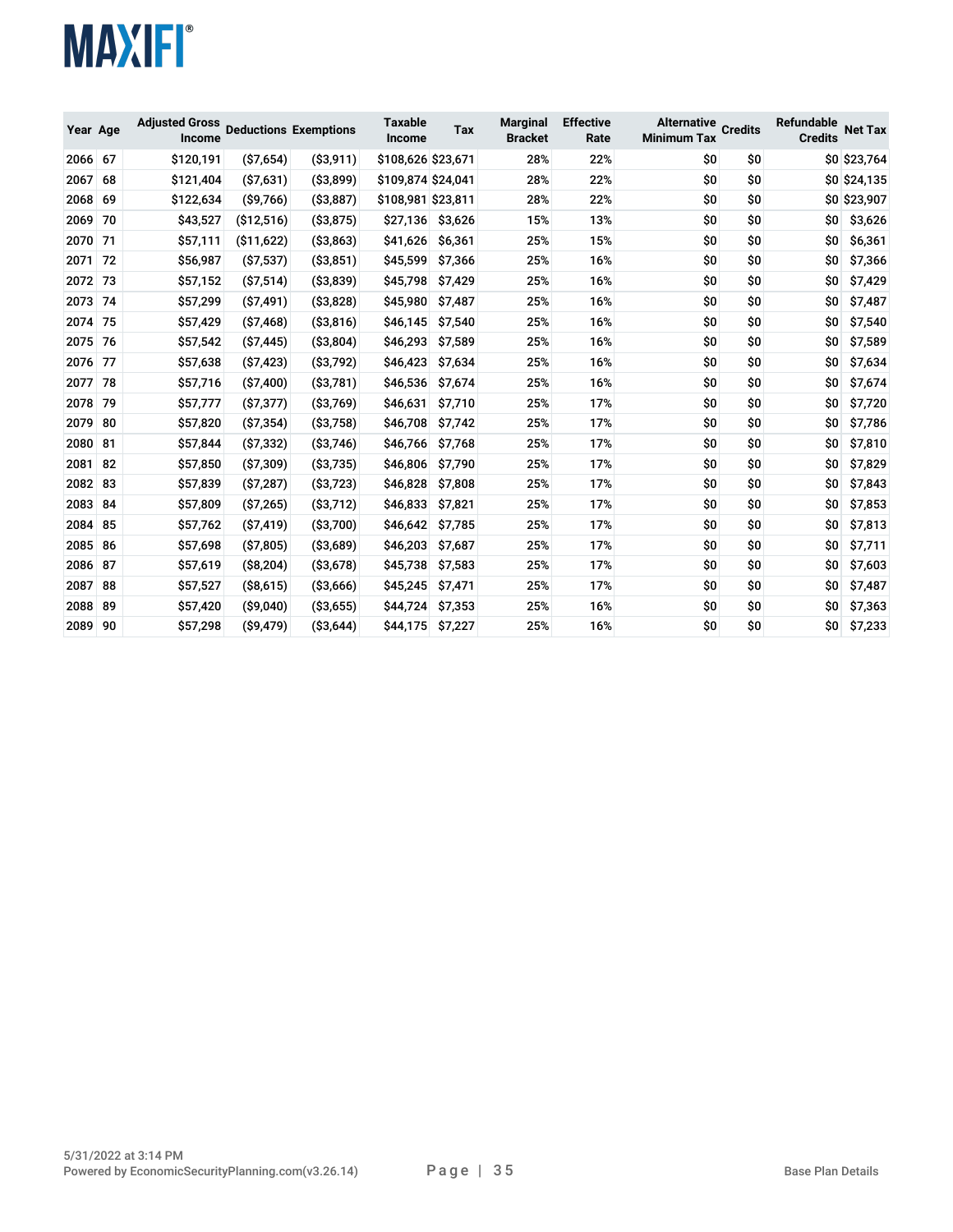#### <span id="page-35-0"></span>**Housing**

Housing Expenses, like other expenses in this report are shown in "current year dollars" or "today's dollars." For example, since your mortgage is at a fixed rate, you are making payments with cheaper dollars each year, and this is reflected in the declining amounts relative to today's dollars as the years go by. Your property tax and insurance, on the other hand, are either holding steady with inflation each year, or possibly rising if you have indicated that the value of your home will rise faster than inflation.

| Year Age |    | <b>Rent &amp; Rental</b><br><b>Expenses</b> |     |     | Mortgage Property Tax Maintenance, Utilities, and Fees Insurance Net Purchases Mortgage Balance Equity |     |     |     |     |
|----------|----|---------------------------------------------|-----|-----|--------------------------------------------------------------------------------------------------------|-----|-----|-----|-----|
| 2022 23  |    | \$28,200                                    | \$0 | \$0 | \$0                                                                                                    | \$0 | \$0 | \$0 | \$0 |
| 2023 24  |    | \$28,200                                    | \$0 | \$0 | \$0                                                                                                    | \$0 | \$0 | \$0 | \$0 |
| 2024     | 25 | \$28,200                                    | \$0 | \$0 | \$0                                                                                                    | \$0 | \$0 | \$0 | \$0 |
| 2025 26  |    | \$28,200                                    | \$0 | \$0 | \$0                                                                                                    | \$0 | \$0 | \$0 | \$0 |
| 2026     | 27 | \$28,200                                    | \$0 | \$0 | \$0                                                                                                    | \$0 | \$0 | \$0 | \$0 |
| 2027     | 28 | \$28,200                                    | \$0 | \$0 | \$0                                                                                                    | \$0 | \$0 | \$0 | \$0 |
| 2028     | 29 | \$28,200                                    | \$0 | \$0 | \$0                                                                                                    | \$0 | \$0 | \$0 | \$0 |
| 2029     | 30 | \$28,200                                    | \$0 | \$0 | \$0                                                                                                    | \$0 | \$0 | \$0 | \$0 |
| 2030     | 31 | \$28,200                                    | \$0 | \$0 | \$0                                                                                                    | \$0 | \$0 | \$0 | \$0 |
| 2031     | 32 | \$28,200                                    | \$0 | \$0 | \$0                                                                                                    | \$0 | \$0 | \$0 | \$0 |
| 2032 33  |    | \$28,200                                    | \$0 | \$0 | \$0                                                                                                    | \$0 | \$0 | \$0 | \$0 |
| 2033     | 34 | \$28,200                                    | \$0 | \$0 | \$0                                                                                                    | \$0 | \$0 | \$0 | \$0 |
| 2034     | 35 | \$28,200                                    | \$0 | \$0 | \$0                                                                                                    | \$0 | \$0 | \$0 | \$0 |
| 2035 36  |    | \$28,200                                    | \$0 | \$0 | \$0                                                                                                    | \$0 | \$0 | \$0 | \$0 |
| 2036     | 37 | \$28,200                                    | \$0 | \$0 | \$0                                                                                                    | \$0 | \$0 | \$0 | \$0 |
| 2037     | 38 | \$28,200                                    | \$0 | \$0 | \$0                                                                                                    | \$0 | \$0 | \$0 | \$0 |
| 2038     | 39 | \$28,200                                    | \$0 | \$0 | \$0                                                                                                    | \$0 | \$0 | \$0 | \$0 |
| 2039     | 40 | \$28,200                                    | \$0 | \$0 | \$0                                                                                                    | \$0 | \$0 | \$0 | \$0 |
| 2040     | 41 | \$28,200                                    | \$0 | \$0 | \$0                                                                                                    | \$0 | \$0 | \$0 | \$0 |
| 2041     | 42 | \$28,200                                    | \$0 | \$0 | \$0                                                                                                    | \$0 | \$0 | \$0 | \$0 |
| 2042     | 43 | \$28,200                                    | \$0 | \$0 | \$0                                                                                                    | \$0 | \$0 | \$0 | \$0 |
| 2043 44  |    | \$28,200                                    | \$0 | \$0 | \$0                                                                                                    | \$0 | \$0 | \$0 | \$0 |
| 2044     | 45 | \$28,200                                    | \$0 | \$0 | \$0                                                                                                    | \$0 | \$0 | \$0 | \$0 |
| 2045     | 46 | \$28,200                                    | \$0 | \$0 | \$0                                                                                                    | \$0 | \$0 | \$0 | \$0 |
| 2046     | 47 | \$28,200                                    | \$0 | \$0 | \$0                                                                                                    | \$0 | \$0 | \$0 | \$0 |
| 2047     | 48 | \$28,200                                    | \$0 | \$0 | \$0                                                                                                    | \$0 | \$0 | \$0 | \$0 |
| 2048     | 49 | \$28,200                                    | \$0 | \$0 | \$0                                                                                                    | \$0 | \$0 | \$0 | \$0 |
| 2049     | 50 | \$28,200                                    | \$0 | \$0 | \$0                                                                                                    | \$0 | \$0 | \$0 | \$0 |
| 2050     | 51 | \$28,200                                    | \$0 | \$0 | \$0                                                                                                    | \$0 | \$0 | \$0 | \$0 |
| 2051     | 52 | \$28,200                                    | \$0 | \$0 | \$0                                                                                                    | \$0 | \$0 | \$0 | \$0 |
| 2052     | 53 | \$28,200                                    | \$0 | \$0 | \$0                                                                                                    | \$0 | \$0 | \$0 | \$0 |
| 2053     | 54 | \$28,200                                    | \$0 | \$0 | \$0                                                                                                    | \$0 | \$0 | \$0 | \$0 |
| 2054 55  |    | \$28,200                                    | \$0 | \$0 | \$0                                                                                                    | \$0 | \$0 | \$0 | \$0 |
| 2055 56  |    | \$28,200                                    | \$0 | \$0 | \$0                                                                                                    | \$0 | \$0 | \$0 | \$0 |
| 2056 57  |    | \$28,200                                    | \$0 | \$0 | \$0                                                                                                    | \$0 | \$0 | \$0 | \$0 |
| 2057 58  |    | \$28,200                                    | \$0 | \$0 | \$0                                                                                                    | \$0 | \$0 | \$0 | \$0 |
| 2058 59  |    | \$28,200                                    | \$0 | \$0 | \$0                                                                                                    | \$0 | \$0 | \$0 | \$0 |
| 2059 60  |    | \$28,200                                    | \$0 | \$0 | \$0                                                                                                    | \$0 | \$0 | \$0 | \$0 |
| 2060 61  |    | \$28,200                                    | \$0 | \$0 | \$0                                                                                                    | \$0 | \$0 | \$0 | \$0 |
| 2061 62  |    | \$28,200                                    | \$0 | \$0 | \$0                                                                                                    | \$0 | \$0 | \$0 | \$0 |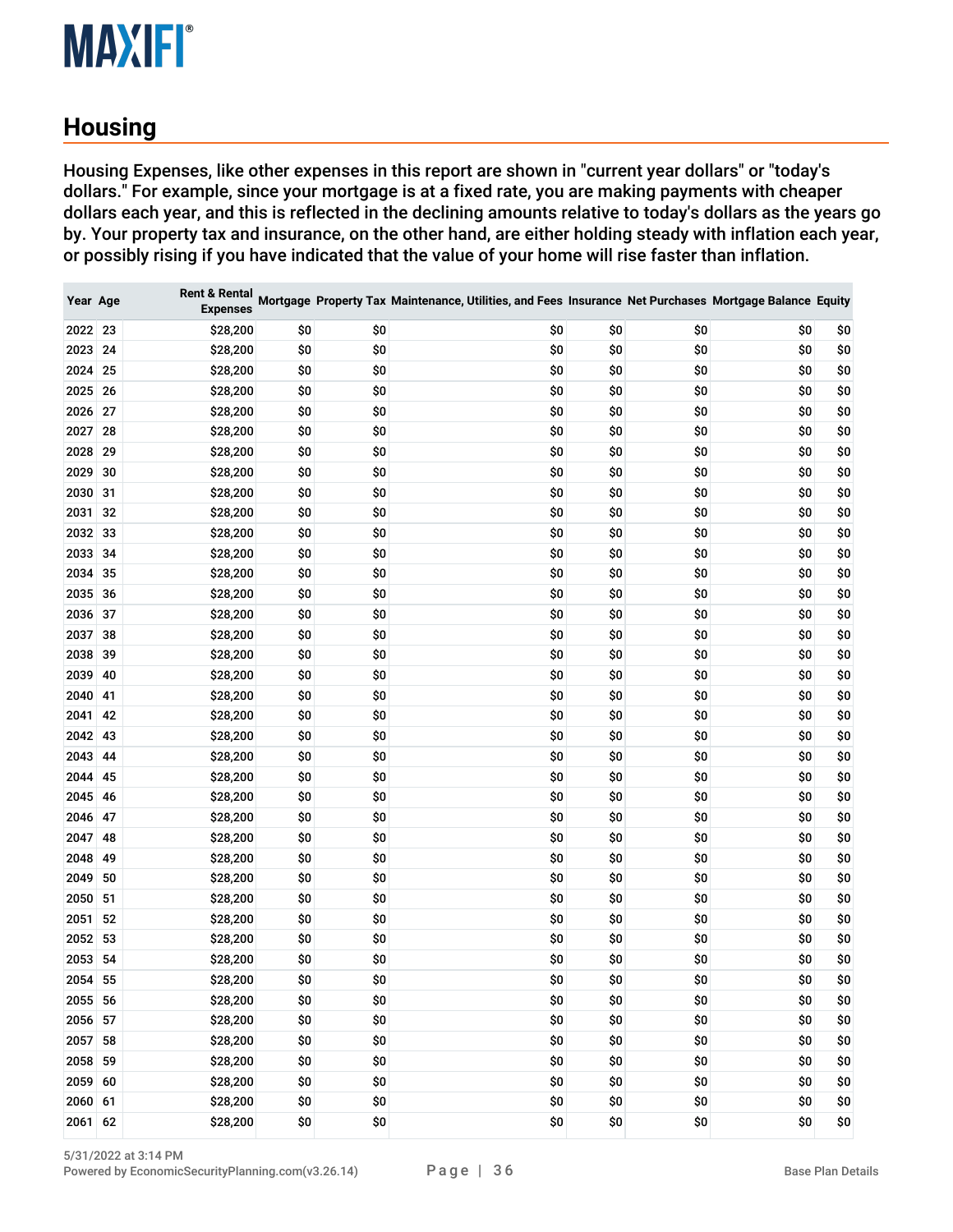| Year Age |    | <b>Rent &amp; Rental</b><br><b>Expenses</b> |     |     | Mortgage Property Tax Maintenance, Utilities, and Fees Insurance Net Purchases Mortgage Balance Equity |     |     |     |     |
|----------|----|---------------------------------------------|-----|-----|--------------------------------------------------------------------------------------------------------|-----|-----|-----|-----|
| 2062 63  |    | \$28,200                                    | \$0 | \$0 | \$0                                                                                                    | \$0 | \$0 | \$0 | \$0 |
| 2063     | 64 | \$28,200                                    | \$0 | \$0 | \$0                                                                                                    | \$0 | \$0 | \$0 | \$0 |
| 2064     | 65 | \$28,200                                    | \$0 | \$0 | \$0                                                                                                    | \$0 | \$0 | \$0 | \$0 |
| 2065     | 66 | \$28,200                                    | \$0 | \$0 | \$0                                                                                                    | \$0 | \$0 | \$0 | \$0 |
| 2066     | 67 | \$28,200                                    | \$0 | \$0 | \$0                                                                                                    | \$0 | \$0 | \$0 | \$0 |
| 2067     | 68 | \$28,200                                    | \$0 | \$0 | \$0                                                                                                    | \$0 | \$0 | \$0 | \$0 |
| 2068     | 69 | \$28,200                                    | \$0 | \$0 | \$0                                                                                                    | \$0 | \$0 | \$0 | \$0 |
| 2069     | 70 | \$28,200                                    | \$0 | \$0 | \$0                                                                                                    | \$0 | \$0 | \$0 | \$0 |
| 2070     | 71 | \$28,200                                    | \$0 | \$0 | \$0                                                                                                    | \$0 | \$0 | \$0 | \$0 |
| 2071     | 72 | \$28,200                                    | \$0 | \$0 | \$0                                                                                                    | \$0 | \$0 | \$0 | \$0 |
| 2072 73  |    | \$28,200                                    | \$0 | \$0 | \$0                                                                                                    | \$0 | \$0 | \$0 | \$0 |
| 2073     | 74 | \$28,200                                    | \$0 | \$0 | \$0                                                                                                    | \$0 | \$0 | \$0 | \$0 |
| 2074 75  |    | \$28,200                                    | \$0 | \$0 | \$0                                                                                                    | \$0 | \$0 | \$0 | \$0 |
| 2075     | 76 | \$28,200                                    | \$0 | \$0 | \$0                                                                                                    | \$0 | \$0 | \$0 | \$0 |
| 2076     | 77 | \$28,200                                    | \$0 | \$0 | \$0                                                                                                    | \$0 | \$0 | \$0 | \$0 |
| 2077     | 78 | \$28,200                                    | \$0 | \$0 | \$0                                                                                                    | \$0 | \$0 | \$0 | \$0 |
| 2078     | 79 | \$28,200                                    | \$0 | \$0 | \$0                                                                                                    | \$0 | \$0 | \$0 | \$0 |
| 2079     | 80 | \$28,200                                    | \$0 | \$0 | \$0                                                                                                    | \$0 | \$0 | \$0 | \$0 |
| 2080     | 81 | \$28,200                                    | \$0 | \$0 | \$0                                                                                                    | \$0 | \$0 | \$0 | \$0 |
| 2081     | 82 | \$28,200                                    | \$0 | \$0 | \$0                                                                                                    | \$0 | \$0 | \$0 | \$0 |
| 2082     | 83 | \$28,200                                    | \$0 | \$0 | \$0                                                                                                    | \$0 | \$0 | \$0 | \$0 |
| 2083     | 84 | \$28,200                                    | \$0 | \$0 | \$0                                                                                                    | \$0 | \$0 | \$0 | \$0 |
| 2084     | 85 | \$28,200                                    | \$0 | \$0 | \$0                                                                                                    | \$0 | \$0 | \$0 | \$0 |
| 2085     | 86 | \$28,200                                    | \$0 | \$0 | \$0                                                                                                    | \$0 | \$0 | \$0 | \$0 |
| 2086     | 87 | \$28,200                                    | \$0 | \$0 | \$0                                                                                                    | \$0 | \$0 | \$0 | \$0 |
| 2087     | 88 | \$28,200                                    | \$0 | \$0 | \$0                                                                                                    | \$0 | \$0 | \$0 | \$0 |
| 2088     | 89 | \$28,200                                    | \$0 | \$0 | \$0                                                                                                    | \$0 | \$0 | \$0 | \$0 |
| 2089     | 90 | \$28,200                                    | \$0 | \$0 | \$0                                                                                                    | \$0 | \$0 | \$0 | \$0 |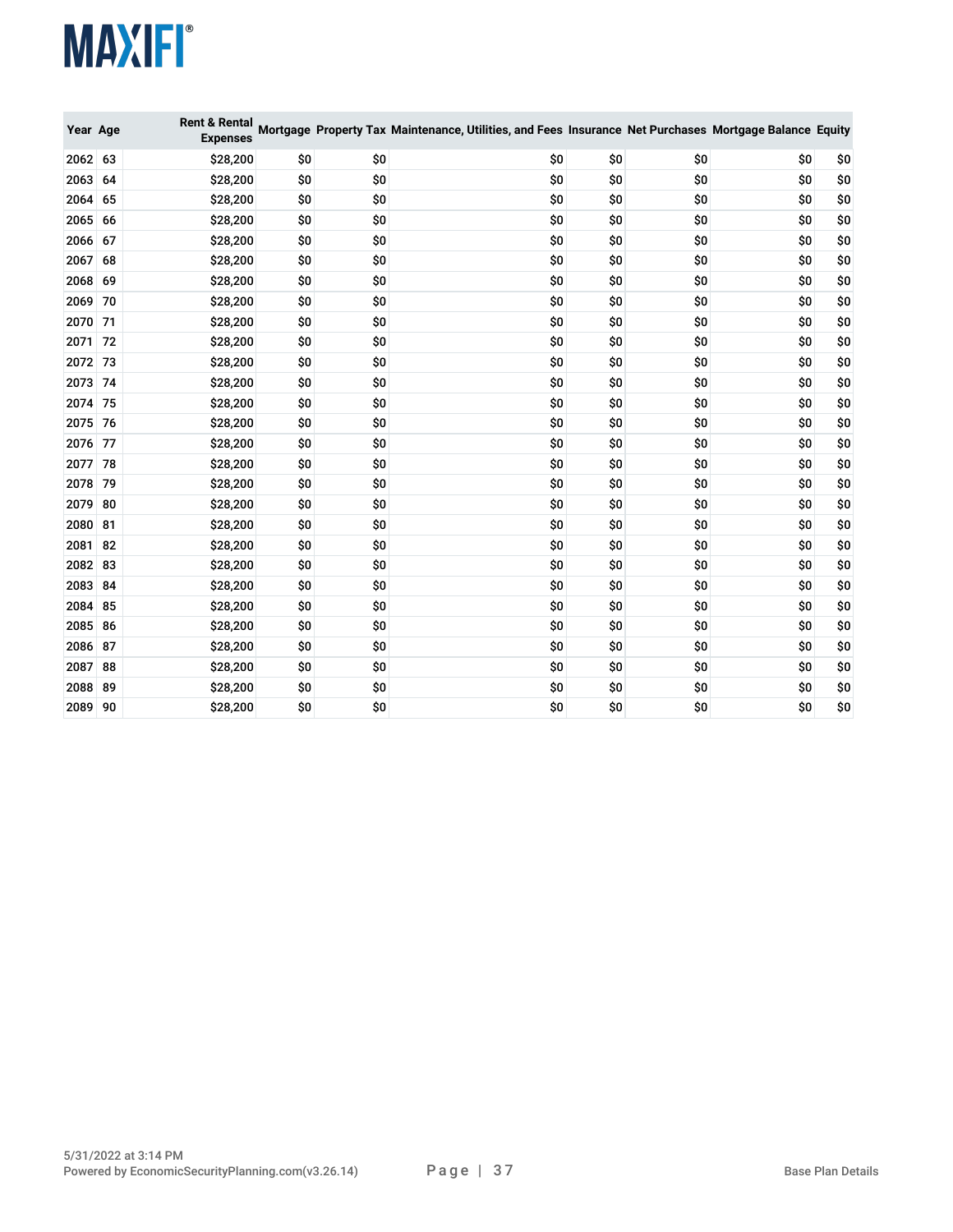

#### **Accounts**

This table presents annual details for your 529 education savings accounts. MaxiFi calculates how much you need to contribute each year to meet the qualified educational expenses you entered into each account and spreads the contributions evenly over the years leading up to the start of expenses for the account. The Income column shows interest earned on the assets in the accounts, and the Saving column is the total of this income and any contributions. If there are more assets than needed in the year of the last qualified withdrawal, MaxiFi will include an unqualified withdrawal in that year for all remaining assets.

If you look in the Year at a Glance report, you will see a withdrawal from the 529 account balancing the qualified expense in each year there is an expense. Similarly, the Progress Tracker will include a 529 withdrawal matching any 529 expense for the year.

| Year Age |    | 529<br>Income | 529<br><b>Contributions</b> |     | 529 Qualified Withdrawals 529 Unqualified Withdrawals 529 Saving 529 Assets |     |     |
|----------|----|---------------|-----------------------------|-----|-----------------------------------------------------------------------------|-----|-----|
| 2022 23  |    | \$0           | \$0                         | \$0 | \$0                                                                         | \$0 | \$0 |
| 2023     | 24 | \$0           | \$0                         | \$0 | \$0                                                                         | \$0 | \$0 |
| 2024 25  |    | \$0           | \$0                         | \$0 | \$0                                                                         | \$0 | \$0 |
| 2025     | 26 | \$0           | \$0                         | \$0 | \$0                                                                         | \$0 | \$0 |
| 2026     | 27 | \$0           | \$0                         | \$0 | \$0                                                                         | \$0 | \$0 |
| 2027     | 28 | \$0           | \$0                         | \$0 | \$0                                                                         | \$0 | \$0 |
| 2028     | 29 | \$0           | \$0                         | \$0 | \$0                                                                         | \$0 | \$0 |
| 2029     | 30 | \$0           | \$0                         | \$0 | \$0                                                                         | \$0 | \$0 |
| 2030     | 31 | \$0           | \$0                         | \$0 | \$0                                                                         | \$0 | \$0 |
| 2031     | 32 | \$0           | \$0                         | \$0 | \$0                                                                         | \$0 | \$0 |
| 2032     | 33 | \$0           | \$0                         | \$0 | \$0                                                                         | \$0 | \$0 |
| 2033     | 34 | \$0           | \$0                         | \$0 | \$0                                                                         | \$0 | \$0 |
| 2034     | 35 | \$0           | \$0                         | \$0 | \$0                                                                         | \$0 | \$0 |
| 2035 36  |    | \$0           | \$0                         | \$0 | \$0                                                                         | \$0 | \$0 |
| 2036 37  |    | \$0           | \$0                         | \$0 | \$0                                                                         | \$0 | \$0 |
| 2037     | 38 | \$0           | \$0                         | \$0 | \$0                                                                         | \$0 | \$0 |
| 2038     | 39 | \$0           | \$0                         | \$0 | \$0                                                                         | \$0 | \$0 |
| 2039     | 40 | \$0           | \$0                         | \$0 | \$0                                                                         | \$0 | \$0 |
| 2040     | 41 | \$0           | \$0                         | \$0 | \$0                                                                         | \$0 | \$0 |
| 2041     | 42 | \$0           | \$0                         | \$0 | \$0                                                                         | \$0 | \$0 |
| 2042     | 43 | \$0           | \$0                         | \$0 | \$0                                                                         | \$0 | \$0 |
| 2043     | 44 | \$0           | \$0                         | \$0 | \$0                                                                         | \$0 | \$0 |
| 2044     | 45 | \$0           | \$0                         | \$0 | \$0                                                                         | \$0 | \$0 |
| 2045     | 46 | \$0           | \$0                         | \$0 | \$0                                                                         | \$0 | \$0 |
| 2046     | 47 | \$0           | \$0                         | \$0 | \$0                                                                         | \$0 | \$0 |
| 2047     | 48 | \$0           | \$0                         | \$0 | \$0                                                                         | \$0 | \$0 |
| 2048     | 49 | \$0           | \$0                         | \$0 | \$0                                                                         | \$0 | \$0 |
| 2049     | 50 | \$0           | \$0                         | \$0 | \$0                                                                         | \$0 | \$0 |
| 2050     | 51 | \$0           | \$0                         | \$0 | \$0                                                                         | \$0 | \$0 |
| 2051     | 52 | \$0           | \$0                         | \$0 | \$0                                                                         | \$0 | \$0 |
| 2052     | 53 | \$0           | \$0                         | \$0 | \$0                                                                         | \$0 | \$0 |
| 2053     | 54 | \$0           | \$0                         | \$0 | \$0                                                                         | \$0 | \$0 |
| 2054     | 55 | \$0           | \$0                         | \$0 | \$0                                                                         | \$0 | \$0 |
| 2055     | 56 | \$0           | \$0                         | \$0 | \$0                                                                         | \$0 | \$0 |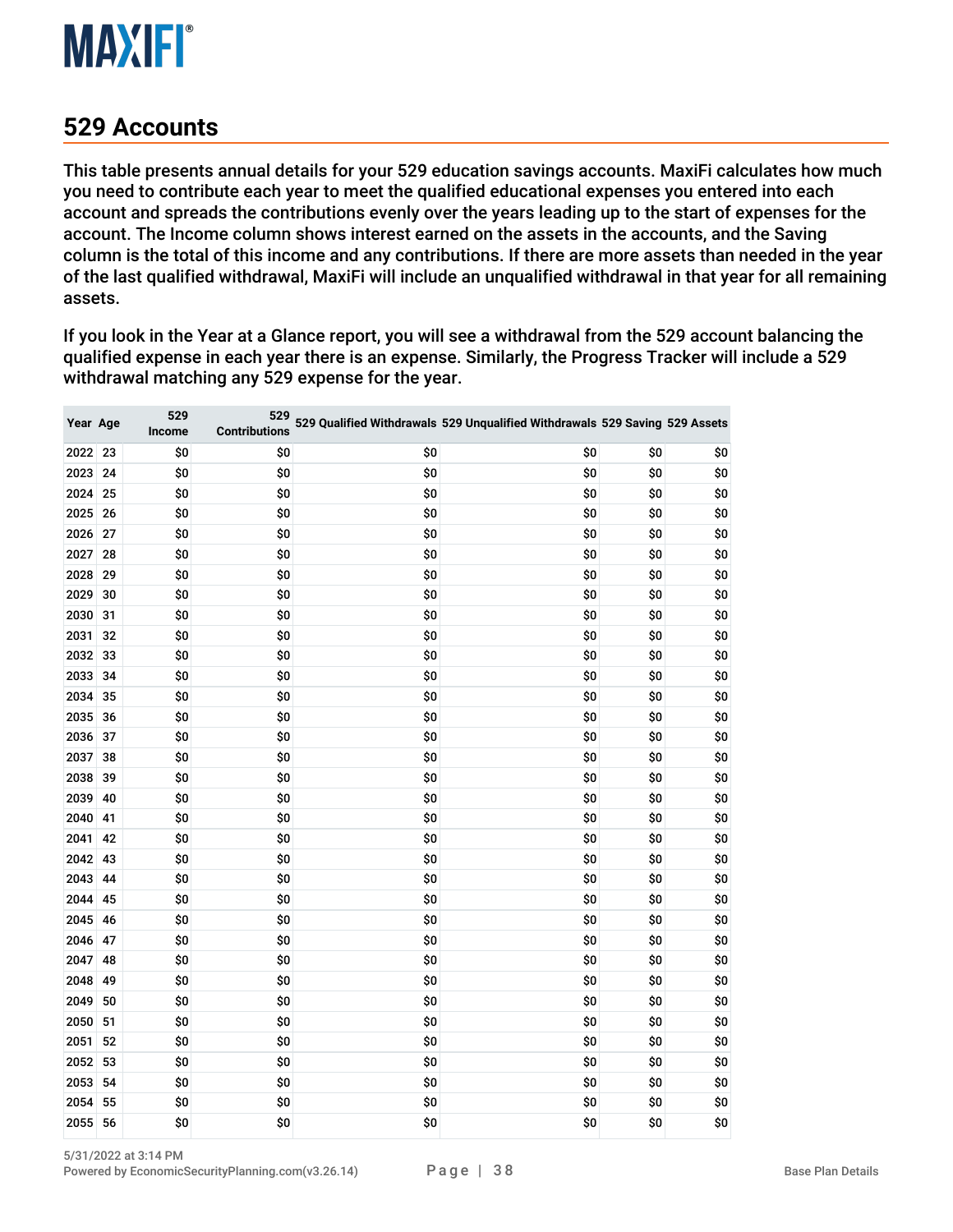| Year Age |    | 529<br>Income | 529<br><b>Contributions</b> |     | 529 Qualified Withdrawals 529 Unqualified Withdrawals 529 Saving 529 Assets |     |     |
|----------|----|---------------|-----------------------------|-----|-----------------------------------------------------------------------------|-----|-----|
| 2056     | 57 | \$0           | \$0                         | \$0 | \$0                                                                         | \$0 | \$0 |
| 2057     | 58 | \$0           | \$0                         | \$0 | \$0                                                                         | \$0 | \$0 |
| 2058     | 59 | \$0           | \$0                         | \$0 | \$0                                                                         | \$0 | \$0 |
| 2059     | 60 | \$0           | \$0                         | \$0 | \$0                                                                         | \$0 | \$0 |
| 2060     | 61 | \$0           | \$0                         | \$0 | \$0                                                                         | \$0 | \$0 |
| 2061     | 62 | \$0           | \$0                         | \$0 | \$0                                                                         | \$0 | \$0 |
| 2062     | 63 | \$0           | \$0                         | \$0 | \$0                                                                         | \$0 | \$0 |
| 2063     | 64 | \$0           | \$0                         | \$0 | \$0                                                                         | \$0 | \$0 |
| 2064     | 65 | \$0           | \$0                         | \$0 | \$0                                                                         | \$0 | \$0 |
| 2065     | 66 | \$0           | \$0                         | \$0 | \$0                                                                         | \$0 | \$0 |
| 2066     | 67 | \$0           | \$0                         | \$0 | \$0                                                                         | \$0 | \$0 |
| 2067     | 68 | \$0           | \$0                         | \$0 | \$0                                                                         | \$0 | \$0 |
| 2068     | 69 | \$0           | \$0                         | \$0 | \$0                                                                         | \$0 | \$0 |
| 2069     | 70 | \$0           | \$0                         | \$0 | \$0                                                                         | \$0 | \$0 |
| 2070     | 71 | \$0           | \$0                         | \$0 | \$0                                                                         | \$0 | \$0 |
| 2071     | 72 | \$0           | \$0                         | \$0 | \$0                                                                         | \$0 | \$0 |
| 2072     | 73 | \$0           | \$0                         | \$0 | \$0                                                                         | \$0 | \$0 |
| 2073     | 74 | \$0           | \$0                         | \$0 | \$0                                                                         | \$0 | \$0 |
| 2074     | 75 | \$0           | \$0                         | \$0 | \$0                                                                         | \$0 | \$0 |
| 2075     | 76 | \$0           | \$0                         | \$0 | \$0                                                                         | \$0 | \$0 |
| 2076     | 77 | \$0           | \$0                         | \$0 | \$0                                                                         | \$0 | \$0 |
| 2077     | 78 | \$0           | \$0                         | \$0 | \$0                                                                         | \$0 | \$0 |
| 2078     | 79 | \$0           | \$0                         | \$0 | \$0                                                                         | \$0 | \$0 |
| 2079     | 80 | \$0           | \$0                         | \$0 | \$0                                                                         | \$0 | \$0 |
| 2080     | 81 | \$0           | \$0                         | \$0 | \$0                                                                         | \$0 | \$0 |
| 2081     | 82 | \$0           | \$0                         | \$0 | \$0                                                                         | \$0 | \$0 |
| 2082     | 83 | \$0           | \$0                         | \$0 | \$0                                                                         | \$0 | \$0 |
| 2083     | 84 | \$0           | \$0                         | \$0 | \$0                                                                         | \$0 | \$0 |
| 2084     | 85 | \$0           | \$0                         | \$0 | \$0                                                                         | \$0 | \$0 |
| 2085     | 86 | \$0           | \$0                         | \$0 | \$0                                                                         | \$0 | \$0 |
| 2086     | 87 | \$0           | \$0                         | \$0 | \$0                                                                         | \$0 | \$0 |
| 2087     | 88 | \$0           | \$0                         | \$0 | \$0                                                                         | \$0 | \$0 |
| 2088     | 89 | \$0           | \$0                         | \$0 | \$0                                                                         | \$0 | \$0 |
| 2089 90  |    | \$0           | \$0                         | \$0 | \$0                                                                         | \$0 | \$0 |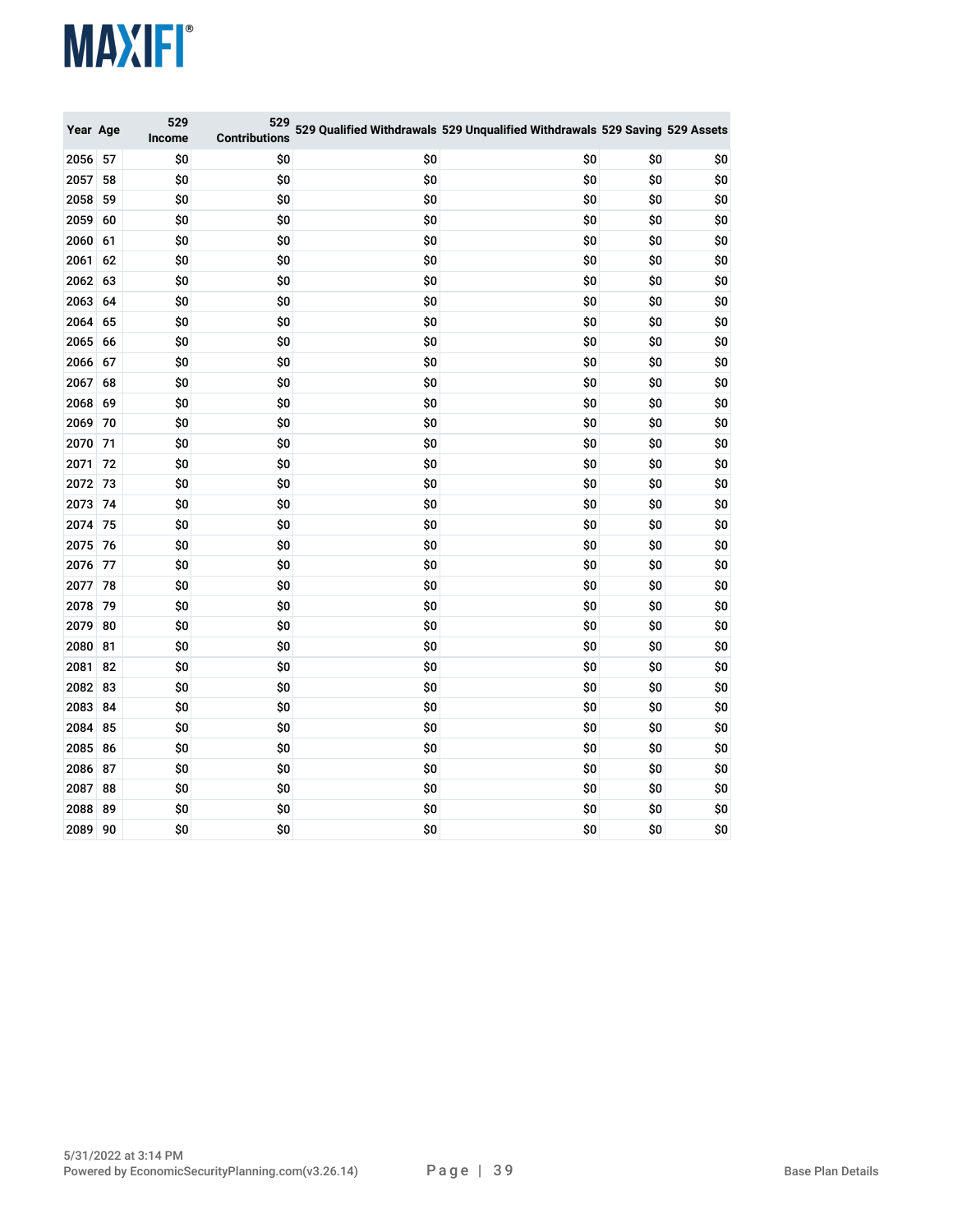#### **Reserve Funds**

This table presents annual details for your reserve funds, which remain available as emergency funds until the death of all adults in the family at which point they are part of your family's bequest.

| Year Age |    | <b>Reserve Fund</b><br>Income | <b>Reserve Fund</b><br><b>Contributions</b> |     | <b>Reserve Fund Saving Reserve Fund Assets</b> |
|----------|----|-------------------------------|---------------------------------------------|-----|------------------------------------------------|
| 2022     | 23 | \$0                           | \$0                                         | \$0 | \$0                                            |
| 2023     | 24 | \$0                           | \$0                                         | \$0 | \$0                                            |
| 2024     | 25 | \$0                           | \$0                                         | \$0 | \$0                                            |
| 2025     | 26 | \$0                           | \$0                                         | \$0 | \$0                                            |
| 2026     | 27 | \$0                           | \$0                                         | \$0 | \$0                                            |
| 2027     | 28 | \$0                           | \$0                                         | \$0 | \$0                                            |
| 2028     | 29 | \$0                           | \$0                                         | \$0 | \$0                                            |
| 2029     | 30 | \$0                           | \$0                                         | \$0 | \$0                                            |
| 2030     | 31 | \$0                           | \$0                                         | \$0 | \$0                                            |
| 2031     | 32 | \$0                           | \$0                                         | \$0 | \$0                                            |
| 2032     | 33 | \$0                           | \$0                                         | \$0 | \$0                                            |
| 2033     | 34 | \$0                           | \$0                                         | \$0 | \$0                                            |
| 2034     | 35 | \$0                           | \$0                                         | \$0 | \$0                                            |
| 2035     | 36 | \$0                           | \$0                                         | \$0 | \$0                                            |
| 2036     | 37 | \$0                           | \$0                                         | \$0 | \$0                                            |
| 2037     | 38 | \$0                           | \$0                                         | \$0 | \$0                                            |
| 2038     | 39 | \$0                           | \$0                                         | \$0 | \$0                                            |
| 2039     | 40 | \$0                           | \$0                                         | \$0 | \$0                                            |
| 2040     | 41 | \$0                           | \$0                                         | \$0 | \$0                                            |
| 2041     | 42 | \$0                           | \$0                                         | \$0 | \$0                                            |
| 2042     | 43 | \$0                           | \$0                                         | \$0 | \$0                                            |
| 2043     | 44 | \$0                           | \$0                                         | \$0 | \$0                                            |
| 2044     | 45 | \$0                           | \$0                                         | \$0 | \$0                                            |
| 2045     | 46 | \$0                           | \$0                                         | \$0 | \$0                                            |
| 2046     | 47 | \$0                           | \$0                                         | \$0 | \$0                                            |
| 2047     | 48 | \$0                           | \$0                                         | \$0 | \$0                                            |
| 2048     | 49 | \$0                           | \$0                                         | \$0 | \$0                                            |
| 2049     | 50 | \$0                           | \$0                                         | \$0 | \$0                                            |
| 2050     | 51 | \$0                           | \$0                                         | \$0 | \$0                                            |
| 2051     | 52 | \$0                           | \$0                                         | \$0 | \$0                                            |
| 2052     | 53 | \$0                           | \$0                                         | \$0 | \$0                                            |
| 2053     | 54 | \$0                           | \$0                                         | \$0 | \$0                                            |
| 2054     | 55 | \$0                           | \$0                                         | \$0 | \$0                                            |
| 2055     | 56 | \$0                           | \$0                                         | \$0 | \$0                                            |
| 2056     | 57 | \$0                           | \$0                                         | \$0 | \$0                                            |
| 2057     | 58 | \$0                           | \$0                                         | \$0 | \$0                                            |
| 2058     | 59 | \$0                           | \$0                                         | \$0 | \$0                                            |
| 2059     | 60 | \$0                           | \$0                                         | \$0 | \$0                                            |
| 2060     | 61 | \$0                           | \$0                                         | \$0 | \$0                                            |
| 2061     | 62 | \$0                           | \$0                                         | \$0 | \$0                                            |
| 2062     | 63 | \$0                           | \$0                                         | \$0 | \$0                                            |
| 2063     | 64 | \$0                           | \$0                                         | \$0 | \$0                                            |
| 2064     | 65 | \$0                           | \$0                                         | \$0 | \$0                                            |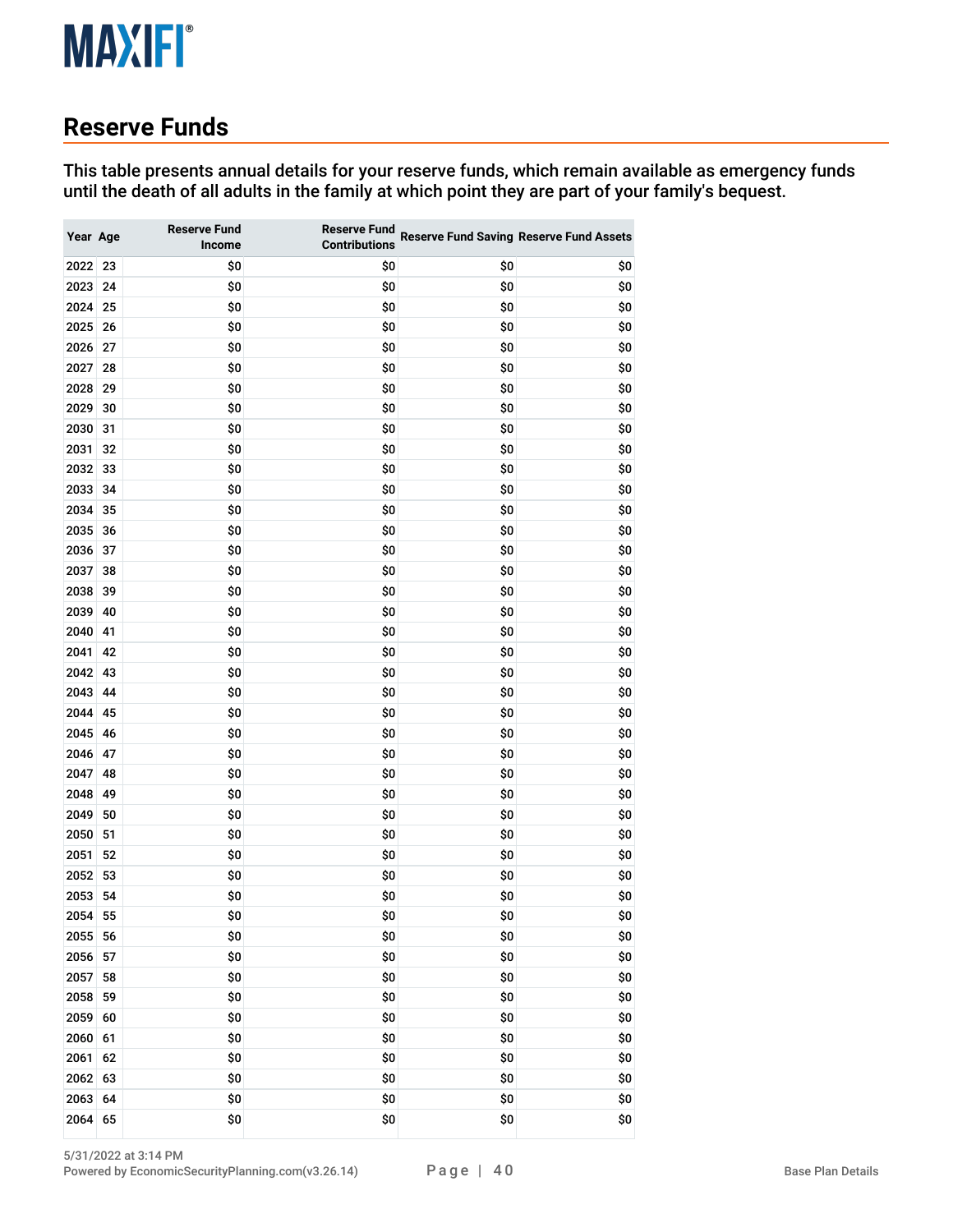| Year Age |    | <b>Reserve Fund</b><br>Income | <b>Reserve Fund</b><br><b>Contributions</b> |     | <b>Reserve Fund Saving Reserve Fund Assets</b> |
|----------|----|-------------------------------|---------------------------------------------|-----|------------------------------------------------|
| 2065 66  |    | \$0                           | \$0                                         | \$0 | \$0                                            |
| 2066     | 67 | \$0                           | \$0                                         | \$0 | \$0                                            |
| 2067     | 68 | \$0                           | \$0                                         | \$0 | \$0                                            |
| 2068     | 69 | \$0                           | \$0                                         | \$0 | \$0                                            |
| 2069     | 70 | \$0                           | \$0                                         | \$0 | \$0                                            |
| 2070     | 71 | \$0                           | \$0                                         | \$0 | \$0                                            |
| 2071     | 72 | \$0                           | \$0                                         | \$0 | \$0                                            |
| 2072     | 73 | \$0                           | \$0                                         | \$0 | \$0                                            |
| 2073     | 74 | \$0                           | \$0                                         | \$0 | \$0                                            |
| 2074     | 75 | \$0                           | \$0                                         | \$0 | \$0                                            |
| 2075     | 76 | \$0                           | \$0                                         | \$0 | \$0                                            |
| 2076     | 77 | \$0                           | \$0                                         | \$0 | \$0                                            |
| 2077     | 78 | \$0                           | \$0                                         | \$0 | \$0                                            |
| 2078     | 79 | \$0                           | \$0                                         | \$0 | \$0                                            |
| 2079     | 80 | \$0                           | \$0                                         | \$0 | \$0                                            |
| 2080     | 81 | \$0                           | \$0                                         | \$0 | \$0                                            |
| 2081     | 82 | \$0                           | \$0                                         | \$0 | \$0                                            |
| 2082     | 83 | \$0                           | \$0                                         | \$0 | \$0                                            |
| 2083     | 84 | \$0                           | \$0                                         | \$0 | \$0                                            |
| 2084     | 85 | \$0                           | \$0                                         | \$0 | \$0                                            |
| 2085     | 86 | \$0                           | \$0                                         | \$0 | \$0                                            |
| 2086     | 87 | \$0                           | \$0                                         | \$0 | \$0                                            |
| 2087     | 88 | \$0                           | \$0                                         | \$0 | \$0                                            |
| 2088     | 89 | \$0                           | \$0                                         | \$0 | \$0                                            |
| 2089     | 90 | \$0                           | \$0                                         | \$0 | \$0                                            |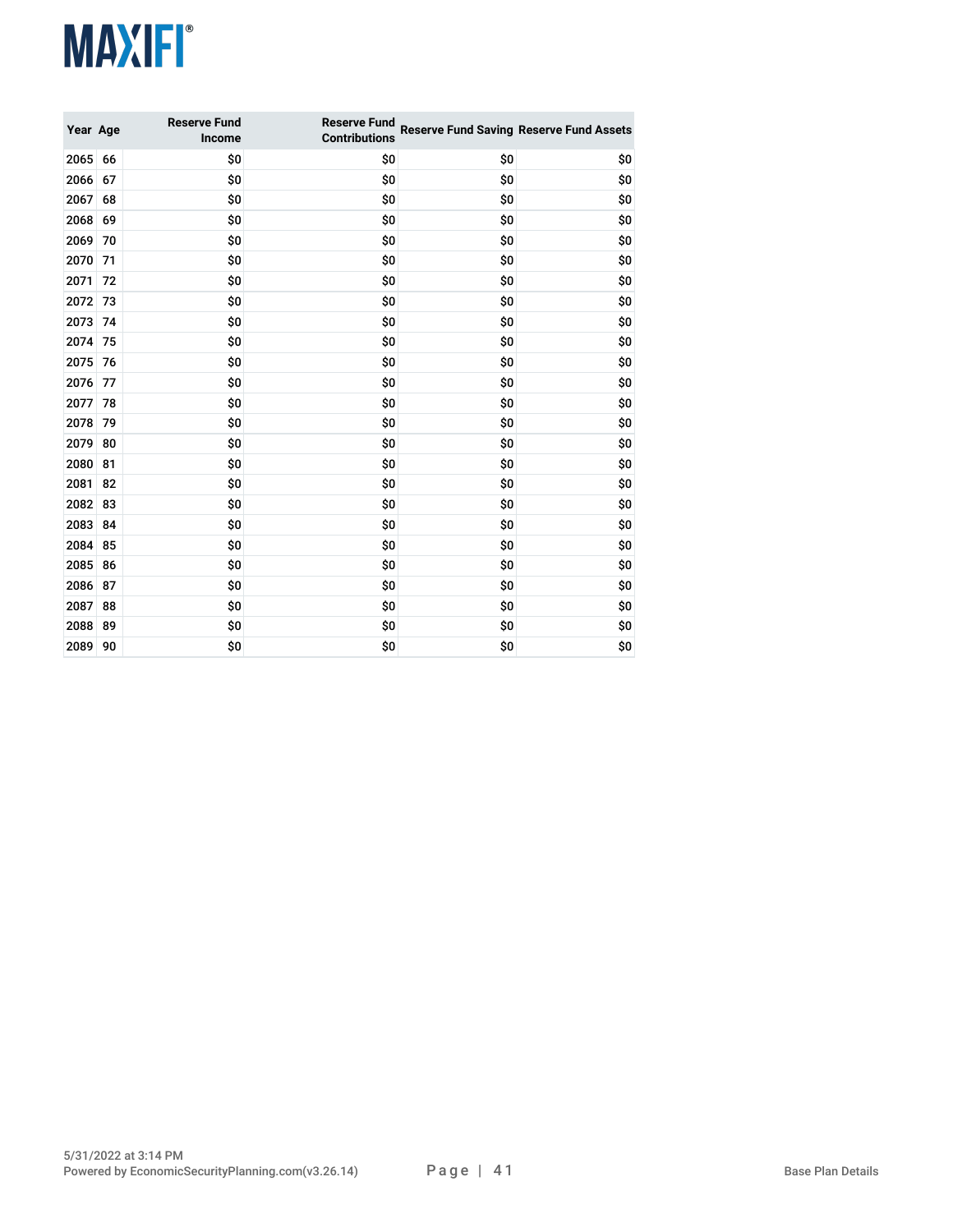#### **Real Estate**

This table presents detail for your Real Estate properties. The Net Cash Flow will also show up in the Income Overview report and equity is also shown in the Net Worth report.

|      |    |     | Year Age Receipts Expenses | Mortgage<br><b>Payments</b> | <b>Net Purchases</b> | <b>Net Cash</b><br><b>Flow</b> | <b>Mortgage Balance Equity</b> |     |
|------|----|-----|----------------------------|-----------------------------|----------------------|--------------------------------|--------------------------------|-----|
| 2022 | 23 | \$0 | \$0                        | \$0                         | \$0                  | \$0                            | \$0                            | \$0 |
| 2023 | 24 | \$0 | \$0                        | \$0                         | \$0                  | \$0                            | \$0                            | \$0 |
| 2024 | 25 | \$0 | \$0                        | \$0                         | \$0                  | \$0                            | \$0                            | \$0 |
| 2025 | 26 | \$0 | \$0                        | \$0                         | \$0                  | \$0                            | \$0                            | \$0 |
| 2026 | 27 | \$0 | \$0                        | \$0                         | \$0                  | \$0                            | \$0                            | \$0 |
| 2027 | 28 | \$0 | \$0                        | \$0                         | \$0                  | \$0                            | \$0                            | \$0 |
| 2028 | 29 | \$0 | \$0                        | \$0                         | \$0                  | \$0                            | \$0                            | \$0 |
| 2029 | 30 | \$0 | \$0                        | \$0                         | \$0                  | \$0                            | \$0                            | \$0 |
| 2030 | 31 | \$0 | \$0                        | \$0                         | \$0                  | \$0                            | \$0                            | \$0 |
| 2031 | 32 | \$0 | \$0                        | \$0                         | \$0                  | \$0                            | \$0                            | \$0 |
| 2032 | 33 | \$0 | \$0                        | \$0                         | \$0                  | \$0                            | \$0                            | \$0 |
| 2033 | 34 | \$0 | \$0                        | \$0                         | \$0                  | \$0                            | \$0                            | \$0 |
| 2034 | 35 | \$0 | \$0                        | \$0                         | \$0                  | \$0                            | \$0                            | \$0 |
| 2035 | 36 | \$0 | \$0                        | \$0                         | \$0                  | \$0                            | \$0                            | \$0 |
| 2036 | 37 | \$0 | \$0                        | \$0                         | \$0                  | \$0                            | \$0                            | \$0 |
| 2037 | 38 | \$0 | \$0                        | \$0                         | \$0                  | \$0                            | \$0                            | \$0 |
| 2038 | 39 | \$0 | \$0                        | \$0                         | \$0                  | \$0                            | \$0                            | \$0 |
| 2039 | 40 | \$0 | \$0                        | \$0                         | \$0                  | \$0                            | \$0                            | \$0 |
| 2040 | 41 | \$0 | \$0                        | \$0                         | \$0                  | \$0                            | \$0                            | \$0 |
| 2041 | 42 | \$0 | \$0                        | \$0                         | \$0                  | \$0                            | \$0                            | \$0 |
| 2042 | 43 | \$0 | \$0                        | \$0                         | \$0                  | \$0                            | \$0                            | \$0 |
| 2043 | 44 | \$0 | \$0                        | \$0                         | \$0                  | \$0                            | \$0                            | \$0 |
| 2044 | 45 | \$0 | \$0                        | \$0                         | \$0                  | \$0                            | \$0                            | \$0 |
| 2045 | 46 | \$0 | \$0                        | \$0                         | \$0                  | \$0                            | \$0                            | \$0 |
| 2046 | 47 | \$0 | \$0                        | \$0                         | \$0                  | \$0                            | \$0                            | \$0 |
| 2047 | 48 | \$0 | \$0                        | \$0                         | \$0                  | \$0                            | \$0                            | \$0 |
| 2048 | 49 | \$0 | \$0                        | \$0                         | \$0                  | \$0                            | \$0                            | \$0 |
| 2049 | 50 | \$0 | \$0                        | \$0                         | \$0                  | \$0                            | \$0                            | \$0 |
| 2050 | 51 | \$0 | \$0                        | \$0                         | \$0                  | \$0                            | \$0                            | \$0 |
| 2051 | 52 | \$0 | \$0                        | \$0                         | \$0                  | \$0                            | \$0                            | \$0 |
| 2052 | 53 | \$0 | \$0                        | \$0                         | \$0                  | \$0                            | \$0                            | \$0 |
| 2053 | 54 | \$0 | \$0                        | \$0                         | \$0                  | \$0                            | \$0                            | \$0 |
| 2054 | 55 | \$0 | \$0                        | \$0                         | \$0                  | \$0                            | \$0                            | \$0 |
| 2055 | 56 | \$0 | \$0                        | \$0                         | \$0                  | \$0                            | \$0                            | \$0 |
| 2056 | 57 | \$0 | \$0                        | \$0                         | \$0                  | \$0                            | \$0                            | \$0 |
| 2057 | 58 | \$0 | \$0                        | \$0                         | \$0                  | \$0                            | \$0                            | \$0 |
| 2058 | 59 | \$0 | \$0                        | \$0                         | \$0                  | \$0                            | \$0                            | \$0 |
| 2059 | 60 | \$0 | \$0                        | \$0                         | \$0                  | \$0                            | \$0                            | \$0 |
| 2060 | 61 | \$0 | \$0                        | \$0                         | \$0                  | \$0                            | \$0                            | \$0 |
| 2061 | 62 | \$0 | \$0                        | \$0                         | \$0                  | \$0                            | \$0                            | \$0 |
| 2062 | 63 | \$0 | \$0                        | \$0                         | \$0                  | \$0                            | \$0                            | \$0 |
| 2063 | 64 | \$0 | \$0                        | \$0                         | \$0                  | \$0                            | \$0                            | \$0 |
| 2064 | 65 | \$0 | \$0                        | \$0                         | \$0                  | \$0                            | \$0                            | \$0 |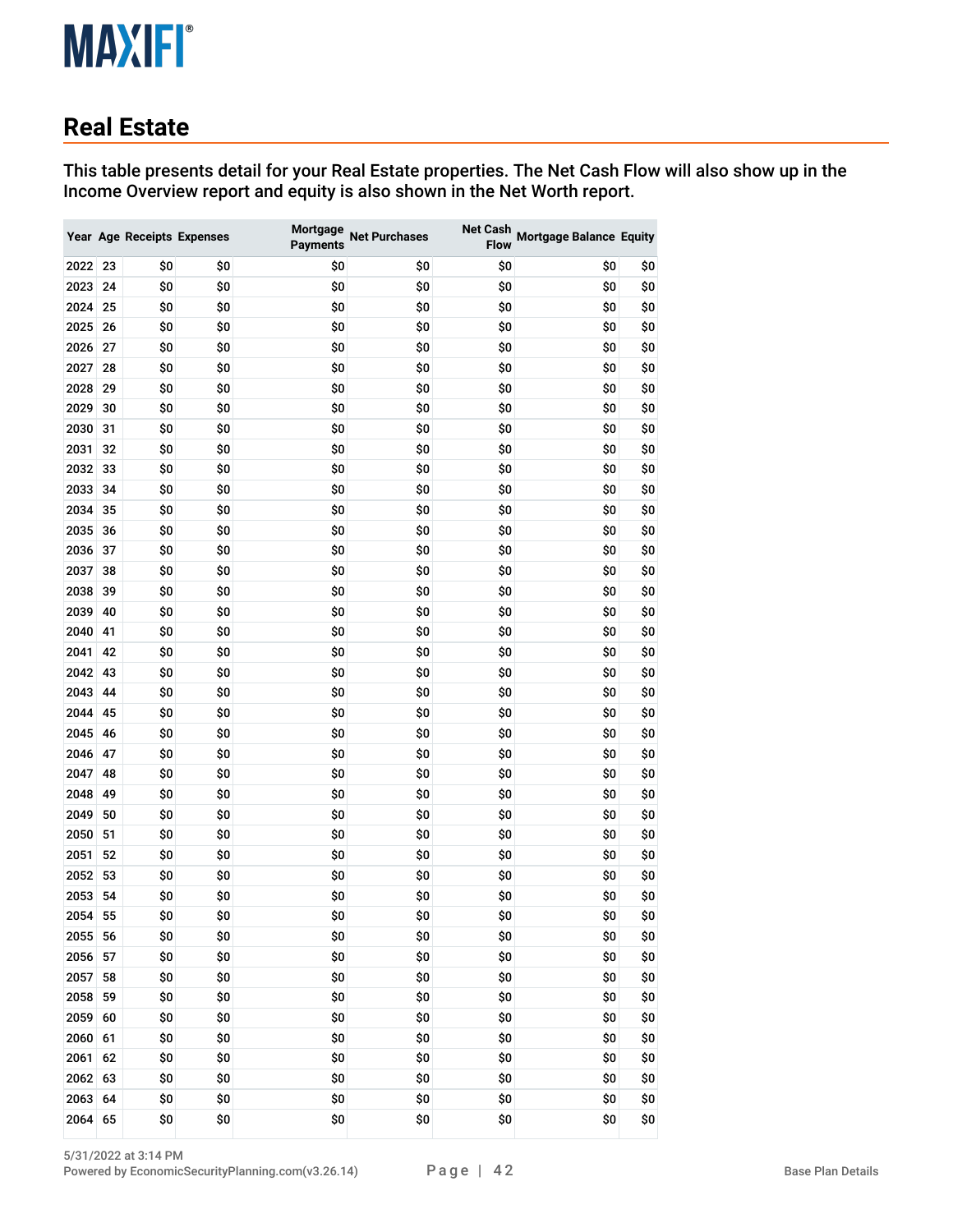|      |    |     | Year Age Receipts Expenses | Mortgage<br>Payments | <b>Net Purchases</b> | <b>Net Cash</b><br><b>Flow</b> | <b>Mortgage Balance Equity</b> |     |
|------|----|-----|----------------------------|----------------------|----------------------|--------------------------------|--------------------------------|-----|
| 2065 | 66 | \$0 | \$0                        | \$0                  | \$0                  | \$0                            | \$0                            | \$0 |
| 2066 | 67 | \$0 | \$0                        | \$0                  | \$0                  | \$0                            | \$O                            | \$0 |
| 2067 | 68 | \$0 | \$0                        | \$0                  | \$0                  | \$0                            | \$0                            | \$0 |
| 2068 | 69 | \$0 | \$0                        | \$0                  | \$0                  | \$0                            | \$0                            | \$0 |
| 2069 | 70 | \$0 | \$0                        | \$0                  | \$0                  | \$0                            | \$0                            | \$0 |
| 2070 | 71 | \$0 | \$0                        | \$0                  | \$0                  | \$0                            | \$O                            | \$0 |
| 2071 | 72 | \$0 | \$0                        | \$0                  | \$0                  | \$0                            | \$0                            | \$0 |
| 2072 | 73 | \$0 | \$0                        | \$0                  | \$0                  | \$0                            | \$0                            | \$0 |
| 2073 | 74 | \$0 | \$0                        | \$0                  | \$0                  | \$0                            | \$0                            | \$0 |
| 2074 | 75 | \$0 | \$0                        | \$0                  | \$0                  | \$0                            | \$0                            | \$0 |
| 2075 | 76 | \$0 | \$0                        | \$0                  | \$0                  | \$0                            | \$O                            | \$0 |
| 2076 | 77 | \$0 | \$0                        | \$0                  | \$0                  | \$0                            | \$O                            | \$0 |
| 2077 | 78 | \$0 | \$0                        | \$0                  | \$0                  | \$0                            | \$O                            | \$0 |
| 2078 | 79 | \$0 | \$0                        | \$0                  | \$0                  | \$0                            | \$O                            | \$0 |
| 2079 | 80 | \$0 | \$0                        | \$0                  | \$0                  | \$0                            | \$0                            | \$0 |
| 2080 | 81 | \$0 | \$0                        | \$0                  | \$0                  | \$0                            | \$O                            | \$0 |
| 2081 | 82 | \$0 | \$0                        | \$0                  | \$0                  | \$0                            | \$0                            | \$0 |
| 2082 | 83 | \$0 | \$0                        | \$0                  | \$0                  | \$0                            | \$0                            | \$0 |
| 2083 | 84 | \$0 | \$0                        | \$0                  | \$0                  | \$0                            | \$O                            | \$0 |
| 2084 | 85 | \$0 | \$0                        | \$0                  | \$0                  | \$0                            | \$0                            | \$0 |
| 2085 | 86 | \$0 | \$0                        | \$0                  | \$0                  | \$0                            | \$0                            | \$0 |
| 2086 | 87 | \$0 | \$0                        | \$0                  | \$0                  | \$0                            | \$0                            | \$0 |
| 2087 | 88 | \$0 | \$0                        | \$0                  | \$0                  | \$0                            | \$O                            | \$0 |
| 2088 | 89 | \$0 | \$0                        | \$0                  | \$0                  | \$0                            | \$0                            | \$0 |
| 2089 | 90 | \$0 | \$0                        | \$0                  | \$0                  | \$0                            | \$0                            | \$0 |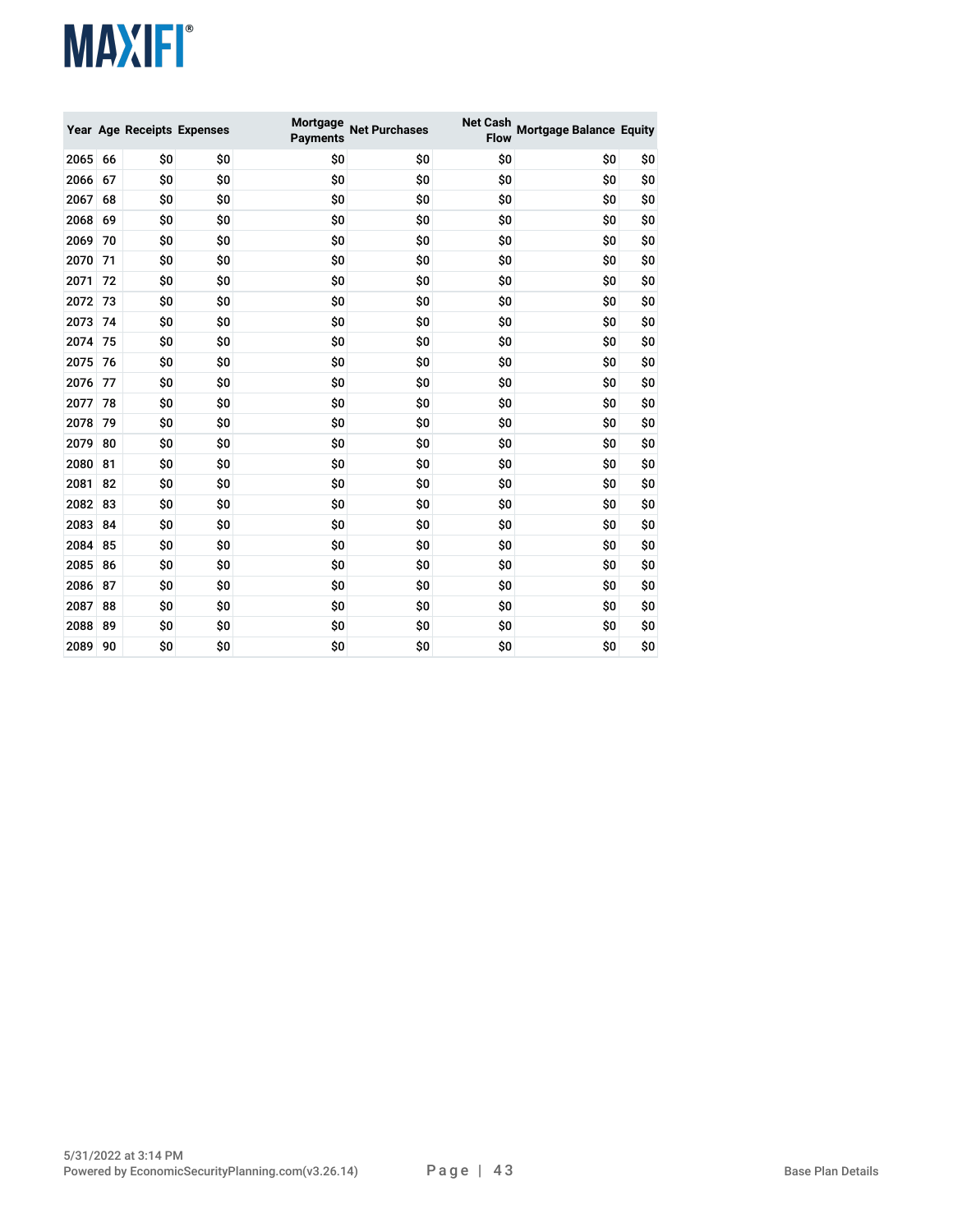

#### **Real Rates of Return**



Return rates shown are the real return rates (rates adjusted for inflation) used to determine returns on assets for this plan. These are either rates you entered or are the mean rates based on your investment strategies.

|      |    |      | Year Age Regular Assets Rate Retirement Accounts Rate |
|------|----|------|-------------------------------------------------------|
| 2022 | 23 | 0.00 | 3.67                                                  |
| 2023 | 24 | 0.00 | 3.67                                                  |
| 2024 | 25 | 0.00 | 3.67                                                  |
| 2025 | 26 | 0.00 | 3.67                                                  |
| 2026 | 27 | 0.00 | 3.67                                                  |
| 2027 | 28 | 0.00 | 3.67                                                  |
| 2028 | 29 | 0.00 | 3.67                                                  |
| 2029 | 30 | 0.00 | 3.67                                                  |
| 2030 | 31 | 0.00 | 3.67                                                  |
| 2031 | 32 | 0.00 | 3.67                                                  |
| 2032 | 33 | 0.00 | 3.67                                                  |
| 2033 | 34 | 0.00 | 3.67                                                  |
| 2034 | 35 | 0.00 | 3.67                                                  |
| 2035 | 36 | 0.00 | 3.67                                                  |
| 2036 | 37 | 0.00 | 3.67                                                  |
| 2037 | 38 | 0.00 | 3.67                                                  |
| 2038 | 39 | 0.00 | 3.67                                                  |
| 2039 | 40 | 0.00 | 3.67                                                  |
| 2040 | 41 | 0.00 | 3.67                                                  |
| 2041 | 42 | 0.00 | 3.67                                                  |
| 2042 | 43 | 0.00 | 3.67                                                  |
| 2043 | 44 | 0.00 | 3.67                                                  |
| 2044 | 45 | 0.00 | 3.67                                                  |
| 2045 | 46 | 0.00 | 3.67                                                  |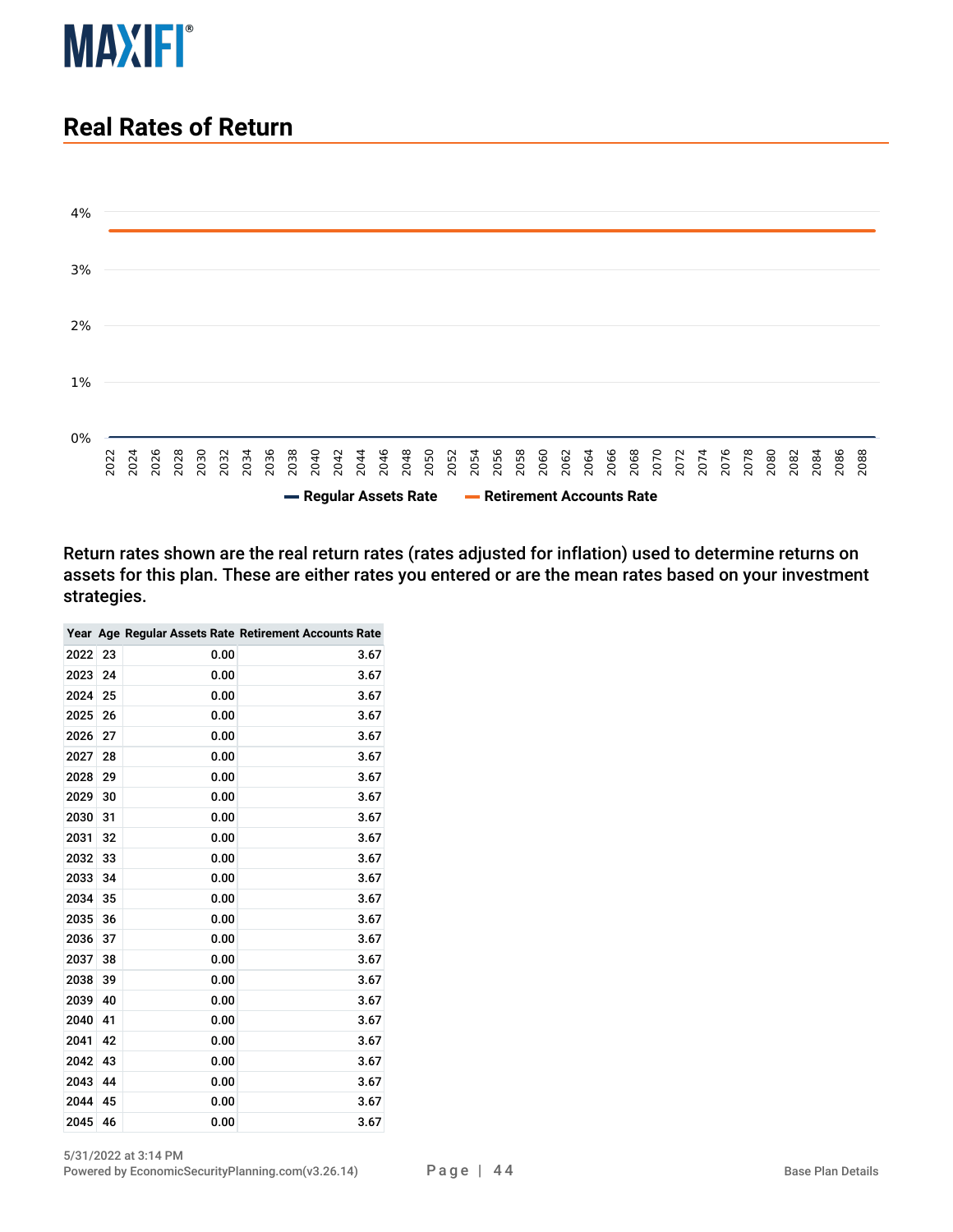|      |    |      | Year Age Regular Assets Rate Retirement Accounts Rate |
|------|----|------|-------------------------------------------------------|
| 2046 | 47 | 0.00 | 3.67                                                  |
| 2047 | 48 | 0.00 | 3.67                                                  |
| 2048 | 49 | 0.00 | 3.67                                                  |
| 2049 | 50 | 0.00 | 3.67                                                  |
| 2050 | 51 | 0.00 | 3.67                                                  |
| 2051 | 52 | 0.00 | 3.67                                                  |
| 2052 | 53 | 0.00 | 3.67                                                  |
| 2053 | 54 | 0.00 | 3.67                                                  |
| 2054 | 55 | 0.00 | 3.67                                                  |
| 2055 | 56 | 0.00 | 3.67                                                  |
| 2056 | 57 | 0.00 | 3.67                                                  |
| 2057 | 58 | 0.00 | 3.67                                                  |
| 2058 | 59 | 0.00 | 3.67                                                  |
| 2059 | 60 | 0.00 | 3.67                                                  |
| 2060 | 61 | 0.00 | 3.67                                                  |
| 2061 | 62 | 0.00 | 3.67                                                  |
| 2062 | 63 | 0.00 | 3.67                                                  |
| 2063 | 64 | 0.00 | 3.67                                                  |
| 2064 | 65 | 0.00 | 3.67                                                  |
| 2065 | 66 | 0.00 | 3.67                                                  |
| 2066 | 67 | 0.00 | 3.67                                                  |
| 2067 | 68 | 0.00 | 3.67                                                  |
| 2068 | 69 | 0.00 | 3.67                                                  |
| 2069 | 70 | 0.00 | 3.67                                                  |
| 2070 | 71 | 0.00 | 3.67                                                  |
| 2071 | 72 | 0.00 | 3.67                                                  |
| 2072 | 73 | 0.00 | 3.67                                                  |
| 2073 | 74 | 0.00 | 3.67                                                  |
| 2074 | 75 | 0.00 | 3.67                                                  |
| 2075 | 76 | 0.00 | 3.67                                                  |
| 2076 | 77 | 0.00 | 3.67                                                  |
| 2077 | 78 | 0.00 | 3.67                                                  |
| 2078 | 79 | 0.00 | 3.67                                                  |
| 2079 | 80 | 0.00 | 3.67                                                  |
| 2080 | 81 | 0.00 | 3.67                                                  |
| 2081 | 82 | 0.00 | 3.67                                                  |
| 2082 | 83 | 0.00 | 3.67                                                  |
| 2083 | 84 | 0.00 | 3.67                                                  |
| 2084 | 85 | 0.00 | 3.67                                                  |
| 2085 | 86 | 0.00 | 3.67                                                  |
| 2086 | 87 | 0.00 | 3.67                                                  |
| 2087 | 88 | 0.00 | 3.67                                                  |
| 2088 | 89 | 0.00 | 3.67                                                  |
| 2089 | 90 | 0.00 | 3.67                                                  |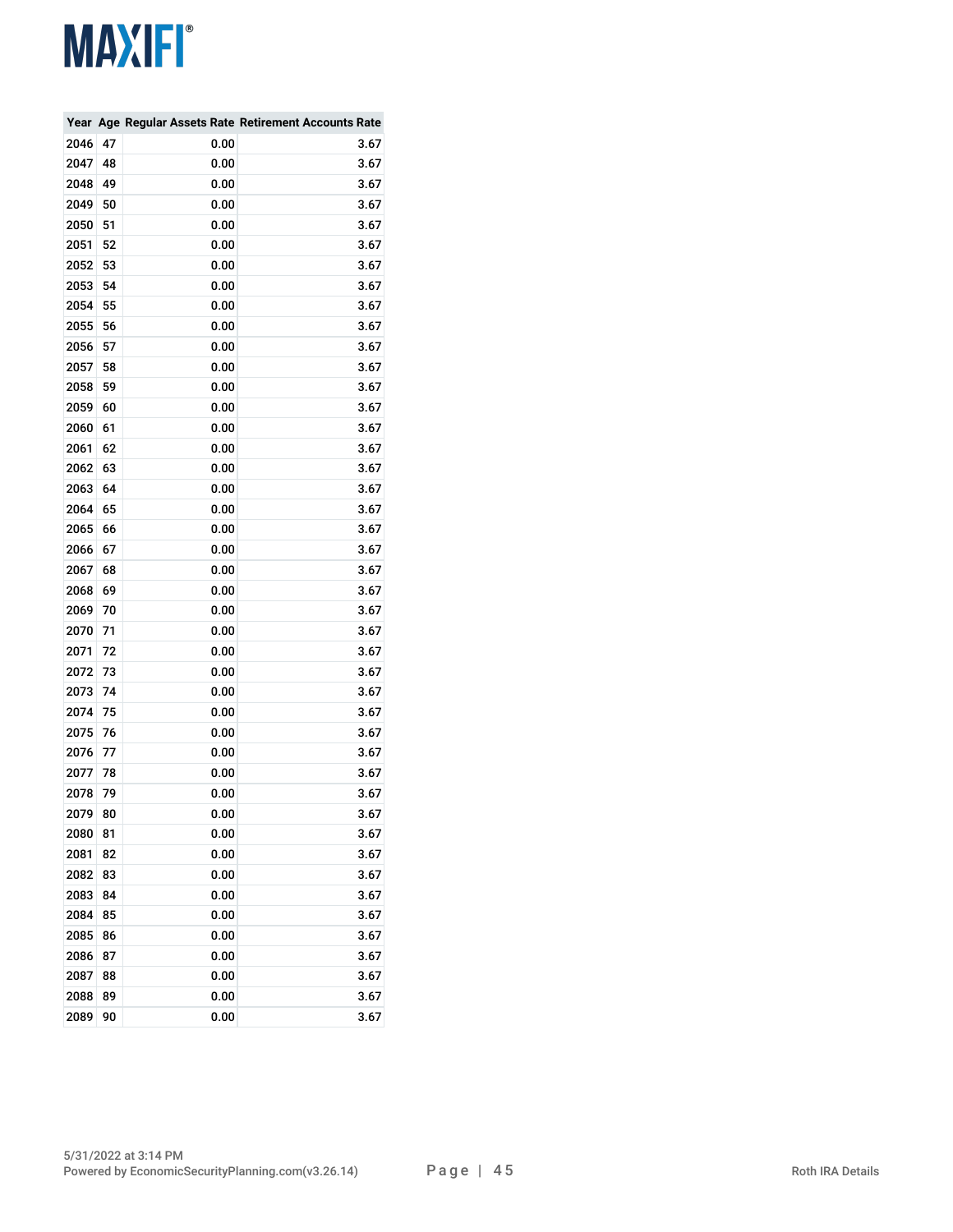

### **Roth IRA Details**

#### **Lifetime Balance Sheet**

| <b>Lifetime Resources</b>                                  |             | <b>Lifetime Spending</b>                                      |             |
|------------------------------------------------------------|-------------|---------------------------------------------------------------|-------------|
| <b>Labor Earnings</b>                                      | \$4,650,854 | <b>Housing/Real Estate Expenses</b>                           | \$1,917,600 |
| <b>Employer Retirement Account</b><br><b>Contributions</b> | \$0         | <b>Housing/Real Estate Equity</b><br><b>Bequest</b>           | \$0         |
| <b>Social Security Benefits</b>                            | \$1,236,259 | <b>Housing/Real Estate Holding</b>                            | \$0         |
| <b>Pensions and Annuities</b>                              | \$0         | Costs                                                         |             |
| <b>Retirement Assets</b>                                   | \$0         | <b>Funeral Costs and Extra Bequest</b>                        | \$0         |
| Regular, Reserve Fund, and 529<br><b>Assets</b>            | \$5,547     | <b>Reserve Fund and Retirement</b><br><b>Account Bequests</b> | \$0         |
| <b>Special Receipts and Excess Asset</b><br>Income         | \$308,486   | <b>Special Expenses and 529</b><br><b>Expenses</b>            | \$30,587    |
| Housing/Real Estate Assets and                             | \$0         | <b>Federal and State Taxes</b>                                | \$1,504,059 |
| <b>Future Borrowing</b>                                    |             | <b>Medicare Part B Premiums</b>                               | \$312,913   |
| <b>Housing/Real Estate Appreciation</b>                    | \$0         | Life Insurance Premiums                                       | \$0         |
| <b>Real Estate Income</b>                                  | \$0         | <b>Discretionary Spending</b>                                 | \$2,435,986 |
| <b>TOTAL</b>                                               | \$6,201,146 | TOTAL                                                         | \$6,201,145 |

The above table is your lifetime budget. It shows your lifetime (current and future) resources and spending.

Your resources include labor earnings, housing and real estate holdings, pensions, 529-plan balances, Social Security benefits, net new borrowing for homes or real estate, special receipts, plus retirement and other asset returns that exceed that on regular assets.

Lifetime expenditures include taxes, Medicare Part B premiums, spending on housing expenses, retirement and 529 account contributions, insurance payments, funeral expenses, financial bequests, bequests in the form of net equity on home and real estate, and housing holding cost -- the loss in income from living in your home rather than selling it and investing the proceeds.

Your Lifetime Discretionary Spending, shown in orange, is the money left over in your budget after you cover all fixed spending, including taxes. This is the money you can freely spend on food, travel, clothes, entertainment, etc.

Now let's take a closer look at discretionary spending to see how MaxiFi Planner allocated it in each year.

<sup>\*</sup> Amounts are presented as remaining lifetime present values. Rounding differences may cause totals to be slightly different. A real interest rate of 0% was used when computing the lifetime present values. It is not valid to compare the values on this report with lifetime present values computed using any other real interest rate.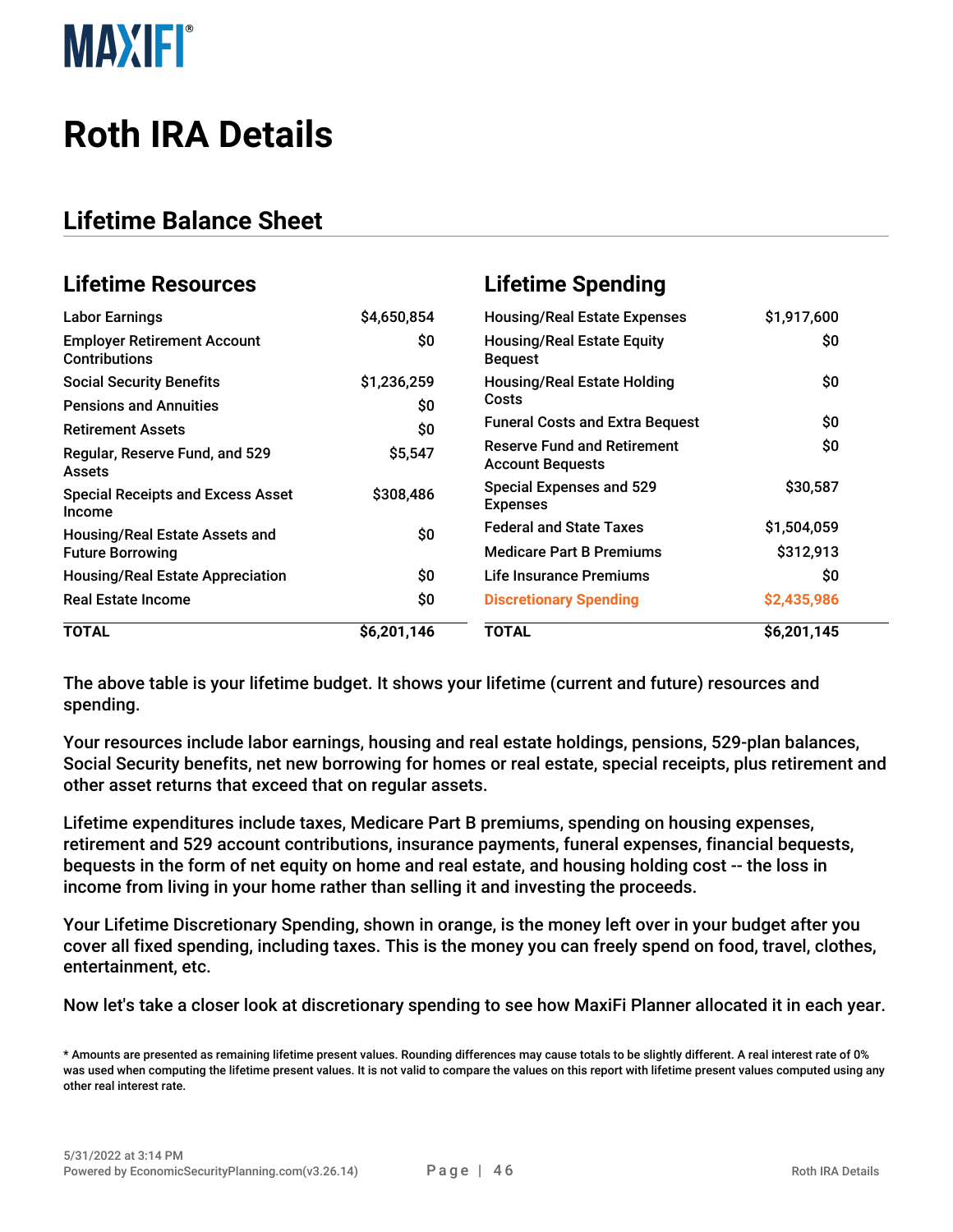

#### **Annual Income and Spending**



This chart shows your household income and fixed spending can change -- sometimes significantly - from year to year. This can be due to changes like a new job or an inheritance, or big expenses, like education costs, that might continue for a few years.

Given these changes, how can you maintain your discretionary spending and have a stable living standard from one year to the next?

MaxiFi Planner answers this question by computing Annual Discretionary Spending amounts that are as stable or "smooth" as possible from year to year.

The orange line in the chart shows your Annual Discretionary Spending suggestions. If the line is not perfectly smooth, it means either

- 1. expenses went down (kids left home or a family member died) or
- 2. cash was particularly tight -- income was low or fixed spending was high -- and the program doesn't let you borrow against future income to spend beyond your current means.

| Year Age |    | <b>Total</b><br>Income |          | <b>Fixed Spending Discretionary Spending</b> |
|----------|----|------------------------|----------|----------------------------------------------|
| 2022 23  |    | \$88,000               | \$57,102 | \$26,017                                     |
| 2023     | 24 | \$78,780               | \$54,617 | \$26,017                                     |
| 2024     | 25 | \$79,568               | \$54,866 | \$26,017                                     |
| 2025     | 26 | \$80,363               | \$55,123 | \$26,017                                     |
| 2026     | 27 | \$81,167               | \$57,503 | \$26,017                                     |
| 2027     | 28 | \$81,979               | \$57,787 | \$26,017                                     |
| 2028     | 29 | \$82,799               | \$58,078 | \$26,017                                     |
| 2029     | 30 | \$83,627               | \$58,379 | \$26,017                                     |
| 2030     | 31 | \$84,463               | \$58,689 | \$26,017                                     |
| 2031     | 32 | \$85,307               | \$59,005 | \$26,302                                     |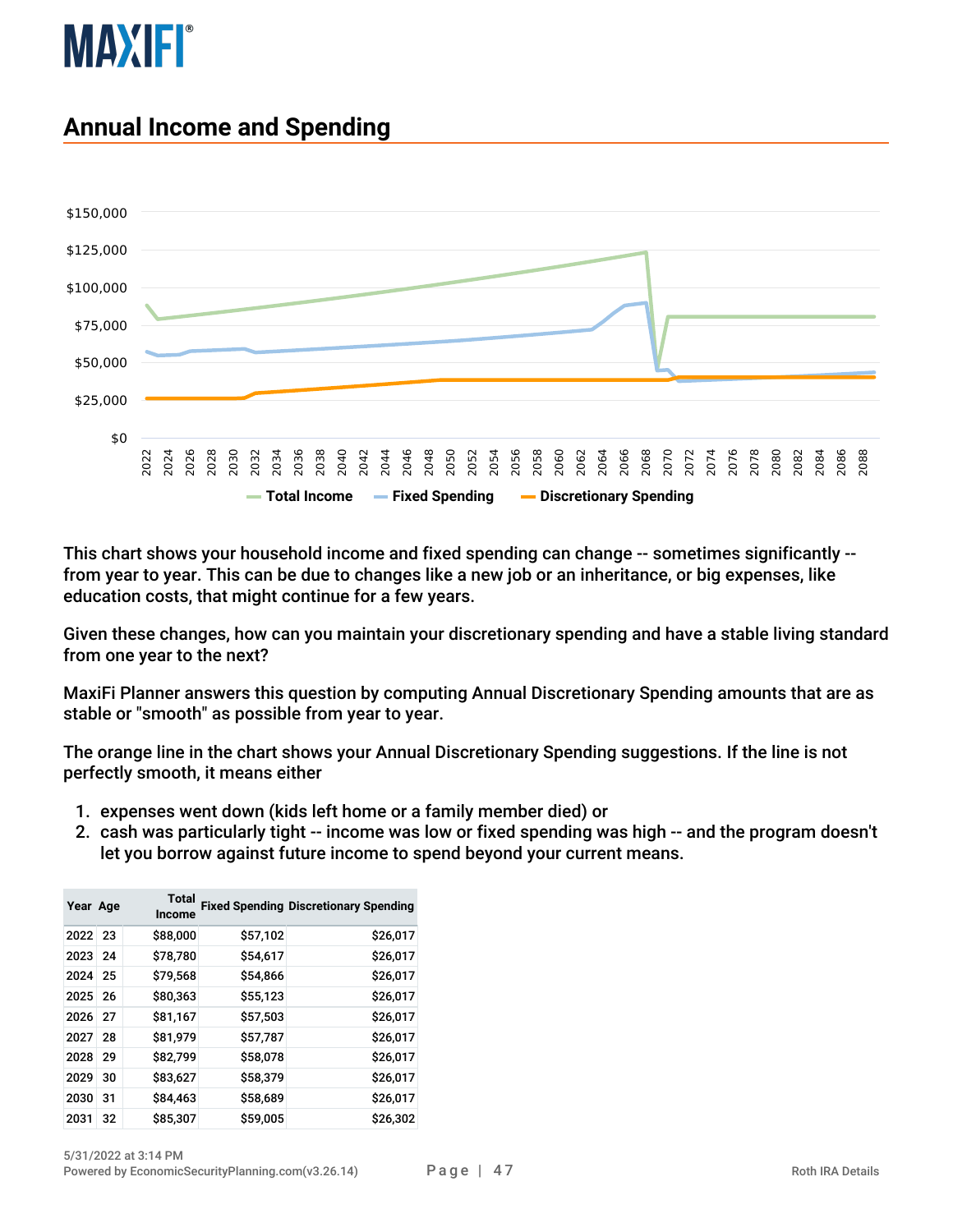| Year Age |    | Total         |          | <b>Fixed Spending Discretionary Spending</b> |
|----------|----|---------------|----------|----------------------------------------------|
|          |    | <b>Income</b> |          |                                              |
| 2032     | 33 | \$86,161      | \$56,628 | \$29,532                                     |
| 2033     | 34 | \$87,022      | \$57,016 | \$30,006                                     |
| 2034     | 35 | \$87,892      | \$57,409 | \$30,484                                     |
| 2035     | 36 | \$88,771      | \$57,803 | \$30,968                                     |
| 2036     | 37 | \$89,659      | \$58,202 | \$31,456                                     |
| 2037     | 38 | \$90,556      | \$58,606 | \$31,950                                     |
| 2038     | 39 | \$91,461      | \$59,011 | \$32,449                                     |
| 2039     | 40 | \$92,376      | \$59,422 | \$32,954                                     |
| 2040     | 41 | \$93,300      | \$59,836 | \$33,463                                     |
| 2041     | 42 | \$94,232      | \$60,254 | \$33,978                                     |
| 2042     | 43 | \$95,175      | \$60,676 | \$34,499                                     |
| 2043     | 44 | \$96,127      | \$61,101 | \$35,025                                     |
| 2044     | 45 | \$97,088      | \$61,532 | \$35,556                                     |
| 2045     | 46 | \$98,059      | \$61,965 | \$36,093                                     |
| 2046     | 47 | \$99,039      | \$62,403 | \$36,636                                     |
| 2047     | 48 | \$100,030     | \$62,846 | \$37,185                                     |
| 2048     | 49 | \$101,030     | \$63,292 | \$37,739                                     |
| 2049     | 50 | \$102,040     | \$63,740 | \$38,299                                     |
| 2050     | 51 | \$103,061     | \$64,196 | \$38,299                                     |
| 2051     | 52 | \$104,091     | \$64,693 | \$38,299                                     |
| 2052     | 53 | \$105,132     | \$65,233 | \$38,299                                     |
| 2053     | 54 | \$106,184     | \$65,790 | \$38,299                                     |
| 2054     | 55 | \$107,245     | \$66,357 | \$38,299                                     |
| 2055     | 56 | \$108,318     | \$66,930 | \$38,299                                     |
| 2056     | 57 | \$109,401     | \$67,513 | \$38,299                                     |
| 2057     | 58 | \$110,495     | \$68,102 | \$38,299                                     |
| 2058     | 59 | \$111,600     | \$68,705 | \$38,299                                     |
| 2059     | 60 | \$112,716     | \$69,311 | \$38,299                                     |
| 2060     | 61 | \$113,843     | \$69,930 | \$38,299                                     |
| 2061     | 62 | \$114,982     | \$70,555 | \$38,299                                     |
| 2062     | 63 | \$116,131     | \$71,191 | \$38,299                                     |
| 2063     | 64 | \$117,293     | \$71,835 | \$38,299                                     |
| 2064     | 65 | \$118,466     | \$76,950 | \$38,299                                     |
| 2065     | 66 | \$119,650     | \$82,818 | \$38,299                                     |
| 2066     | 67 | \$120,847     | \$87,872 | \$38,299                                     |
| 2067     | 68 | \$122,055     | \$88,769 | \$38,299                                     |
| 2068     | 69 | \$123,276     | \$89,684 | \$38,299                                     |
| 2069     | 70 | \$45,122      | \$44,578 | \$38,299                                     |
| 2070     | 71 | \$80,443      | \$45,070 | \$38,299                                     |
| 2071     | 72 | \$80,443      | \$37,502 | \$40,157                                     |
| 2072     | 73 | \$80,443      | \$37,795 | \$40,157                                     |
| 2073     | 74 | \$80,443      | \$38,096 | \$40,157                                     |
| 2074     | 75 | \$80,443      | \$38,382 | \$40,157                                     |
| 2075     | 76 | \$80,443      | \$38,667 | \$40,157                                     |
| 2076     | 77 | \$80,443      | \$38,958 | \$40,157                                     |
| 2077     | 78 | \$80,443      | \$39,255 | \$40,157                                     |
| 2078     | 79 | \$80,443      | \$39,558 | \$40,157                                     |
| 2079     | 80 | \$80,443      | \$39,867 | \$40,157                                     |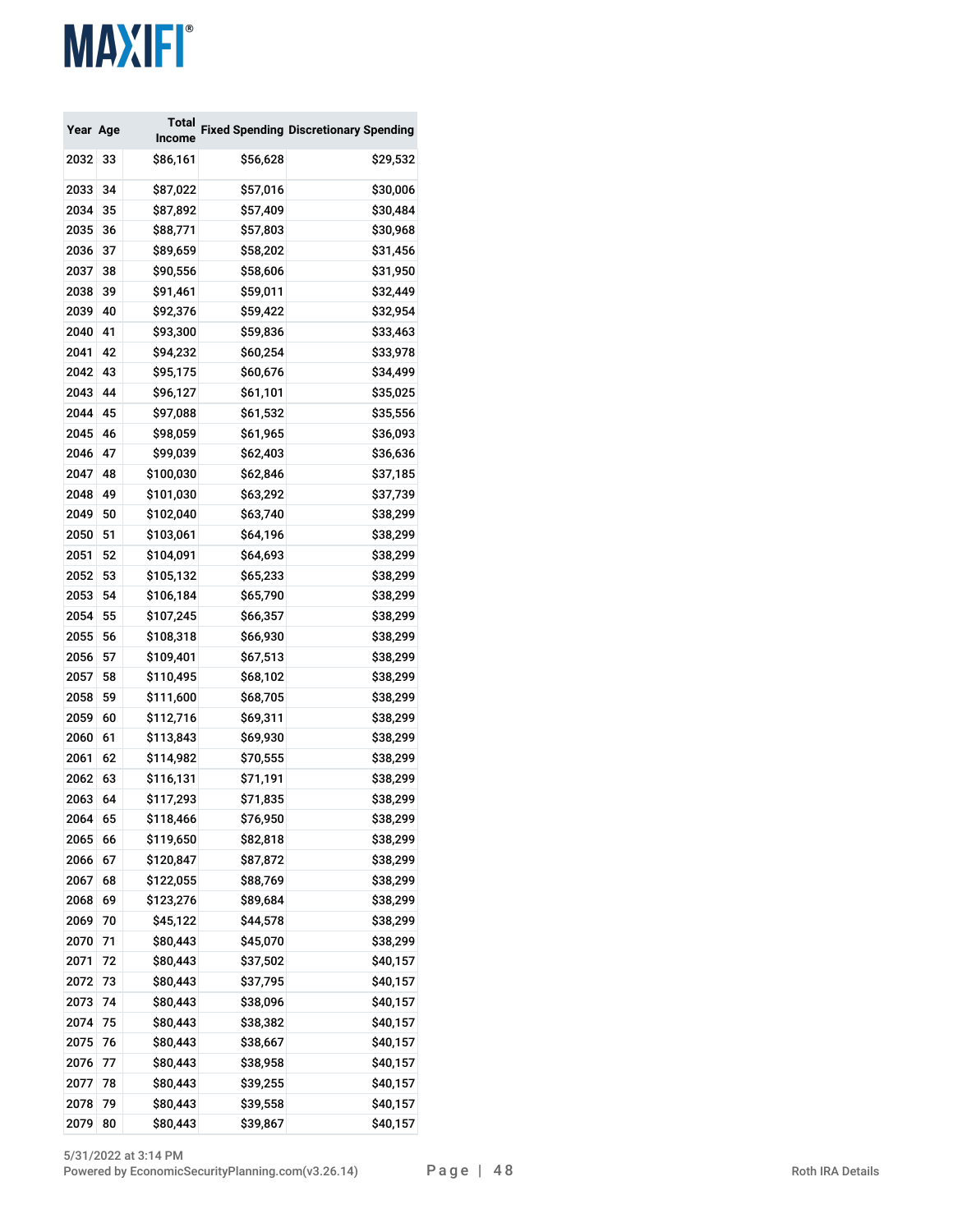| Year Age |    | <b>Total</b><br>Income |          | <b>Fixed Spending Discretionary Spending</b> |
|----------|----|------------------------|----------|----------------------------------------------|
| 2080     | 81 | \$80,443               | \$40,185 | \$40,157                                     |
| 2081     | 82 | \$80,443               | \$40,509 | \$40,157                                     |
| 2082     | 83 | \$80,443               | \$40,840 | \$40,157                                     |
| 2083     | 84 | \$80,443               | \$41,179 | \$40,157                                     |
| 2084     | 85 | \$80,443               | \$41,525 | \$40,157                                     |
| 2085     | 86 | \$80,443               | \$41,880 | \$40,157                                     |
| 2086     | 87 | \$80,443               | \$42,244 | \$40,157                                     |
| 2087     | 88 | \$80,443               | \$42.616 | \$40,157                                     |
| 2088     | 89 | \$80,443               | \$42,997 | \$40,157                                     |
| 2089     | 90 | \$80,443               | \$43,387 | \$40,157                                     |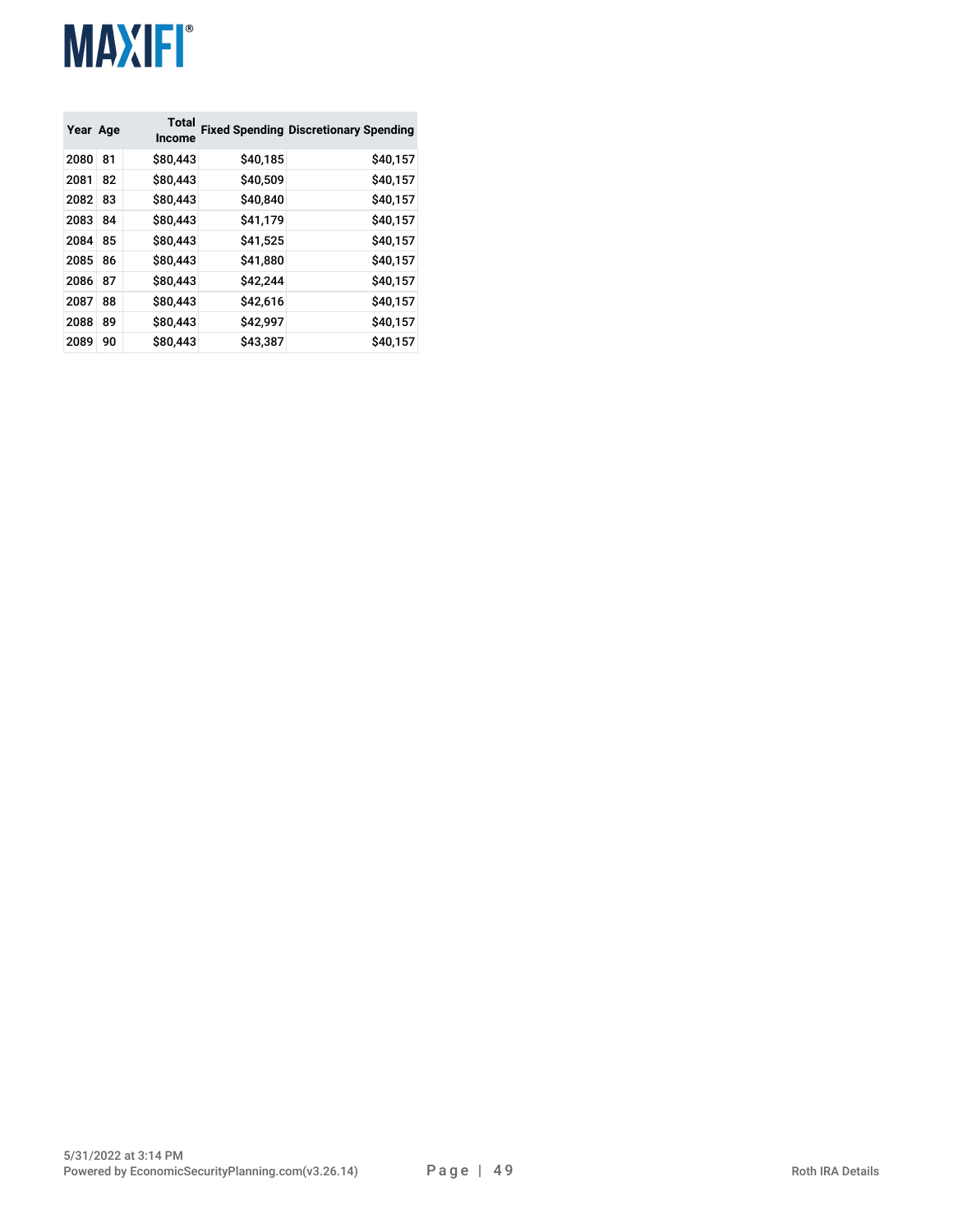

#### **Annual Saving and Withdrawals**



To maintain Annual Discretionary Spending at a stable or "smooth" level while income and fixed spending change from year to year, the software provides a plan for managing your Regular Assets -- the money you've saved or invested in checking, savings, and investment accounts. Regular Assets do not include money in Retirement Accounts.

Each year, the program suggests adding to or withdrawing from Regular Assets depending on whether you have more or less income than you need to cover your total spending for the year. The amounts shown are the annual savings or withdrawals needed to smooth your discretionary spending without borrowing.

|          | <b>Total Income <i>minus</i> Total Spending <i>equals</i> Regular Asset Saving/Withdrawals</b><br>And: |               |                             |                                                                                      |                                                       |          |  |  |  |  |
|----------|--------------------------------------------------------------------------------------------------------|---------------|-----------------------------|--------------------------------------------------------------------------------------|-------------------------------------------------------|----------|--|--|--|--|
|          |                                                                                                        |               |                             | Last Year's Regular Assets plus Saving/Withdrawals equals This Year's Regular Assets |                                                       |          |  |  |  |  |
| Year Age |                                                                                                        | <b>Income</b> | <b>Total Total Spending</b> | <b>Regular Asset</b><br>Saving/Withdrawals                                           | Last Year's Regular Assets This Year's Regular Assets |          |  |  |  |  |
| 2022     | 23                                                                                                     | \$88,000      | \$83,119                    | \$4,881                                                                              | \$5,547                                               | \$10,428 |  |  |  |  |
| 2023     | 24                                                                                                     | \$78,780      | \$80,634                    | ( \$1,854)                                                                           | \$10,429                                              | \$8,575  |  |  |  |  |
| 2024 25  |                                                                                                        | \$79,568      | \$80,883                    | ( \$1,315)                                                                           | \$8,574                                               | \$7,259  |  |  |  |  |
| 2025     | -26                                                                                                    | \$80,363      | \$81,140                    | ( \$776)                                                                             | \$7,259                                               | \$6,483  |  |  |  |  |
| 2026 27  |                                                                                                        | \$81,167      | \$83,520                    | (S2, 352)                                                                            | \$6,483                                               | \$4,131  |  |  |  |  |
| 2027     | 28                                                                                                     | \$81,979      | \$83,804                    | (S1, 824)                                                                            | \$4,131                                               | \$2,307  |  |  |  |  |
| 2028     | 29                                                                                                     | \$82,799      | \$84,095                    | ( \$1,296)                                                                           | \$2,306                                               | \$1,010  |  |  |  |  |
| 2029     | 30                                                                                                     | \$83,627      | \$84,396                    | ( \$769)                                                                             | \$1,011                                               | \$242    |  |  |  |  |
| 2030     | -31                                                                                                    | \$84,463      | \$84,706                    | (S242)                                                                               | \$242                                                 | \$0      |  |  |  |  |
| 2031 32  |                                                                                                        | \$85,307      | \$85,307                    | \$O                                                                                  | \$O                                                   | \$0      |  |  |  |  |
| 2032 33  |                                                                                                        | \$86,161      | \$86,160                    | \$O                                                                                  | \$0                                                   | \$0      |  |  |  |  |
| 2033 34  |                                                                                                        | \$87,022      | \$87,022                    | \$0                                                                                  | \$0                                                   | \$0      |  |  |  |  |
| 2034 35  |                                                                                                        | \$87,892      | \$87,893                    | \$O                                                                                  | \$0                                                   | \$0      |  |  |  |  |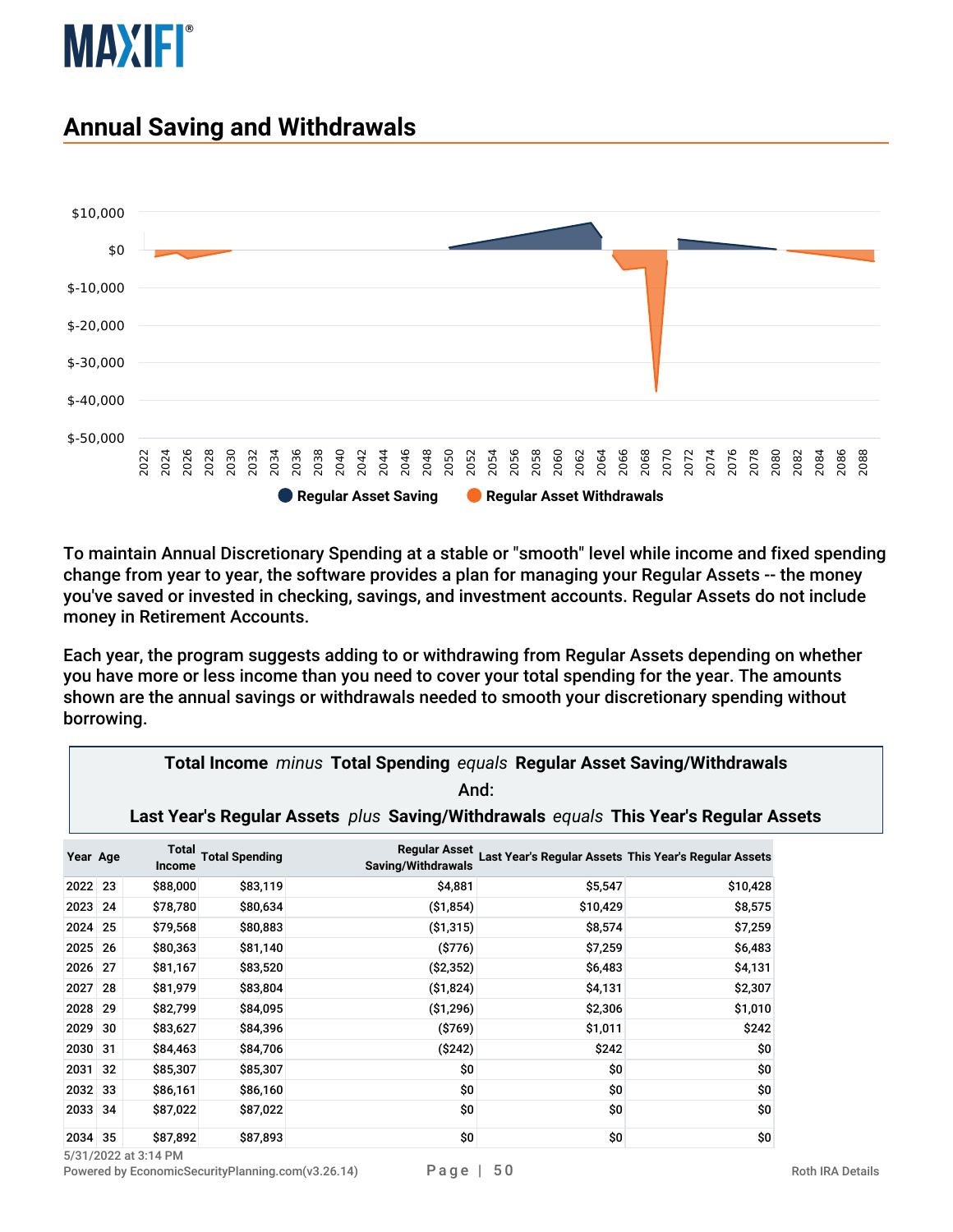| Year Age |    | Total     | <b>Total Spending</b> | <b>Regular Asset</b> |          | Last Year's Regular Assets This Year's Regular Assets |
|----------|----|-----------|-----------------------|----------------------|----------|-------------------------------------------------------|
|          |    | Income    |                       | Saving/Withdrawals   |          |                                                       |
| 2035     | 36 | \$88,771  | \$88,771              | \$0                  | \$0      | \$0                                                   |
| 2036     | 37 | \$89,659  | \$89,658              | \$0                  | \$0      | \$0                                                   |
| 2037     | 38 | \$90,556  | \$90,556              | \$0                  | \$0      | \$0                                                   |
| 2038     | 39 | \$91,461  | \$91,460              | \$0                  | \$0      | \$0                                                   |
| 2039     | 40 | \$92,376  | \$92,376              | \$0                  | \$0      | \$0                                                   |
| 2040     | 41 | \$93,300  | \$93,299              | \$0                  | \$0      | \$0                                                   |
| 2041     | 42 | \$94,232  | \$94,232              | \$0                  | \$0      | \$0                                                   |
| 2042     | 43 | \$95,175  | \$95,175              | \$0                  | \$0      | \$0                                                   |
| 2043     | 44 | \$96,127  | \$96,126              | \$0                  | \$0      | \$0                                                   |
| 2044     | 45 | \$97,088  | \$97,088              | \$0                  | \$0      | \$0                                                   |
| 2045     | 46 | \$98,059  | \$98,058              | \$0                  | \$0      | \$0                                                   |
| 2046     | 47 | \$99,039  | \$99,039              | \$0                  | \$0      | \$0                                                   |
| 2047     | 48 | \$100,030 | \$100,031             | \$0                  | \$0      | \$0                                                   |
| 2048     | 49 | \$101,030 | \$101,031             | \$0                  | \$0      | \$0                                                   |
| 2049     | 50 | \$102,040 | \$102,039             | \$0                  | \$0      | \$0                                                   |
| 2050 51  |    | \$103,061 | \$102,495             | \$566                | \$1      | \$567                                                 |
| 2051     | 52 | \$104,091 | \$102,992             | \$1,100              | \$567    | \$1,667                                               |
| 2052     | 53 | \$105,132 | \$103,532             | \$1,601              | \$1,667  | \$3,268                                               |
| 2053     | 54 | \$106,184 | \$104,089             | \$2,095              | \$3,267  | \$5,362                                               |
| 2054     | 55 | \$107,245 | \$104,656             | \$2,591              | \$5,362  | \$7,953                                               |
| 2055     | 56 | \$108,318 | \$105,229             | \$3,089              | \$7,953  | \$11,042                                              |
| 2056     | 57 | \$109,401 | \$105,812             | \$3,590              | \$11,042 | \$14,632                                              |
| 2057     | 58 | \$110,495 | \$106,401             | \$4,093              | \$14,632 | \$18,725                                              |
| 2058     | 59 | \$111,600 | \$107,004             | \$4,598              | \$18,725 | \$23,323                                              |
| 2059     | 60 | \$112,716 | \$107,610             | \$5,105              | \$23,323 | \$28,428                                              |
| 2060     | 61 | \$113,843 | \$108,229             | \$5,615              | \$28,429 | \$34,044                                              |
| 2061     | 62 | \$114,982 | \$108,854             | \$6,127              | \$34,044 | \$40,171                                              |
| 2062     | 63 | \$116,131 | \$109,490             | \$6,642              | \$40,171 | \$46,813                                              |
| 2063     | 64 | \$117,293 | \$110,134             | \$7,159              | \$46,813 | \$53,972                                              |
| 2064     | 65 | \$118,466 | \$115,249             | \$3,217              | \$53,972 | \$57,189                                              |
| 2065 66  |    | \$119,650 | \$121,117             | (\$1,466)            | \$57,190 | \$55,724                                              |
| 2066     | 67 | \$120,847 | \$126,171             | ( \$5,324)           | \$55,723 | \$50,399                                              |
| 2067 68  |    | \$122,055 | \$127,068             | ( \$5,013)           | \$50,399 | \$45,386                                              |
| 2068 69  |    | \$123,276 | \$127,983             | ( \$4,707)           | \$45,386 | \$40,679                                              |
| 2069 70  |    | \$45,122  | \$82,877              | ( \$37,755)          | \$40,679 | \$2,924                                               |
| 2070 71  |    | \$80,443  | \$83,369              | (\$2,924)            | \$2,924  | \$0                                                   |
| 2071 72  |    | \$80,443  | \$77,659              | \$2,784              | \$0      | \$2,784                                               |
| 2072 73  |    | \$80,443  | \$77,952              | \$2,491              | \$2,784  | \$5,275                                               |
| 2073 74  |    | \$80,443  | \$78,253              | \$2,191              | \$5,275  | \$7,466                                               |
| 2074 75  |    | \$80,443  | \$78,539              | \$1,904              | \$7,466  | \$9,370                                               |
| 2075 76  |    | \$80,443  | \$78,824              | \$1,619              | \$9,370  | \$10,989                                              |
| 2076 77  |    | \$80,443  | \$79,115              | \$1,329              | \$10,989 | \$12,318                                              |
| 2077 78  |    | \$80,443  | \$79,412              | \$1,032              | \$12,317 | \$13,349                                              |
| 2078 79  |    | \$80,443  | \$79,715              | \$729                | \$13,349 | \$14,078                                              |
| 2079 80  |    | \$80,443  | \$80,024              | \$419                | \$14,078 | \$14,497                                              |
| 2080 81  |    | \$80,443  | \$80,342              | \$102                | \$14,496 | \$14,598                                              |
| 2081     | 82 | \$80,443  | \$80,666              | (\$222)              | \$14,598 | \$14,376                                              |
| 2082 83  |    | \$80,443  | \$80,997              | ( \$553)             | \$14,376 | \$13,823                                              |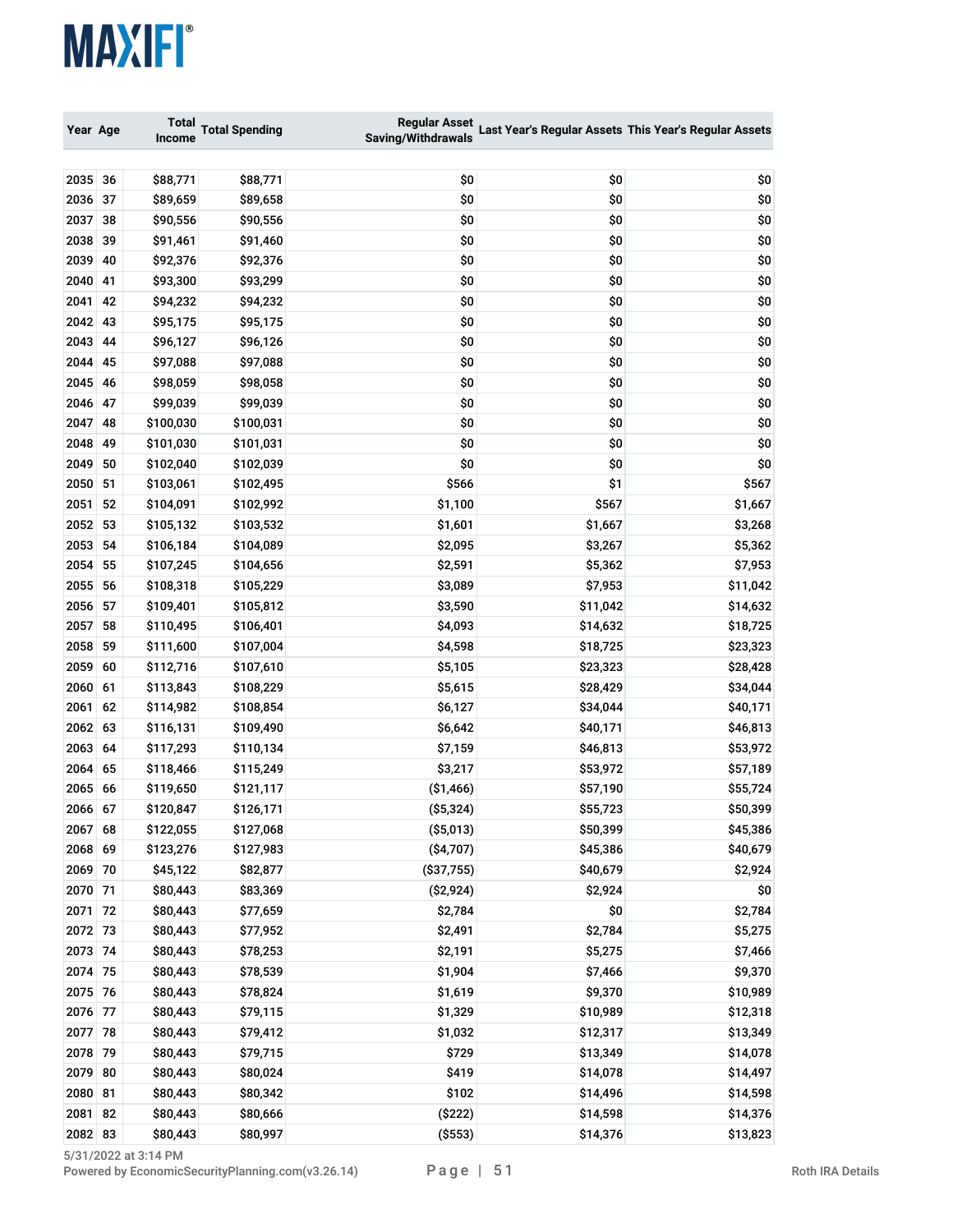

| Year Age |    | <b>Income</b> | Total Total Spending | <b>Regular Asset</b><br>Saving/Withdrawals |          | Last Year's Regular Assets This Year's Regular Assets |
|----------|----|---------------|----------------------|--------------------------------------------|----------|-------------------------------------------------------|
| 2083 84  |    | \$80,443      | \$81,336             | (S892)                                     | \$13,823 | \$12,931                                              |
| 2084 85  |    | \$80,443      | \$81,682             | ( \$1,239)                                 | \$12,931 | \$11,692                                              |
| 2085 86  |    | \$80,443      | \$82,037             | ( \$1,594)                                 | \$11,692 | \$10,098                                              |
| 2086 87  |    | \$80,443      | \$82,401             | ( \$1,957)                                 | \$10,097 | \$8,140                                               |
| 2087 88  |    | \$80,443      | \$82,773             | ( \$2,329)                                 | \$8,140  | \$5,811                                               |
| 2088 89  |    | \$80,443      | \$83,154             | (\$2,710)                                  | \$5,811  | \$3,101                                               |
| 2089     | 90 | \$80,443      | \$83,544             | ( \$3,101)                                 | \$3,101  | \$0                                                   |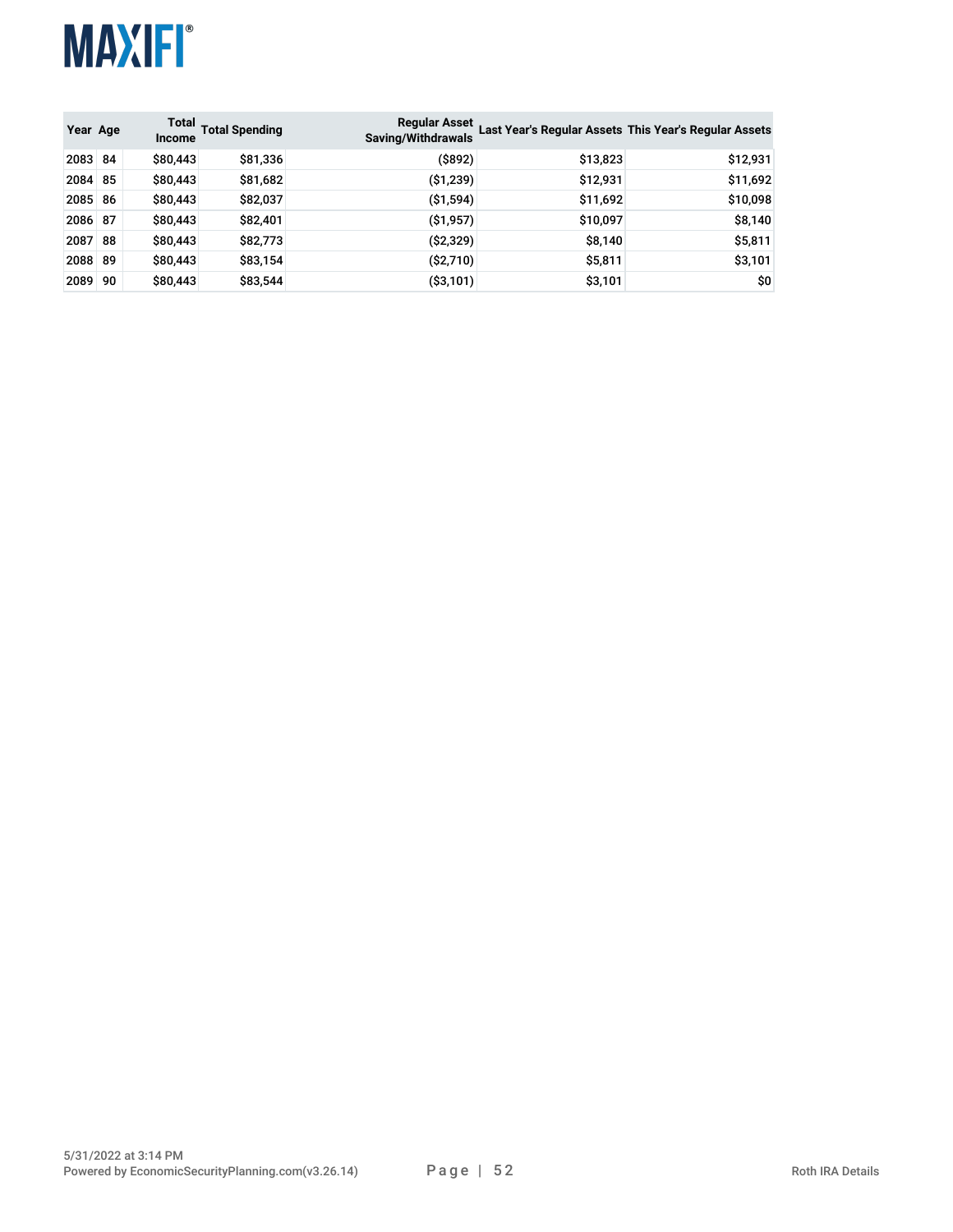

#### **Living Standard**



This table presents two very closely related numbers: Household Discretionary Spending and Per Adult Living Standard.

You're likely to focus on Household Discretionary Spending because it reflects your family's total annual discretionary budget. In contrast, Per Adult Living Standard is a number we use under the hood in suggesting how much to spend on a discretionary basis each year and also how much life insurance to purchase.

The Per Adult Living Standard is discretionary spending per adult *equivalent* in the family. For a single, childless adult the Per Adult Living Standard and Household Discretionary Spending will be equal. But for households with children and/or two adults, it gets a little more complicated.

First, children typically consume less than adults. By default we calculate that children consume at 70% of the level of an adult.

Secondly, two people living together in the same household typically consume less than two people living separately -- a married couple doesn't need two kitchen tables, or two toasters, for example. These are called "economies of shared living." Economies of shared living apply to children as well, so the more people in the family the more economies of shared living. By default our calculations assume rather than two people spending 2 times what one person would spend, two people only consume 1.6 times as much.

You can modify these assumptions under Settings and Assumptions.

The key point is that the software arranges your annual discretionary spending to keep your Per Adult Living Standard constant over time to the maximum extent possible without letting you go into debt. If you face cash constraints that require having a lower living standard for a while (as you pay off your mortgage, get the kids through college, etc.), the software will smooth your household's Per Adult Living Standard over the period during which you are cash constrained and smooth it at higher levels in periods thereafter. If you are constrained over multiple periods, the program will show you having one living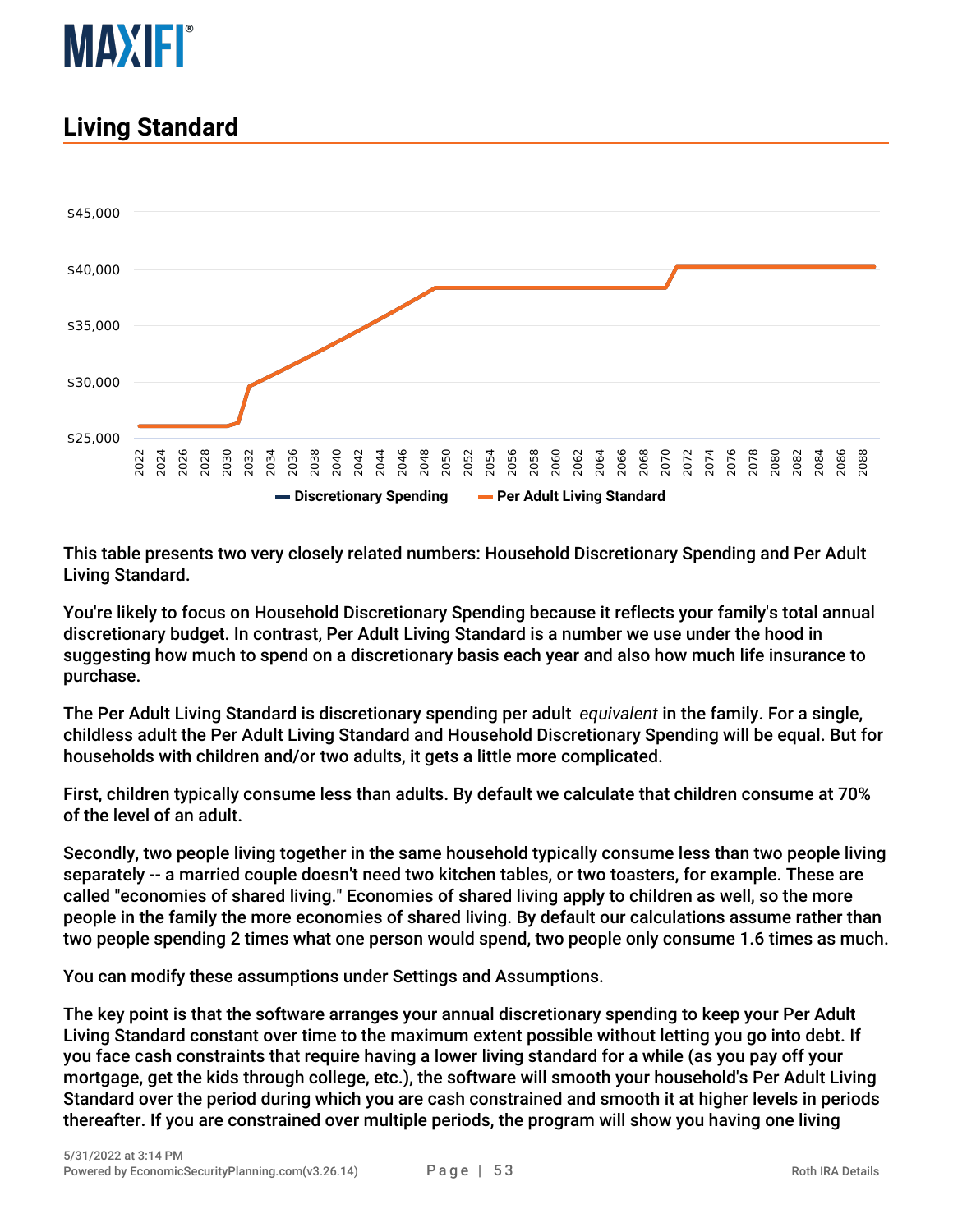standard for a while, a higher one for a while followed by a yet higher one for a while, and so on.

|      |    |          | Year Age Discretionary Spending Per Adult Living Standard |
|------|----|----------|-----------------------------------------------------------|
| 2022 | 23 | \$26,017 | \$26,017                                                  |
| 2023 | 24 | \$26,017 | \$26,017                                                  |
| 2024 | 25 | \$26,017 | \$26,017                                                  |
| 2025 | 26 | \$26,017 | \$26,017                                                  |
| 2026 | 27 | \$26,017 | \$26,017                                                  |
| 2027 | 28 | \$26,017 | \$26,017                                                  |
| 2028 | 29 | \$26,017 | \$26,017                                                  |
| 2029 | 30 | \$26,017 | \$26,017                                                  |
| 2030 | 31 | \$26,017 | \$26,017                                                  |
| 2031 | 32 | \$26,302 | \$26,302                                                  |
| 2032 | 33 | \$29,532 | \$29,532                                                  |
| 2033 | 34 | \$30,006 | \$30,006                                                  |
| 2034 | 35 | \$30,484 | \$30,484                                                  |
| 2035 | 36 | \$30,968 | \$30,968                                                  |
| 2036 | 37 | \$31,456 | \$31,456                                                  |
| 2037 | 38 | \$31,950 | \$31,950                                                  |
| 2038 | 39 | \$32,449 | \$32,449                                                  |
| 2039 | 40 | \$32,954 | \$32,954                                                  |
| 2040 | 41 | \$33,463 | \$33,463                                                  |
| 2041 | 42 | \$33,978 | \$33,978                                                  |
| 2042 | 43 | \$34,499 | \$34,499                                                  |
| 2043 | 44 | \$35,025 | \$35,025                                                  |
| 2044 | 45 | \$35,556 | \$35,556                                                  |
| 2045 | 46 | \$36,093 | \$36,093                                                  |
| 2046 | 47 | \$36,636 | \$36,636                                                  |
| 2047 | 48 | \$37,185 | \$37,185                                                  |
| 2048 | 49 | \$37,739 | \$37,739                                                  |
| 2049 | 50 | \$38,299 | \$38,299                                                  |
| 2050 | 51 | \$38,299 | \$38,299                                                  |
| 2051 | 52 | \$38,299 | \$38,299                                                  |
| 2052 | 53 | \$38,299 | \$38,299                                                  |
| 2053 | 54 | \$38,299 | \$38,299                                                  |
| 2054 | 55 | \$38,299 | \$38,299                                                  |
| 2055 | 56 | \$38,299 | \$38,299                                                  |
| 2056 | 57 | \$38,299 | \$38,299                                                  |
| 2057 | 58 | \$38,299 | \$38,299                                                  |
| 2058 | 59 | \$38,299 | \$38,299                                                  |
| 2059 | 60 | \$38,299 | \$38,299                                                  |
| 2060 | 61 | \$38,299 | \$38,299                                                  |
| 2061 | 62 | \$38,299 | \$38,299                                                  |
| 2062 | 63 | \$38,299 | \$38,299                                                  |
| 2063 | 64 | \$38,299 | \$38,299                                                  |
| 2064 | 65 | \$38,299 | \$38,299                                                  |
| 2065 | 66 | \$38,299 | \$38,299                                                  |
| 2066 | 67 | \$38,299 | \$38,299                                                  |
| 2067 | 68 | \$38,299 | \$38,299                                                  |
| 2068 | 69 | \$38,299 | \$38,299                                                  |
| 2069 | 70 | \$38,299 | \$38,299                                                  |
|      |    |          |                                                           |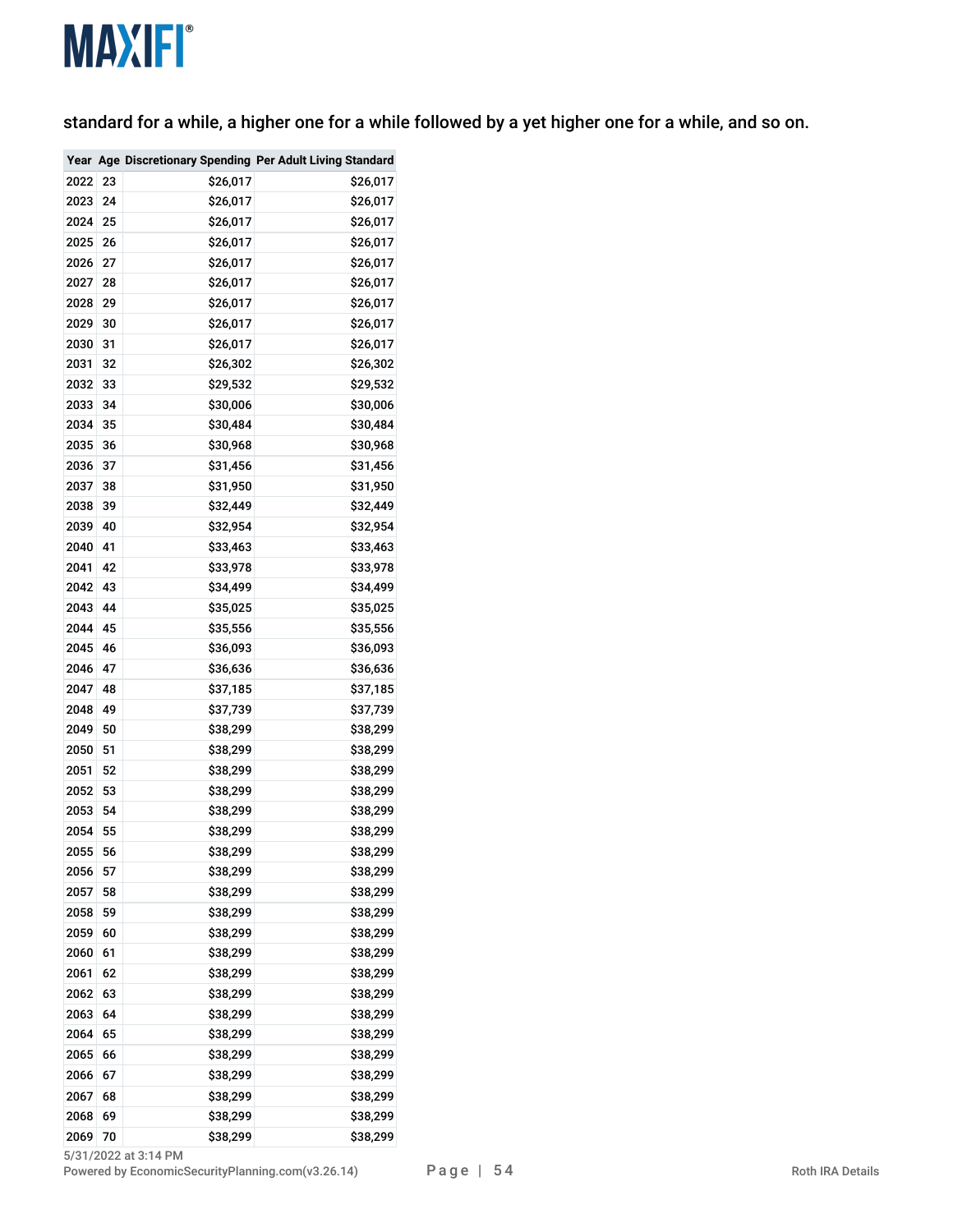|      |    |          | Year Age Discretionary Spending Per Adult Living Standard |
|------|----|----------|-----------------------------------------------------------|
| 2070 | 71 | \$38,299 | \$38,299                                                  |
| 2071 | 72 | \$40,157 | \$40,157                                                  |
| 2072 | 73 | \$40,157 | \$40,157                                                  |
| 2073 | 74 | \$40,157 | \$40,157                                                  |
| 2074 | 75 | \$40,157 | \$40,157                                                  |
| 2075 | 76 | \$40,157 | \$40,157                                                  |
| 2076 | 77 | \$40,157 | \$40,157                                                  |
| 2077 | 78 | \$40,157 | \$40,157                                                  |
| 2078 | 79 | \$40,157 | \$40,157                                                  |
| 2079 | 80 | \$40,157 | \$40,157                                                  |
| 2080 | 81 | \$40,157 | \$40,157                                                  |
| 2081 | 82 | \$40,157 | \$40,157                                                  |
| 2082 | 83 | \$40,157 | \$40,157                                                  |
| 2083 | 84 | \$40,157 | \$40,157                                                  |
| 2084 | 85 | \$40,157 | \$40,157                                                  |
| 2085 | 86 | \$40,157 | \$40,157                                                  |
| 2086 | 87 | \$40,157 | \$40,157                                                  |
| 2087 | 88 | \$40,157 | \$40,157                                                  |
| 2088 | 89 | \$40,157 | \$40,157                                                  |
| 2089 | 90 | \$40,157 | \$40,157                                                  |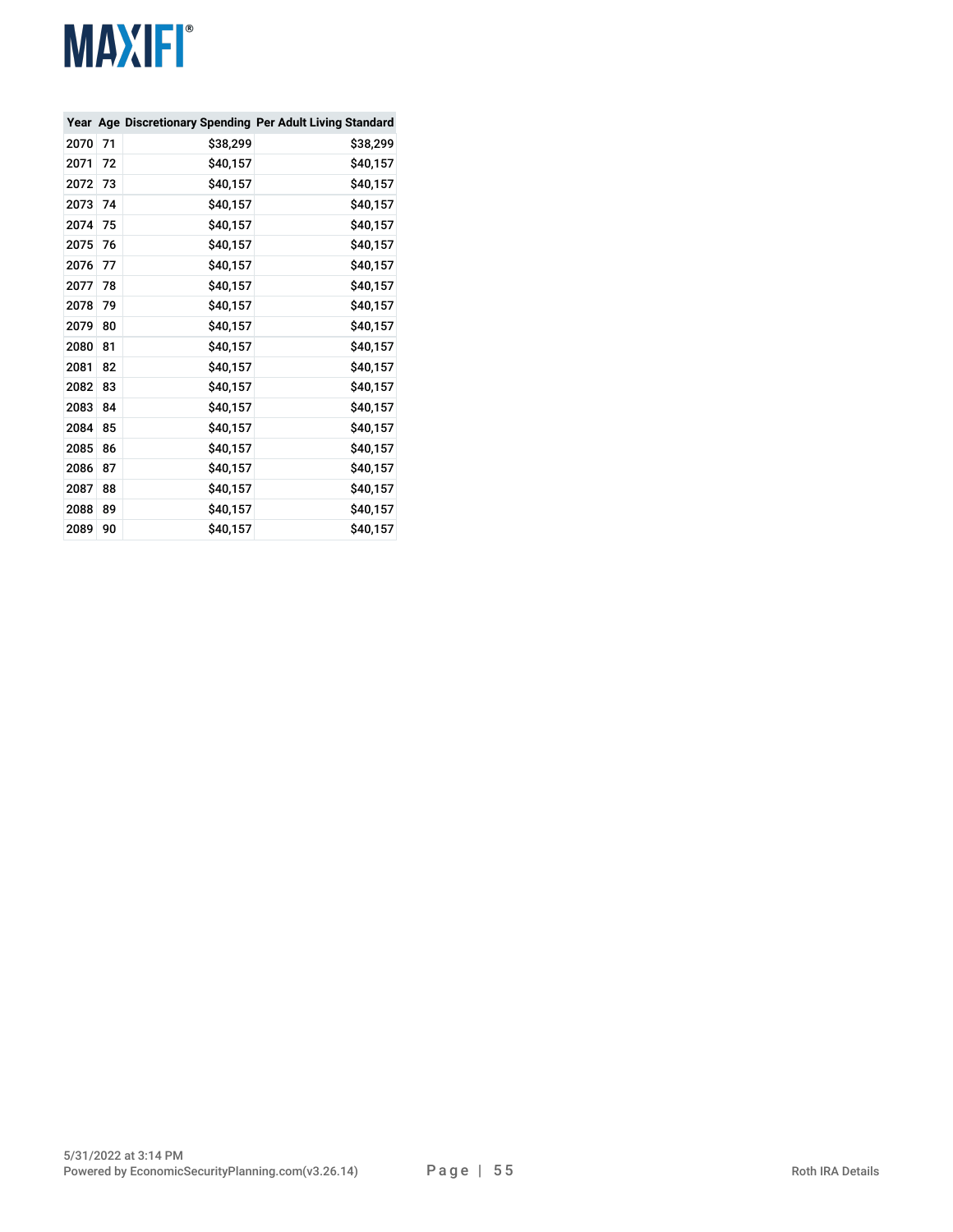

#### **Net Worth**



This chart reflects your total Net Worth based on your Regular Assets, Housing Equity (after any mortgage is repaid), Retirement Accounts, Real Estate Equity and any 529 educational account assets. MaxiFi Planner uses all household assets -- except housing equity -- to support Annual Fixed and Discretionary Spending through the last year of life.

|         |    | Year Age Regular Assets | <b>Housing</b><br><b>Equity</b> | <b>Real Estate</b><br><b>Equity</b> | Retirement Account Assets 529 Assets Reserve Fund Assets |     |     | <b>Total</b> |
|---------|----|-------------------------|---------------------------------|-------------------------------------|----------------------------------------------------------|-----|-----|--------------|
| 2022 23 |    | \$10,428                | \$0                             | \$0                                 | \$2,000                                                  | \$0 | \$0 | \$12,428     |
| 2023    | 24 | \$8,575                 | \$0                             | \$0                                 | \$4,093                                                  | \$0 | \$0 | \$12,668     |
| 2024    | 25 | \$7,259                 | \$0                             | \$0                                 | \$6,284                                                  | \$0 | \$0 | \$13,543     |
| 2025    | 26 | \$6,483                 | \$0                             | \$0                                 | \$8,575                                                  | \$0 | \$0 | \$15,058     |
| 2026    | 27 | \$4,131                 | \$0                             | \$0                                 | \$10,970                                                 | \$0 | \$0 | \$15,101     |
| 2027    | 28 | \$2,307                 | \$0                             | \$0                                 | \$13,475                                                 | \$0 | \$0 | \$15,782     |
| 2028    | 29 | \$1,010                 | \$0                             | \$0                                 | \$16,092                                                 | \$0 | \$0 | \$17,102     |
| 2029    | 30 | \$242                   | \$0                             | \$0                                 | \$18,826                                                 | \$0 | \$0 | \$19,068     |
| 2030 31 |    | \$0                     | \$0                             | \$0                                 | \$21,683                                                 | \$0 | \$0 | \$21,683     |
| 2031    | 32 | \$0                     | \$0                             | \$0                                 | \$24,665                                                 | \$0 | \$0 | \$24,665     |
| 2032 33 |    | \$0                     | \$0                             | \$0                                 | \$27,779                                                 | \$0 | \$0 | \$27,779     |
| 2033    | 34 | \$0                     | \$0                             | \$0                                 | \$31,029                                                 | \$0 | \$0 | \$31,029     |
| 2034 35 |    | \$0                     | \$0                             | \$0                                 | \$34,421                                                 | \$0 | \$0 | \$34,421     |
| 2035    | 36 | \$0                     | \$0                             | \$0                                 | \$37,959                                                 | \$0 | \$0 | \$37,959     |
| 2036 37 |    | \$0                     | \$0                             | \$0                                 | \$41,650                                                 | \$0 | \$0 | \$41,650     |
| 2037    | 38 | \$0                     | \$0                             | \$0                                 | \$45,500                                                 | \$0 | \$0 | \$45,500     |
| 2038 39 |    | \$0                     | \$0                             | \$0                                 | \$49,514                                                 | \$0 | \$0 | \$49,514     |
| 2039    | 40 | \$0                     | \$0                             | \$0                                 | \$53,698                                                 | \$0 | \$0 | \$53,698     |
| 2040    | 41 | \$0                     | \$0                             | \$O                                 | \$58,060                                                 | \$0 | \$0 | \$58,060     |
| 2041    | 42 | \$0                     | \$0                             | \$0                                 | \$62,606                                                 | \$0 | \$0 | \$62,606     |
| 2042    | 43 | \$0                     | \$0                             | \$0                                 | \$67,342                                                 | \$0 | \$0 | \$67,342     |
| 2043 44 |    | \$0                     | \$0                             | \$0                                 | \$72,276                                                 | \$0 | \$0 | \$72,276     |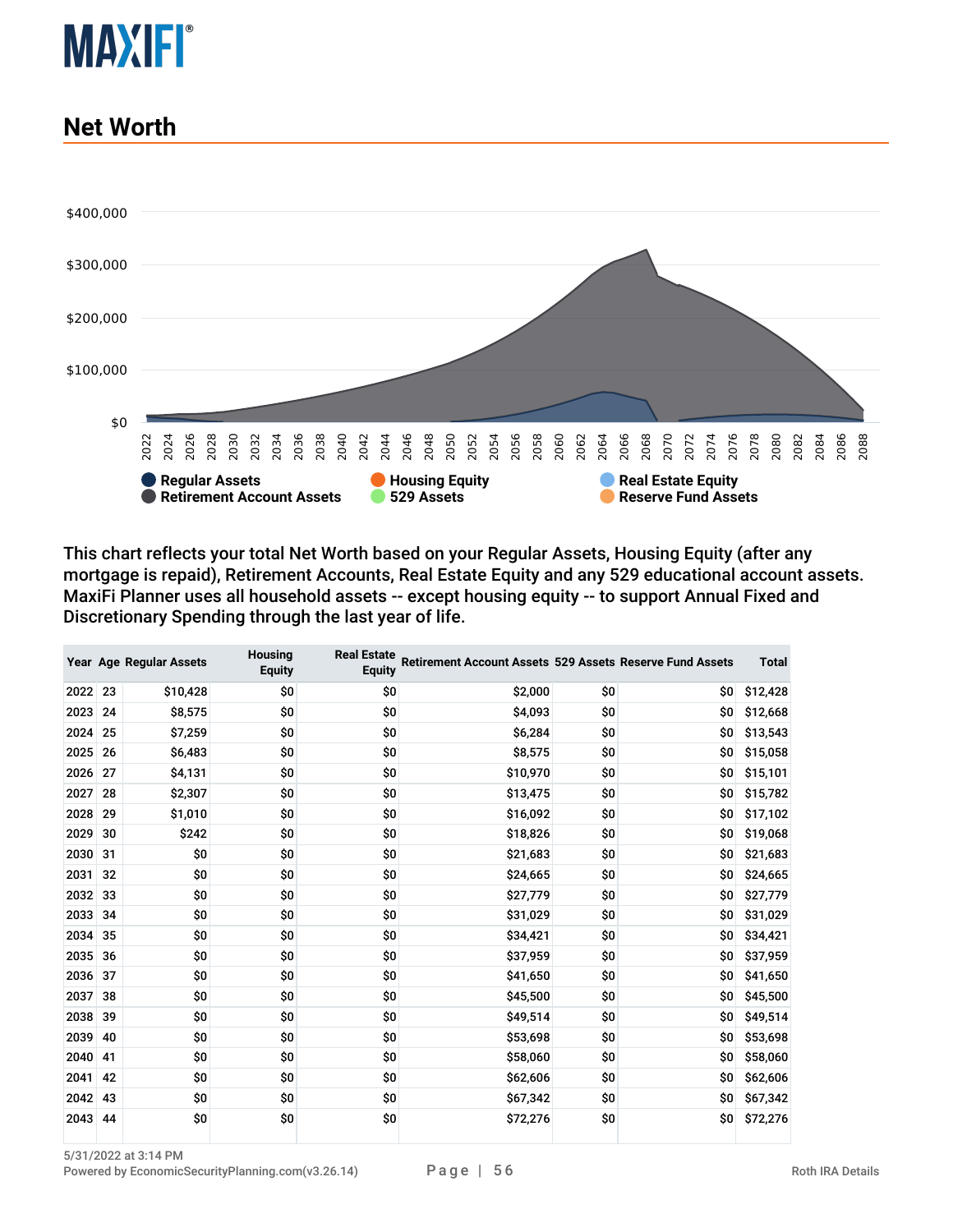|         |    | Year Age Regular Assets | <b>Housing</b><br><b>Equity</b> | <b>Real Estate</b><br><b>Equity</b> | Retirement Account Assets 529 Assets Reserve Fund Assets |     |      | Total         |
|---------|----|-------------------------|---------------------------------|-------------------------------------|----------------------------------------------------------|-----|------|---------------|
| 2044    | 45 | \$0                     | \$0                             | \$0                                 | \$77,417                                                 | \$0 | \$O. | \$77,417      |
| 2045 46 |    | \$0                     | \$0                             | \$0                                 | \$82,770                                                 | \$0 | \$0  | \$82,770      |
| 2046    | 47 | \$0                     | \$0                             | \$0                                 | \$88,345                                                 | \$0 | \$0  | \$88,345      |
| 2047    | 48 | \$0                     | \$0                             | \$0                                 | \$94,150                                                 | \$0 | \$0  | \$94,150      |
| 2048    | 49 | \$0                     | \$0                             | \$0                                 | \$100,194                                                | \$0 |      | \$0 \$100,194 |
| 2049    | 50 | \$0                     | \$0                             | \$0                                 | \$106,485                                                | \$0 |      | \$0 \$106,485 |
| 2050    | 51 | \$567                   | \$0                             | \$0                                 | \$113,032                                                | \$0 |      | \$0 \$113,599 |
| 2051    | 52 | \$1,667                 | \$0                             | \$0                                 | \$119,847                                                | \$0 |      | \$0 \$121,514 |
| 2052    | 53 | \$3,268                 | \$0                             | \$0                                 | \$126,938                                                | \$0 |      | \$0 \$130,206 |
| 2053    | 54 | \$5,362                 | \$0                             | \$0                                 | \$134,316                                                | \$0 |      | \$0 \$139,678 |
| 2054    | 55 | \$7,953                 | \$0                             | \$0                                 | \$141,992                                                | \$0 |      | \$0 \$149,945 |
| 2055    | 56 | \$11,042                | \$0                             | \$0                                 | \$149,977                                                | \$0 |      | \$0 \$161,019 |
| 2056    | 57 | \$14,632                | \$0                             | \$0                                 | \$158,282                                                | \$0 |      | \$0 \$172,914 |
| 2057    | 58 | \$18,725                | \$0                             | \$0                                 | \$166,921                                                | \$0 |      | \$0 \$185,646 |
| 2058    | 59 | \$23,323                | \$0                             | \$0                                 | \$175,904                                                | \$0 |      | \$0 \$199,227 |
| 2059    | 60 | \$28,428                | \$0                             | \$0                                 | \$185,245                                                | \$0 |      | \$0 \$213,673 |
| 2060    | 61 | \$34,044                | \$0                             | \$0                                 | \$194,958                                                | \$0 |      | \$0 \$229,002 |
| 2061    | 62 | \$40,171                | \$0                             | \$0                                 | \$205,057                                                | \$0 |      | \$0 \$245,228 |
| 2062    | 63 | \$46,813                | \$0                             | \$0                                 | \$215,555                                                | \$0 |      | \$0 \$262,368 |
| 2063    | 64 | \$53,972                | \$0                             | \$0                                 | \$226,468                                                | \$0 |      | \$0 \$280,440 |
| 2064    | 65 | \$57,189                | \$0                             | \$0                                 | \$237,811                                                | \$0 |      | \$0 \$295,000 |
| 2065    | 66 | \$55,724                | \$0                             | \$0                                 | \$249,600                                                | \$0 |      | \$0 \$305,324 |
| 2066    | 67 | \$50,399                | \$0                             | \$0                                 | \$261,853                                                | \$0 |      | \$0 \$312,252 |
| 2067    | 68 | \$45,386                | \$0                             | \$0                                 | \$274,586                                                | \$0 |      | \$0 \$319,972 |
| 2068    | 69 | \$40,679                | \$0                             | \$0                                 | \$287,817                                                | \$0 |      | \$0 \$328,496 |
| 2069 70 |    | \$2,924                 | \$0                             | \$0                                 | \$278,481                                                | \$0 |      | \$0 \$281,405 |
| 2070 71 |    | \$0                     | \$0                             | \$0                                 | \$268,802                                                | \$0 |      | \$0 \$268,802 |
| 2071    | 72 | \$2,784                 | \$0                             | \$0                                 | \$258,768                                                | \$0 |      | \$0 \$261,552 |
| 2072    | 73 | \$5,275                 | \$0                             | \$0                                 | \$248,366                                                | \$0 |      | \$0 \$253,641 |
| 2073    | 74 | \$7,466                 | \$0                             | \$0                                 | \$237,582                                                | \$0 |      | \$0 \$245,048 |
| 2074 75 |    | \$9,370                 | \$0                             | \$0                                 | \$226,403                                                | \$0 |      | \$0 \$235,773 |
| 2075 76 |    | \$10,989                | \$0                             | \$0                                 | \$214,814                                                | \$0 |      | \$0 \$225,803 |
| 2076 77 |    | \$12,318                | \$0                             | \$0                                 | \$202,800                                                | \$0 |      | \$0 \$215,118 |
| 2077 78 |    | \$13,349                | \$0                             | \$0                                 | \$190,345                                                | \$0 |      | \$0 \$203,694 |
| 2078 79 |    | \$14,078                | \$0                             | \$0                                 | \$177,434                                                | \$0 |      | \$0 \$191,512 |
| 2079 80 |    | \$14,497                | \$0                             | \$0                                 | \$164,049                                                | \$0 |      | \$0 \$178,546 |
| 2080 81 |    | \$14,598                | \$0                             | \$0                                 | \$150,173                                                | \$0 |      | \$0 \$164,771 |
| 2081 82 |    | \$14,376                | \$0                             | \$0                                 | \$135,788                                                | \$0 |      | \$0 \$150,164 |
| 2082 83 |    | \$13,823                | \$0                             | \$0                                 | \$120,876                                                | \$0 |      | \$0 \$134,699 |
| 2083 84 |    | \$12,931                | \$0                             | \$0                                 | \$105,417                                                | \$0 |      | \$0 \$118,348 |
| 2084 85 |    | \$11,692                | \$0                             | \$0                                 | \$89,390                                                 | \$0 |      | \$0 \$101,082 |
| 2085 86 |    | \$10,098                | \$0                             | \$0                                 | \$72,777                                                 | \$0 |      | \$0 \$82,875  |
| 2086 87 |    | \$8,140                 | \$0                             | \$0                                 | \$55,553                                                 | \$0 | \$0  | \$63,693      |
| 2087 88 |    | \$5,811                 | \$0                             | \$0                                 | \$37,698                                                 | \$0 | \$0  | \$43,509      |
| 2088 89 |    | \$3,101                 | \$0                             | \$0                                 | \$19,189                                                 | \$0 | \$0  | \$22,290      |
| 2089 90 |    | \$0                     | \$0                             | \$0                                 | \$0                                                      | \$0 | \$0  | \$0           |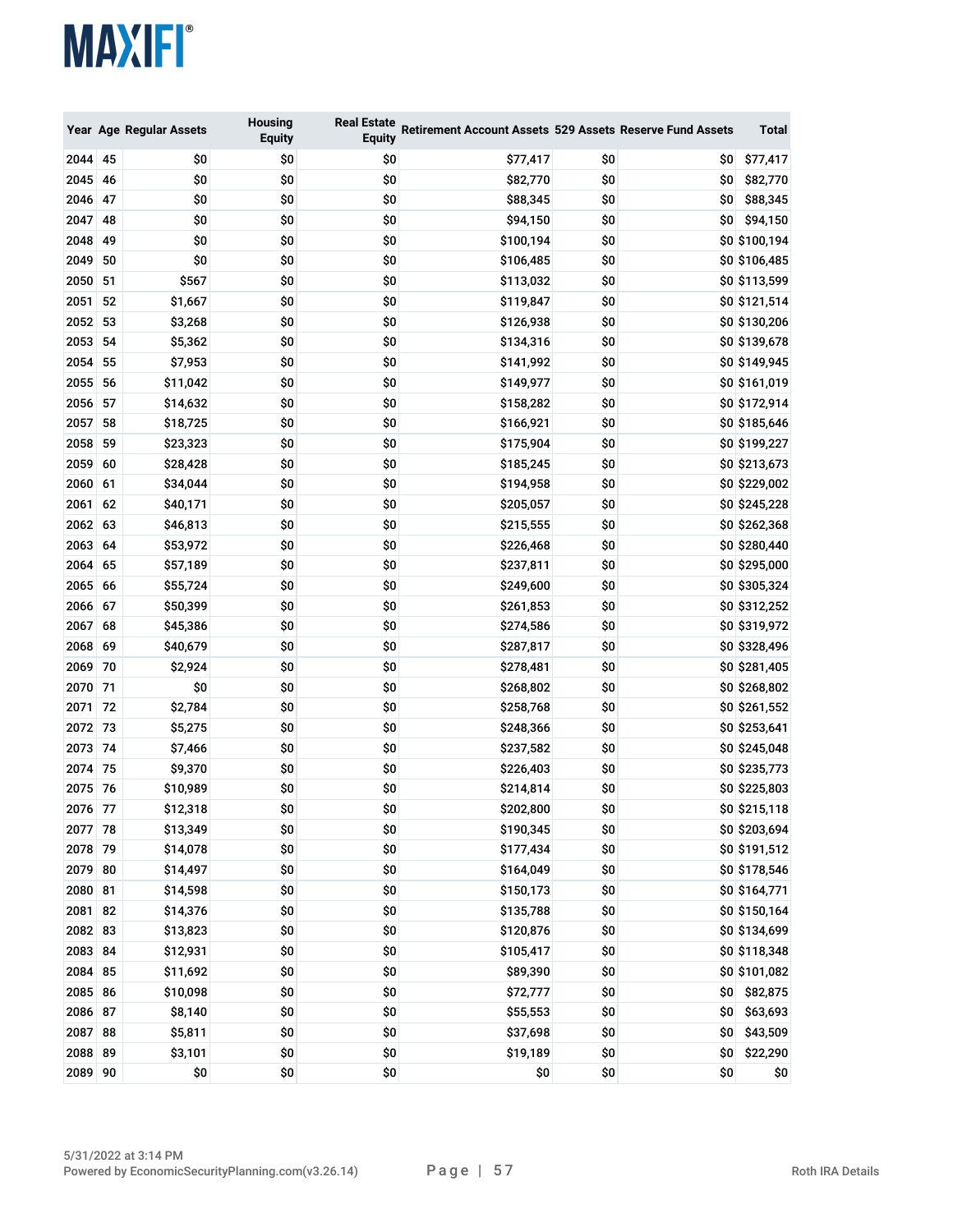#### **Estate**

| Year Age |    | Regular<br><b>Assets</b> | Housing<br><b>Equity</b> | <b>Real Estate</b><br><b>Equity</b> | <b>Retirement Account</b><br><b>Assets</b> | 529<br><b>Assets</b> | <b>Reserve Fund</b><br><b>Assets</b> | Life<br><b>Insurance</b> | <b>Bequest Funeral</b> |     | <b>Net</b><br>Estate |
|----------|----|--------------------------|--------------------------|-------------------------------------|--------------------------------------------|----------------------|--------------------------------------|--------------------------|------------------------|-----|----------------------|
| 2022 23  |    | \$10,428                 | \$0                      | \$0                                 | \$2,000                                    | \$0                  | \$0                                  | \$0                      | \$0                    | \$0 | \$12,428             |
| 2023     | 24 | \$8,575                  | \$0                      | \$0                                 | \$4,093                                    | \$0                  | \$0                                  | \$0                      | \$0                    | \$0 | \$12,668             |
| 2024     | 25 | \$7,259                  | \$0                      | \$0                                 | \$6,284                                    | \$0                  | \$0                                  | \$0                      | \$0                    | \$0 | \$13,543             |
| 2025     | 26 | \$6,483                  | \$0                      | \$0                                 | \$8,575                                    | \$0                  | \$0                                  | \$0                      | \$0                    | \$0 | \$15,058             |
| 2026     | 27 | \$4,131                  | \$0                      | \$0                                 | \$10,970                                   | \$0                  | \$0                                  | \$0                      | \$0                    | \$0 | \$15,101             |
| 2027     | 28 | \$2,307                  | \$0                      | \$0                                 | \$13,475                                   | \$0                  | \$0                                  | \$0                      | \$0                    | \$0 | \$15,782             |
| 2028     | 29 | \$1,010                  | \$0                      | \$0                                 | \$16,092                                   | \$0                  | \$0                                  | \$0                      | \$0                    | \$0 | \$17,102             |
| 2029     | 30 | \$242                    | \$0                      | \$0                                 | \$18,826                                   | \$0                  | \$0                                  | \$0                      | \$0                    | \$0 | \$19,068             |
| 2030     | 31 | \$0                      | \$0                      | \$0                                 | \$21,683                                   | \$0                  | \$0                                  | \$0                      | \$0                    | \$0 | \$21,683             |
| 2031     | 32 | \$0                      | \$0                      | \$0                                 | \$24,665                                   | \$0                  | \$0                                  | \$0                      | \$0                    | \$0 | \$24,665             |
| 2032     | 33 | \$0                      | \$0                      | \$0                                 | \$27,779                                   | \$0                  | \$0                                  | \$0                      | \$0                    | \$0 | \$27,779             |
| 2033     | 34 | \$0                      | \$0                      | \$0                                 | \$31,029                                   | \$0                  | \$0                                  | \$0                      | \$0                    | \$0 | \$31,029             |
| 2034     | 35 | \$0                      | \$0                      | \$0                                 | \$34,421                                   | \$0                  | \$0                                  | \$0                      | \$0                    | \$0 | \$34,421             |
| 2035     | 36 | \$0                      | \$0                      | \$0                                 | \$37,959                                   | \$0                  | \$0                                  | \$0                      | \$0                    | \$0 | \$37,959             |
| 2036     | 37 | \$0                      | \$0                      | \$0                                 | \$41,650                                   | \$0                  | \$0                                  | \$0                      | \$0                    | \$0 | \$41,650             |
| 2037     | 38 | \$0                      | \$0                      | \$0                                 | \$45,500                                   | \$0                  | \$0                                  | \$0                      | \$0                    | \$0 | \$45,500             |
| 2038     | 39 | \$0                      | \$0                      | \$0                                 | \$49,514                                   | \$0                  | \$0                                  | \$0                      | \$0                    | \$0 | \$49,514             |
| 2039     | 40 | \$0                      | \$0                      | \$0                                 | \$53,698                                   | \$0                  | \$0                                  | \$0                      | \$0                    | \$0 | \$53,698             |
| 2040     | 41 | \$0                      | \$0                      | \$0                                 | \$58,060                                   | \$0                  | \$0                                  | \$0                      | \$0                    | \$0 | \$58,060             |
| 2041     | 42 | \$0                      | \$0                      | \$0                                 | \$62,606                                   | \$0                  | \$0                                  | \$0                      | \$0                    | \$0 | \$62,606             |
| 2042     | 43 | \$0                      | \$0                      | \$0                                 | \$67,342                                   | \$0                  | \$0                                  | \$0                      | \$0                    | \$0 | \$67,342             |
| 2043     | 44 | \$0                      | \$0                      | \$0                                 | \$72,276                                   | \$0                  | \$0                                  | \$0                      | \$0                    | \$0 | \$72,276             |
| 2044     | 45 | \$0                      | \$0                      | \$0                                 | \$77,417                                   | \$0                  | \$0                                  | \$0                      | \$0                    | \$0 | \$77,417             |
| 2045     | 46 | \$0                      | \$0                      | \$0                                 | \$82,770                                   | \$0                  | \$0                                  | \$0                      | \$0                    | \$0 | \$82,770             |
| 2046     | 47 | \$0                      | \$0                      | \$0                                 | \$88,345                                   | \$0                  | \$0                                  | \$0                      | \$0                    | \$0 | \$88,345             |
| 2047     | 48 | \$0                      | \$0                      | \$0                                 | \$94,150                                   | \$0                  | \$0                                  | \$0                      | \$0                    | \$0 | \$94,150             |
| 2048     | 49 | \$0                      | \$0                      | \$0                                 | \$100,194                                  | \$0                  | \$0                                  | \$0                      | \$0                    |     | \$0 \$100,194        |
| 2049     | 50 | \$0                      | \$0                      | \$0                                 | \$106,485                                  | \$0                  | \$0                                  | \$0                      | \$0                    |     | \$0 \$106,485        |
| 2050     | 51 | \$567                    | \$0                      | \$0                                 | \$113,032                                  | \$0                  | \$0                                  | \$0                      | \$0                    |     | \$0 \$113,599        |
| 2051     | 52 | \$1,667                  | \$0                      | \$0                                 | \$119,847                                  | \$0                  | \$0                                  | \$0                      | \$0                    |     | \$0 \$121,514        |
| 2052     | 53 | \$3,268                  | \$0                      | \$0                                 | \$126,938                                  | \$0                  | \$0                                  | \$0                      | \$0                    |     | \$0 \$130,206        |
| 2053     | 54 | \$5,362                  | \$0                      | \$0                                 | \$134,316                                  | \$0                  | \$0                                  | \$0                      | \$0                    |     | \$0 \$139,678        |
| 2054     | 55 | \$7,953                  | \$0                      | \$0                                 | \$141,992                                  | \$0                  | \$0                                  | \$0                      | \$0                    |     | \$0 \$149,945        |
| 2055 56  |    | \$11,042                 | \$0                      | \$0                                 | \$149,977                                  | \$0                  | \$0                                  | \$0                      | \$0                    |     | \$0 \$161,019        |
| 2056 57  |    | \$14,632                 | \$0                      | \$0                                 | \$158,282                                  | \$0                  | \$0                                  | \$0                      | \$0                    |     | \$0 \$172,914        |
| 2057 58  |    | \$18,725                 | \$0                      | \$0                                 | \$166,921                                  | \$0                  | \$0                                  | \$0                      | \$0                    |     | \$0 \$185,646        |
| 2058 59  |    | \$23,323                 | \$0                      | \$0                                 | \$175,904                                  | \$0                  | \$0                                  | \$0                      | \$0                    |     | \$0 \$199,227        |
| 2059 60  |    | \$28,428                 | \$0                      | \$0                                 | \$185,245                                  | \$0                  | \$0                                  | \$0                      | \$0                    |     | \$0 \$213,673        |
| 2060 61  |    | \$34,044                 | \$0                      | \$0                                 | \$194,958                                  | \$0                  | \$0                                  | \$0                      | \$0                    |     | \$0 \$229,002        |
| 2061 62  |    | \$40,171                 | \$0                      | \$0                                 | \$205,057                                  | \$0                  | \$0                                  | \$0                      | \$0                    |     | \$0 \$245,228        |
| 2062 63  |    | \$46,813                 | \$0                      | \$0                                 | \$215,555                                  | \$0                  | \$0                                  | \$0                      | \$0                    |     | \$0 \$262,368        |
| 2063 64  |    | \$53,972                 | \$0                      | \$0                                 | \$226,468                                  | \$0                  | \$0                                  | \$0                      | \$0                    |     | \$0 \$280,440        |
| 2064 65  |    | \$57,189                 | \$0                      | \$0                                 | \$237,811                                  | \$0                  | \$0                                  | \$0                      | \$0                    |     | \$0 \$295,000        |
| 2065 66  |    | \$55,724                 | \$0                      | \$0                                 | \$249,600                                  | \$0                  | \$0                                  | \$0                      | \$0                    |     | \$0 \$305,324        |
| 2066 67  |    | \$50,399                 | \$0                      | \$0                                 | \$261,853                                  | \$0                  | \$0                                  | \$0                      | \$0                    |     | \$0 \$312,252        |
| 2067 68  |    | \$45,386                 | \$0                      | \$0                                 | \$274,586                                  | \$0                  | \$0                                  | \$0                      | \$0                    |     | \$0 \$319,972        |
| 2068 69  |    | \$40,679                 | \$0                      | \$0                                 | \$287,817                                  | \$0                  | \$0                                  | \$0                      | \$0                    |     | \$0 \$328,496        |

5/31/2022 at 3:14 PM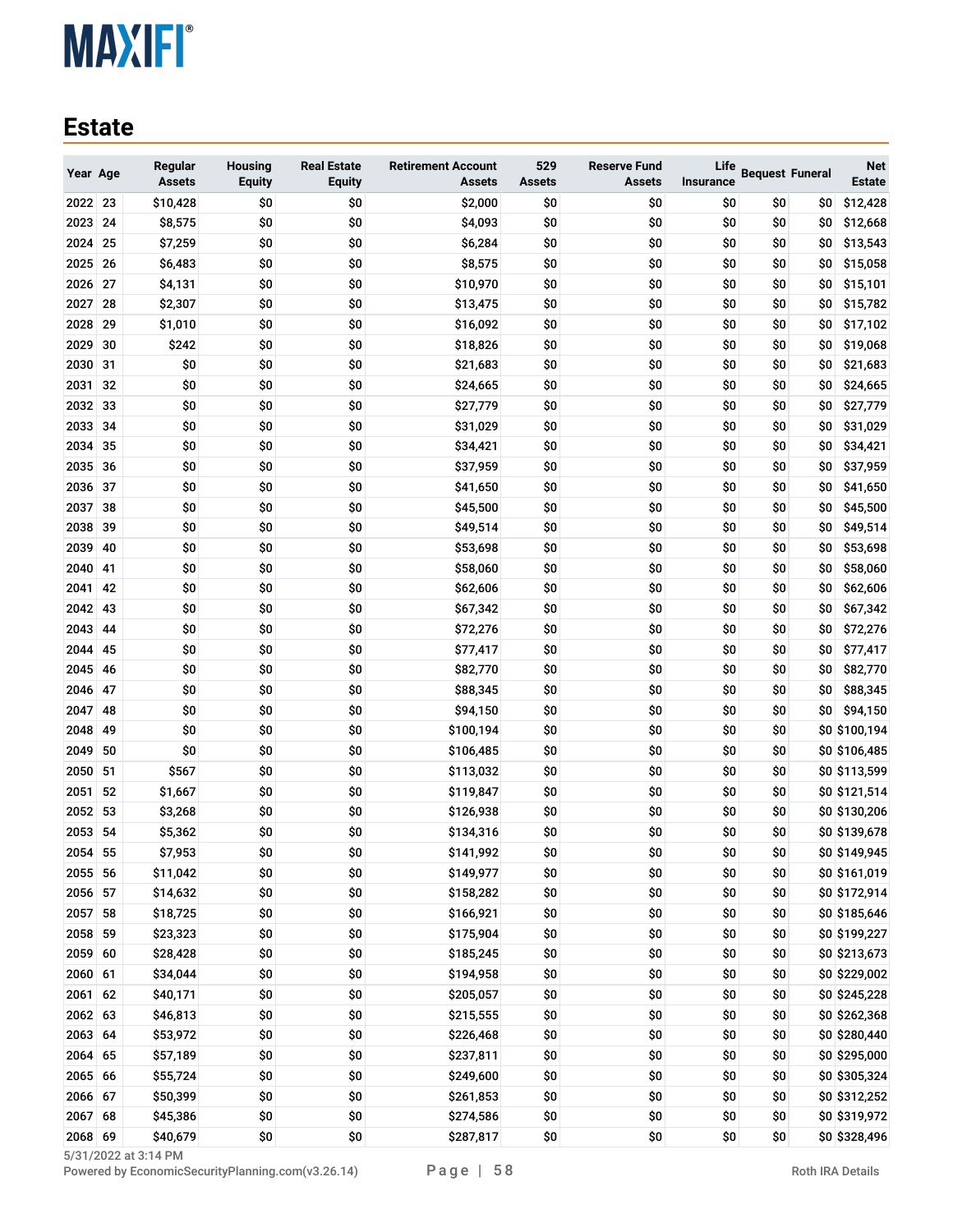

| Year Age |    | Regular<br><b>Assets</b> | <b>Housing</b><br><b>Equity</b> | <b>Real Estate</b><br><b>Equity</b> | <b>Retirement Account</b><br><b>Assets</b> | 529<br><b>Assets</b> | <b>Reserve Fund</b><br><b>Assets</b> | Life<br>Insurance | <b>Bequest Funeral</b> |     | <b>Net</b><br><b>Estate</b> |
|----------|----|--------------------------|---------------------------------|-------------------------------------|--------------------------------------------|----------------------|--------------------------------------|-------------------|------------------------|-----|-----------------------------|
| 2069     | 70 | \$2,924                  | \$0                             | \$0                                 | \$278,481                                  | \$0                  | \$0                                  | ŚO.               | \$O                    |     | \$0 \$281,405               |
| 2070     | 71 | \$0                      | \$0                             | \$0                                 | \$268,802                                  | \$0                  | \$0                                  | \$0               | \$O                    |     | \$0 \$268,802               |
| 2071     | 72 | \$2,784                  | \$0                             | \$0                                 | \$258,768                                  | \$0                  | \$0                                  | \$0               | \$O                    |     | \$0 \$261,552               |
| 2072     | 73 | \$5,275                  | \$0                             | \$0                                 | \$248,366                                  | \$0                  | \$0                                  | \$0               | \$O                    |     | \$0 \$253,641               |
| 2073     | 74 | \$7,466                  | \$0                             | \$0                                 | \$237,582                                  | \$0                  | \$0                                  | \$0               | \$0                    |     | \$0 \$245,048               |
| 2074     | 75 | \$9,370                  | \$0                             | \$0                                 | \$226,403                                  | \$0                  | \$0                                  | \$0               | \$O                    |     | \$0 \$235,773               |
| 2075     | 76 | \$10,989                 | \$0                             | \$0                                 | \$214,814                                  | \$0                  | \$0                                  | \$0               | \$0                    |     | \$0 \$225,803               |
| 2076     | 77 | \$12,318                 | \$0                             | \$0                                 | \$202,800                                  | \$0                  | \$0                                  | \$0               | \$O                    |     | \$0 \$215,118               |
| 2077     | 78 | \$13,349                 | \$0                             | \$0                                 | \$190,345                                  | \$0                  | \$0                                  | \$0               | \$O                    |     | \$0 \$203,694               |
| 2078     | 79 | \$14,078                 | \$0                             | \$0                                 | \$177,434                                  | \$0                  | \$0                                  | \$0               | \$0                    |     | \$0 \$191,512               |
| 2079     | 80 | \$14,497                 | \$0                             | \$0                                 | \$164,049                                  | \$0                  | \$0                                  | \$0               | \$O                    |     | \$0 \$178,546               |
| 2080     | 81 | \$14,598                 | \$0                             | \$0                                 | \$150,173                                  | \$0                  | \$0                                  | \$0               | \$O                    |     | \$0 \$164,771               |
| 2081     | 82 | \$14,376                 | \$0                             | \$0                                 | \$135,788                                  | \$0                  | \$0                                  | \$O               | \$O                    |     | \$0 \$150,164               |
| 2082     | 83 | \$13,823                 | \$0                             | \$0                                 | \$120,876                                  | \$0                  | \$0                                  | \$0               | \$O                    |     | \$0 \$134,699               |
| 2083     | 84 | \$12,931                 | \$0                             | \$0                                 | \$105,417                                  | \$0                  | \$0                                  | \$0               | \$0                    |     | \$0 \$118,348               |
| 2084     | 85 | \$11,692                 | \$0                             | \$0                                 | \$89,390                                   | \$0                  | \$0                                  | \$0               | \$O                    |     | \$0 \$101,082               |
| 2085     | 86 | \$10,098                 | \$0                             | \$0                                 | \$72,777                                   | \$0                  | \$0                                  | \$0               | Ś0                     | \$O | \$82,875                    |
| 2086     | 87 | \$8,140                  | \$0                             | \$0                                 | \$55,553                                   | \$0                  | \$0                                  | \$0               | \$O                    | \$O | \$63,693                    |
| 2087     | 88 | \$5,811                  | \$0                             | \$0                                 | \$37,698                                   | \$0                  | \$0                                  | \$0               | \$O                    | \$O | \$43,509                    |
| 2088     | 89 | \$3,101                  | \$0                             | \$0                                 | \$19,189                                   | \$0                  | \$0                                  | \$0               | \$0                    | \$0 | \$22,290                    |
| 2089     | 90 | \$0                      | \$0                             | \$0                                 | \$0                                        | \$0                  | \$0                                  | \$0               | \$O                    | \$O | \$0                         |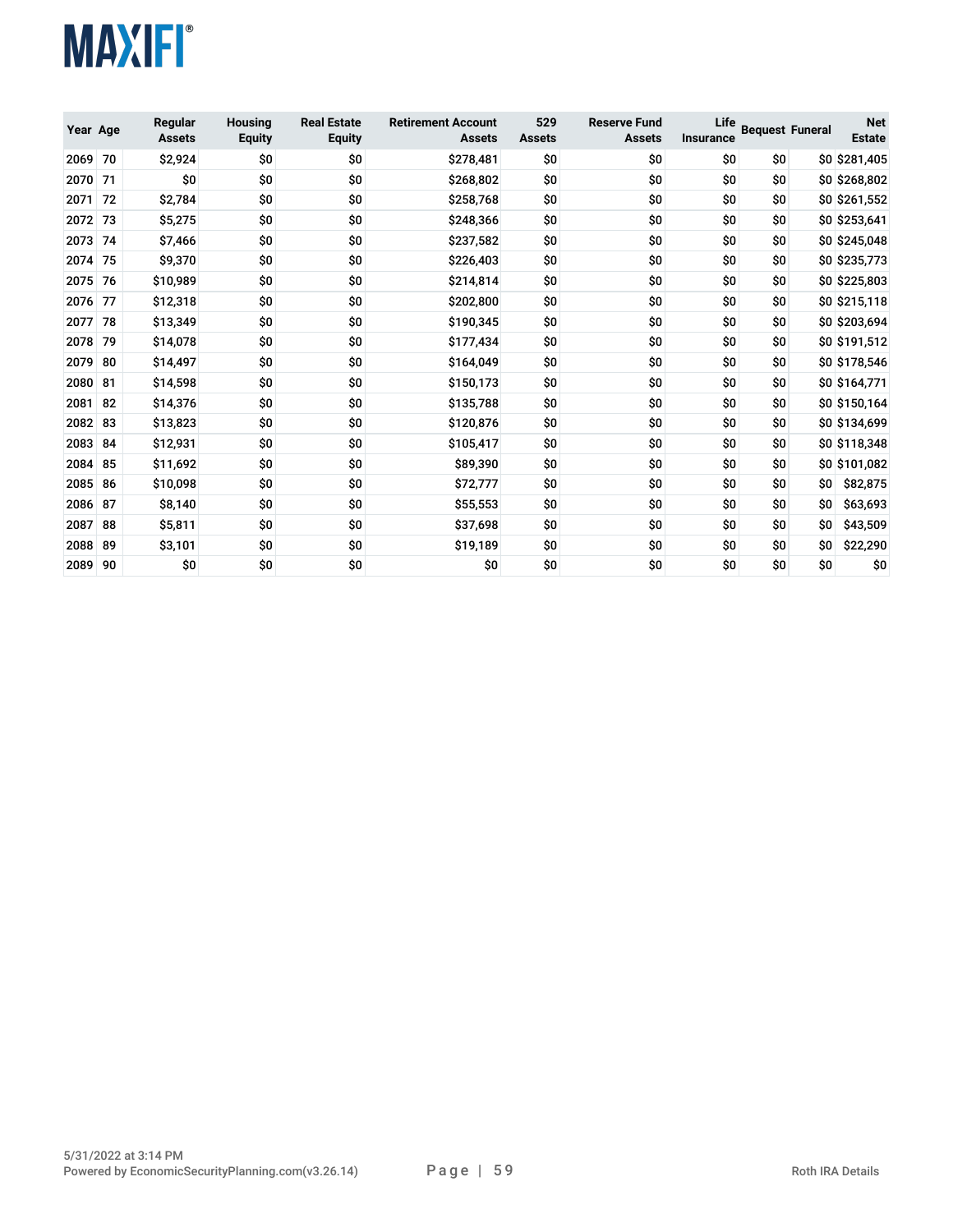

#### **Income Overview**



When income comes from labor, pensions, annuities, or Social Security, we call it "Non-Asset Income." The other income categories are Retirement Account Withdrawals, interest earned on Regular Assets, and Other Receipts. Other Receipts includes 529 account withdrawals and any Special Receipts you've entered such as an inheritance, alimony payments, receipts from the sale of a business, etc.

| Year Age |    | <b>Non-Asset</b><br>Income | <b>Retirement</b><br><b>Withdrawals</b> | <b>Regular Asset</b><br><b>Interest</b> | <b>Children Social</b><br><b>Security</b> | <b>Real Estate Cash</b><br><b>Flow</b> | <b>Other</b><br><b>Receipts</b> | <b>Total</b><br>Income |
|----------|----|----------------------------|-----------------------------------------|-----------------------------------------|-------------------------------------------|----------------------------------------|---------------------------------|------------------------|
| 2022     | 23 | \$78,000                   | \$0                                     | \$0                                     | \$0                                       | \$0                                    | \$10,000                        | \$88,000               |
| 2023     | 24 | \$78,780                   | \$0                                     | \$0                                     | \$0                                       | \$0                                    | \$0                             | \$78,780               |
| 2024     | 25 | \$79,568                   | \$0                                     | \$0                                     | \$0                                       | \$0                                    | \$0                             | \$79,568               |
| 2025     | 26 | \$80,363                   | \$0                                     | \$0                                     | \$0                                       | \$0                                    | \$0                             | \$80,363               |
| 2026     | 27 | \$81,167                   | \$0                                     | \$0                                     | \$0                                       | \$0                                    | \$0                             | \$81,167               |
| 2027     | 28 | \$81,979                   | \$0                                     | \$0                                     | \$0                                       | \$0                                    | \$0                             | \$81,979               |
| 2028     | 29 | \$82,799                   | \$0                                     | \$0                                     | \$0                                       | \$0                                    | \$0                             | \$82,799               |
| 2029     | 30 | \$83,627                   | \$0                                     | \$0                                     | \$0                                       | \$0                                    | \$0                             | \$83,627               |
| 2030     | 31 | \$84,463                   | \$0                                     | \$0                                     | \$0                                       | \$0                                    | \$0                             | \$84,463               |
| 2031     | 32 | \$85,307                   | \$0                                     | \$0                                     | \$0                                       | \$0                                    | \$0                             | \$85,307               |
| 2032     | 33 | \$86,161                   | \$0                                     | \$0                                     | \$0                                       | \$0                                    | \$0                             | \$86,161               |
| 2033     | 34 | \$87,022                   | \$0                                     | \$0                                     | \$0                                       | \$0                                    | \$0                             | \$87,022               |
| 2034     | 35 | \$87,892                   | \$0                                     | \$0                                     | \$0                                       | \$0                                    | \$0                             | \$87,892               |
| 2035     | 36 | \$88,771                   | \$0                                     | \$0                                     | \$0                                       | \$0                                    | \$0                             | \$88,771               |
| 2036     | 37 | \$89,659                   | \$0                                     | \$0                                     | \$0                                       | \$0                                    | \$0                             | \$89,659               |
| 2037     | 38 | \$90,556                   | \$0                                     | \$0                                     | \$0                                       | \$0                                    | \$0                             | \$90,556               |
| 2038     | 39 | \$91,461                   | \$0                                     | \$0                                     | \$0                                       | \$0                                    | \$0                             | \$91,461               |
| 2039     | 40 | \$92,376                   | \$0                                     | \$0                                     | \$0                                       | \$0                                    | \$0                             | \$92,376               |
| 2040     | 41 | \$93,300                   | \$0                                     | \$0                                     | \$0                                       | \$0                                    | \$0                             | \$93,300               |
| 2041     | 42 | \$94,232                   | \$0                                     | \$0                                     | \$0                                       | \$0                                    | \$0                             | \$94,232               |
| 2042     | 43 | \$95,175                   | \$0                                     | \$0                                     | \$0                                       | \$0                                    | \$0                             | \$95,175               |
| 2043 44  |    | \$96,127                   | \$0                                     | \$0                                     | \$0                                       | \$0                                    | \$0                             | \$96,127               |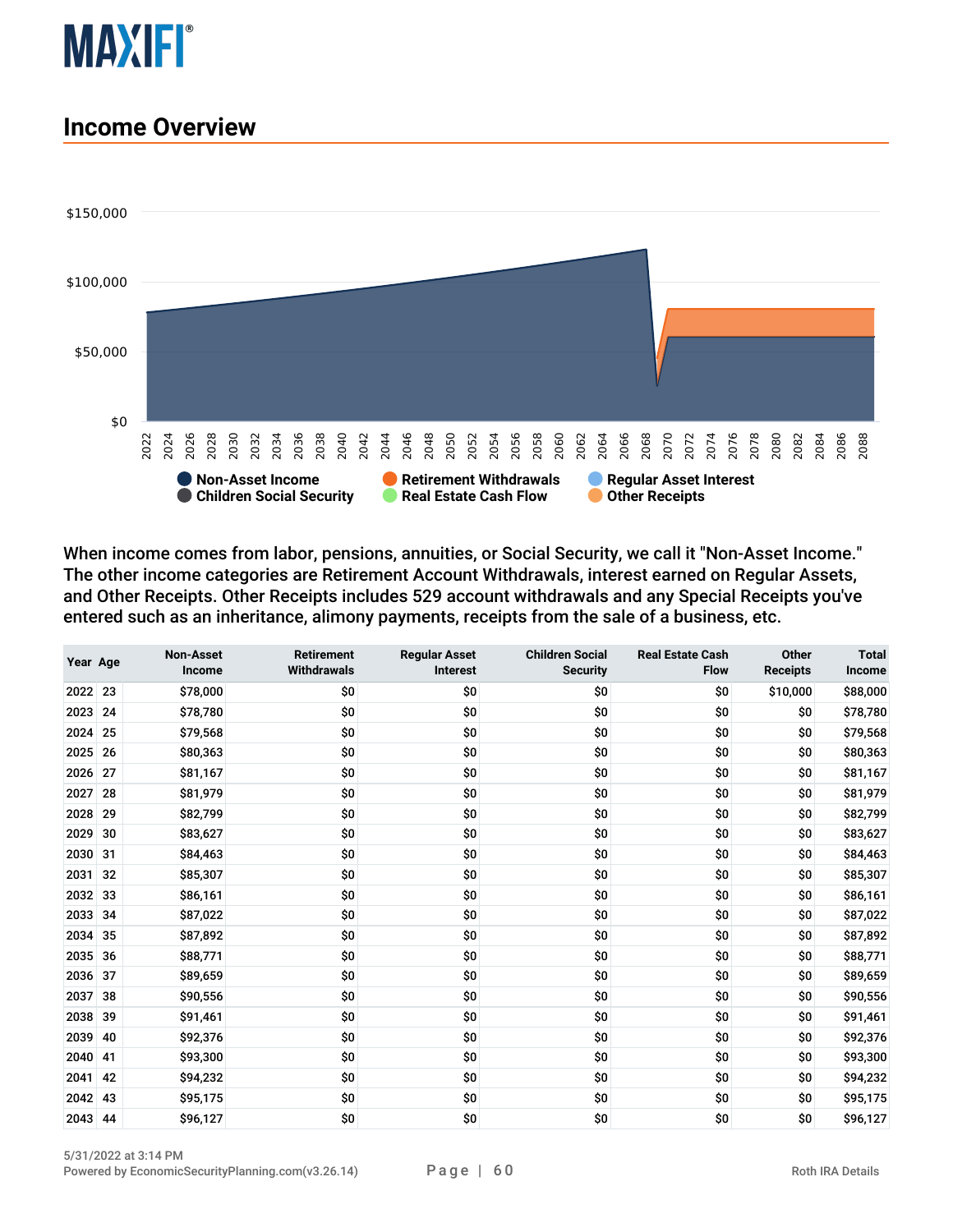

| Year Age     |          | <b>Non-Asset</b><br>Income | <b>Retirement</b><br><b>Withdrawals</b> | <b>Regular Asset</b><br>Interest | <b>Children Social</b><br><b>Security</b> | <b>Real Estate Cash</b><br><b>Flow</b> | Other<br><b>Receipts</b> | <b>Total</b><br>Income |
|--------------|----------|----------------------------|-----------------------------------------|----------------------------------|-------------------------------------------|----------------------------------------|--------------------------|------------------------|
| 2044 45      |          | \$97,088                   | \$0                                     | \$0                              | \$0                                       | \$0                                    | \$0                      | \$97,088               |
| 2045 46      |          | \$98,059                   | \$0                                     | \$0                              | \$0                                       | \$0                                    | \$0                      | \$98,059               |
| 2046         | 47       | \$99,039                   | \$0                                     | \$0                              | \$0                                       | \$0                                    | \$0                      | \$99,039               |
| 2047         | 48       | \$100,030                  | \$0                                     | \$0                              | \$0                                       | \$0                                    | \$0                      | \$100,030              |
| 2048         | 49       | \$101,030                  | \$0                                     | \$0                              | \$0                                       | \$0                                    | \$0                      | \$101,030              |
| 2049         | 50       | \$102,040                  | \$0                                     | \$0                              | \$0                                       | \$0                                    | \$0                      | \$102,040              |
| 2050         | 51       | \$103,061                  | \$0                                     | \$0                              | \$0                                       | \$0                                    | \$0                      | \$103,061              |
| 2051         | 52       | \$104,091                  | \$0                                     | \$0                              | \$0                                       | \$0                                    | \$0                      | \$104,091              |
| 2052         | 53       | \$105,132                  | \$0                                     | \$0                              | \$0                                       | \$0                                    | \$0                      | \$105,132              |
| 2053         | 54       | \$106,184                  | \$0                                     | \$0                              | \$0                                       | \$0                                    | \$0                      | \$106,184              |
| 2054         | 55       | \$107,245                  | \$0                                     | \$0                              | \$0                                       | \$0                                    | \$0                      | \$107,245              |
| 2055         | 56       | \$108,318                  | \$0                                     | \$0                              | \$0                                       | \$0                                    | \$0                      | \$108,318              |
| 2056         | 57       | \$109,401                  | \$0                                     | \$0                              | \$0                                       | \$0                                    | \$0                      | \$109,401              |
| 2057         | 58       | \$110,495                  | \$0                                     | \$0                              | \$0                                       | \$0                                    | \$0                      | \$110,495              |
| 2058         | 59       | \$111,600                  | \$0                                     | \$0                              | \$0                                       | \$0                                    | \$0                      | \$111,600              |
| 2059         | 60       | \$112,716                  | \$0                                     | \$0                              | \$0                                       | \$0                                    | \$0                      | \$112,716              |
| 2060<br>2061 | 61<br>62 | \$113,843<br>\$114,982     | \$0<br>\$0                              | \$0<br>\$0                       | \$0<br>\$0                                | \$0<br>\$0                             | \$0<br>\$0               | \$113,843<br>\$114,982 |
| 2062 63      |          | \$116,131                  | \$0                                     | \$0                              | \$0                                       | \$0                                    | \$0                      | \$116,131              |
| 2063 64      |          | \$117,293                  | \$0                                     | \$0                              | \$0                                       | \$0                                    | \$0                      | \$117,293              |
| 2064         | 65       | \$118,466                  | \$0                                     | \$0                              | \$0                                       | \$0                                    | \$0                      | \$118,466              |
| 2065         | 66       | \$119,650                  | \$0                                     | \$0                              | \$0                                       | \$0                                    | \$0                      | \$119,650              |
| 2066         | 67       | \$120,847                  | \$0                                     | \$0                              | \$0                                       | \$0                                    | \$0                      | \$120,847              |
| 2067         | 68       | \$122,055                  | \$0                                     | \$0                              | \$0                                       | \$0                                    | \$0                      | \$122,055              |
| 2068         | 69       | \$123,276                  | \$0                                     | \$0                              | \$0                                       | \$0                                    | \$0                      | \$123,276              |
| 2069         | 70       | \$25,230                   | \$19,892                                | \$0                              | \$0                                       | \$0                                    | \$0                      | \$45,122               |
| 2070         | 71       | \$60,551                   | \$19,892                                | \$0                              | \$0                                       | \$0                                    | \$0                      | \$80,443               |
| 2071         | 72       | \$60,551                   | \$19,892                                | \$0                              | \$0                                       | \$0                                    | \$0                      | \$80,443               |
| 2072         | 73       | \$60,551                   | \$19,892                                | \$0                              | \$0                                       | \$0                                    | \$0                      | \$80,443               |
| 2073         | 74       | \$60,551                   | \$19,892                                | \$0                              | \$0                                       | \$0                                    | \$0                      | \$80,443               |
| 2074         | 75       | \$60,551                   | \$19,892                                | \$0                              | \$0                                       | \$0                                    | \$0                      | \$80,443               |
| 2075         | -76      | \$60,551                   | \$19,892                                | \$0                              | \$0                                       | \$0                                    | \$0                      | \$80,443               |
| 2076 77      |          | \$60,551                   | \$19,892                                | \$0                              | \$0                                       | \$0                                    | \$0                      | \$80,443               |
| 2077 78      |          | \$60,551                   | \$19,892                                | \$0                              | \$0                                       | \$0                                    | \$0                      | \$80,443               |
| 2078 79      |          | \$60,551                   | \$19,892                                | \$0                              | \$0                                       | \$0                                    | \$0                      | \$80,443               |
| 2079 80      |          | \$60,551                   | \$19,892                                | \$0                              | \$0                                       | \$0                                    | \$0                      | \$80,443               |
| 2080 81      |          | \$60,551                   | \$19,892                                | \$0                              | \$0                                       | \$0                                    | \$0                      | \$80,443               |
| 2081 82      |          | \$60,551                   | \$19,892                                | \$0                              | \$0                                       | \$0                                    | \$0                      | \$80,443               |
| 2082 83      |          | \$60,551                   | \$19,892                                | \$0                              | \$0                                       | \$0                                    | \$0                      | \$80,443               |
| 2083 84      |          | \$60,551                   | \$19,892                                | \$0                              | \$0                                       | \$0                                    | \$0                      | \$80,443               |
| 2084 85      |          | \$60,551                   | \$19,892                                | \$0                              | \$0                                       | \$0                                    | \$0                      | \$80,443               |
| 2085 86      |          | \$60,551                   | \$19,892                                | \$0                              | \$0                                       | \$0                                    | \$0                      | \$80,443               |
| 2086 87      |          | \$60,551                   | \$19,892                                | \$0                              | \$0                                       | \$0                                    | \$0                      | \$80,443               |
| 2087 88      |          | \$60,551                   | \$19,892                                | \$0                              | \$0                                       | \$0                                    | \$0                      | \$80,443               |
| 2088 89      |          | \$60,551                   | \$19,892                                | \$0                              | \$0                                       | \$0                                    | \$0                      | \$80,443               |
| 2089 90      |          | \$60,551                   | \$19,892                                | \$0                              | \$0                                       | \$0                                    | \$0                      | \$80,443               |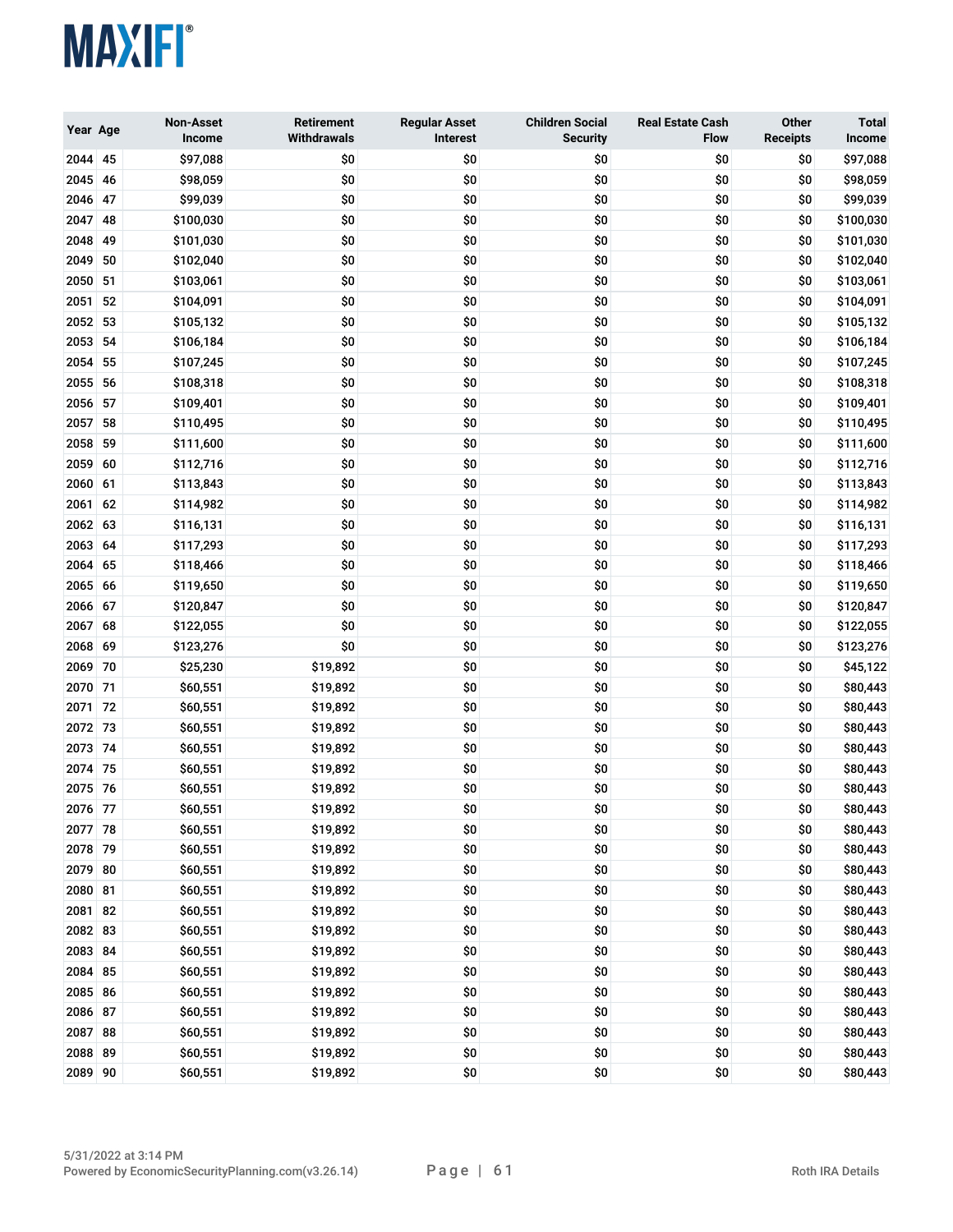

### **Johnny's Non-Asset Income**



#### Non-Asset Income is earnings from labor, pensions, annuities, or Social Security benefits.

| Year Age |    |           |     | <b>Labor Pension Social Security Annuity</b> |     | Total     |
|----------|----|-----------|-----|----------------------------------------------|-----|-----------|
| 2022     | 23 | \$78,000  | \$0 | \$O                                          | \$0 | \$78,000  |
| 2023     | 24 | \$78,780  | \$O | \$O                                          | \$O | \$78,780  |
| 2024     | 25 | \$79,568  | \$0 | \$0                                          | \$0 | \$79,568  |
| 2025     | 26 | \$80,363  | \$0 | \$0                                          | \$0 | \$80,363  |
| 2026     | 27 | \$81,167  | \$0 | \$0                                          | \$0 | \$81,167  |
| 2027     | 28 | \$81,979  | \$0 | \$0                                          | \$0 | \$81,979  |
| 2028     | 29 | \$82,799  | \$0 | \$0                                          | \$0 | \$82,799  |
| 2029     | 30 | \$83,627  | \$0 | \$0                                          | \$0 | \$83,627  |
| 2030     | 31 | \$84,463  | \$0 | \$0                                          | \$0 | \$84,463  |
| 2031     | 32 | \$85,307  | \$0 | \$0                                          | \$0 | \$85,307  |
| 2032     | 33 | \$86,161  | \$0 | \$0                                          | \$0 | \$86,161  |
| 2033     | 34 | \$87,022  | \$0 | \$O                                          | \$0 | \$87,022  |
| 2034     | 35 | \$87,892  | \$0 | \$0                                          | \$0 | \$87,892  |
| 2035     | 36 | \$88,771  | \$0 | \$0                                          | \$0 | \$88,771  |
| 2036     | 37 | \$89,659  | \$0 | \$0                                          | \$0 | \$89,659  |
| 2037     | 38 | \$90,556  | \$0 | \$0                                          | \$0 | \$90,556  |
| 2038     | 39 | \$91,461  | \$0 | \$0                                          | \$0 | \$91,461  |
| 2039     | 40 | \$92,376  | \$0 | \$0                                          | \$0 | \$92,376  |
| 2040     | 41 | \$93,300  | \$0 | \$0                                          | \$0 | \$93,300  |
| 2041     | 42 | \$94,232  | \$0 | \$0                                          | \$0 | \$94,232  |
| 2042     | 43 | \$95,175  | \$0 | \$0                                          | \$0 | \$95,175  |
| 2043     | 44 | \$96,127  | \$0 | \$0                                          | \$0 | \$96,127  |
| 2044     | 45 | \$97,088  | \$0 | \$0                                          | \$0 | \$97,088  |
| 2045     | 46 | \$98,059  | \$0 | \$0                                          | \$0 | \$98,059  |
| 2046     | 47 | \$99,039  | \$0 | \$0                                          | \$0 | \$99,039  |
| 2047     | 48 | \$100,030 | \$0 | \$0                                          | \$0 | \$100,030 |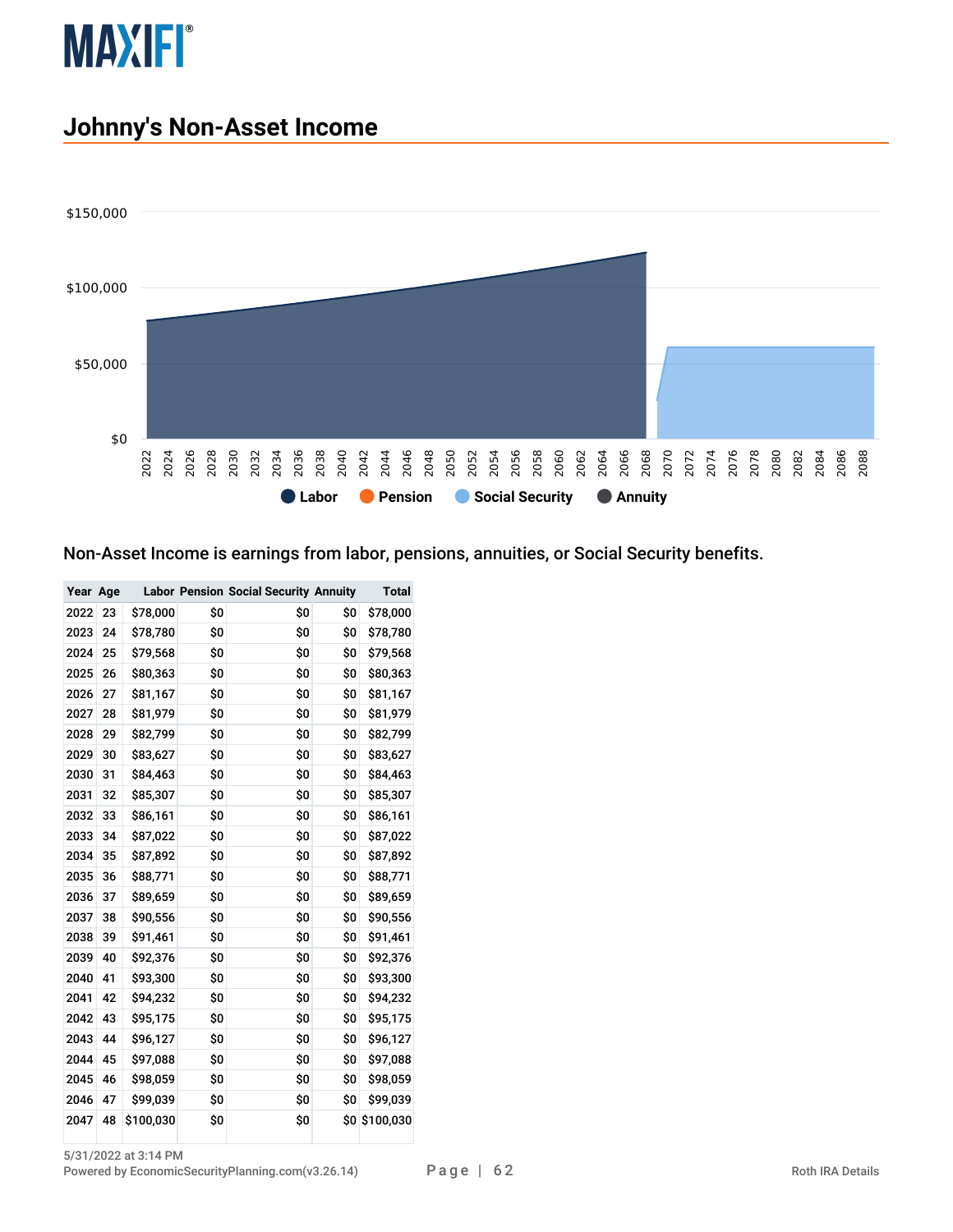| Year Age |    |           |     | <b>Labor Pension Social Security Annuity</b> |     | Total         |
|----------|----|-----------|-----|----------------------------------------------|-----|---------------|
| 2048     | 49 | \$101,030 | \$0 | \$0                                          | \$0 | \$101,030     |
| 2049     | 50 | \$102,040 | \$0 | \$0                                          | \$0 | \$102,040     |
| 2050     | 51 | \$103,061 | \$0 | \$0                                          | \$0 | \$103,061     |
| 2051     | 52 | \$104,091 | \$0 | \$0                                          |     | \$0 \$104,091 |
| 2052     | 53 | \$105,132 | \$0 | \$0                                          | \$0 | \$105,132     |
| 2053     | 54 | \$106,184 | \$0 | \$0                                          | \$0 | \$106,184     |
| 2054     | 55 | \$107,245 | \$0 | \$0                                          | \$0 | \$107,245     |
| 2055     | 56 | \$108,318 | \$0 | \$0                                          | \$0 | \$108,318     |
| 2056     | 57 | \$109,401 | \$0 | \$0                                          | \$0 | \$109,401     |
| 2057     | 58 | \$110,495 | \$0 | \$0                                          |     | \$0 \$110,495 |
| 2058     | 59 | \$111,600 | \$0 | \$0                                          | \$0 | \$111,600     |
| 2059     | 60 | \$112,716 | \$0 | \$0                                          | \$0 | \$112,716     |
| 2060     | 61 | \$113,843 | \$0 | \$0                                          |     | \$0 \$113,843 |
| 2061     | 62 | \$114,982 | \$0 | \$0                                          | \$0 | \$114,982     |
| 2062     | 63 | \$116,131 | \$0 | \$0                                          | \$0 | \$116,131     |
| 2063     | 64 | \$117,293 | \$0 | \$0                                          | \$0 | \$117,293     |
| 2064     | 65 | \$118,466 | \$0 | \$0                                          | \$0 | \$118,466     |
| 2065     | 66 | \$119,650 | \$0 | \$0                                          | \$0 | \$119,650     |
| 2066     | 67 | \$120,847 | \$0 | \$0                                          | \$0 | \$120,847     |
| 2067     | 68 | \$122,055 | \$0 | \$0                                          | \$0 | \$122,055     |
| 2068     | 69 | \$123,276 | \$0 | \$0                                          | \$0 | \$123,276     |
| 2069     | 70 | \$0       | \$0 | \$25,230                                     | \$0 | \$25,230      |
| 2070     | 71 | \$0       | \$0 | \$60,551                                     | \$0 | \$60,551      |
| 2071     | 72 | \$0       | \$0 | \$60,551                                     | \$0 | \$60,551      |
| 2072     | 73 | \$0       | \$0 | \$60,551                                     | \$0 | \$60,551      |
| 2073     | 74 | \$0       | \$0 | \$60,551                                     | \$0 | \$60,551      |
| 2074     | 75 | \$0       | \$0 | \$60,551                                     | \$0 | \$60,551      |
| 2075     | 76 | \$0       | \$0 | \$60,551                                     | \$0 | \$60,551      |
| 2076     | 77 | \$0       | \$0 | \$60,551                                     | \$0 | \$60,551      |
| 2077     | 78 | \$0       | \$0 | \$60,551                                     | \$0 | \$60,551      |
| 2078     | 79 | \$0       | \$0 | \$60,551                                     | \$0 | \$60,551      |
| 2079     | 80 | \$0       | \$0 | \$60,551                                     | \$0 | \$60,551      |
| 2080     | 81 | \$0       | \$0 | \$60,551                                     | \$0 | \$60,551      |
| 2081     | 82 | \$0       | \$0 | \$60,551                                     | \$0 | \$60,551      |
| 2082     | 83 | \$0       | \$0 | \$60,551                                     | \$0 | \$60,551      |
| 2083     | 84 | \$0       | \$0 | \$60,551                                     | \$0 | \$60,551      |
| 2084     | 85 | \$0       | \$0 | \$60,551                                     | \$0 | \$60,551      |
| 2085     | 86 | \$0       | \$0 | \$60,551                                     | \$0 | \$60,551      |
| 2086     | 87 | \$0       | \$0 | \$60,551                                     | \$0 | \$60,551      |
| 2087     | 88 | \$0       | \$0 | \$60,551                                     | \$0 | \$60,551      |
| 2088     | 89 | \$0       | \$0 | \$60,551                                     | \$0 | \$60,551      |
| 2089     | 90 | \$0       | \$0 | \$60,551                                     | \$0 | \$60,551      |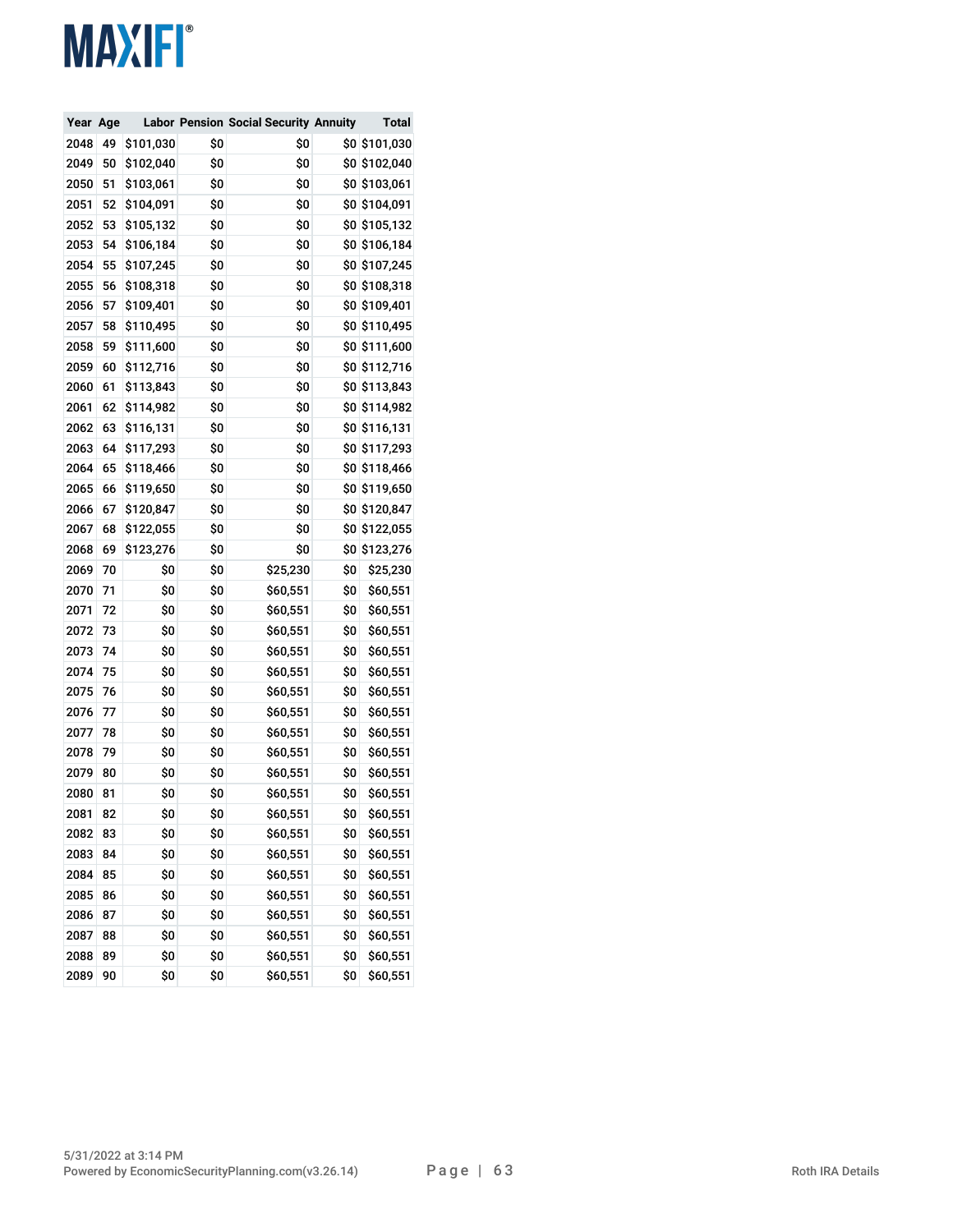#### **Johnny's Retirement Accounts**

This table presents annual details for your Retirement Accounts. Retirement Asset Income represents interest earned on the assets in the accounts. In general, if you add all contributions to Retirement Asset Income and subtract the Withdrawals amounts, you will get the Net Account Additions for the accounts for the year. The Assets column shows assets in the account, which is Assets from the last year plus Net Account Additions for the year. The Annuity Income column shows any annuity payouts for the year. For the year you convert retirement assets to annuities, you will notice the assets that were converted as a negative amount in the Net Account Additions column.

| Year Age     |          | <b>Retirement</b><br><b>Asset Income</b> | <b>Employee</b><br><b>Contributions</b> | <b>Employer</b><br><b>Contributions Contributions</b> | <b>Roth</b>        | Non-Roth<br><b>Withdrawals Withdrawals</b> | Roth | <b>Net Account</b><br><b>Additions</b> | <b>Non-Roth</b><br><b>Assets</b> | Roth<br>Assets       | <b>Annuity</b><br>Income |
|--------------|----------|------------------------------------------|-----------------------------------------|-------------------------------------------------------|--------------------|--------------------------------------------|------|----------------------------------------|----------------------------------|----------------------|--------------------------|
| 2022 23      |          | \$0                                      | \$0                                     | \$0                                                   | \$2,000            | \$0                                        | \$0  | \$2,000                                | \$0                              | \$2,000              | \$0                      |
| 2023 24      |          | \$73                                     | \$0                                     | \$0                                                   | \$2,020            | \$0                                        | \$0  | \$2,093                                | \$0                              | \$4,093              | \$0                      |
| 2024         | 25       | \$150                                    | \$0                                     | \$0                                                   | \$2,040            | \$0                                        | \$0  | \$2,190                                | \$0                              | \$6,284              | \$0                      |
| 2025         | 26       | \$230                                    | \$0                                     | \$0                                                   | \$2,061            | \$0                                        | \$0  | \$2,291                                | \$0                              | \$8,575              | \$0                      |
| 2026         | 27       | \$314                                    | \$0                                     | \$0                                                   | \$2,081            | \$0                                        | \$0  | \$2,396                                | \$0                              | \$10,970             | \$0                      |
| 2027         | 28       | \$402                                    | \$0                                     | \$0                                                   | \$2,102            | \$0                                        | \$0  | \$2,504                                | \$0                              | \$13,475             | \$0                      |
| 2028         | 29       | \$494                                    | \$0                                     | \$0                                                   | \$2,123            | \$0                                        | \$0  | \$2,617                                | \$0                              | \$16,092             | \$0                      |
| 2029         | 30       | \$590                                    | \$0                                     | \$0                                                   | \$2,144            | \$0                                        | \$0  | \$2,734                                | \$0                              | \$18,826             | \$0                      |
| 2030         | 31       | \$690                                    | \$0                                     | \$0                                                   |                    | \$0                                        | \$0  |                                        | \$0                              |                      | \$0                      |
| 2031         | 32       | \$795                                    | \$0                                     | \$0                                                   | \$2,166<br>\$2,187 | \$0                                        | \$0  | \$2,856<br>\$2,983                     | \$0                              | \$21,683<br>\$24,665 | \$0                      |
| 2032 33      |          | \$905                                    | \$0                                     | \$0                                                   | \$2,209            | \$0                                        | \$0  | \$3,114                                | \$0                              | \$27,779             | \$0                      |
| 2033         | 34       | \$1,019                                  | \$0                                     | \$0                                                   | \$2,231            | \$0                                        | \$0  |                                        | \$0                              | \$31,029             | \$0                      |
| 2034         | 35       |                                          | \$0                                     | \$0                                                   | \$2,254            | \$0                                        | \$0  | \$3,250                                | \$0                              |                      | \$0                      |
|              | 36       | \$1,138                                  |                                         |                                                       | \$2,276            | \$0                                        | \$0  | \$3,392                                |                                  | \$34,421<br>\$37,959 | \$0                      |
| 2035         |          | \$1,262                                  | \$0                                     | \$0                                                   |                    |                                            |      | \$3,539                                | \$0                              |                      |                          |
| 2036<br>2037 | 37<br>38 | \$1,392                                  | \$0<br>\$0                              | \$0<br>\$0                                            | \$2,299<br>\$2,322 | \$0                                        | \$0  | \$3,691                                | \$0<br>\$0                       | \$41,650<br>\$45,500 | \$0<br>\$0               |
|              |          | \$1,528                                  |                                         |                                                       |                    | \$0                                        | \$0  | \$3,849                                |                                  |                      |                          |
| 2038         | 39       | \$1,669                                  | \$0                                     | \$0                                                   | \$2,345            | \$0                                        | \$0  | \$4,014                                | \$0                              | \$49,514             | \$0<br>\$0               |
| 2039         | 40       | \$1,816                                  | \$0                                     | \$0                                                   | \$2,369            | \$0                                        | \$0  | \$4,185                                | \$0                              | \$53,698             |                          |
| 2040         | 41       | \$1,969                                  | \$0                                     | \$0                                                   | \$2,392            | \$0                                        | \$0  | \$4,362                                | \$0                              | \$58,060             | \$0                      |
| 2041         | 42       | \$2,129                                  | \$0                                     | \$0                                                   | \$2,416            | \$0                                        | \$0  | \$4,546                                | \$0                              | \$62,606             | \$0                      |
| 2042         | 43       | \$2,296                                  | \$0                                     | \$0                                                   | \$2,440            | \$0                                        | \$0  | \$4,736                                | \$0                              | \$67,342             | \$0                      |
| 2043         | 44       | \$2,470                                  | \$0                                     | \$0                                                   | \$2,465            | \$0                                        | \$0  | \$4,935                                | \$0                              | \$72,276             | \$0                      |
| 2044         | 45       | \$2,651                                  | \$0                                     | \$0                                                   | \$2,489            | \$0                                        | \$0  | \$5,140                                | \$0                              | \$77,417             | \$0                      |
| 2045 46      |          | \$2,839                                  | \$0                                     | \$0                                                   | \$2,514            | \$0                                        | \$0  | \$5,354                                | \$0                              | \$82,770             | \$0                      |
| 2046         | 47       | \$3,036                                  | \$0                                     | \$0                                                   | \$2,539            | \$0                                        | \$0  | \$5,575                                | \$0                              | \$88,345             | \$0                      |
| 2047         | 48       | \$3,240                                  | \$0                                     | \$0                                                   | \$2,565            | \$0                                        | \$0  | \$5,805                                | \$0                              | \$94,150             | \$0                      |
| 2048         | 49       | \$3,453                                  | \$0                                     | \$0                                                   | \$2,591            | \$0                                        | \$0  | \$6,043                                |                                  | \$0 \$100,194        | \$0                      |
| 2049         | 50       | \$3,675                                  | \$0                                     | \$0                                                   | \$2,616            | \$0                                        | \$0  | \$6,291                                |                                  | \$0 \$106,485        | \$0                      |
| 2050         | 51       | \$3,905                                  | \$0                                     | \$0                                                   | \$2,643            | \$0                                        | \$0  | \$6,548                                |                                  | \$0 \$113,032        | \$0                      |
| 2051         | 52       | \$4,145                                  | \$0                                     | \$0                                                   | \$2,669            | \$0                                        | \$0  | \$6,814                                |                                  | \$0 \$119,847        | \$0                      |
| 2052         | 53       | \$4,395                                  | \$0                                     | \$0                                                   | \$2,696            | \$0                                        | \$0  | \$7,091                                |                                  | \$0 \$126,938        | \$0                      |
| 2053         | 54       | \$4,655                                  | \$0                                     | \$0                                                   | \$2,723            | \$0                                        | \$0  | \$7,378                                |                                  | \$0 \$134,316        | \$0                      |
| 2054         | 55       | \$4,926                                  | \$0                                     | \$0                                                   | \$2,750            | \$0                                        | \$0  | \$7,676                                |                                  | \$0 \$141,992        | \$0                      |
| 2055         | 56       | \$5,208                                  | \$0                                     | \$0                                                   | \$2,777            | \$0                                        | \$0  | \$7,985                                |                                  | \$0 \$149,977        | \$0                      |
| 2056         | 57       | \$5,500                                  | \$0                                     | \$0                                                   | \$2,805            | \$0                                        | \$0  | \$8,306                                |                                  | \$0 \$158,282        | \$0                      |
| 2057         | 58       | \$5,805                                  | \$0                                     | \$0                                                   | \$2,833            | \$0                                        | \$0  | \$8,638                                |                                  | \$0 \$166,921        | \$0                      |
| 2058         | 59       | \$6,122                                  | \$0                                     | \$0                                                   | \$2,862            | \$0                                        | \$0  | \$8,983                                |                                  | \$0 \$175,904        | \$0                      |
| 2059 60      |          | \$6,451                                  | \$0                                     | \$O                                                   | \$2,890            | \$0                                        | \$0  | \$9,341                                |                                  | \$0 \$185,245        | \$0                      |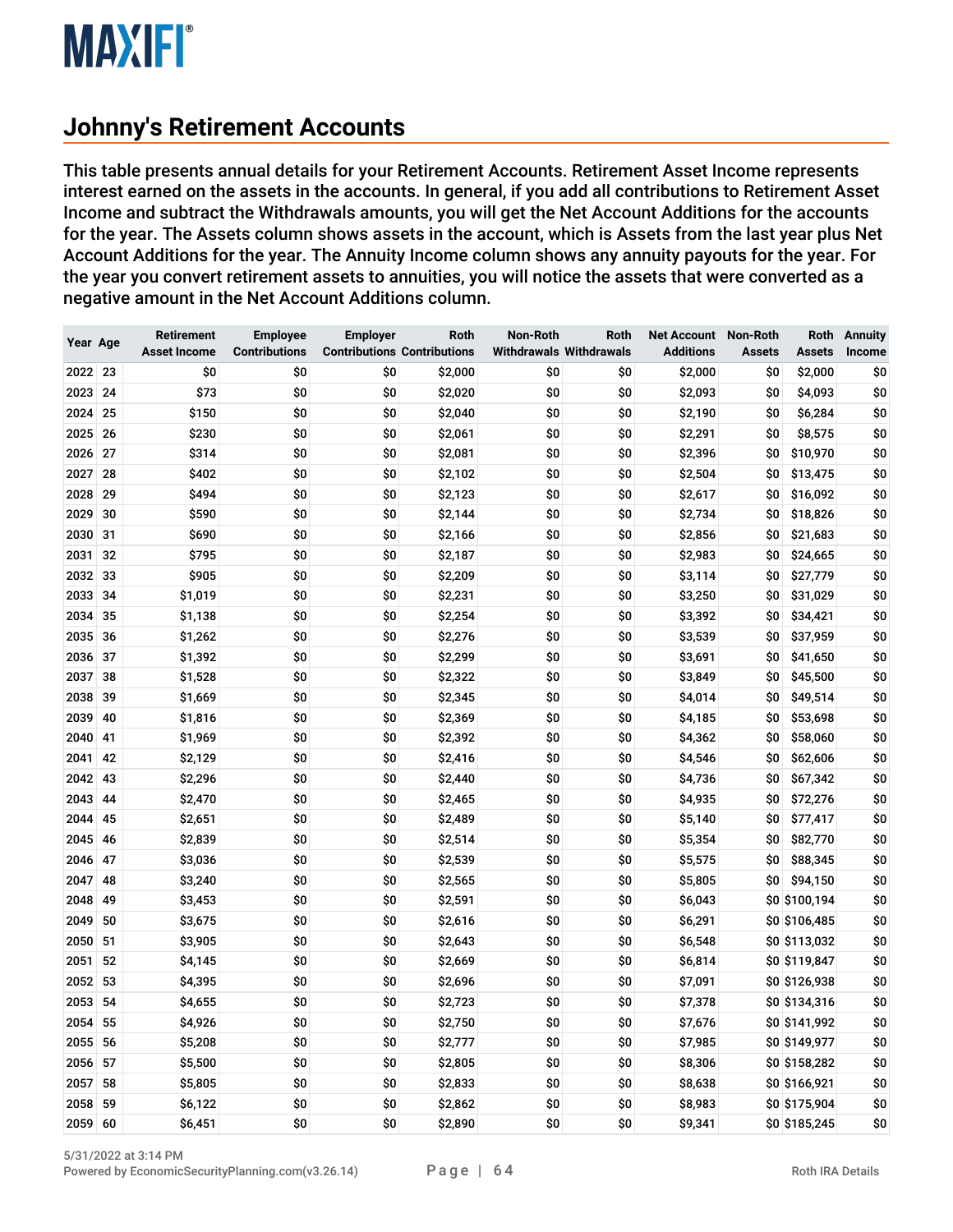| Year Age |    | Retirement<br><b>Asset Income</b> | <b>Employee</b><br><b>Contributions</b> | <b>Employer</b><br><b>Contributions Contributions</b> | Roth    | Non-Roth | Roth<br><b>Withdrawals Withdrawals</b> | <b>Net Account Non-Roth</b><br><b>Additions</b> | <b>Assets</b> | <b>Roth</b><br><b>Assets</b> | <b>Annuity</b><br>Income |
|----------|----|-----------------------------------|-----------------------------------------|-------------------------------------------------------|---------|----------|----------------------------------------|-------------------------------------------------|---------------|------------------------------|--------------------------|
| 2060     | 61 | \$6,794                           | \$0                                     | \$0                                                   | \$2,919 | \$0      | \$0                                    | \$9,713                                         |               | \$0 \$194,958                | \$0                      |
| 2061     | 62 | \$7,150                           | \$0                                     | \$0                                                   | \$2,948 | \$0      | \$0                                    | \$10,098                                        |               | \$0 \$205,057                | \$0                      |
| 2062     | 63 | \$7,520                           | \$0                                     | \$0                                                   | \$2,978 | \$0      | \$0                                    | \$10,498                                        |               | \$0 \$215,555                | \$0                      |
| 2063     | 64 | \$7,905                           | \$0                                     | \$0                                                   | \$3,008 | \$0      | \$0                                    | \$10,913                                        |               | \$0 \$226,468                | \$0                      |
| 2064     | 65 | \$8,306                           | \$0                                     | \$0                                                   | \$3,038 | \$0      | \$0                                    | \$11,343                                        |               | \$0 \$237,811                | \$0                      |
| 2065     | 66 | \$8,722                           | \$0                                     | \$0                                                   | \$3,068 | \$0      | \$0                                    | \$11,790                                        |               | \$0 \$249,600                | \$0                      |
| 2066     | 67 | \$9,154                           | \$0                                     | \$0                                                   | \$3,099 | \$0      | \$0                                    | \$12,253                                        |               | \$0 \$261,853                | \$0                      |
| 2067     | 68 | \$9,603                           | \$0                                     | \$0                                                   | \$3,130 | \$0      | \$0                                    | \$12,733                                        |               | \$0 \$274,586                | \$0                      |
| 2068     | 69 | \$10,070                          | \$0                                     | \$0                                                   | \$3,161 | \$0      | \$0                                    | \$13,231                                        |               | \$0 \$287,817                | \$0                      |
| 2069     | 70 | \$10,556                          | \$0                                     | \$0                                                   | \$0     | \$0      | (\$19,892)                             | ( \$9,337)                                      |               | \$0 \$278,481                | \$0                      |
| 2070     | 71 | \$10,213                          | \$0                                     | \$0                                                   | \$0     | \$0      | (\$19,892)                             | ( \$9,679)                                      |               | \$0 \$268,802                | \$0                      |
| 2071     | 72 | \$9,858                           | \$0                                     | \$0                                                   | \$0     | \$0      | (\$19,892)                             | ( \$10,034)                                     |               | \$0 \$258,768                | \$0                      |
| 2072     | 73 | \$9,490                           | \$0                                     | \$0                                                   | \$0     | \$0      | (\$19,892)                             | ( \$10,402)                                     |               | \$0 \$248,366                | \$0                      |
| 2073     | 74 | \$9,109                           | \$0                                     | \$0                                                   | \$0     | \$0      | (\$19,892)                             | ( \$10, 784)                                    |               | \$0 \$237,582                | \$0                      |
| 2074     | 75 | \$8,713                           | \$0                                     | \$0                                                   | \$0     | \$0      | ( \$19, 892)                           | ( \$11, 179)                                    |               | \$0 \$226,403                | \$0                      |
| 2075     | 76 | \$8,303                           | \$0                                     | \$0                                                   | \$0     | \$0      | (\$19,892)                             | ( \$11,589)                                     |               | \$0 \$214,814                | \$0                      |
| 2076     | 77 | \$7,878                           | \$0                                     | \$0                                                   | \$0     | \$0      | ( \$19, 892)                           | (\$12,014)                                      |               | \$0 \$202,800                | \$0                      |
| 2077     | 78 | \$7,438                           | \$0                                     | \$0                                                   | \$0     | \$0      | ( \$19,892)                            | (\$12,455)                                      |               | \$0 \$190,345                | \$0                      |
| 2078     | 79 | \$6,981                           | \$0                                     | \$O                                                   | \$0     | SO.      | (\$19,892)                             | ( \$12, 911)                                    |               | \$0 \$177,434                | \$0                      |
| 2079     | 80 | \$6,507                           | \$0                                     | \$0                                                   | \$0     | \$0      | (\$19,892)                             | ( \$13, 385)                                    |               | \$0 \$164,049                | \$0                      |
| 2080     | 81 | \$6,016                           | \$0                                     | \$0                                                   | \$0     | \$0      | (\$19,892)                             | ( \$13,876)                                     |               | \$0 \$150,173                | \$0                      |
| 2081     | 82 | \$5,508                           | \$0                                     | \$0                                                   | \$0     | \$0      | (\$19,892)                             | ( \$14, 385)                                    |               | \$0 \$135,788                | \$0                      |
| 2082     | 83 | \$4,980                           | \$0                                     | \$0                                                   | \$0     | \$0      | (\$19,892)                             | ( \$14, 912)                                    |               | \$0 \$120,876                | \$0                      |
| 2083     | 84 | \$4,433                           | \$0                                     | \$0                                                   | \$0     | \$0      | (\$19,892)                             | (\$15,459)                                      |               | \$0 \$105,417                | \$0                      |
| 2084     | 85 | \$3,866                           | \$0                                     | \$0                                                   | \$0     | \$0      | (\$19,892)                             | (\$16,026)                                      | ŚO.           | \$89,390                     | \$0                      |
| 2085     | 86 | \$3,278                           | \$0                                     | \$0                                                   | \$0     | \$0      | (\$19,892)                             | (\$16,614)                                      | \$0           | \$72,777                     | \$0                      |
| 2086     | 87 | \$2,669                           | \$0                                     | \$0                                                   | \$0     | \$0      | (\$19,892)                             | (\$17,223)                                      | \$0           | \$55,553                     | \$0                      |
| 2087     | 88 | \$2,037                           | \$0                                     | \$0                                                   | \$0     | \$0      | ( \$19,892)                            | (\$17,855)                                      | \$0           | \$37,698                     | \$0                      |
| 2088     | 89 | \$1,383                           | \$0                                     | \$0                                                   | \$0     | \$0      | (\$19,892)                             | ( \$18,510)                                     | \$0           | \$19,189                     | \$0                      |
| 2089 90  |    | \$704                             | \$0                                     | \$0                                                   | \$0     | \$0      | (\$19,892)                             | ( \$19, 189)                                    | \$0           | \$0                          | \$0                      |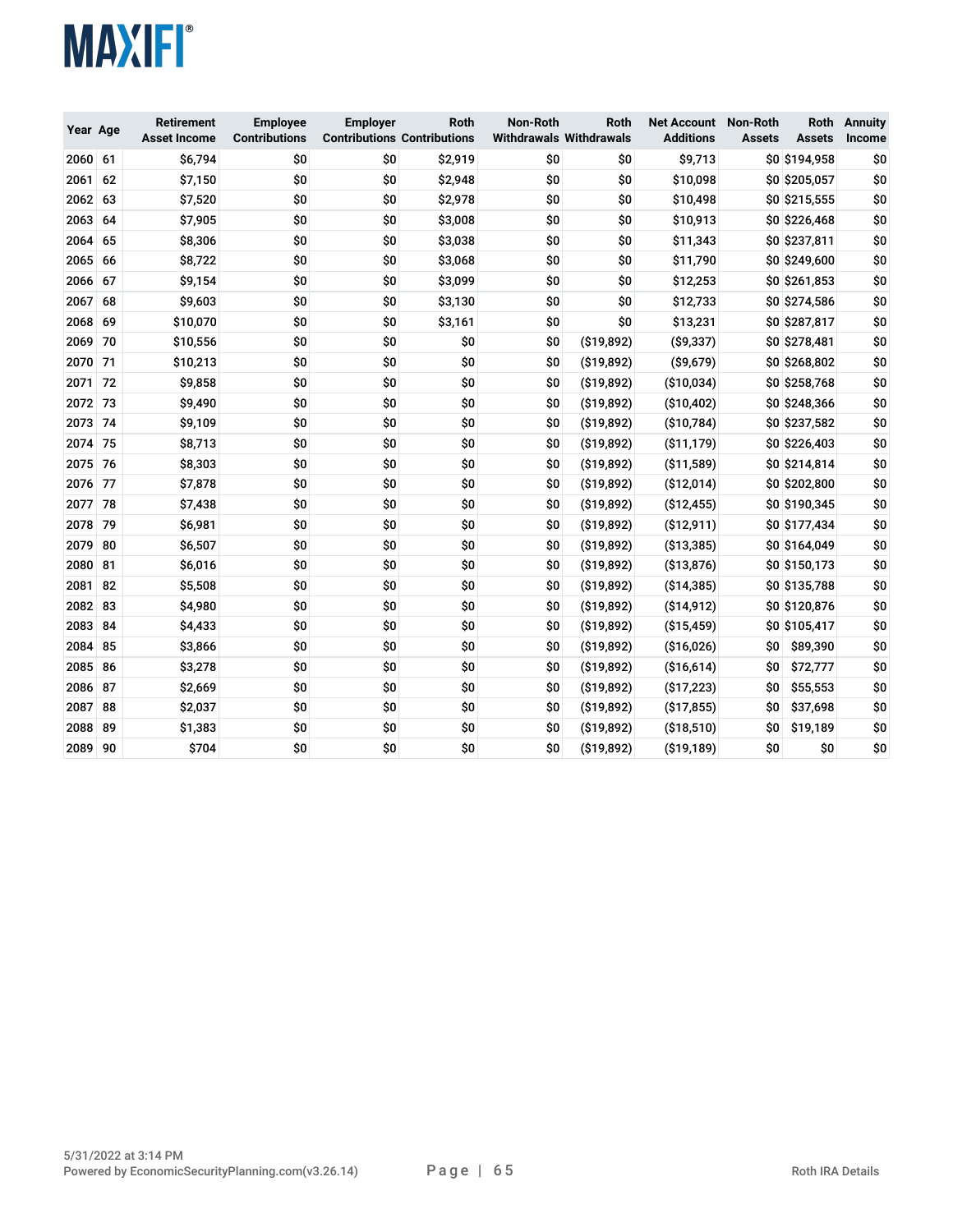

#### **Social Security**



Our software has computed household Social Security benefits based on the following Social Security Benefit Filing Dates:

Johnny files for retirement benefits in Jul 2069, the year Johnny turns 70

|      |    |     |     | Year Age Retirement Benefits Earnings Deduction Child Dependent Benefits Child Survivor Benefits Child Earnings Deduction |     |
|------|----|-----|-----|---------------------------------------------------------------------------------------------------------------------------|-----|
| 2022 | 23 | \$0 | \$0 | \$0                                                                                                                       | \$0 |
| 2023 | 24 | \$0 | \$0 | \$0                                                                                                                       | \$0 |
| 2024 | 25 | \$0 | \$0 | \$0                                                                                                                       | \$0 |
| 2025 | 26 | \$0 | \$0 | \$0                                                                                                                       | \$0 |
| 2026 | 27 | \$0 | \$0 | \$0                                                                                                                       | \$0 |
| 2027 | 28 | \$0 | \$O | \$O                                                                                                                       | \$0 |
| 2028 | 29 | \$0 | \$0 | \$0                                                                                                                       | \$0 |
| 2029 | 30 | \$0 | \$0 | \$0                                                                                                                       | \$0 |
| 2030 | 31 | \$0 | \$0 | \$0                                                                                                                       | \$0 |
| 2031 | 32 | \$0 | \$0 | \$0                                                                                                                       | \$0 |
| 2032 | 33 | \$0 | \$0 | \$0                                                                                                                       | \$0 |
| 2033 | 34 | \$0 | \$0 | \$0                                                                                                                       | \$0 |
| 2034 | 35 | \$0 | \$O | \$0                                                                                                                       | \$0 |
| 2035 | 36 | \$0 | \$0 | \$0                                                                                                                       | \$0 |
| 2036 | 37 | \$0 | \$0 | \$0                                                                                                                       | \$0 |
| 2037 | 38 | \$0 | \$0 | \$0                                                                                                                       | \$0 |
| 2038 | 39 | \$0 | \$0 | \$0                                                                                                                       | \$0 |
| 2039 | 40 | \$0 | \$0 | \$0                                                                                                                       | \$0 |
| 2040 | 41 | \$0 | \$0 | \$0                                                                                                                       | \$0 |
| 2041 | 42 | \$0 | \$0 | \$O                                                                                                                       | \$0 |
| 2042 | 43 | \$0 | \$0 | \$0                                                                                                                       | \$0 |
| 2043 | 44 | \$0 | \$0 | \$0                                                                                                                       | \$0 |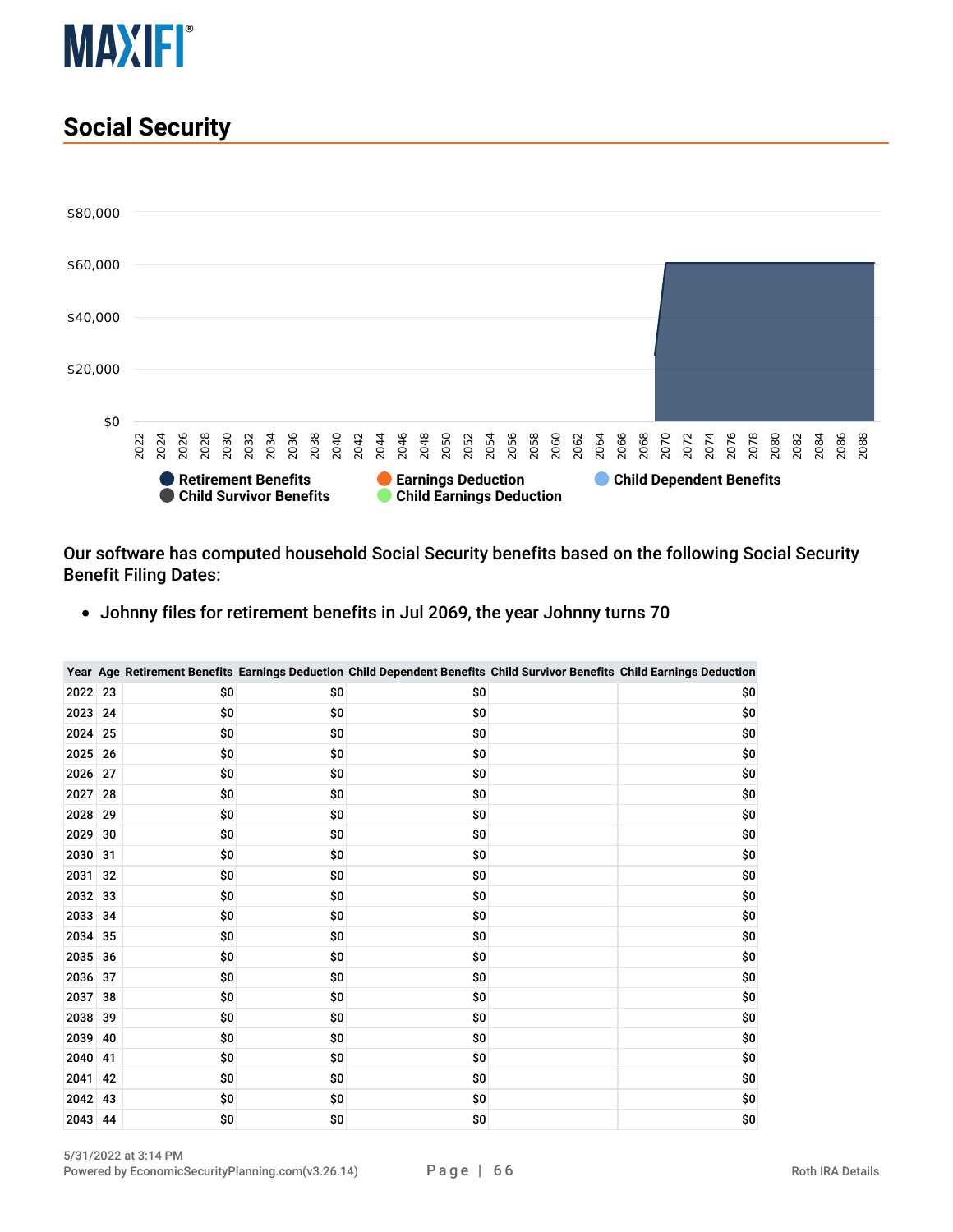|         |    |          |     | Year Age Retirement Benefits Earnings Deduction Child Dependent Benefits Child Survivor Benefits Child Earnings Deduction |     |
|---------|----|----------|-----|---------------------------------------------------------------------------------------------------------------------------|-----|
| 2044    | 45 | \$0      | \$0 | \$0                                                                                                                       | \$0 |
| 2045 46 |    | \$0      | \$0 | \$0                                                                                                                       | \$0 |
| 2046 47 |    | \$0      | \$0 | \$0                                                                                                                       | \$0 |
| 2047    | 48 | \$0      | \$0 | \$0                                                                                                                       | \$0 |
| 2048 49 |    | \$0      | \$0 | \$0                                                                                                                       | \$0 |
| 2049    | 50 | \$0      | \$0 | \$0                                                                                                                       | \$0 |
| 2050 51 |    | \$0      | \$0 | \$0                                                                                                                       | \$0 |
| 2051    | 52 | \$0      | \$0 | \$0                                                                                                                       | \$0 |
| 2052    | 53 | \$0      | \$0 | \$0                                                                                                                       | \$0 |
| 2053 54 |    | \$0      | \$0 | \$0                                                                                                                       | \$0 |
| 2054    | 55 | \$0      | \$0 | \$0                                                                                                                       | \$0 |
| 2055 56 |    | \$0      | \$0 | \$0                                                                                                                       | \$0 |
| 2056 57 |    | \$0      | \$0 | \$0                                                                                                                       | \$0 |
| 2057    | 58 | \$0      | \$0 | \$0                                                                                                                       | \$0 |
| 2058 59 |    | \$0      | \$0 | \$0                                                                                                                       | \$0 |
| 2059 60 |    | \$0      | \$0 | \$0                                                                                                                       | \$0 |
| 2060 61 |    | \$0      | \$0 | \$0                                                                                                                       | \$0 |
| 2061    | 62 | \$0      | \$0 | \$0                                                                                                                       | \$0 |
| 2062 63 |    | \$0      | \$0 | \$0                                                                                                                       | \$0 |
| 2063 64 |    | \$0      | \$0 | \$0                                                                                                                       | \$0 |
| 2064    | 65 | \$0      | \$0 | \$0                                                                                                                       | \$0 |
| 2065 66 |    | \$0      | \$0 | \$0                                                                                                                       | \$0 |
| 2066 67 |    | \$0      | \$0 | \$0                                                                                                                       | \$0 |
| 2067    | 68 | \$0      | \$0 | \$0                                                                                                                       | \$0 |
| 2068 69 |    | \$0      | \$0 | \$0                                                                                                                       | \$0 |
| 2069 70 |    | \$25,230 | \$0 | \$0                                                                                                                       | \$0 |
| 2070 71 |    | \$60,551 | \$0 | \$0                                                                                                                       | \$0 |
| 2071    | 72 | \$60,551 | \$0 | \$0                                                                                                                       | \$0 |
| 2072 73 |    | \$60,551 | \$0 | \$0                                                                                                                       | \$0 |
| 2073 74 |    | \$60,551 | \$0 | \$0                                                                                                                       | \$0 |
| 2074 75 |    | \$60,551 | \$0 | \$0                                                                                                                       | \$0 |
| 2075 76 |    | \$60,551 | \$0 | \$0                                                                                                                       | \$0 |
| 2076 77 |    | \$60,551 | \$0 | \$0                                                                                                                       | \$0 |
| 2077 78 |    | \$60,551 | \$0 | \$0                                                                                                                       | \$0 |
| 2078 79 |    | \$60,551 | \$0 | \$0                                                                                                                       | \$0 |
| 2079 80 |    | \$60,551 | \$0 | \$0                                                                                                                       | \$0 |
| 2080 81 |    | \$60,551 | \$0 | \$0                                                                                                                       | \$0 |
| 2081 82 |    | \$60,551 | \$0 | \$0                                                                                                                       | \$0 |
| 2082 83 |    | \$60,551 | \$0 | \$0                                                                                                                       | \$0 |
| 2083 84 |    | \$60,551 | \$0 | \$0                                                                                                                       | \$0 |
| 2084 85 |    | \$60,551 | \$0 | \$0                                                                                                                       | \$0 |
| 2085 86 |    | \$60,551 | \$0 | \$0                                                                                                                       | \$0 |
| 2086 87 |    | \$60,551 | \$0 | \$0                                                                                                                       | \$0 |
| 2087 88 |    | \$60,551 | \$0 | \$0                                                                                                                       | \$0 |
| 2088 89 |    | \$60,551 | \$0 | \$0                                                                                                                       | \$0 |
| 2089 90 |    | \$60,551 | \$0 | \$0                                                                                                                       | \$0 |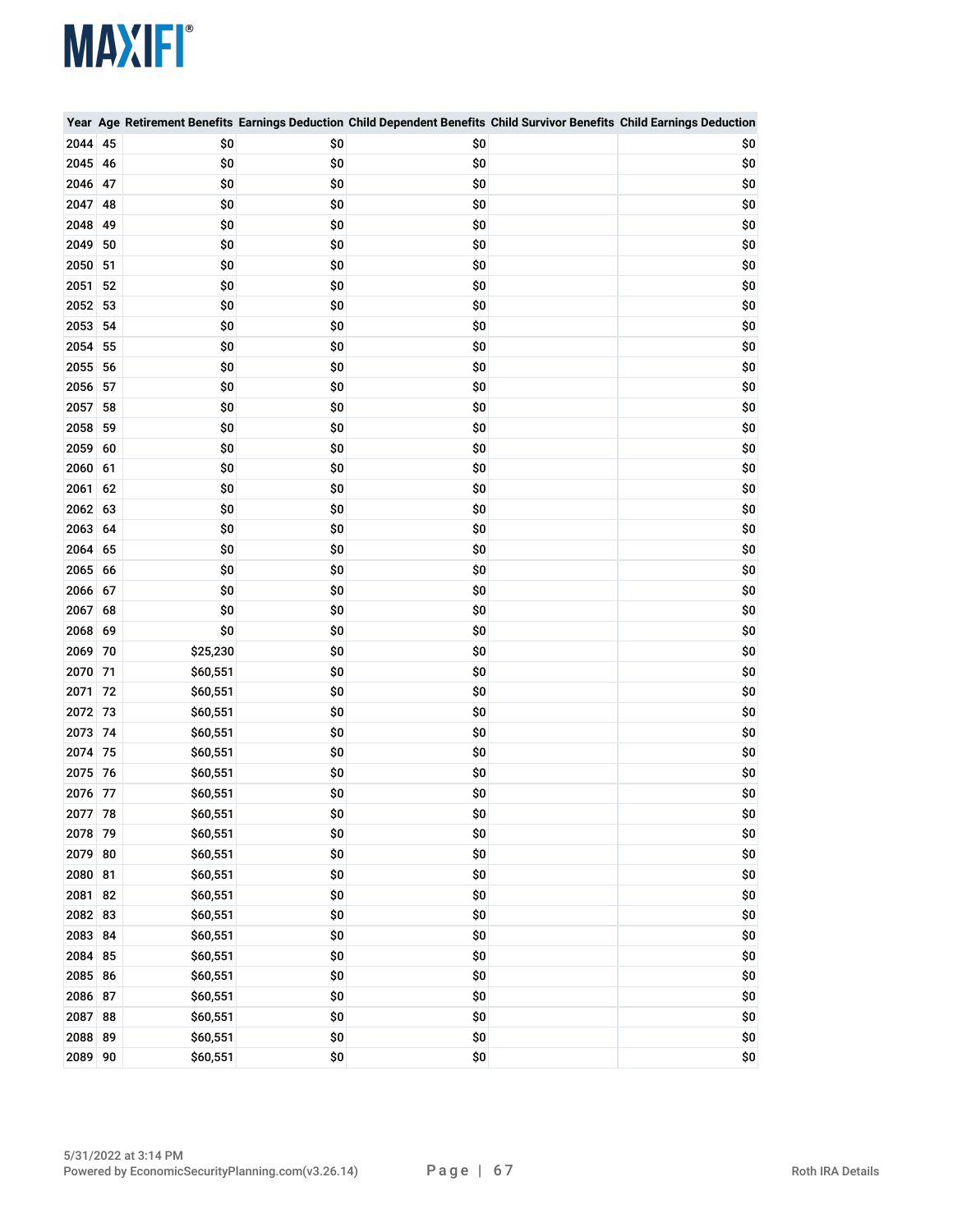

#### **Spending Overview**



Your total Annual Spending is divided into two categories: Annual Discretionary Spending and Annual Fixed Spending. When viewing as a chart, the Annual Discretionary Spending is shown in the lowest filled line and Annual Fixed Spending is represented by all other filled lines. When viewing as a table, Annual Discretionary Spending is shown in the first column and fixed spending in all remaining columns. The Other Expenses column includes 529 account contributions and expenses, reserve fund contributions, funeral expenses, bequests, and any Special Expenses you entered.

|         |     | Year Age Discretionary Spending Housing |                   | <b>Medicare Part B</b><br>Premium | Life<br>Premium | <b>Retirement</b><br><b>Contributions</b> |                  | <b>Taxes Other Expenses</b> | <b>Total</b> |
|---------|-----|-----------------------------------------|-------------------|-----------------------------------|-----------------|-------------------------------------------|------------------|-----------------------------|--------------|
| 2022 23 |     |                                         | \$26,017 \$28,200 | \$0                               | \$O             |                                           | \$2,000 \$23,528 | \$3,374                     | \$83,119     |
| 2023    | 24  |                                         | \$26,017 \$28,200 | \$0                               | \$0             |                                           | \$2,020 \$21,097 | \$3,300                     | \$80,634     |
| 2024 25 |     |                                         | \$26,017 \$28,200 | \$0                               | \$0             |                                           | \$2,040 \$21,399 | \$3,227                     | \$80,883     |
| 2025 26 |     |                                         | \$26,017 \$28,200 | \$0                               | \$0             |                                           | \$2,061 \$21,706 | \$3,156                     | \$81,140     |
| 2026    | 27  |                                         | \$26,017 \$28,200 | \$0                               | \$0             |                                           | \$2,081 \$24,135 | \$3,087                     | \$83,520     |
| 2027 28 |     |                                         | \$26,017 \$28,200 | \$0                               | \$0             |                                           | \$2,102 \$24,466 | \$3,019                     | \$83,804     |
| 2028    | 29  |                                         | \$26,017 \$28,200 | \$0                               | \$0             |                                           | \$2,123 \$24,803 | \$2,952                     | \$84,095     |
| 2029    | 30  |                                         | \$26,017 \$28,200 | \$0                               | \$0             |                                           | \$2,144 \$25,148 | \$2,887                     | \$84,396     |
| 2030 31 |     |                                         | \$26,017 \$28,200 | \$0                               | \$0             |                                           | \$2,166 \$25,499 | \$2,824                     | \$84,706     |
| 2031    | 32  |                                         | \$26,302 \$28,200 | \$0                               | \$0             |                                           | \$2,187 \$25,856 | \$2,762                     | \$85,307     |
| 2032 33 |     |                                         | \$29,532 \$28,200 | \$0                               | \$0             |                                           | \$2,209 \$26,219 | \$0                         | \$86,160     |
| 2033    | -34 |                                         | \$30,006 \$28,200 | \$0                               | \$0             |                                           | \$2,231 \$26,585 | \$0                         | \$87,022     |
| 2034 35 |     |                                         | \$30,484 \$28,200 | \$0                               | \$0             |                                           | \$2,254 \$26,955 | \$0                         | \$87,893     |
| 2035 36 |     |                                         | \$30,968 \$28,200 | \$0                               | \$0             |                                           | \$2,276 \$27,327 | \$0                         | \$88,771     |
| 2036    | 37  |                                         | \$31,456 \$28,200 | \$0                               | \$0             |                                           | \$2,299 \$27,703 | \$0                         | \$89,658     |
| 2037    | 38  |                                         | \$31,950 \$28,200 | \$0                               | \$0             |                                           | \$2,322 \$28,084 | \$0                         | \$90,556     |
| 2038 39 |     |                                         | \$32,449 \$28,200 | \$0                               | \$0             |                                           | \$2,345 \$28,466 | \$0                         | \$91,460     |
| 2039    | 40  |                                         | \$32,954 \$28,200 | \$0                               | \$0             |                                           | \$2,369 \$28,853 | \$0                         | \$92,376     |
| 2040    | 41  |                                         | \$33,463 \$28,200 | \$0                               | \$0             |                                           | \$2,392 \$29,244 | \$0                         | \$93,299     |
| 2041 42 |     |                                         | \$33,978 \$28,200 | \$0                               | \$0             |                                           | \$2,416 \$29,638 | \$0                         | \$94,232     |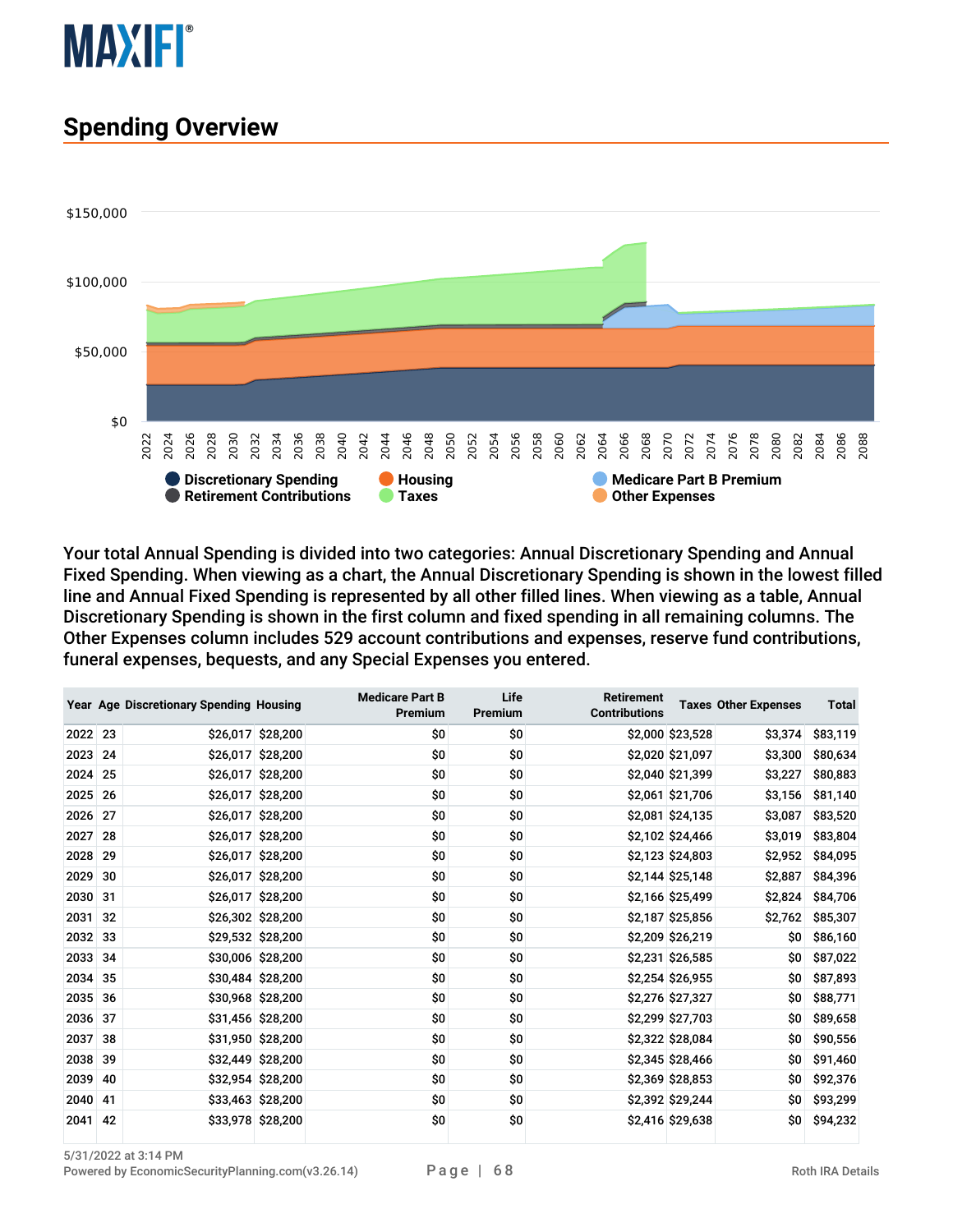|         |    | Year Age Discretionary Spending Housing |                   | <b>Medicare Part B</b><br>Premium | Life<br>Premium | Retirement<br><b>Contributions</b> |                  | <b>Taxes Other Expenses</b> | Total         |
|---------|----|-----------------------------------------|-------------------|-----------------------------------|-----------------|------------------------------------|------------------|-----------------------------|---------------|
| 2042 43 |    |                                         | \$34,499 \$28,200 | \$0                               | \$0             |                                    | \$2,440 \$30,036 | \$0                         | \$95,175      |
| 2043 44 |    |                                         | \$35,025 \$28,200 | \$0                               | \$0             |                                    | \$2,465 \$30,436 | \$0                         | \$96,126      |
| 2044 45 |    |                                         | \$35,556 \$28,200 | \$0                               | \$0             |                                    | \$2,489 \$30,843 | \$0                         | \$97,088      |
| 2045 46 |    |                                         | \$36,093 \$28,200 | \$0                               | \$0             |                                    | \$2,514 \$31,251 | \$0                         | \$98,058      |
| 2046 47 |    |                                         | \$36,636 \$28,200 | \$0                               | \$0             |                                    | \$2,539 \$31,664 | \$0                         | \$99,039      |
| 2047 48 |    |                                         | \$37,185 \$28,200 | \$0                               | \$0             |                                    | \$2,565 \$32,081 |                             | \$0 \$100,031 |
| 2048    | 49 |                                         | \$37,739 \$28,200 | \$0                               | \$0             |                                    | \$2,591 \$32,501 |                             | \$0 \$101,031 |
| 2049 50 |    |                                         | \$38,299 \$28,200 | \$0                               | \$0             |                                    | \$2,616 \$32,924 |                             | \$0 \$102,039 |
| 2050 51 |    |                                         | \$38,299 \$28,200 | \$0                               | \$0             |                                    | \$2,643 \$33,353 |                             | \$0 \$102,495 |
| 2051    | 52 |                                         | \$38,299 \$28,200 | \$0                               | \$0             |                                    | \$2,669 \$33,824 |                             | \$0 \$102,992 |
| 2052 53 |    |                                         | \$38,299 \$28,200 | \$0                               | \$0             |                                    | \$2,696 \$34,337 |                             | \$0 \$103,532 |
| 2053 54 |    |                                         | \$38,299 \$28,200 | \$0                               | \$0             |                                    | \$2,723 \$34,867 |                             | \$0 \$104,089 |
| 2054 55 |    |                                         | \$38,299 \$28,200 | \$0                               | \$0             |                                    | \$2,750 \$35,407 |                             | \$0 \$104,656 |
| 2055 56 |    |                                         | \$38,299 \$28,200 | \$0                               | \$0             |                                    | \$2,777 \$35,953 |                             | \$0 \$105,229 |
| 2056 57 |    |                                         | \$38,299 \$28,200 | \$0                               | \$0             |                                    | \$2,805 \$36,508 |                             | \$0 \$105,812 |
| 2057 58 |    |                                         | \$38,299 \$28,200 | \$0                               | \$0             |                                    | \$2,833 \$37,069 |                             | \$0 \$106,401 |
| 2058 59 |    |                                         | \$38,299 \$28,200 | \$0                               | \$0             |                                    | \$2,862 \$37,643 |                             | \$0 \$107,004 |
| 2059 60 |    |                                         | \$38,299 \$28,200 | \$0                               | \$0             |                                    | \$2,890 \$38,221 |                             | \$0 \$107,610 |
| 2060 61 |    |                                         | \$38,299 \$28,200 | \$0                               | \$0             |                                    | \$2,919 \$38,811 |                             | \$0 \$108,229 |
| 2061    | 62 |                                         | \$38,299 \$28,200 | \$0                               | \$0             |                                    | \$2,948 \$39,407 |                             | \$0 \$108,854 |
| 2062 63 |    |                                         | \$38,299 \$28,200 | \$0                               | \$0             |                                    | \$2,978 \$40,013 |                             | \$0 \$109,490 |
| 2063 64 |    |                                         | \$38,299 \$28,200 | \$0                               | \$0             |                                    | \$3,008 \$40,627 |                             | \$0 \$110,134 |
| 2064 65 |    |                                         | \$38,299 \$28,200 | \$4,944                           | \$0             |                                    | \$3,038 \$40,768 |                             | \$0 \$115,249 |
| 2065 66 |    |                                         | \$38,299 \$28,200 | \$10,185                          | \$0             |                                    | \$3,068 \$41,365 |                             | \$0 \$121,117 |
| 2066 67 |    |                                         | \$38,299 \$28,200 | \$14,988                          | \$0             |                                    | \$3,099 \$41,585 |                             | \$0 \$126,171 |
| 2067 68 |    |                                         | \$38,299 \$28,200 | \$15,438                          | \$0             |                                    | \$3,130 \$42,001 |                             | \$0 \$127,068 |
| 2068 69 |    |                                         | \$38,299 \$28,200 | \$15,901                          | \$0             |                                    | \$3,161 \$42,422 |                             | \$0 \$127,983 |
| 2069 70 |    |                                         | \$38,299 \$28,200 | \$16,378                          | \$0             | \$0                                | \$0              | \$0                         | \$82,877      |
| 2070 71 |    |                                         | \$38,299 \$28,200 | \$16,870                          | \$0             | \$0                                | \$0              | \$0                         | \$83,369      |
| 2071    | 72 |                                         | \$40,157 \$28,200 | \$8,688                           | \$0             | \$0                                | \$614            | \$0                         | \$77,659      |
| 2072 73 |    |                                         | \$40,157 \$28,200 | \$8,948                           | \$0             | \$0                                | \$647            | \$0                         | \$77,952      |
| 2073 74 |    |                                         | \$40,157 \$28,200 | \$9,217                           | \$0             | \$0                                | \$679            | \$0                         | \$78,253      |
| 2074 75 |    |                                         | \$40,157 \$28,200 | \$9,493                           | \$0             | \$0                                | \$689            | \$0                         | \$78,539      |
| 2075 76 |    |                                         | \$40,157 \$28,200 | \$9,778                           | \$0             | \$0                                | \$689            | \$0                         | \$78,824      |
| 2076 77 |    |                                         | \$40,157 \$28,200 | \$10,072                          | \$0             | \$0                                | \$686            |                             | $$0$ \$79,115 |
| 2077 78 |    |                                         | \$40,157 \$28,200 | \$10,374                          | \$0             | \$0                                | \$681            | \$0                         | \$79,412      |
| 2078 79 |    |                                         | \$40,157 \$28,200 | \$10,685                          | \$0             | \$0                                | \$673            | \$0                         | \$79,715      |
| 2079 80 |    |                                         | \$40,157 \$28,200 | \$11,005                          | \$0             | \$0                                | \$662            | \$0                         | \$80,024      |
| 2080 81 |    |                                         | \$40,157 \$28,200 | \$11,336                          | \$0             | \$0                                | \$649            | \$0                         | \$80,342      |
| 2081 82 |    |                                         | \$40,157 \$28,200 | \$11,676                          | \$0             | \$0                                | \$633            | \$0                         | \$80,666      |
| 2082 83 |    |                                         | \$40,157 \$28,200 | \$12,026                          | \$0             | \$0                                | \$614            | \$0                         | \$80,997      |
| 2083 84 |    |                                         | \$40,157 \$28,200 | \$12,387                          | \$0             | \$0                                | \$592            | \$0                         | \$81,336      |
| 2084 85 |    |                                         | \$40,157 \$28,200 | \$12,758                          | \$0             | \$0                                | \$567            | \$0                         | \$81,682      |
| 2085 86 |    |                                         | \$40,157 \$28,200 | \$13,141                          | \$0             | \$0                                | \$539            | \$0                         | \$82,037      |
| 2086 87 |    |                                         | \$40,157 \$28,200 | \$13,535                          | \$0             | \$0                                | \$509            | \$0                         | \$82,401      |
| 2087 88 |    |                                         | \$40,157 \$28,200 | \$13,941                          | \$0             | \$0                                | \$475            | \$0                         | \$82,773      |
| 2088 89 |    |                                         | \$40,157 \$28,200 | \$14,360                          | \$0             | \$0                                | \$437            | \$0                         | \$83,154      |
| 2089 90 |    |                                         | \$40,157 \$28,200 | \$14,790                          | \$0             | \$0                                | \$397            | \$0                         | \$83,544      |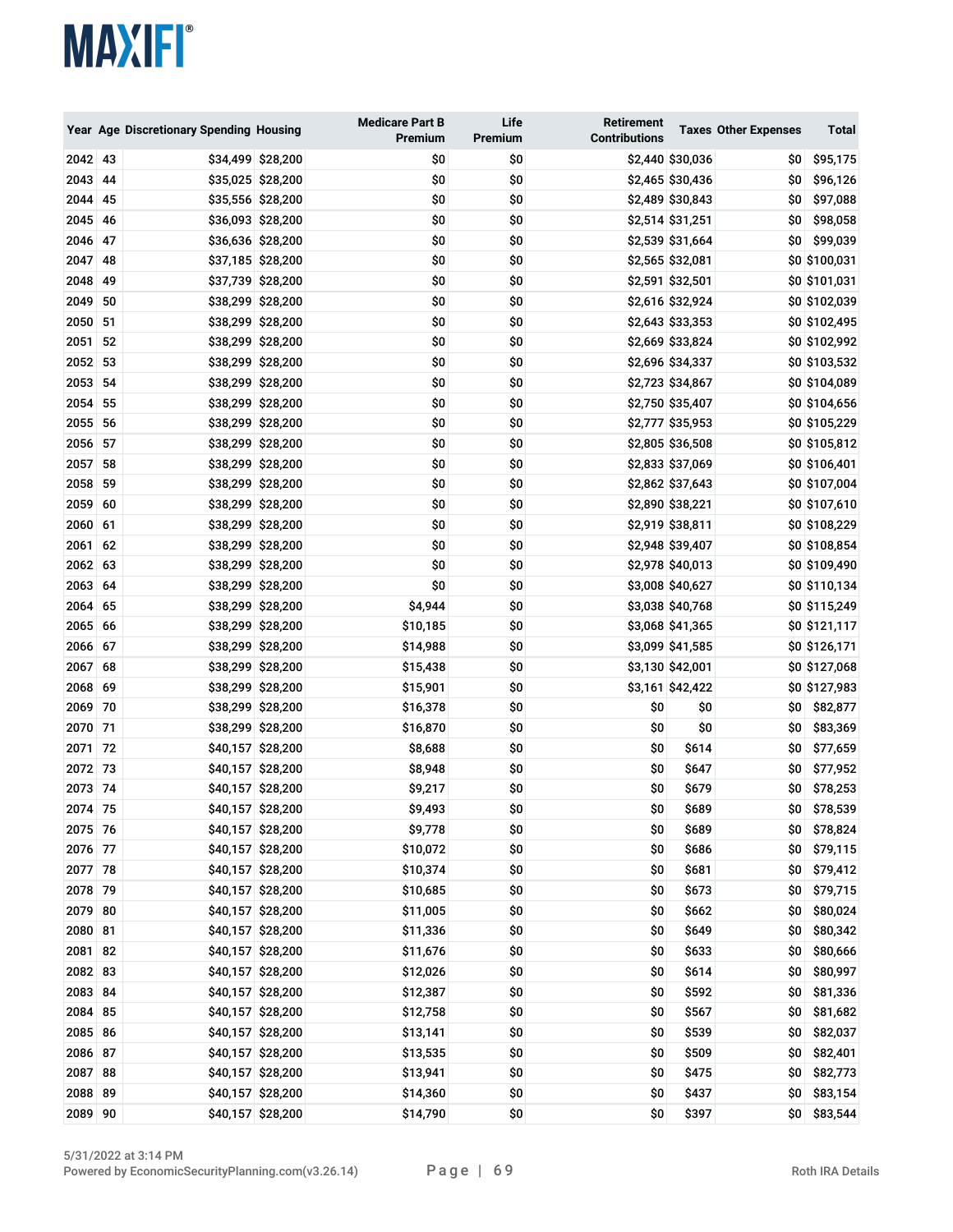#### **Taxes**



Your Federal, State, and FICA taxes are calculated and shown below. The State taxes are based on your state of residence or your future state of residence if your plan involves changing your primary home. FICA or payroll taxes are adjusted accordingly if your income is from self-employment or non-covered wages. Federal tax calculations include adjustments for exemptions, AMT, capital gains and interest income, and standard deductions.

| Year | Age | Federal State    |  | FICA Total       |
|------|-----|------------------|--|------------------|
| 2022 | 23  | \$12,155 \$4,213 |  | \$7,160 \$23,528 |
| 2023 | 24  | \$10,172 \$3,693 |  | \$7,232 \$21,097 |
| 2024 | 25  | \$10,359 \$3,736 |  | \$7,304 \$21,399 |
| 2025 | 26  | \$10,549 \$3,780 |  | \$7,377 \$21,706 |
| 2026 | 27  | \$12,859 \$3,825 |  | \$7,451 \$24,135 |
| 2027 | 28  | \$13,072 \$3,868 |  | \$7,526 \$24,466 |
| 2028 | 29  | \$13,290 \$3,912 |  | \$7,601 \$24,803 |
| 2029 | 30  | \$13,513 \$3,958 |  | \$7,677 \$25,148 |
| 2030 | 31  | \$13,740 \$4,005 |  | \$7,754 \$25,499 |
| 2031 | 32  | \$13,973 \$4,052 |  | \$7,831 \$25,856 |
| 2032 | 33  | \$14,208 \$4,101 |  | \$7,910 \$26,219 |
| 2033 | 34  | \$14,446 \$4,150 |  | \$7,989 \$26,585 |
| 2034 | 35  | \$14,686 \$4,200 |  | \$8,069 \$26,955 |
| 2035 | 36  | \$14,928 \$4,250 |  | \$8,149 \$27,327 |
| 2036 | 37  | \$15,172 \$4,300 |  | \$8,231 \$27,703 |
| 2037 | 38  | \$15,419 \$4,352 |  | \$8,313 \$28,084 |
| 2038 | 39  | \$15,667 \$4,403 |  | \$8,396 \$28,466 |
| 2039 | 40  | \$15,918 \$4,455 |  | \$8,480 \$28,853 |
| 2040 | 41  | \$16,171 \$4,508 |  | \$8,565 \$29,244 |
| 2041 | 42  | \$16,426 \$4,561 |  | \$8,651 \$29,638 |
| 2042 | 43  | \$16,684 \$4,615 |  | \$8,737 \$30,036 |
| 2043 | 44  | \$16,943 \$4,669 |  | \$8,824 \$30,436 |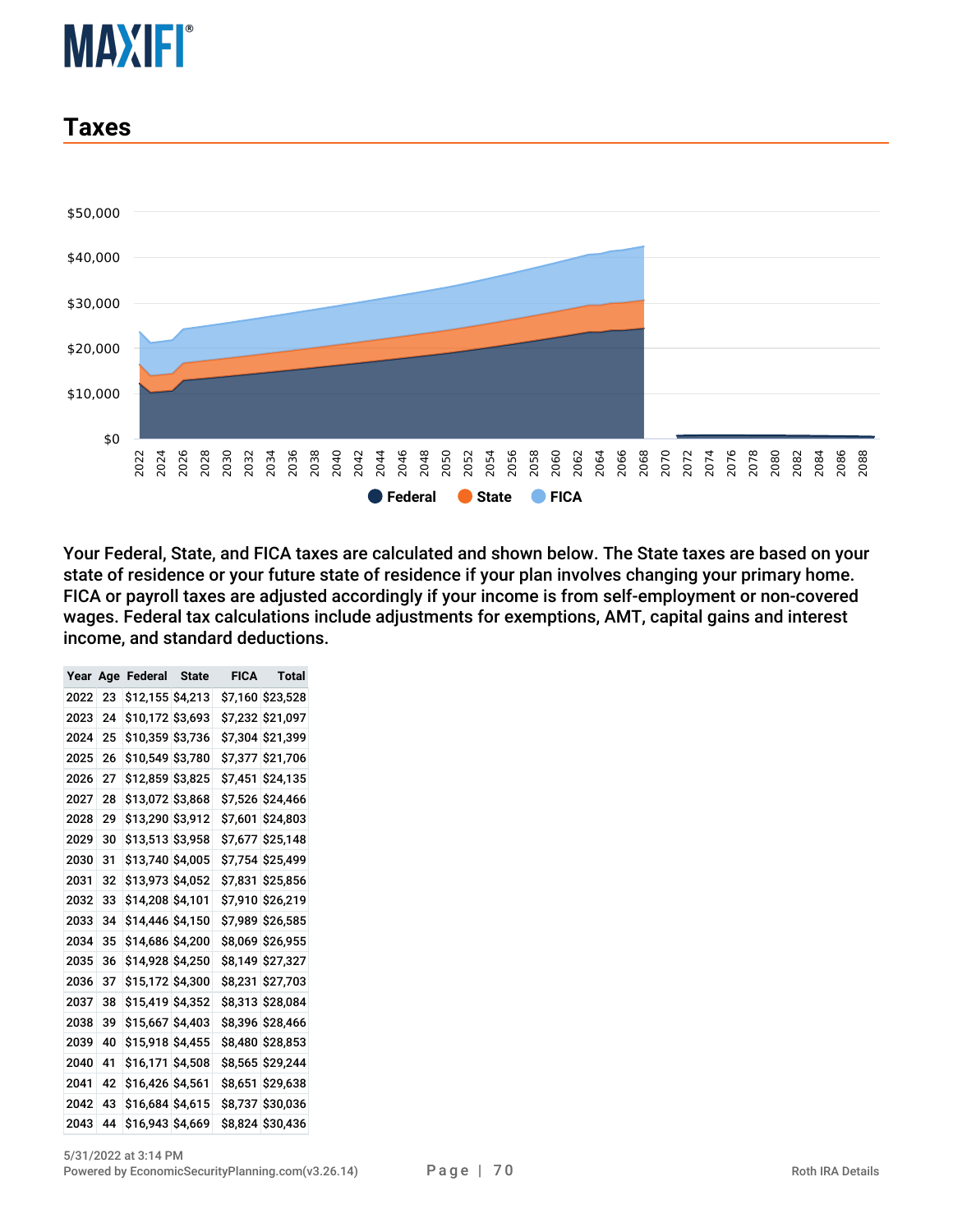| Year | Age | Federal      | State          | FICA           | Total           |
|------|-----|--------------|----------------|----------------|-----------------|
| 2044 | 45  | \$17,206     | <b>\$4,724</b> | \$8,913        | \$30,843        |
| 2045 | 46  | \$17,470     | \$4,779        | \$9,002        | \$31,251        |
| 2046 | 47  | \$17,737     | Ş4,835         | \$9,092        | \$31,664        |
| 2047 | 48  | \$18,006     | Ş4,892         | \$9,183        | \$32,081        |
| 2048 | 49  | \$18,277     | \$4,949        | \$9,275        | \$32,501        |
| 2049 | 50  | \$18,551     | \$5,006        | \$9,367        | \$32,924        |
| 2050 | 51  | \$18,828     | <b>\$5,064</b> | Ş9,461         | \$33,353        |
| 2051 | 52  | \$19,144     | \$5,124        | <b>\$9,556</b> | \$33,824        |
| 2052 | 53  | \$19,474     | S5,184         | S9,679         | \$34,337        |
| 2053 | 54  | \$19,810     | \$5,246        | \$9,811        | \$34,867        |
| 2054 | 55  | \$20,153     | \$5,310        | S9,944         | \$35,407        |
| 2055 | 56  | \$20,502     | \$5,374        | \$10,077       | \$35,953        |
| 2056 | 57  | \$20,857     | <b>\$5,440</b> | \$10,211       | \$36,508        |
| 2057 | 58  | \$21,218     | \$5,506        | \$10,345       | \$37,069        |
| 2058 | 59  | \$21,587     | \$5,575        | \$10,481       | \$37,643        |
| 2059 | 60  | \$21,961     | <b>\$5,644</b> | \$10,616       | \$38,221        |
| 2060 | 61  | \$22,343     | \$5,715        | \$10,753       | \$38,811        |
| 2061 | 62  | \$22,730     | <b>\$5,787</b> | \$10,890       | \$39,407        |
| 2062 | 63  | \$23,125     | \$5,860        | \$11,028       | \$40,013        |
| 2063 | 64  | \$23,526     | \$5,934        | \$11,167       | <b>\$40,627</b> |
| 2064 | 65  | \$23,504     | \$5,958        | \$11,306       | \$40,768        |
| 2065 | 66  | \$23,889     | \$6,030        | \$11,446       | \$41,365        |
| 2066 | 67  | \$23,902     | \$6,096        | \$11,587       | \$41,585        |
| 2067 | 68  | \$24,114     | <b>\$6,158</b> | \$11,729       | \$42,001        |
| 2068 | 69  | \$24,328     | \$6,222        | \$11,872       | \$42,422        |
| 2069 | 70  | Ş0           | \$0            | Ş0             | Ş0              |
| 2070 | 71  | Ş0           | Ş0             | Ş0             | \$0             |
| 2071 | 72  | Ş614         | Ş0             | \$0            | Ş614            |
| 2072 | 73  | Ş647         | \$0            | \$0            | Ş647            |
| 2073 | 74  | Ş679         | Ş0             | \$0            | Ş679            |
| 2074 | 75  | \$689        | Ş0             | \$0            | \$689           |
| 2075 | 76  | S689         | \$0            | \$0            | Ş689            |
| 2076 | 77  | <b>\$686</b> | Ş0             | Ş0             | <b>\$686</b>    |
| 2077 | 78  | \$681        | \$0            | \$0            | \$681           |
| 2078 | 79  | \$673        | \$0            | \$0            | \$673           |
| 2079 | 80  | \$662        | \$0            | \$0            | \$662           |
| 2080 | 81  | \$649        | \$0            | \$0            | \$649           |
| 2081 | 82  | \$633        | \$0            | \$0            | \$633           |
| 2082 | 83  | \$614        | \$0            | \$0            | \$614           |
| 2083 | 84  | \$592        | \$0            | \$0            | \$592           |
| 2084 | 85  | \$567        | \$0            | \$0            | \$567           |
| 2085 | 86  | \$539        | \$0            | \$0            | \$539           |
| 2086 | 87  | \$509        | \$0            | \$0            | \$509           |
| 2087 | 88  | \$475        | \$0            | \$0            | \$475           |
| 2088 | 89  | \$437        | \$0            | \$0            | \$437           |
| 2089 | 90  | \$397        | \$0            | \$0            | \$397           |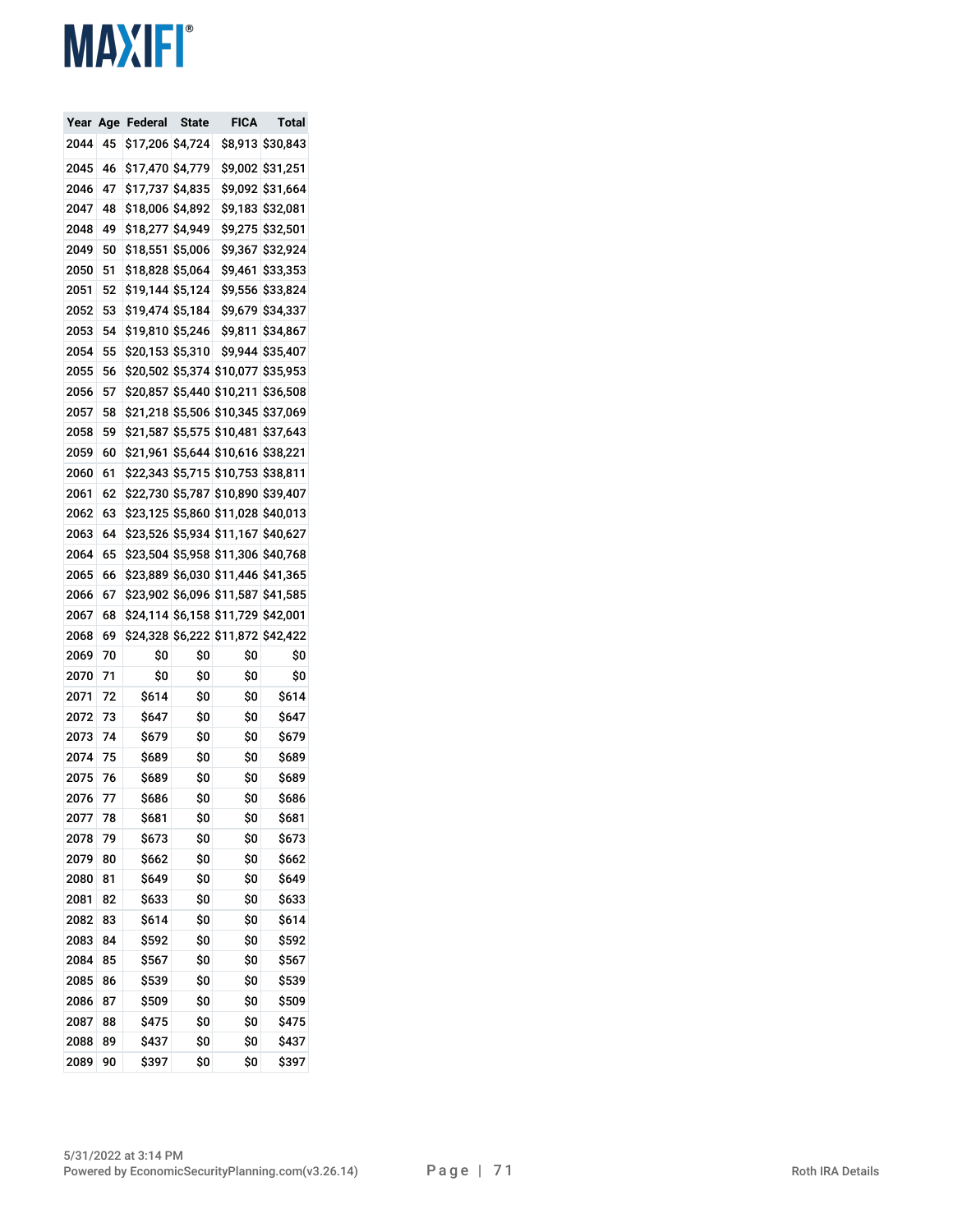#### **Federal Tax Detail**

This table presents detailed information used in computing taxes each year.

| Year Age |    | <b>Adjusted Gross</b><br>Income |                 | <b>Deductions Exemptions</b> | <b>Taxable</b><br>Income | Tax               | <b>Marginal</b><br><b>Bracket</b> | <b>Effective</b><br>Rate | <b>Alternative</b><br><b>Minimum Tax</b> | <b>Credits</b> | Refundable<br><b>Credits</b> | <b>Net Tax</b> |
|----------|----|---------------------------------|-----------------|------------------------------|--------------------------|-------------------|-----------------------------------|--------------------------|------------------------------------------|----------------|------------------------------|----------------|
| 2022 23  |    | \$88,122                        | ( \$12,950)     | \$0                          |                          | \$75,172 \$12,155 | 22%                               | 16%                      | \$0                                      | \$0            |                              | \$0 \$12,155   |
| 2023 24  |    | \$79,009                        | (\$12,910)      | \$0                          |                          | \$66,099 \$10,172 | 22%                               | 15%                      | \$0                                      | \$0            |                              | \$0 \$10,172   |
| 2024     | 25 | \$79,756                        | (\$12,871)      | \$0                          |                          | \$66,886 \$10,359 | 22%                               | 15%                      | \$0                                      | \$0            |                              | \$0 \$10,359   |
| 2025     | 26 | \$80,523                        | ( \$12, 831)    | \$0                          |                          | \$67,692 \$10,549 | 22%                               | 16%                      | \$0                                      | \$0            |                              | \$0 \$10,549   |
| 2026     | 27 | \$81,310                        | ( \$6,926)      | ( \$4,422)                   |                          | \$69,962 \$12,859 | 25%                               | 18%                      | \$0                                      | \$0            |                              | \$0 \$12,859   |
| 2027     | 28 | \$82,070                        | ( \$6,905)      | ( \$4,408)                   |                          | \$70,756 \$13,072 | 25%                               | 18%                      | \$0                                      | \$0            |                              | \$0 \$13,072   |
| 2028     | 29 | \$82,849                        | ( \$6,884)      | ( \$4,395)                   |                          | \$71,571 \$13,290 | 25%                               | 19%                      | \$0                                      | \$0            |                              | \$0 \$13,290   |
| 2029     | 30 | \$83,649                        | ( \$6,863)      | ( \$4,381)                   |                          | \$72,405 \$13,513 | 25%                               | 19%                      | \$0                                      | \$0            |                              | \$0 \$13,513   |
| 2030     | 31 | \$84,468                        | $($ \$6,841)    | ( \$4,368)                   |                          | \$73,259 \$13,740 | 25%                               | 19%                      | \$0                                      | \$0            |                              | \$0 \$13,740   |
| 2031     | 32 | \$85,307                        | $($ \$6,821)    | ( \$4,355)                   |                          | \$74,132 \$13,973 | 25%                               | 19%                      | \$0                                      | \$0            |                              | \$0 \$13,973   |
| 2032     | 33 | \$86,161                        | ( \$6,800)      | ( \$4,341)                   |                          | \$75,020 \$14,208 | 25%                               | 19%                      | \$0                                      | \$0            |                              | \$0 \$14,208   |
| 2033     | 34 | \$87,022                        | $($ \$6,779 $)$ | ( \$4,328)                   |                          | \$75,915 \$14,446 | 25%                               | 19%                      | \$0                                      | \$0            |                              | \$0 \$14,446   |
| 2034     | 35 | \$87,892                        | ( \$6,758)      | ( \$4,315)                   |                          | \$76,820 \$14,686 | 25%                               | 19%                      | \$0                                      | \$0            |                              | \$0 \$14,686   |
| 2035 36  |    | \$88,771                        | $($ \$6,737 $)$ | $($ \$4,301)                 |                          | \$77,733 \$14,928 | 25%                               | 19%                      | \$0                                      | \$0            |                              | \$0 \$14,928   |
| 2036     | 37 | \$89,659                        | $($ \$6,717 $)$ | ( \$4,288)                   |                          | \$78,654 \$15,172 | 25%                               | 19%                      | \$0                                      | \$0            |                              | \$0 \$15,172   |
| 2037     | 38 | \$90,556                        | ( \$6,696)      | ( \$4,275)                   |                          | \$79,585 \$15,419 | 25%                               | 19%                      | \$0                                      | \$0            |                              | \$0 \$15,419   |
| 2038     | 39 | \$91,461                        | ( \$6,675)      | ( \$4,262)                   |                          | \$80,524 \$15,667 | 25%                               | 19%                      | \$0                                      | \$0            |                              | \$0 \$15,667   |
| 2039     | 40 | \$92,376                        | ( \$6,655)      | ( \$4,249)                   |                          | \$81,472 \$15,918 | 25%                               | 20%                      | \$0                                      | \$0            |                              | \$0 \$15,918   |
| 2040     | 41 | \$93,300                        | ( \$6,635)      | (\$4,236)                    |                          | \$82,429 \$16,171 | 25%                               | 20%                      | \$0                                      | \$0            |                              | \$0 \$16,171   |
| 2041     | 42 | \$94,232                        | ( \$6,614)      | ( \$4,223)                   |                          | \$83,395 \$16,426 | 25%                               | 20%                      | \$0                                      | \$0            |                              | \$0 \$16,426   |
| 2042     | 43 | \$95,175                        | $($ \$6,594 $)$ | ( \$4,210)                   |                          | \$84,371 \$16,684 | 25%                               | 20%                      | \$0                                      | \$0            |                              | \$0 \$16,684   |
| 2043     | 44 | \$96,127                        | $($ \$6,574 $)$ | ( \$4,197)                   |                          | \$85,356 \$16,943 | 25%                               | 20%                      | \$0                                      | \$0            |                              | \$0 \$16,943   |
| 2044     | 45 | \$97,088                        | ( \$6,554)      | ( \$4,184)                   |                          | \$86,350 \$17,206 | 25%                               | 20%                      | \$0                                      | \$0            |                              | \$0 \$17,206   |
| 2045     | 46 | \$98,059                        | ( \$6,533)      | $($ \$4,171)                 |                          | \$87,354 \$17,470 | 25%                               | 20%                      | \$0                                      | \$0            |                              | \$0 \$17,470   |
| 2046     | 47 | \$99,039                        | ( \$6,513)      | ( \$4,159)                   |                          | \$88,367 \$17,737 | 25%                               | 20%                      | \$0                                      | \$0            |                              | \$0 \$17,737   |
| 2047     | 48 | \$100,030                       | $($ \$6,493)    | ( \$4,146)                   |                          | \$89,391 \$18,006 | 25%                               | 20%                      | \$0                                      | \$0            |                              | \$0 \$18,006   |
| 2048     | 49 | \$101,030                       | $($ \$6,473)    | ( \$4,133)                   |                          | \$90,423 \$18,277 | 25%                               | 20%                      | \$0                                      | \$0            |                              | \$0 \$18,277   |
| 2049     | 50 | \$102,040                       | $($ \$6,454 $)$ | ( \$4,120)                   |                          | \$91,466 \$18,551 | 25%                               | 20%                      | \$0                                      | \$0            |                              | \$0 \$18,551   |
| 2050     | 51 | \$103,061                       | ( \$6,434)      | ( \$4,108)                   |                          | \$92,519 \$18,828 | 25%                               | 20%                      | \$0                                      | \$0            |                              | \$0 \$18,828   |
| 2051     | 52 | \$104,104                       | ( \$6,414)      | ( \$4,095)                   |                          | \$93,595 \$19,144 | 28%                               | 20%                      | \$0                                      | \$0            |                              | \$0 \$19,144   |
| 2052     | 53 | \$105,169                       | ( \$6,394)      | ( \$4,083)                   |                          | \$94,692 \$19,473 | 28%                               | 21%                      | \$0                                      | \$0            |                              | \$0 \$19,474   |
| 2053     | 54 | \$106,255                       | ( \$6,375)      | ( \$4,070)                   |                          | \$95,811 \$19,808 | 28%                               | 21%                      | \$0                                      | \$0            |                              | \$0 \$19,810   |
| 2054     | 55 | \$107,363                       | ( \$6,355)      | ( \$4,058)                   |                          | \$96,951 \$20,148 | 28%                               | 21%                      | \$0                                      | \$0            |                              | \$0 \$20,153   |
| 2055 56  |    | \$108,493                       | ( \$6,336)      | ( \$4,045)                   |                          | \$98,112 \$20,495 | 28%                               | 21%                      | \$0                                      | \$0            |                              | \$0 \$20,502   |
| 2056 57  |    | \$109,644                       | ( \$6,316)      | ( \$4,033)                   |                          | \$99,295 \$20,848 | 28%                               | 21%                      | \$0                                      | \$0            |                              | \$0 \$20,857   |
| 2057 58  |    | \$110,817                       | ( \$6,297)      | (\$4,020)                    | \$100,500 \$21,206       |                   | 28%                               | 21%                      | \$0                                      | \$0            |                              | \$0 \$21,218   |
| 2058 59  |    | \$112,012                       | ( \$6,278)      | ( \$4,008)                   | \$101,726 \$21,571       |                   | 28%                               | 21%                      | \$0                                      | \$0            |                              | \$0 \$21,587   |
| 2059 60  |    | \$113,229                       | ( \$6,258)      | ( \$3,996)                   | \$102,975 \$21,942       |                   | 28%                               | 21%                      | \$0                                      | \$0            |                              | \$0 \$21,961   |
| 2060 61  |    | \$114,469                       | ( \$6,239)      | ( \$3,983)                   | \$104,246 \$22,319       |                   | 28%                               | 21%                      | \$0                                      | \$0            |                              | \$0 \$22,343   |
| 2061 62  |    | \$115,731                       | ( \$6,220)      | ( \$3,971)                   | \$105,539 \$22,702       |                   | 28%                               | 22%                      | \$0                                      | \$0            |                              | \$0 \$22,730   |
| 2062 63  |    | \$117,015                       | ( \$6,201)      | ( \$3,959)                   | \$106,855 \$23,091       |                   | 28%                               | 22%                      | \$0                                      | \$0            |                              | \$0 \$23,125   |
| 2063 64  |    | \$118,323                       | ( \$6,182)      | ( \$3,947)                   | \$108,194 \$23,487       |                   | 28%                               | 22%                      | \$0                                      | \$0            |                              | \$0 \$23,526   |
| 2064 65  |    | \$119,653                       | ( \$7,701)      | ( \$3,935)                   | \$108,017 \$23,459       |                   | 28%                               | 22%                      | \$0                                      | \$0            |                              | \$0 \$23,504   |
| 2065 66  |    | \$120,909                       | ( \$7,678)      | ( \$3,923)                   | \$109,308 \$23,841       |                   | 28%                               | 22%                      | \$0                                      | \$0            |                              | \$0 \$23,889   |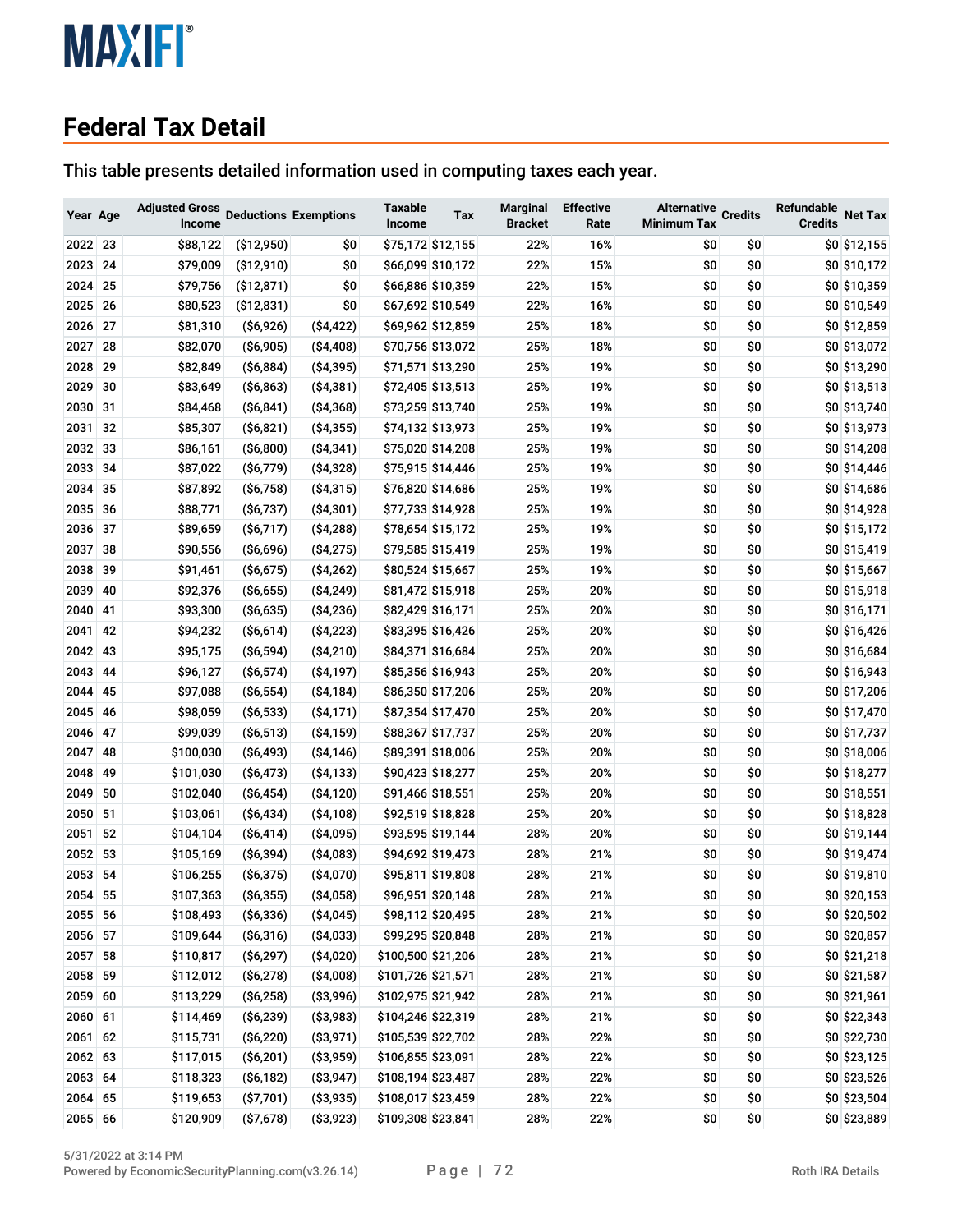| Year Age |    | <b>Adjusted Gross</b><br>Income |              | <b>Deductions Exemptions</b> | <b>Taxable</b><br>Income | <b>Tax</b> | <b>Marginal</b><br><b>Bracket</b> | <b>Effective</b><br>Rate | <b>Alternative Credits</b><br><b>Minimum Tax</b> |     | Refundable<br><b>Credits</b> | <b>Net Tax</b> |
|----------|----|---------------------------------|--------------|------------------------------|--------------------------|------------|-----------------------------------|--------------------------|--------------------------------------------------|-----|------------------------------|----------------|
| 2066     | 67 | \$122,073                       | ( \$8,877)   | ( \$3,911)                   | \$109,285 \$23,855       |            | 28%                               | 22%                      | \$0                                              | \$0 |                              | \$0 \$23,902   |
| 2067     | 68 | \$123,164                       | ( \$9,280)   | (S3, 899)                    | \$109,986 \$24,072       |            | 28%                               | 22%                      | \$0                                              | \$0 |                              | \$0 \$24,114   |
| 2068     | 69 | \$124,275                       | $($ \$9,695) | ( \$3,887)                   | \$110,692 \$24,291       |            | 28%                               | 22%                      | \$0                                              | \$0 |                              | \$0 \$24,328   |
| 2069     | 70 | \$3,804                         | ( \$15,998)  | ( \$3,875)                   | \$0                      | \$0        | 10%                               | 0%                       | \$0                                              | \$0 | \$O                          | \$0            |
| 2070     | 71 | \$17,468                        | ( \$15, 123) | ( \$3,863)                   | \$0                      | \$0        | 10%                               | 0%                       | \$0                                              | \$0 | \$0                          | \$0            |
| 2071     | 72 | \$17,533                        | ( \$7,537)   | ( \$3,851)                   | \$6,144                  | \$614      | 10%                               | 10%                      | \$0                                              | \$0 | \$O                          | \$614          |
| 2072 73  |    | \$17,827                        | ( \$7,514)   | ( \$3,839)                   | \$6,473                  | \$647      | 10%                               | 10%                      | \$0                                              | \$0 | \$O                          | \$647          |
| 2073     | 74 | \$18,105                        | ( \$7,491)   | ( \$3,828)                   | \$6,786                  | \$679      | 10%                               | 10%                      | \$0                                              | \$0 | \$0                          | \$679          |
| 2074     | 75 | \$18,367                        | ( \$7,657)   | ( \$3,816)                   | \$6,894                  | \$689      | 10%                               | 10%                      | \$0                                              | \$0 | \$O                          | \$689          |
| 2075     | 76 | \$18,613                        | ( \$7,917)   | ( \$3,804)                   | \$6,892                  | \$689      | 10%                               | 10%                      | \$0                                              | \$0 | \$O                          | \$689          |
| 2076     | 77 | \$18,844                        | ( \$8,187)   | ( \$3,792)                   | \$6,864                  | \$686      | 10%                               | 10%                      | \$0                                              | \$0 | \$O                          | \$686          |
| 2077     | 78 | \$19,059                        | $($ \$8,468) | ( \$3,781)                   | \$6,811                  | \$681      | 10%                               | 10%                      | \$0                                              | \$0 | \$O                          | \$681          |
| 2078     | 79 | \$19,259                        | ( \$8,759)   | ( \$3,769)                   | \$6,731                  | \$673      | 10%                               | 10%                      | \$0                                              | \$0 | \$O                          | \$673          |
| 2079     | 80 | \$19,443                        | (S9,061)     | ( \$3,758)                   | \$6,625                  | \$662      | 10%                               | 10%                      | \$0                                              | \$0 | \$0                          | \$662          |
| 2080     | 81 | \$19,612                        | $($ \$9,374) | ( \$3,746)                   | \$6,491                  | \$649      | 10%                               | 10%                      | \$0                                              | \$0 | \$O                          | \$649          |
| 2081     | 82 | \$19,763                        | (S9,699)     | ( \$3,735)                   | \$6,329                  | \$633      | 10%                               | 10%                      | \$0                                              | \$0 | \$O                          | \$633          |
| 2082     | 83 | \$19,899                        | (\$10,036)   | ( \$3,723)                   | \$6,140                  | \$614      | 10%                               | 10%                      | \$0                                              | \$0 | \$0                          | \$614          |
| 2083     | 84 | \$20,018                        | ( \$10, 385) | ( \$3,712)                   | \$5,921                  | \$592      | 10%                               | 10%                      | \$0                                              | \$0 | \$O                          | \$592          |
| 2084     | 85 | \$20,119                        | ( \$10, 746) | ( \$3,700)                   | \$5,673                  | \$567      | 10%                               | 10%                      | \$0                                              | \$0 | \$O                          | \$567          |
| 2085     | 86 | \$20,204                        | ( \$11, 121) | ( \$3,689)                   | \$5,394                  | \$539      | 10%                               | 10%                      | \$0                                              | \$0 | \$O                          | \$539          |
| 2086     | 87 | \$20,271                        | ( \$11,508)  | ( \$3,678)                   | \$5,086                  | \$509      | 10%                               | 10%                      | \$0                                              | \$0 | \$O                          | \$509          |
| 2087     | 88 | \$20,321                        | ( \$11,909)  | ( \$3,666)                   | \$4,745                  | \$475      | 10%                               | 10%                      | \$0                                              | \$0 | \$O                          | \$475          |
| 2088     | 89 | \$20,353                        | (\$12,324)   | ( \$3,655)                   | \$4,373                  | \$437      | 10%                               | 10%                      | \$0                                              | \$0 | \$O                          | \$437          |
| 2089     | 90 | \$20,366                        | ( \$12, 754) | ( \$3,644)                   | \$3,968                  | \$397      | 10%                               | 10%                      | \$0                                              | \$0 | \$O                          | \$397          |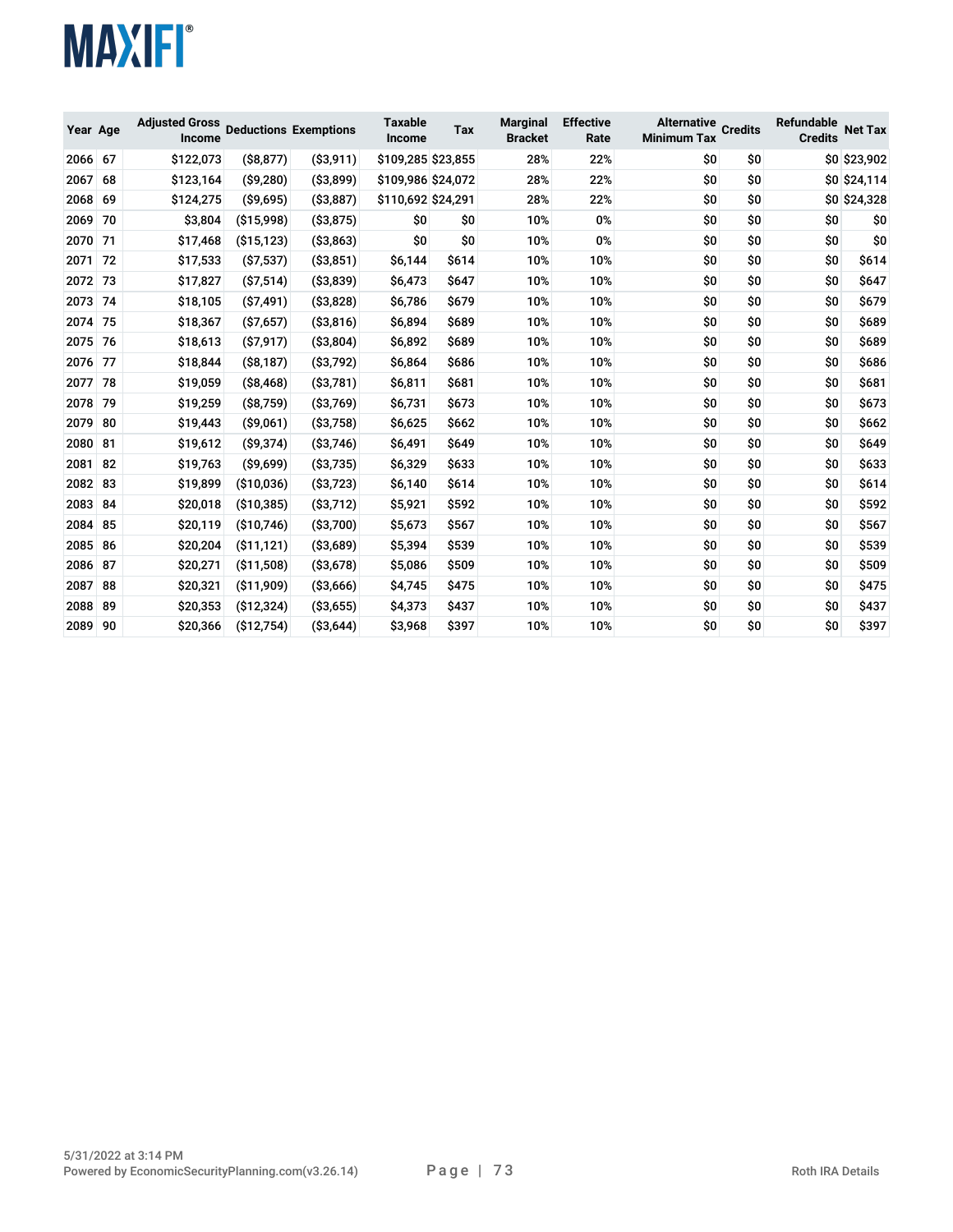# **Housing**

Housing Expenses, like other expenses in this report are shown in "current year dollars" or "today's dollars." For example, since your mortgage is at a fixed rate, you are making payments with cheaper dollars each year, and this is reflected in the declining amounts relative to today's dollars as the years go by. Your property tax and insurance, on the other hand, are either holding steady with inflation each year, or possibly rising if you have indicated that the value of your home will rise faster than inflation.

| Year Age |    | <b>Rent &amp; Rental</b><br><b>Expenses</b> |     |     | Mortgage Property Tax Maintenance, Utilities, and Fees Insurance Net Purchases Mortgage Balance Equity |     |     |     |     |
|----------|----|---------------------------------------------|-----|-----|--------------------------------------------------------------------------------------------------------|-----|-----|-----|-----|
| 2022 23  |    | \$28,200                                    | \$0 | \$0 | \$0                                                                                                    | \$0 | \$0 | \$0 | \$0 |
| 2023 24  |    | \$28,200                                    | \$0 | \$0 | \$0                                                                                                    | \$0 | \$0 | \$0 | \$0 |
| 2024     | 25 | \$28,200                                    | \$0 | \$0 | \$0                                                                                                    | \$0 | \$0 | \$0 | \$0 |
| 2025 26  |    | \$28,200                                    | \$0 | \$0 | \$0                                                                                                    | \$0 | \$0 | \$0 | \$0 |
| 2026     | 27 | \$28,200                                    | \$0 | \$0 | \$0                                                                                                    | \$0 | \$0 | \$0 | \$0 |
| 2027     | 28 | \$28,200                                    | \$0 | \$0 | \$0                                                                                                    | \$0 | \$0 | \$0 | \$0 |
| 2028     | 29 | \$28,200                                    | \$0 | \$0 | \$0                                                                                                    | \$0 | \$0 | \$0 | \$0 |
| 2029     | 30 | \$28,200                                    | \$0 | \$0 | \$0                                                                                                    | \$0 | \$0 | \$0 | \$0 |
| 2030     | 31 | \$28,200                                    | \$0 | \$0 | \$0                                                                                                    | \$0 | \$0 | \$0 | \$0 |
| 2031     | 32 | \$28,200                                    | \$0 | \$0 | \$0                                                                                                    | \$0 | \$0 | \$0 | \$0 |
| 2032 33  |    | \$28,200                                    | \$0 | \$0 | \$0                                                                                                    | \$0 | \$0 | \$0 | \$0 |
| 2033     | 34 | \$28,200                                    | \$0 | \$0 | \$0                                                                                                    | \$0 | \$0 | \$0 | \$0 |
| 2034     | 35 | \$28,200                                    | \$0 | \$0 | \$0                                                                                                    | \$0 | \$0 | \$0 | \$0 |
| 2035 36  |    | \$28,200                                    | \$0 | \$0 | \$0                                                                                                    | \$0 | \$0 | \$0 | \$0 |
| 2036     | 37 | \$28,200                                    | \$0 | \$0 | \$0                                                                                                    | \$0 | \$0 | \$0 | \$0 |
| 2037     | 38 | \$28,200                                    | \$0 | \$0 | \$0                                                                                                    | \$0 | \$0 | \$0 | \$0 |
| 2038     | 39 | \$28,200                                    | \$0 | \$0 | \$0                                                                                                    | \$0 | \$0 | \$0 | \$0 |
| 2039     | 40 | \$28,200                                    | \$0 | \$0 | \$0                                                                                                    | \$0 | \$0 | \$0 | \$0 |
| 2040     | 41 | \$28,200                                    | \$0 | \$0 | \$0                                                                                                    | \$0 | \$0 | \$0 | \$0 |
| 2041     | 42 | \$28,200                                    | \$0 | \$0 | \$0                                                                                                    | \$0 | \$0 | \$0 | \$0 |
| 2042     | 43 | \$28,200                                    | \$0 | \$0 | \$0                                                                                                    | \$0 | \$0 | \$0 | \$0 |
| 2043 44  |    | \$28,200                                    | \$0 | \$0 | \$0                                                                                                    | \$0 | \$0 | \$0 | \$0 |
| 2044     | 45 | \$28,200                                    | \$0 | \$0 | \$0                                                                                                    | \$0 | \$0 | \$0 | \$0 |
| 2045     | 46 | \$28,200                                    | \$0 | \$0 | \$0                                                                                                    | \$0 | \$0 | \$0 | \$0 |
| 2046     | 47 | \$28,200                                    | \$0 | \$0 | \$0                                                                                                    | \$0 | \$0 | \$0 | \$0 |
| 2047     | 48 | \$28,200                                    | \$0 | \$0 | \$0                                                                                                    | \$0 | \$0 | \$0 | \$0 |
| 2048     | 49 | \$28,200                                    | \$0 | \$0 | \$0                                                                                                    | \$0 | \$0 | \$0 | \$0 |
| 2049     | 50 | \$28,200                                    | \$0 | \$0 | \$0                                                                                                    | \$0 | \$0 | \$0 | \$0 |
| 2050     | 51 | \$28,200                                    | \$0 | \$0 | \$0                                                                                                    | \$0 | \$0 | \$0 | \$0 |
| 2051     | 52 | \$28,200                                    | \$0 | \$0 | \$0                                                                                                    | \$0 | \$0 | \$0 | \$0 |
| 2052     | 53 | \$28,200                                    | \$0 | \$0 | \$0                                                                                                    | \$0 | \$0 | \$0 | \$0 |
| 2053     | 54 | \$28,200                                    | \$0 | \$0 | \$0                                                                                                    | \$0 | \$0 | \$0 | \$0 |
| 2054 55  |    | \$28,200                                    | \$0 | \$0 | \$0                                                                                                    | \$0 | \$0 | \$0 | \$0 |
| 2055 56  |    | \$28,200                                    | \$0 | \$0 | \$0                                                                                                    | \$0 | \$0 | \$0 | \$0 |
| 2056 57  |    | \$28,200                                    | \$0 | \$0 | \$0                                                                                                    | \$0 | \$0 | \$0 | \$0 |
| 2057 58  |    | \$28,200                                    | \$0 | \$0 | \$0                                                                                                    | \$0 | \$0 | \$0 | \$0 |
| 2058 59  |    | \$28,200                                    | \$0 | \$0 | \$0                                                                                                    | \$0 | \$0 | \$0 | \$0 |
| 2059 60  |    | \$28,200                                    | \$0 | \$0 | \$0                                                                                                    | \$0 | \$0 | \$0 | \$0 |
| 2060 61  |    | \$28,200                                    | \$0 | \$0 | \$0                                                                                                    | \$0 | \$0 | \$0 | \$0 |
| 2061 62  |    | \$28,200                                    | \$0 | \$0 | \$0                                                                                                    | \$0 | \$0 | \$0 | \$0 |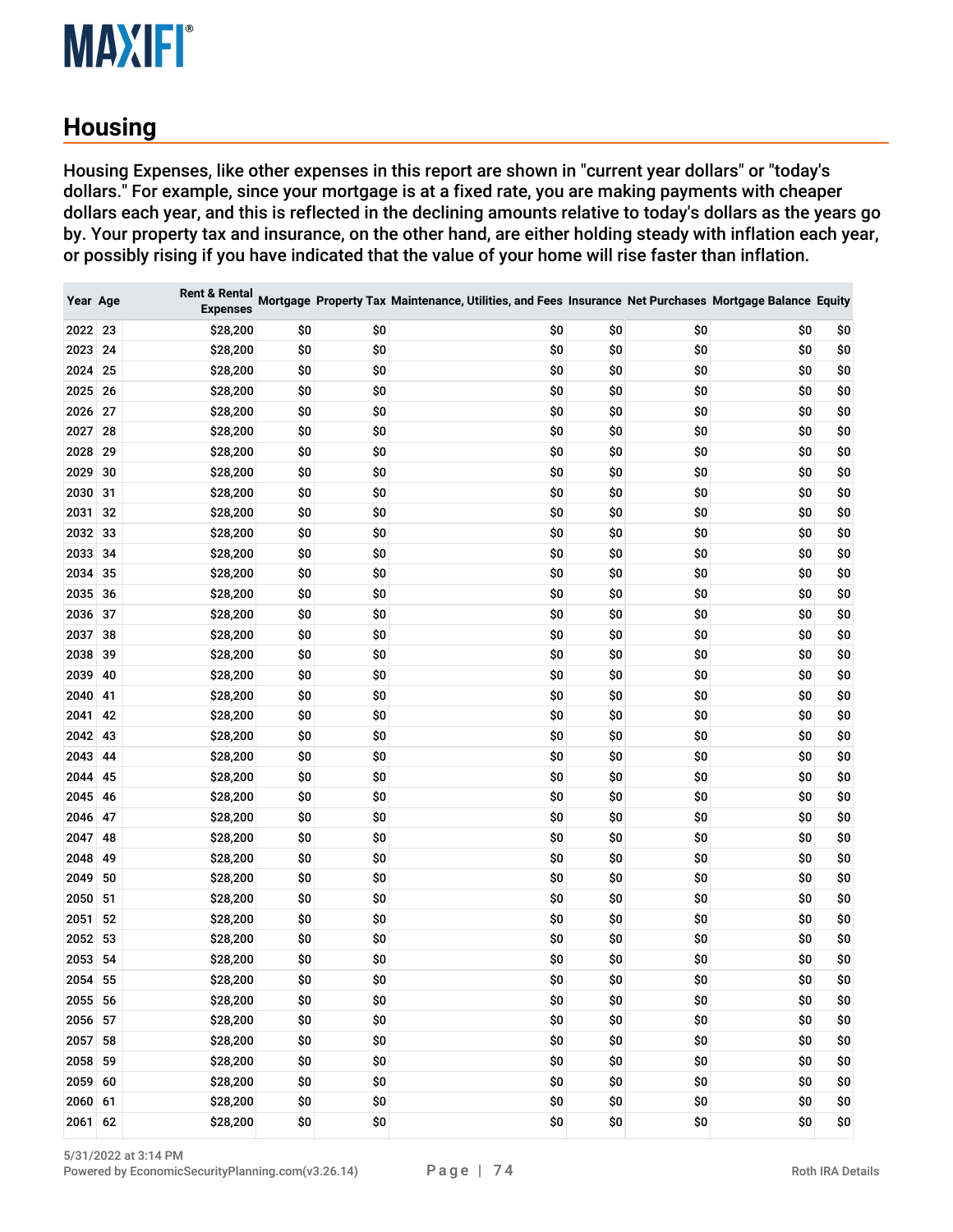| Year Age |    | <b>Rent &amp; Rental</b><br><b>Expenses</b> |     |     | Mortgage Property Tax Maintenance, Utilities, and Fees Insurance Net Purchases Mortgage Balance Equity |     |     |     |     |
|----------|----|---------------------------------------------|-----|-----|--------------------------------------------------------------------------------------------------------|-----|-----|-----|-----|
| 2062 63  |    | \$28,200                                    | \$0 | \$0 | \$0                                                                                                    | \$0 | \$0 | \$0 | \$0 |
| 2063     | 64 | \$28,200                                    | \$0 | \$0 | \$0                                                                                                    | \$0 | \$0 | \$0 | \$0 |
| 2064     | 65 | \$28,200                                    | \$0 | \$0 | \$0                                                                                                    | \$0 | \$0 | \$0 | \$0 |
| 2065     | 66 | \$28,200                                    | \$0 | \$0 | \$0                                                                                                    | \$0 | \$0 | \$0 | \$0 |
| 2066     | 67 | \$28,200                                    | \$0 | \$0 | \$0                                                                                                    | \$0 | \$0 | \$0 | \$0 |
| 2067     | 68 | \$28,200                                    | \$0 | \$0 | \$0                                                                                                    | \$0 | \$0 | \$0 | \$0 |
| 2068     | 69 | \$28,200                                    | \$0 | \$0 | \$0                                                                                                    | \$0 | \$0 | \$0 | \$0 |
| 2069     | 70 | \$28,200                                    | \$0 | \$0 | \$0                                                                                                    | \$0 | \$0 | \$0 | \$0 |
| 2070     | 71 | \$28,200                                    | \$0 | \$0 | \$0                                                                                                    | \$0 | \$0 | \$0 | \$0 |
| 2071     | 72 | \$28,200                                    | \$0 | \$0 | \$0                                                                                                    | \$0 | \$0 | \$0 | \$0 |
| 2072 73  |    | \$28,200                                    | \$0 | \$0 | \$0                                                                                                    | \$0 | \$0 | \$0 | \$0 |
| 2073     | 74 | \$28,200                                    | \$0 | \$0 | \$0                                                                                                    | \$0 | \$0 | \$0 | \$0 |
| 2074 75  |    | \$28,200                                    | \$0 | \$0 | \$0                                                                                                    | \$0 | \$0 | \$0 | \$0 |
| 2075     | 76 | \$28,200                                    | \$0 | \$0 | \$0                                                                                                    | \$0 | \$0 | \$0 | \$0 |
| 2076     | 77 | \$28,200                                    | \$0 | \$0 | \$0                                                                                                    | \$0 | \$0 | \$0 | \$0 |
| 2077     | 78 | \$28,200                                    | \$0 | \$0 | \$0                                                                                                    | \$0 | \$0 | \$0 | \$0 |
| 2078     | 79 | \$28,200                                    | \$0 | \$0 | \$0                                                                                                    | \$0 | \$0 | \$0 | \$0 |
| 2079     | 80 | \$28,200                                    | \$0 | \$0 | \$0                                                                                                    | \$0 | \$0 | \$0 | \$0 |
| 2080     | 81 | \$28,200                                    | \$0 | \$0 | \$0                                                                                                    | \$0 | \$0 | \$0 | \$0 |
| 2081     | 82 | \$28,200                                    | \$0 | \$0 | \$0                                                                                                    | \$0 | \$0 | \$0 | \$0 |
| 2082     | 83 | \$28,200                                    | \$0 | \$0 | \$0                                                                                                    | \$0 | \$0 | \$0 | \$0 |
| 2083     | 84 | \$28,200                                    | \$0 | \$0 | \$0                                                                                                    | \$0 | \$0 | \$0 | \$0 |
| 2084     | 85 | \$28,200                                    | \$0 | \$0 | \$0                                                                                                    | \$0 | \$0 | \$0 | \$0 |
| 2085     | 86 | \$28,200                                    | \$0 | \$0 | \$0                                                                                                    | \$0 | \$0 | \$0 | \$0 |
| 2086     | 87 | \$28,200                                    | \$0 | \$0 | \$0                                                                                                    | \$0 | \$0 | \$0 | \$0 |
| 2087     | 88 | \$28,200                                    | \$0 | \$0 | \$0                                                                                                    | \$0 | \$0 | \$0 | \$0 |
| 2088     | 89 | \$28,200                                    | \$0 | \$0 | \$0                                                                                                    | \$0 | \$0 | \$0 | \$0 |
| 2089 90  |    | \$28,200                                    | \$0 | \$0 | \$0                                                                                                    | \$0 | \$0 | \$0 | \$0 |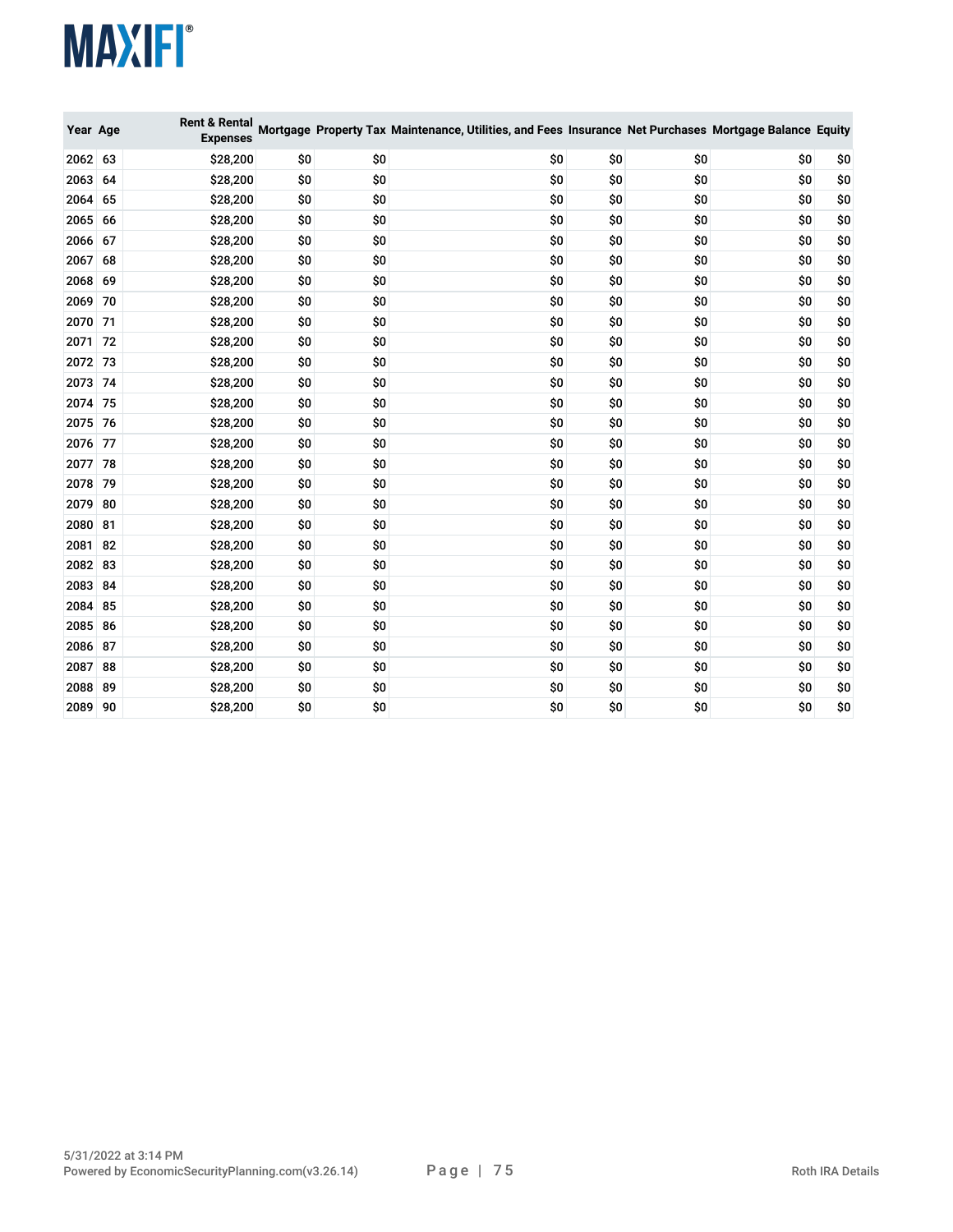

## **Accounts**

This table presents annual details for your 529 education savings accounts. MaxiFi calculates how much you need to contribute each year to meet the qualified educational expenses you entered into each account and spreads the contributions evenly over the years leading up to the start of expenses for the account. The Income column shows interest earned on the assets in the accounts, and the Saving column is the total of this income and any contributions. If there are more assets than needed in the year of the last qualified withdrawal, MaxiFi will include an unqualified withdrawal in that year for all remaining assets.

If you look in the Year at a Glance report, you will see a withdrawal from the 529 account balancing the qualified expense in each year there is an expense. Similarly, the Progress Tracker will include a 529 withdrawal matching any 529 expense for the year.

| Year Age |    | 529<br>Income | 529<br><b>Contributions</b> |     | 529 Qualified Withdrawals 529 Unqualified Withdrawals 529 Saving 529 Assets |     |     |
|----------|----|---------------|-----------------------------|-----|-----------------------------------------------------------------------------|-----|-----|
| 2022 23  |    | \$0           | \$0                         | \$0 | \$0                                                                         | \$0 | \$0 |
| 2023     | 24 | \$0           | \$0                         | \$0 | \$0                                                                         | \$0 | \$0 |
| 2024 25  |    | \$0           | \$0                         | \$0 | \$0                                                                         | \$0 | \$0 |
| 2025     | 26 | \$0           | \$0                         | \$0 | \$0                                                                         | \$0 | \$0 |
| 2026     | 27 | \$0           | \$0                         | \$0 | \$0                                                                         | \$0 | \$0 |
| 2027     | 28 | \$0           | \$0                         | \$0 | \$0                                                                         | \$0 | \$0 |
| 2028     | 29 | \$0           | \$0                         | \$0 | \$0                                                                         | \$0 | \$0 |
| 2029     | 30 | \$0           | \$0                         | \$0 | \$0                                                                         | \$0 | \$0 |
| 2030     | 31 | \$0           | \$0                         | \$0 | \$0                                                                         | \$0 | \$0 |
| 2031     | 32 | \$0           | \$0                         | \$0 | \$0                                                                         | \$0 | \$0 |
| 2032     | 33 | \$0           | \$0                         | \$0 | \$0                                                                         | \$0 | \$0 |
| 2033     | 34 | \$0           | \$0                         | \$0 | \$0                                                                         | \$0 | \$0 |
| 2034     | 35 | \$0           | \$0                         | \$0 | \$0                                                                         | \$0 | \$0 |
| 2035 36  |    | \$0           | \$0                         | \$0 | \$0                                                                         | \$0 | \$0 |
| 2036 37  |    | \$0           | \$0                         | \$0 | \$0                                                                         | \$0 | \$0 |
| 2037     | 38 | \$0           | \$0                         | \$0 | \$0                                                                         | \$0 | \$0 |
| 2038     | 39 | \$0           | \$0                         | \$0 | \$0                                                                         | \$0 | \$0 |
| 2039     | 40 | \$0           | \$0                         | \$0 | \$0                                                                         | \$0 | \$0 |
| 2040     | 41 | \$0           | \$0                         | \$0 | \$0                                                                         | \$0 | \$0 |
| 2041     | 42 | \$0           | \$0                         | \$0 | \$0                                                                         | \$0 | \$0 |
| 2042     | 43 | \$0           | \$0                         | \$0 | \$0                                                                         | \$0 | \$0 |
| 2043     | 44 | \$0           | \$0                         | \$0 | \$0                                                                         | \$0 | \$0 |
| 2044     | 45 | \$0           | \$0                         | \$0 | \$0                                                                         | \$0 | \$0 |
| 2045     | 46 | \$0           | \$0                         | \$0 | \$0                                                                         | \$0 | \$0 |
| 2046     | 47 | \$0           | \$0                         | \$0 | \$0                                                                         | \$0 | \$0 |
| 2047     | 48 | \$0           | \$0                         | \$0 | \$0                                                                         | \$0 | \$0 |
| 2048     | 49 | \$0           | \$0                         | \$0 | \$0                                                                         | \$0 | \$0 |
| 2049     | 50 | \$0           | \$0                         | \$0 | \$0                                                                         | \$0 | \$0 |
| 2050     | 51 | \$0           | \$0                         | \$0 | \$0                                                                         | \$0 | \$0 |
| 2051     | 52 | \$0           | \$0                         | \$0 | \$0                                                                         | \$0 | \$0 |
| 2052     | 53 | \$0           | \$0                         | \$0 | \$0                                                                         | \$0 | \$0 |
| 2053     | 54 | \$0           | \$0                         | \$0 | \$0                                                                         | \$0 | \$0 |
| 2054     | 55 | \$0           | \$0                         | \$0 | \$0                                                                         | \$0 | \$0 |
| 2055     | 56 | \$0           | \$0                         | \$0 | \$0                                                                         | \$0 | \$0 |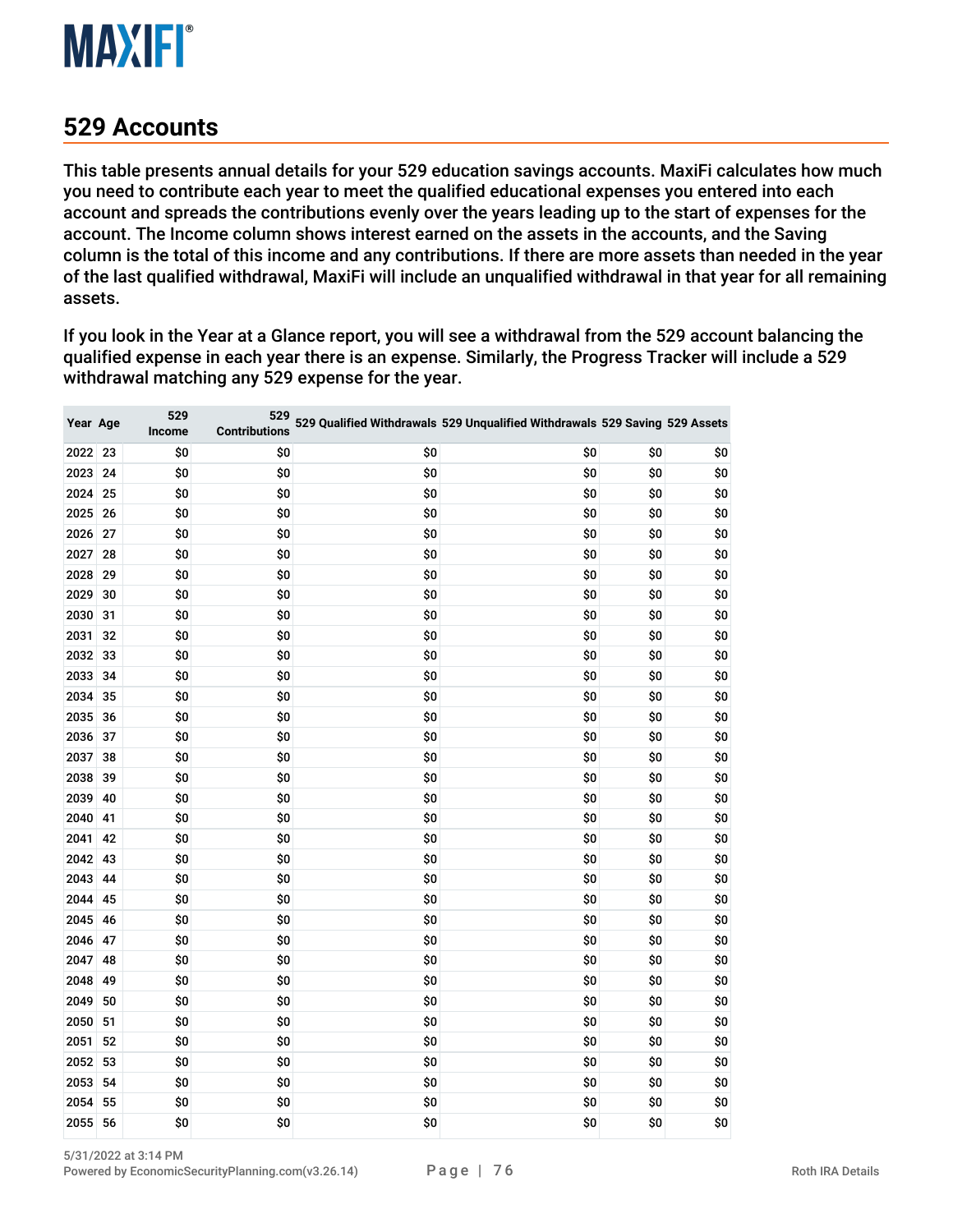| Year Age |    | 529<br>Income | 529<br><b>Contributions</b> |     | 529 Qualified Withdrawals 529 Unqualified Withdrawals 529 Saving 529 Assets |     |     |
|----------|----|---------------|-----------------------------|-----|-----------------------------------------------------------------------------|-----|-----|
| 2056     | 57 | \$0           | \$0                         | \$0 | \$0                                                                         | \$0 | \$0 |
| 2057     | 58 | \$0           | \$0                         | \$0 | \$0                                                                         | \$0 | \$0 |
| 2058     | 59 | \$0           | \$0                         | \$0 | \$0                                                                         | \$0 | \$0 |
| 2059     | 60 | \$0           | \$0                         | \$0 | \$0                                                                         | \$0 | \$0 |
| 2060     | 61 | \$0           | \$0                         | \$0 | \$0                                                                         | \$0 | \$0 |
| 2061     | 62 | \$0           | \$0                         | \$0 | \$0                                                                         | \$0 | \$0 |
| 2062     | 63 | \$0           | \$0                         | \$0 | \$0                                                                         | \$0 | \$0 |
| 2063     | 64 | \$0           | \$0                         | \$0 | \$0                                                                         | \$0 | \$0 |
| 2064     | 65 | \$0           | \$0                         | \$0 | \$0                                                                         | \$0 | \$0 |
| 2065     | 66 | \$0           | \$0                         | \$0 | \$0                                                                         | \$0 | \$0 |
| 2066     | 67 | \$0           | \$0                         | \$0 | \$0                                                                         | \$0 | \$0 |
| 2067     | 68 | \$0           | \$0                         | \$0 | \$0                                                                         | \$0 | \$0 |
| 2068     | 69 | \$0           | \$0                         | \$0 | \$0                                                                         | \$0 | \$0 |
| 2069     | 70 | \$0           | \$0                         | \$0 | \$0                                                                         | \$0 | \$0 |
| 2070     | 71 | \$0           | \$0                         | \$0 | \$0                                                                         | \$0 | \$0 |
| 2071     | 72 | \$0           | \$0                         | \$0 | \$0                                                                         | \$0 | \$0 |
| 2072     | 73 | \$0           | \$0                         | \$0 | \$0                                                                         | \$0 | \$0 |
| 2073     | 74 | \$0           | \$0                         | \$0 | \$0                                                                         | \$0 | \$0 |
| 2074     | 75 | \$0           | \$0                         | \$0 | \$0                                                                         | \$0 | \$0 |
| 2075     | 76 | \$0           | \$0                         | \$0 | \$0                                                                         | \$0 | \$0 |
| 2076     | 77 | \$0           | \$0                         | \$0 | \$0                                                                         | \$0 | \$0 |
| 2077     | 78 | \$0           | \$0                         | \$0 | \$0                                                                         | \$0 | \$0 |
| 2078     | 79 | \$0           | \$0                         | \$0 | \$0                                                                         | \$0 | \$0 |
| 2079     | 80 | \$0           | \$0                         | \$0 | \$0                                                                         | \$0 | \$0 |
| 2080     | 81 | \$0           | \$0                         | \$0 | \$0                                                                         | \$0 | \$0 |
| 2081     | 82 | \$0           | \$0                         | \$0 | \$0                                                                         | \$0 | \$0 |
| 2082     | 83 | \$0           | \$0                         | \$0 | \$0                                                                         | \$0 | \$0 |
| 2083     | 84 | \$0           | \$0                         | \$0 | \$0                                                                         | \$0 | \$0 |
| 2084     | 85 | \$0           | \$0                         | \$0 | \$0                                                                         | \$0 | \$0 |
| 2085     | 86 | \$0           | \$0                         | \$0 | \$0                                                                         | \$0 | \$0 |
| 2086     | 87 | \$0           | \$0                         | \$0 | \$0                                                                         | \$0 | \$0 |
| 2087     | 88 | \$0           | \$0                         | \$0 | \$0                                                                         | \$0 | \$0 |
| 2088     | 89 | \$0           | \$0                         | \$0 | \$0                                                                         | \$0 | \$0 |
| 2089 90  |    | \$0           | \$0                         | \$0 | \$0                                                                         | \$0 | \$0 |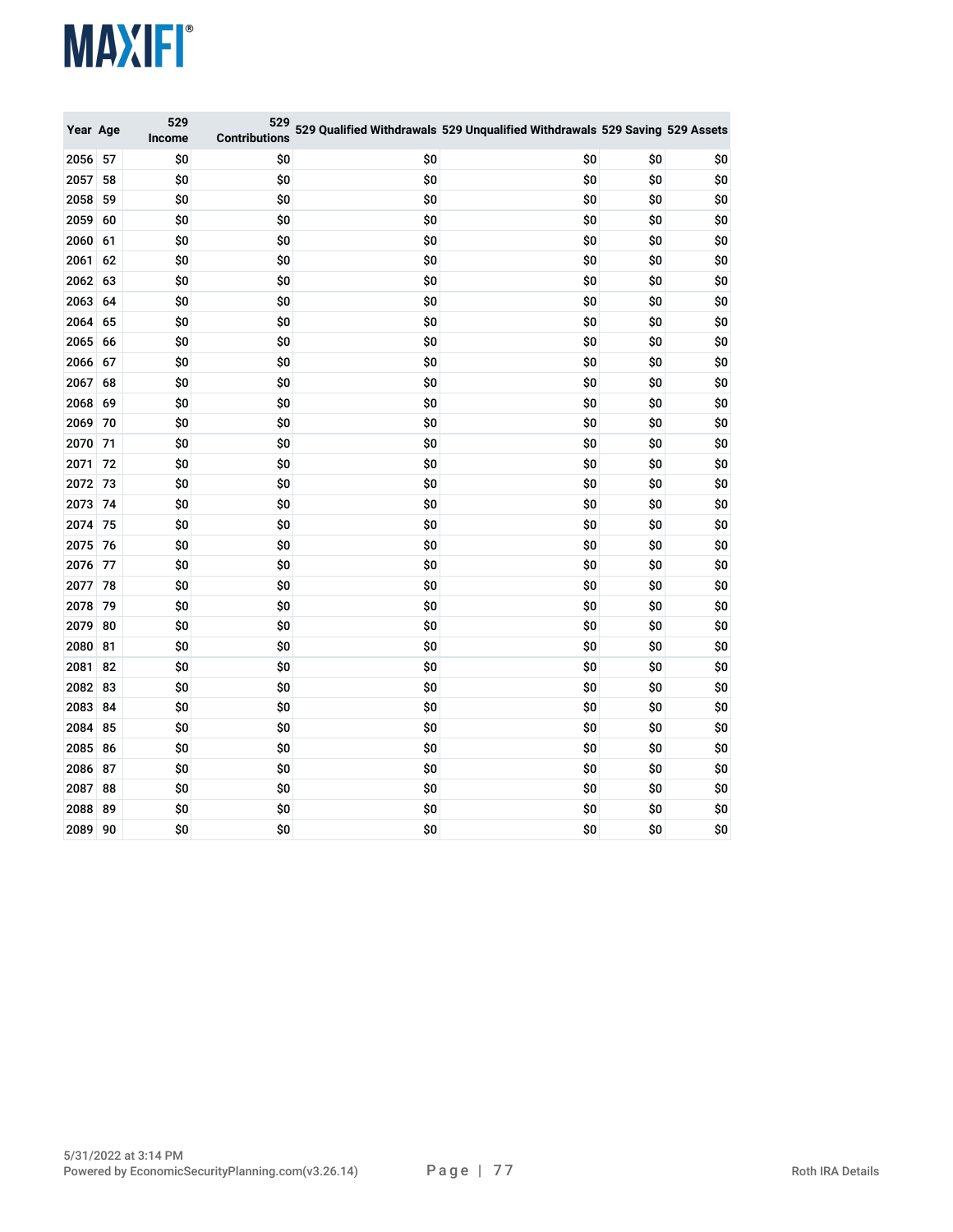# **Reserve Funds**

This table presents annual details for your reserve funds, which remain available as emergency funds until the death of all adults in the family at which point they are part of your family's bequest.

| Year Age |    | <b>Reserve Fund</b><br>Income | <b>Reserve Fund</b><br><b>Contributions</b> |     | <b>Reserve Fund Saving Reserve Fund Assets</b> |
|----------|----|-------------------------------|---------------------------------------------|-----|------------------------------------------------|
| 2022 23  |    | \$0                           | \$0                                         | \$0 | \$0                                            |
| 2023     | 24 | \$0                           | \$0                                         | \$0 | \$0                                            |
| 2024     | 25 | \$0                           | \$0                                         | \$0 | \$0                                            |
| 2025     | 26 | \$0                           | \$0                                         | \$0 | \$0                                            |
| 2026     | 27 | \$0                           | \$0                                         | \$0 | \$0                                            |
| 2027     | 28 | \$0                           | \$0                                         | \$0 | \$0                                            |
| 2028     | 29 | \$0                           | \$0                                         | \$0 | \$0                                            |
| 2029     | 30 | \$0                           | \$0                                         | \$0 | \$0                                            |
| 2030     | 31 | \$0                           | \$0                                         | \$0 | \$0                                            |
| 2031     | 32 | \$0                           | \$0                                         | \$0 | \$0                                            |
| 2032     | 33 | \$0                           | \$0                                         | \$0 | \$0                                            |
| 2033     | 34 | \$0                           | \$0                                         | \$0 | \$0                                            |
| 2034     | 35 | \$0                           | \$0                                         | \$0 | \$0                                            |
| 2035     | 36 | \$0                           | \$0                                         | \$0 | \$0                                            |
| 2036     | 37 | \$0                           | \$0                                         | \$0 | \$0                                            |
| 2037     | 38 | \$0                           | \$0                                         | \$0 | \$0                                            |
| 2038     | 39 | \$0                           | \$0                                         | \$0 | \$0                                            |
| 2039     | 40 | \$0                           | \$0                                         | \$0 | \$0                                            |
| 2040     | 41 | \$0                           | \$0                                         | \$0 | \$0                                            |
| 2041     | 42 | \$0                           | \$0                                         | \$0 | \$0                                            |
| 2042     | 43 | \$0                           | \$0                                         | \$0 | \$0                                            |
| 2043     | 44 | \$0                           | \$0                                         | \$0 | \$0                                            |
| 2044     | 45 | \$0                           | \$0                                         | \$0 | \$0                                            |
| 2045     | 46 | \$0                           | \$0                                         | \$0 | \$0                                            |
| 2046     | 47 | \$0                           | \$0                                         | \$0 | \$0                                            |
| 2047     | 48 | \$0                           | \$0                                         | \$0 | \$0                                            |
| 2048     | 49 | \$0                           | \$0                                         | \$0 | \$0                                            |
| 2049     | 50 | \$0                           | \$0                                         | \$0 | \$0                                            |
| 2050     | 51 | \$0                           | \$0                                         | \$0 | \$0                                            |
| 2051     | 52 | \$0                           | \$0                                         | \$0 | \$0                                            |
| 2052     | 53 | \$0                           | \$0                                         | \$0 | \$0                                            |
| 2053     | 54 | \$0                           | \$0                                         | \$0 | \$0                                            |
| 2054     | 55 | \$0                           | \$0                                         | \$0 | \$0                                            |
| 2055     | 56 | \$0                           | \$0                                         | \$0 | \$0                                            |
| 2056     | 57 | \$0                           | \$0                                         | \$0 | \$0                                            |
| 2057     | 58 | \$0                           | \$0                                         | \$0 | \$0                                            |
| 2058     | 59 | \$0                           | \$0                                         | \$0 | \$0                                            |
| 2059     | 60 | \$0                           | \$0                                         | \$0 | \$0                                            |
| 2060     | 61 | \$0                           | \$0                                         | \$0 | \$0                                            |
| 2061     | 62 | \$0                           | \$0                                         | \$0 | \$0                                            |
| 2062     | 63 | \$0                           | \$0                                         | \$0 | \$0                                            |
| 2063     | 64 | \$0                           | \$0                                         | \$0 | \$0                                            |
| 2064     | 65 | \$0                           | \$0                                         | \$0 | \$0                                            |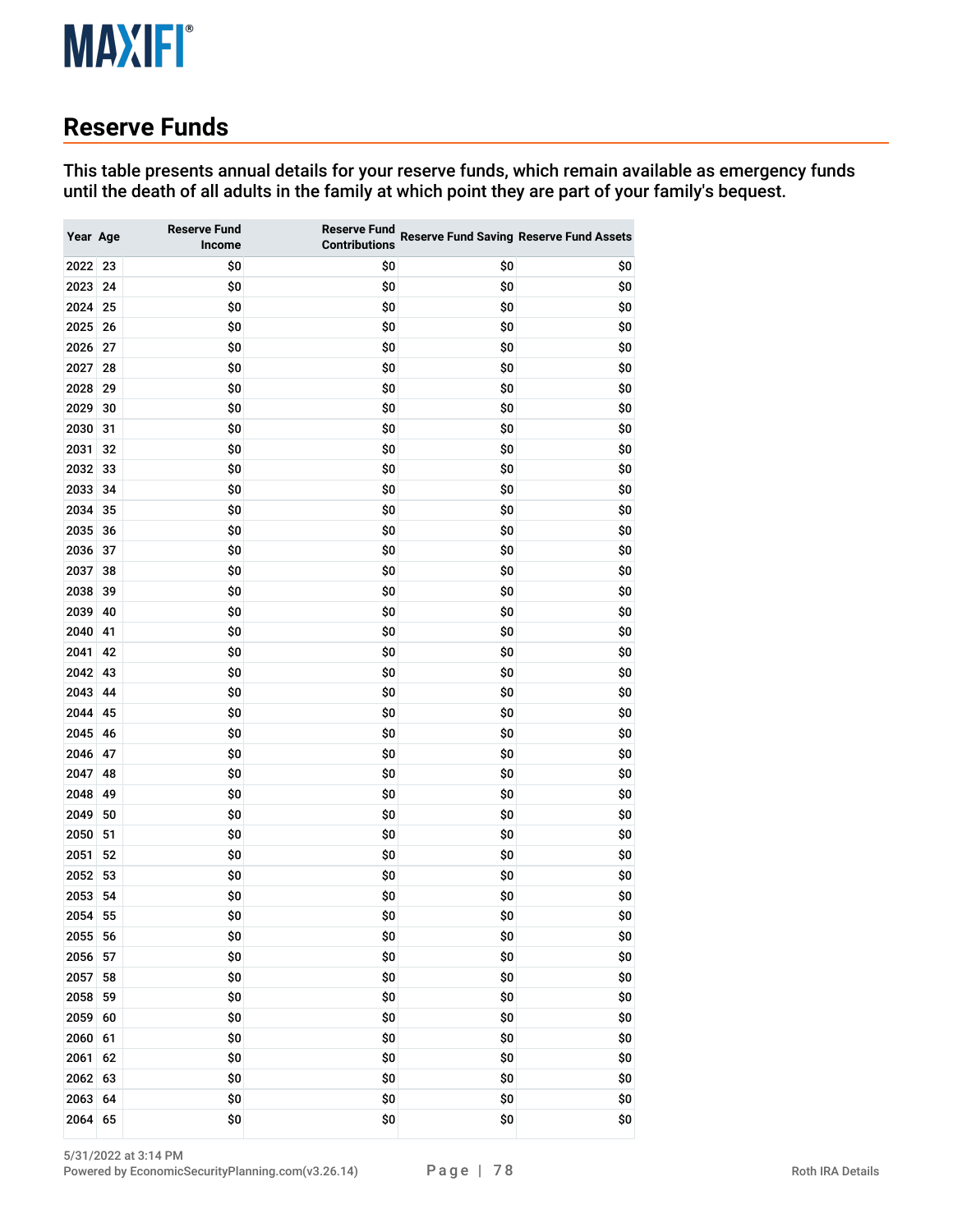| Year Age |    | <b>Reserve Fund</b><br>Income | <b>Reserve Fund</b><br><b>Contributions</b> |     | <b>Reserve Fund Saving Reserve Fund Assets</b> |
|----------|----|-------------------------------|---------------------------------------------|-----|------------------------------------------------|
| 2065     | 66 | \$0                           | \$0                                         | \$0 | \$0                                            |
| 2066     | 67 | \$0                           | \$0                                         | \$0 | \$0                                            |
| 2067     | 68 | \$0                           | \$0                                         | \$0 | \$0                                            |
| 2068     | 69 | \$0                           | \$0                                         | \$0 | \$0                                            |
| 2069     | 70 | \$0                           | \$0                                         | \$0 | \$0                                            |
| 2070     | 71 | \$0                           | \$0                                         | \$0 | \$0                                            |
| 2071     | 72 | \$0                           | \$0                                         | \$0 | \$0                                            |
| 2072     | 73 | \$0                           | \$0                                         | \$0 | \$0                                            |
| 2073     | 74 | \$0                           | \$0                                         | \$0 | \$0                                            |
| 2074     | 75 | \$0                           | \$0                                         | \$0 | \$0                                            |
| 2075     | 76 | \$0                           | \$0                                         | \$0 | \$0                                            |
| 2076     | 77 | \$0                           | \$0                                         | \$0 | \$0                                            |
| 2077     | 78 | \$0                           | \$0                                         | \$0 | \$0                                            |
| 2078     | 79 | \$0                           | \$0                                         | \$0 | \$0                                            |
| 2079     | 80 | \$0                           | \$0                                         | \$0 | \$0                                            |
| 2080     | 81 | \$0                           | \$0                                         | \$0 | \$0                                            |
| 2081     | 82 | \$0                           | \$0                                         | \$0 | \$0                                            |
| 2082     | 83 | \$0                           | \$0                                         | \$0 | \$0                                            |
| 2083     | 84 | \$0                           | \$0                                         | \$0 | \$0                                            |
| 2084     | 85 | \$0                           | \$0                                         | \$0 | \$0                                            |
| 2085     | 86 | \$0                           | \$0                                         | \$0 | \$0                                            |
| 2086     | 87 | \$0                           | \$0                                         | \$0 | \$0                                            |
| 2087     | 88 | \$0                           | \$0                                         | \$0 | \$0                                            |
| 2088     | 89 | \$0                           | \$0                                         | \$0 | \$0                                            |
| 2089     | 90 | \$0                           | \$0                                         | \$0 | \$0                                            |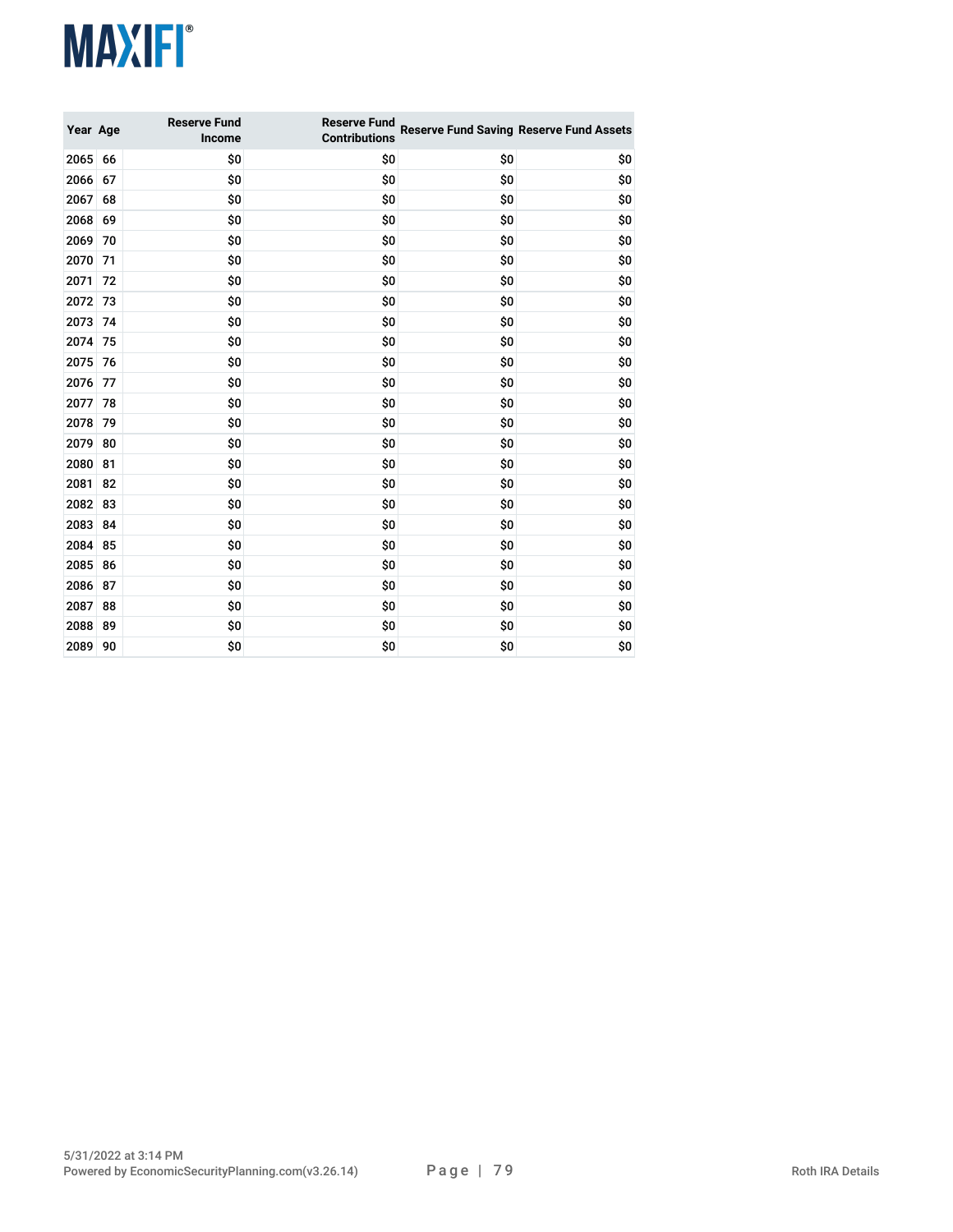# **Real Estate**

This table presents detail for your Real Estate properties. The Net Cash Flow will also show up in the Income Overview report and equity is also shown in the Net Worth report.

|         |    |     | Year Age Receipts Expenses | Mortgage<br><b>Payments</b> | <b>Net Purchases</b> | <b>Net Cash</b><br><b>Flow</b> | <b>Mortgage Balance Equity</b> |     |
|---------|----|-----|----------------------------|-----------------------------|----------------------|--------------------------------|--------------------------------|-----|
| 2022 23 |    | \$0 | \$0                        | \$0                         | \$0                  | \$0                            | \$0                            | \$0 |
| 2023    | 24 | \$0 | \$0                        | \$0                         | \$0                  | \$0                            | \$0                            | \$0 |
| 2024    | 25 | \$0 | \$0                        | \$0                         | \$0                  | \$0                            | \$0                            | \$0 |
| 2025    | 26 | \$0 | \$0                        | \$0                         | \$0                  | \$0                            | \$0                            | \$0 |
| 2026    | 27 | \$0 | \$0                        | \$0                         | \$0                  | \$0                            | \$0                            | \$0 |
| 2027    | 28 | \$0 | \$0                        | \$0                         | \$0                  | \$0                            | \$0                            | \$0 |
| 2028    | 29 | \$0 | \$0                        | \$0                         | \$0                  | \$0                            | \$0                            | \$0 |
| 2029    | 30 | \$0 | \$0                        | \$0                         | \$0                  | \$0                            | \$0                            | \$0 |
| 2030    | 31 | \$0 | \$0                        | \$0                         | \$0                  | \$0                            | \$0                            | \$0 |
| 2031    | 32 | \$0 | \$0                        | \$0                         | \$0                  | \$0                            | \$0                            | \$0 |
| 2032    | 33 | \$0 | \$0                        | \$0                         | \$0                  | \$0                            | \$0                            | \$0 |
| 2033    | 34 | \$0 | \$0                        | \$0                         | \$0                  | \$0                            | \$0                            | \$0 |
| 2034    | 35 | \$0 | \$0                        | \$0                         | \$0                  | \$0                            | \$0                            | \$0 |
| 2035    | 36 | \$0 | \$0                        | \$0                         | \$0                  | \$0                            | \$0                            | \$0 |
| 2036    | 37 | \$0 | \$0                        | \$0                         | \$0                  | \$0                            | \$0                            | \$0 |
| 2037    | 38 | \$0 | \$0                        | \$0                         | \$0                  | \$0                            | \$0                            | \$0 |
| 2038    | 39 | \$0 | \$0                        | \$0                         | \$0                  | \$0                            | \$0                            | \$0 |
| 2039    | 40 | \$0 | \$0                        | \$0                         | \$0                  | \$0                            | \$0                            | \$0 |
| 2040    | 41 | \$0 | \$0                        | \$0                         | \$0                  | \$0                            | \$0                            | \$0 |
| 2041    | 42 | \$0 | \$0                        | \$0                         | \$0                  | \$0                            | \$0                            | \$0 |
| 2042    | 43 | \$0 | \$0                        | \$0                         | \$0                  | \$0                            | \$0                            | \$0 |
| 2043    | 44 | \$0 | \$0                        | \$0                         | \$0                  | \$0                            | \$0                            | \$0 |
| 2044    | 45 | \$0 | \$0                        | \$0                         | \$0                  | \$0                            | \$0                            | \$0 |
| 2045    | 46 | \$0 | \$0                        | \$0                         | \$0                  | \$0                            | \$0                            | \$0 |
| 2046    | 47 | \$0 | \$0                        | \$0                         | \$0                  | \$0                            | \$0                            | \$0 |
| 2047    | 48 | \$0 | \$0                        | \$0                         | \$0                  | \$0                            | \$0                            | \$0 |
| 2048    | 49 | \$0 | \$0                        | \$0                         | \$0                  | \$0                            | \$0                            | \$0 |
| 2049    | 50 | \$0 | \$0                        | \$0                         | \$0                  | \$0                            | \$0                            | \$0 |
| 2050    | 51 | \$0 | \$0                        | \$0                         | \$0                  | \$0                            | \$0                            | \$0 |
| 2051    | 52 | \$0 | \$0                        | \$0                         | \$0                  | \$0                            | \$0                            | \$0 |
| 2052    | 53 | \$0 | \$0                        | \$0                         | \$0                  | \$0                            | \$0                            | \$0 |
| 2053    | 54 | \$0 | \$0                        | \$0                         | \$0                  | \$0                            | \$0                            | \$0 |
| 2054    | 55 | \$0 | \$0                        | \$0                         | \$0                  | \$0                            | \$0                            | \$0 |
| 2055    | 56 | \$0 | \$0                        | \$0                         | \$0                  | \$0                            | \$0                            | \$0 |
| 2056    | 57 | \$0 | \$0                        | \$0                         | \$0                  | \$0                            | \$0                            | \$0 |
| 2057    | 58 | \$0 | \$0                        | \$0                         | \$0                  | \$0                            | \$0                            | \$0 |
| 2058    | 59 | \$0 | \$0                        | \$0                         | \$0                  | \$0                            | \$0                            | \$0 |
| 2059    | 60 | \$0 | \$0                        | \$0                         | \$0                  | \$0                            | \$0                            | \$0 |
| 2060    | 61 | \$0 | \$0                        | \$0                         | \$0                  | \$0                            | \$0                            | \$0 |
| 2061    | 62 | \$0 | \$0                        | \$0                         | \$0                  | \$0                            | \$0                            | \$0 |
| 2062    | 63 | \$0 | \$0                        | \$0                         | \$0                  | \$0                            | \$0                            | \$0 |
| 2063    | 64 | \$0 | \$0                        | \$0                         | \$0                  | \$0                            | \$0                            | \$0 |
| 2064    | 65 | \$0 | \$0                        | \$0                         | \$0                  | \$0                            | \$0                            | \$0 |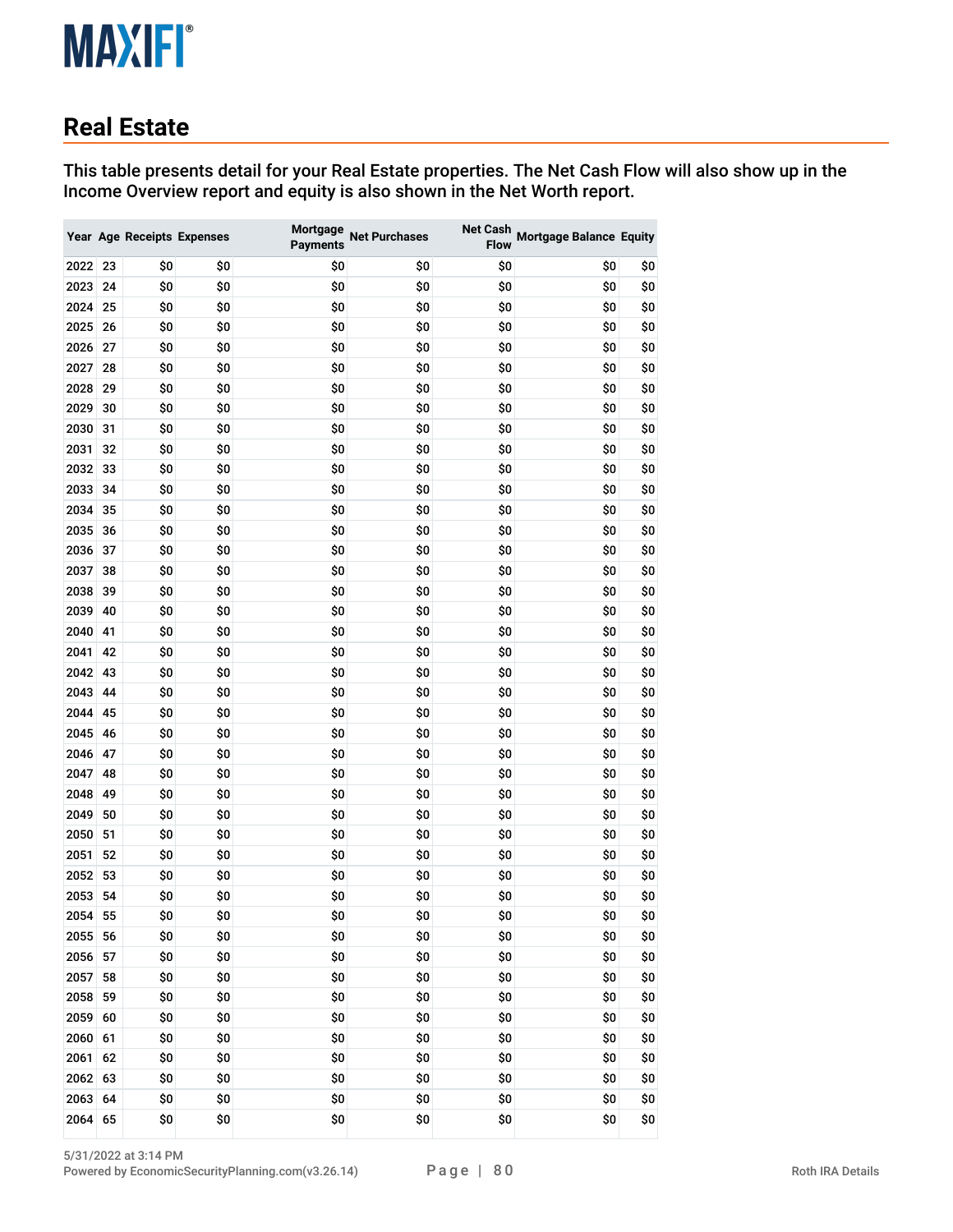|      |    |     | Year Age Receipts Expenses | Mortgage<br>Payments | <b>Net Purchases</b> | <b>Net Cash</b><br>Flow | <b>Mortgage Balance Equity</b> |     |
|------|----|-----|----------------------------|----------------------|----------------------|-------------------------|--------------------------------|-----|
| 2065 | 66 | \$0 | \$0                        | \$0                  | \$0                  | \$0                     | \$0                            | \$0 |
| 2066 | 67 | \$0 | \$0                        | \$0                  | \$0                  | \$0                     | \$0                            | \$0 |
| 2067 | 68 | \$0 | \$0                        | \$0                  | \$0                  | \$0                     | \$0                            | \$0 |
| 2068 | 69 | \$0 | \$0                        | \$0                  | \$0                  | \$0                     | \$0                            | \$0 |
| 2069 | 70 | \$0 | \$0                        | \$0                  | \$0                  | \$0                     | \$0                            | \$0 |
| 2070 | 71 | \$0 | \$0                        | \$0                  | \$0                  | \$0                     | \$O                            | \$0 |
| 2071 | 72 | \$0 | \$0                        | \$0                  | \$0                  | \$0                     | \$0                            | \$0 |
| 2072 | 73 | \$0 | \$0                        | \$0                  | \$0                  | \$0                     | \$O                            | \$0 |
| 2073 | 74 | \$0 | \$0                        | \$0                  | \$0                  | \$0                     | \$0                            | \$0 |
| 2074 | 75 | \$0 | \$O                        | \$0                  | \$0                  | \$O                     | \$O                            | \$0 |
| 2075 | 76 | \$0 | \$0                        | \$0                  | \$0                  | \$0                     | \$0                            | \$0 |
| 2076 | 77 | \$0 | \$0                        | \$0                  | \$0                  | \$0                     | \$0                            | \$0 |
| 2077 | 78 | \$0 | \$0                        | \$O                  | \$0                  | \$O                     | \$O                            | \$0 |
| 2078 | 79 | \$0 | \$0                        | \$0                  | \$0                  | \$0                     | \$0                            | \$0 |
| 2079 | 80 | \$0 | \$0                        | \$0                  | \$0                  | \$0                     | \$0                            | \$0 |
| 2080 | 81 | \$0 | \$0                        | \$0                  | \$0                  | \$0                     | \$0                            | \$0 |
| 2081 | 82 | \$0 | \$0                        | \$0                  | \$0                  | \$0                     | \$0                            | \$0 |
| 2082 | 83 | \$0 | \$0                        | \$0                  | \$0                  | \$0                     | \$0                            | \$0 |
| 2083 | 84 | \$0 | \$0                        | \$0                  | \$0                  | \$0                     | \$0                            | \$0 |
| 2084 | 85 | \$0 | \$0                        | \$0                  | \$0                  | \$0                     | \$0                            | \$0 |
| 2085 | 86 | \$0 | \$0                        | \$0                  | \$0                  | \$0                     | \$O                            | \$0 |
| 2086 | 87 | \$0 | \$0                        | \$0                  | \$0                  | \$0                     | \$0                            | \$0 |
| 2087 | 88 | \$0 | \$0                        | \$0                  | \$0                  | \$0                     | \$O                            | \$0 |
| 2088 | 89 | \$0 | \$0                        | \$0                  | \$0                  | \$0                     | \$0                            | \$0 |
| 2089 | 90 | \$0 | \$0                        | \$0                  | \$0                  | \$0                     | \$0                            | \$0 |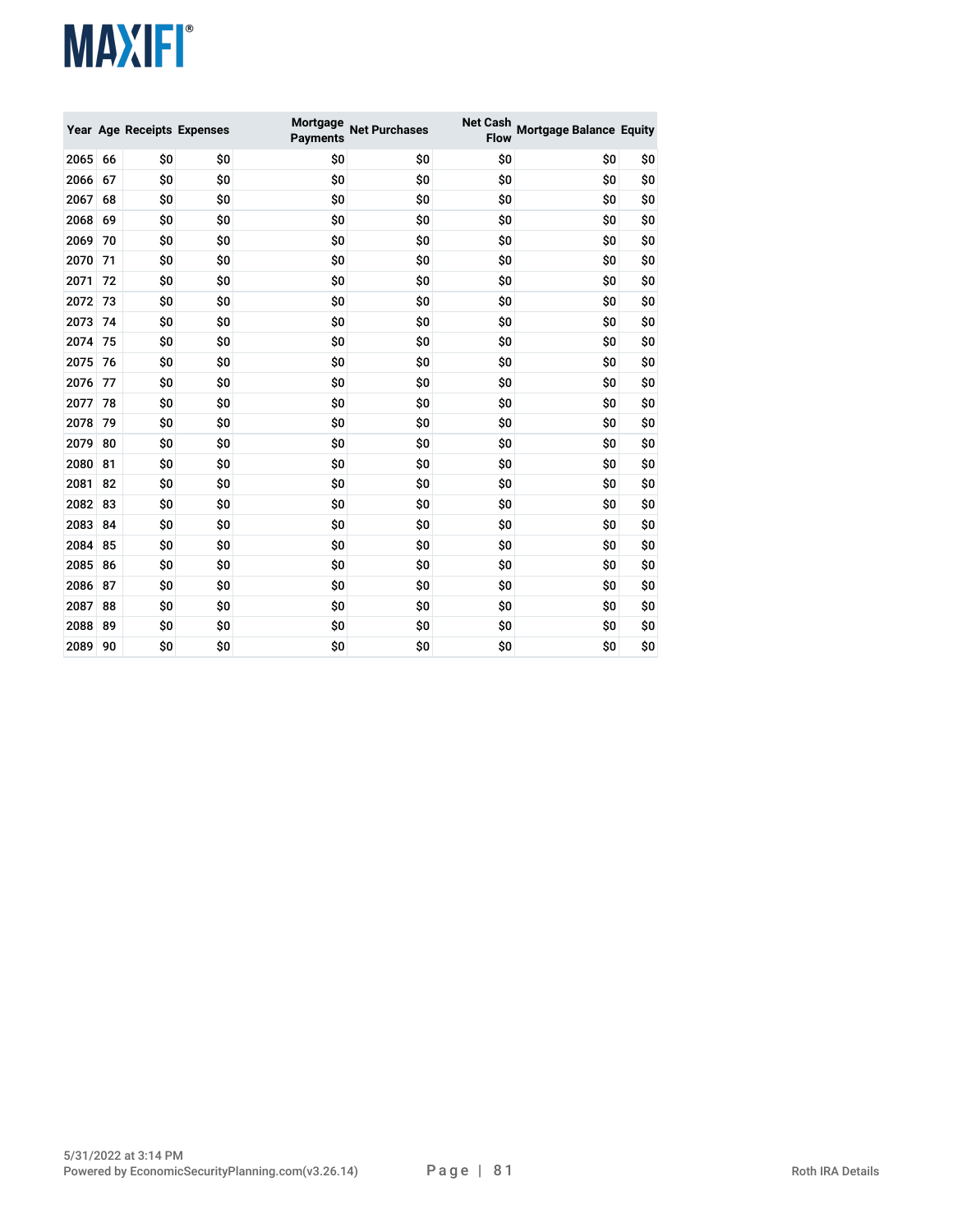

## **Real Rates of Return**



Return rates shown are the real return rates (rates adjusted for inflation) used to determine returns on assets for this plan. These are either rates you entered or are the mean rates based on your investment strategies.

|      |    |      | Year Age Regular Assets Rate Retirement Accounts Rate |
|------|----|------|-------------------------------------------------------|
| 2022 | 23 | 0.00 | 3.67                                                  |
| 2023 | 24 | 0.00 | 3.67                                                  |
| 2024 | 25 | 0.00 | 3.67                                                  |
| 2025 | 26 | 0.00 | 3.67                                                  |
| 2026 | 27 | 0.00 | 3.67                                                  |
| 2027 | 28 | 0.00 | 3.67                                                  |
| 2028 | 29 | 0.00 | 3.67                                                  |
| 2029 | 30 | 0.00 | 3.67                                                  |
| 2030 | 31 | 0.00 | 3.67                                                  |
| 2031 | 32 | 0.00 | 3.67                                                  |
| 2032 | 33 | 0.00 | 3.67                                                  |
| 2033 | 34 | 0.00 | 3.67                                                  |
| 2034 | 35 | 0.00 | 3.67                                                  |
| 2035 | 36 | 0.00 | 3.67                                                  |
| 2036 | 37 | 0.00 | 3.67                                                  |
| 2037 | 38 | 0.00 | 3.67                                                  |
| 2038 | 39 | 0.00 | 3.67                                                  |
| 2039 | 40 | 0.00 | 3.67                                                  |
| 2040 | 41 | 0.00 | 3.67                                                  |
| 2041 | 42 | 0.00 | 3.67                                                  |
| 2042 | 43 | 0.00 | 3.67                                                  |
| 2043 | 44 | 0.00 | 3.67                                                  |
| 2044 | 45 | 0.00 | 3.67                                                  |
| 2045 | 46 | 0.00 | 3.67                                                  |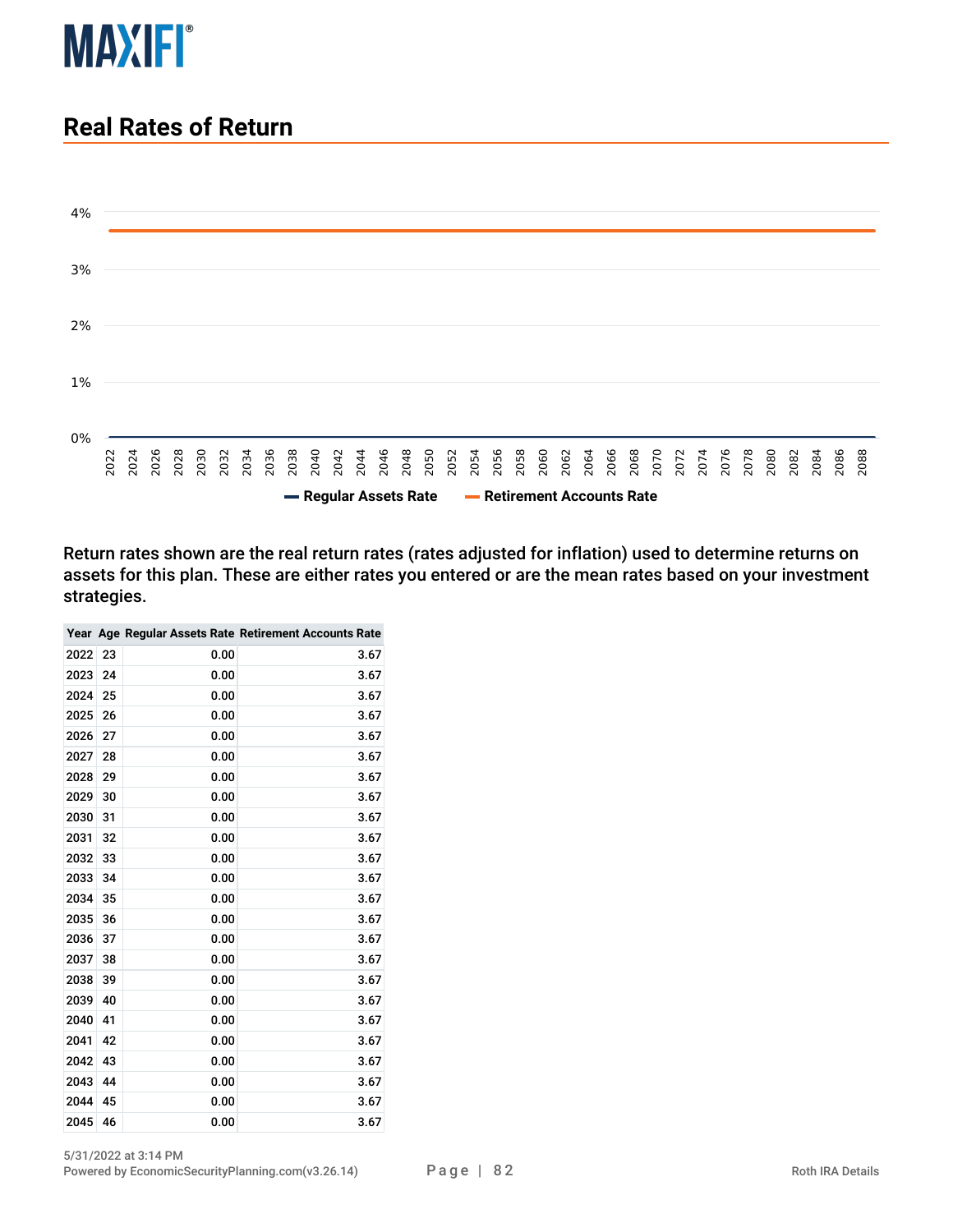|      |    |      | Year Age Regular Assets Rate Retirement Accounts Rate |
|------|----|------|-------------------------------------------------------|
| 2046 | 47 | 0.00 | 3.67                                                  |
| 2047 | 48 | 0.00 | 3.67                                                  |
| 2048 | 49 | 0.00 | 3.67                                                  |
| 2049 | 50 | 0.00 | 3.67                                                  |
| 2050 | 51 | 0.00 | 3.67                                                  |
| 2051 | 52 | 0.00 | 3.67                                                  |
| 2052 | 53 | 0.00 | 3.67                                                  |
| 2053 | 54 | 0.00 | 3.67                                                  |
| 2054 | 55 | 0.00 | 3.67                                                  |
| 2055 | 56 | 0.00 | 3.67                                                  |
| 2056 | 57 | 0.00 | 3.67                                                  |
| 2057 | 58 | 0.00 | 3.67                                                  |
| 2058 | 59 | 0.00 | 3.67                                                  |
| 2059 | 60 | 0.00 | 3.67                                                  |
| 2060 | 61 | 0.00 | 3.67                                                  |
| 2061 | 62 | 0.00 | 3.67                                                  |
| 2062 | 63 | 0.00 | 3.67                                                  |
| 2063 | 64 | 0.00 | 3.67                                                  |
| 2064 | 65 | 0.00 | 3.67                                                  |
| 2065 | 66 | 0.00 | 3.67                                                  |
| 2066 | 67 | 0.00 | 3.67                                                  |
| 2067 | 68 | 0.00 | 3.67                                                  |
| 2068 | 69 | 0.00 | 3.67                                                  |
| 2069 | 70 | 0.00 | 3.67                                                  |
| 2070 | 71 | 0.00 | 3.67                                                  |
| 2071 | 72 | 0.00 | 3.67                                                  |
| 2072 | 73 | 0.00 | 3.67                                                  |
| 2073 | 74 | 0.00 | 3.67                                                  |
| 2074 | 75 | 0.00 | 3.67                                                  |
| 2075 | 76 | 0.00 | 3.67                                                  |
| 2076 | 77 | 0.00 | 3.67                                                  |
| 2077 | 78 | 0.00 | 3.67                                                  |
| 2078 | 79 | 0.00 | 3.67                                                  |
| 2079 | 80 | 0.00 | 3.67                                                  |
| 2080 | 81 | 0.00 | 3.67                                                  |
| 2081 | 82 | 0.00 | 3.67                                                  |
| 2082 | 83 | 0.00 | 3.67                                                  |
| 2083 | 84 | 0.00 | 3.67                                                  |
| 2084 | 85 | 0.00 | 3.67                                                  |
| 2085 | 86 | 0.00 | 3.67                                                  |
| 2086 | 87 | 0.00 | 3.67                                                  |
| 2087 | 88 | 0.00 | 3.67                                                  |
| 2088 | 89 | 0.00 | 3.67                                                  |
| 2089 | 90 | 0.00 | 3.67                                                  |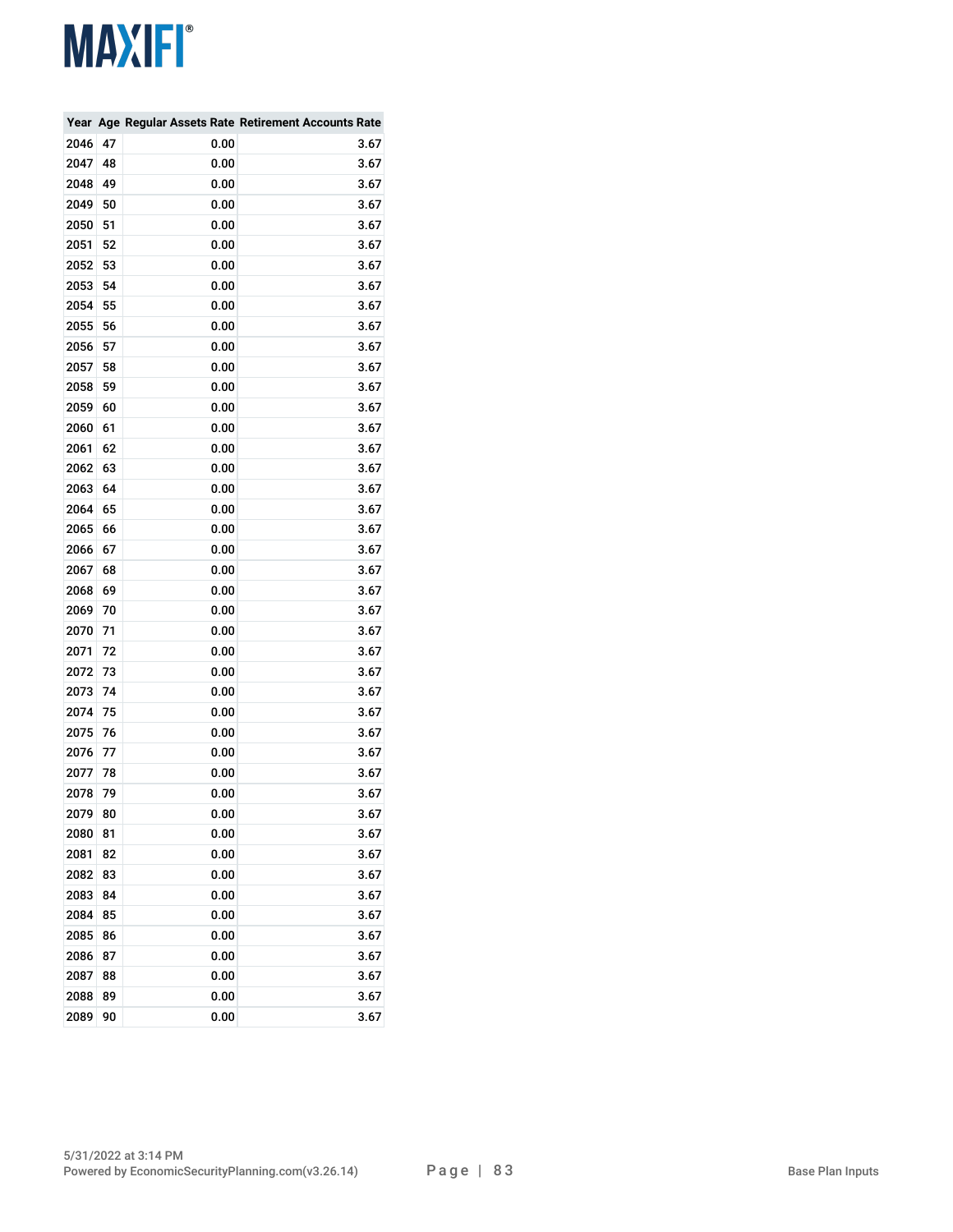

# **Base Plan Inputs**

Current Marital Status: Single

### **J o h n n y**

Date of Birth: 15 Jul 1999 Maximum Age (Year of Death): 90 (2089) Retirement Age (Year): 69 (2068)

### **Current/Future Earnings**

#### **S o cial m e dia**

Start Year: 2022 Annual Amount: \$78,000 End Year: Retirement Value: Today's Dollars Annual Growth/Reduction: 1%

### **Social Security Benefits**

#### **C u r r e n t B e n e fit s**

Disability: N/A Retirement: N/A

#### **Planned Benefits**

Retirement File Date: Jul 2069

### Social Security Past Earnings

|      |    | <b>Year Age Covered Earnings</b> |
|------|----|----------------------------------|
| 2015 | 16 | \$0                              |
| 2016 | 17 | \$0                              |
| 2017 | 18 | \$O                              |
| 2018 | 19 | \$0                              |
| 2019 | 20 | \$0                              |
| 2020 | 21 | \$0                              |
| 2021 | 22 | \$0                              |

### **Retirement Accounts**

#### **R e g ula r IR A**

Type: Individual Account Assets: \$0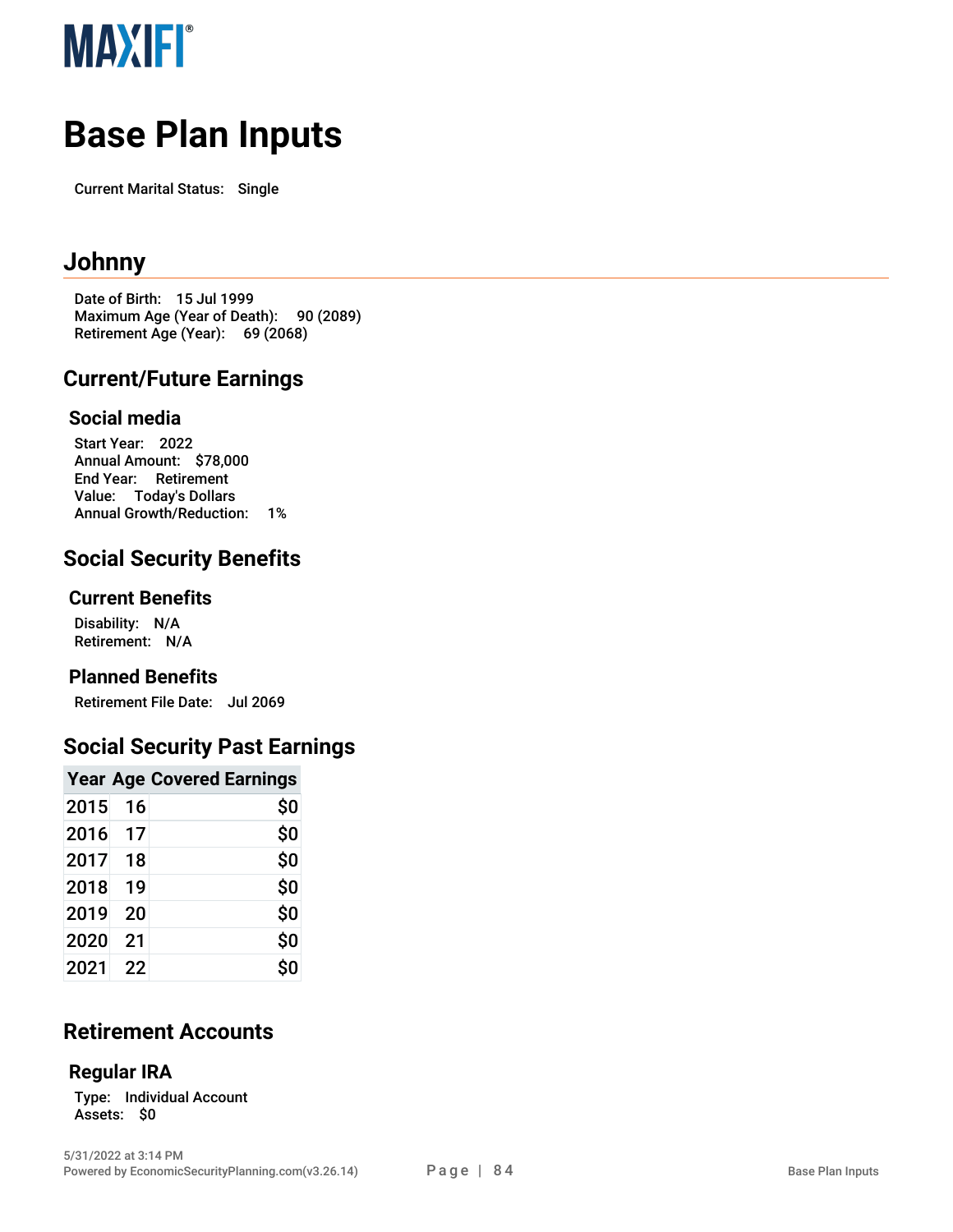

#### **Contributions**

Start Year: 2022 Annual Amount: \$2,000 End Year: Retirement Value: Today's Dollars Annual Growth/Reduction: 1%

#### **Roth Conversion Amounts**

No Conversion

#### **Special Withdrawals**

No Special Withdrawals

#### **Settings and Assumptions**

Nominal Safe Rate of Return for Retirement Accounts 6% Future Safe Rate of Return for Retirement Accounts No future rate change Smooth Withdrawal Start Age 70 Smooth Withdrawal End Age 90 Withdraw from Roth Accounts First? No Percent of Non-Annuitized Assets to Spend 100% Percentage of Retirement Assets to Annuitize 0% Nominal Rate of Return for Annuitized Assets 1.75% Guaranteed Payment Years 0 Does annuity stop after guarantee period? No Survivor Percentage 50% Annuity Growth Rate 0% Medicare Part B Enrollment Age 65 Life Insurance Age Limit No Limit - always consider life insurance Change in Survivors' Living Standard 0% Special Bequest Amount \$0 Funeral Expenses \$0

### **Household**

#### **Primary Residence**

State: KS Rent: \$2,200 Rental Expense: \$150 Real Appreciation Rate: 0%

#### **Special Expenses**

#### **Student loan**

Tax Treatment: Not tax related Start Year: 2022 Annual Amount: \$3,374 End Year: After 10 years Value: Nominal Dollars Annual Growth/Reduction: 0%

### **Special Receipts**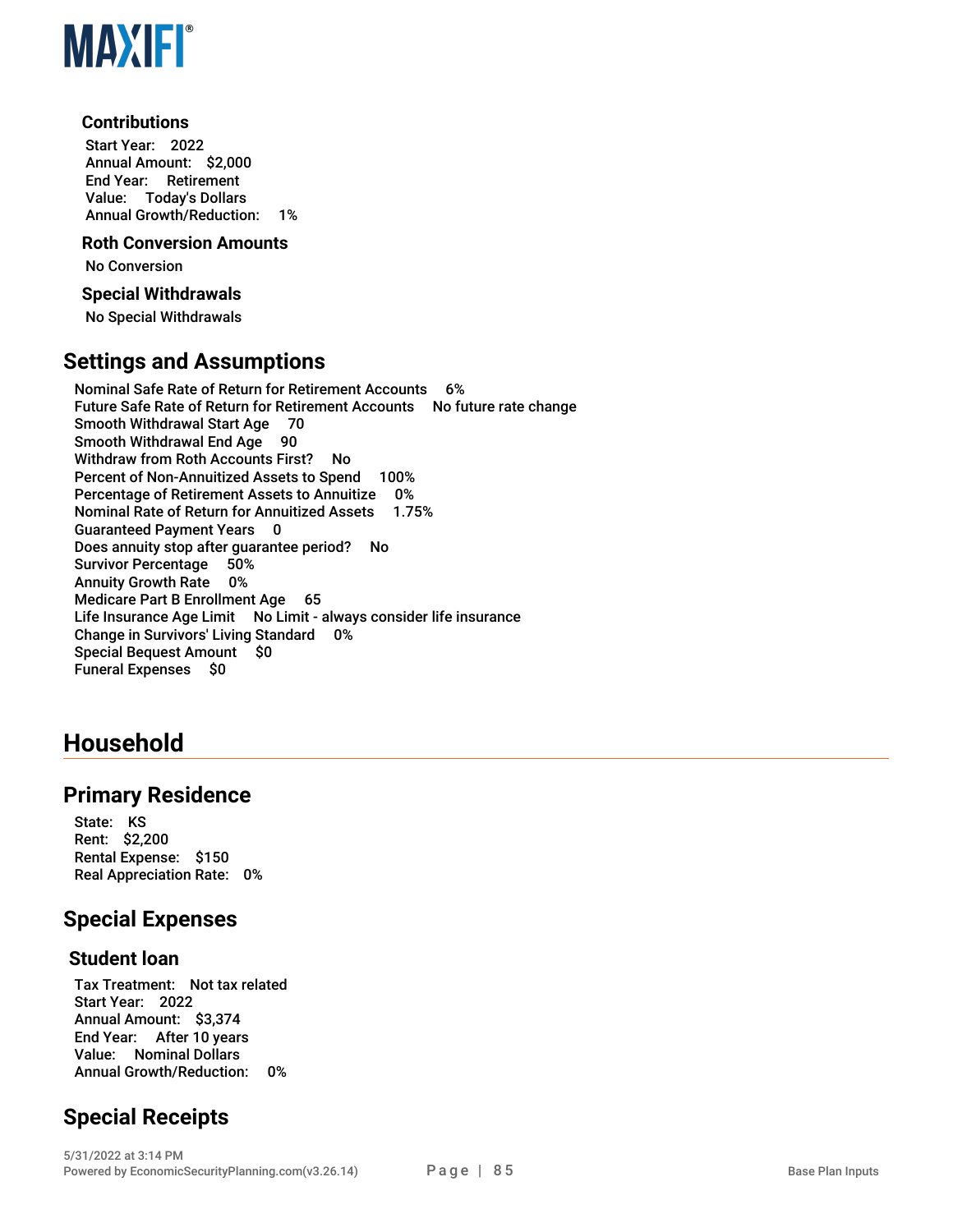

#### **Signing Bonus**

Tax Treatment: Taxable at ordinary rates Start Year: 2022 Annual Amount: \$10,000 End Year: 2022 Value: Today's Dollars Annual Growth/Reduction: 0%

### **Regular Assets**

#### **Checking**

Assets: \$5,425 Asset Type: Checking Account

#### **Settings and Assumptions**

Inflation Rate 2.25% Future Inflation Rate No future rate change Regular Assets Nominal Safe Rate of Return 2.25% Regular Assets Future Safe Rate of Return No future rate change Nominal Safe Rate of Return for 529 Accounts 1.75% Social Security Benefit Change Year: 2022, Percent: 0% Medicare Part B Premium Real Growth Rate 3% Load on Life Insurance 15% Maximum Indebtedness 0 Cost of Debt 5.25% Cost of Selling Home or Real Estate 6% Municipal Bonds Percentage 0% Dividends and Realized Capital Gains Percentage 0% Unrealized Capital Gains Percentage 0% Unrealized Capital Gains \$0 Federal Tax Policy Current Tax Law Federal Income Tax Change Year: 2022, Percent: 0% Payroll (FICA) Tax Change Year: 2022, Percent: 20% State Income Tax Change Year: 2022, Percent: 0% Annual Living Standard Index 100% for all years Two people can live as cheaply as... 1.6 Cost of Children 70% for all years